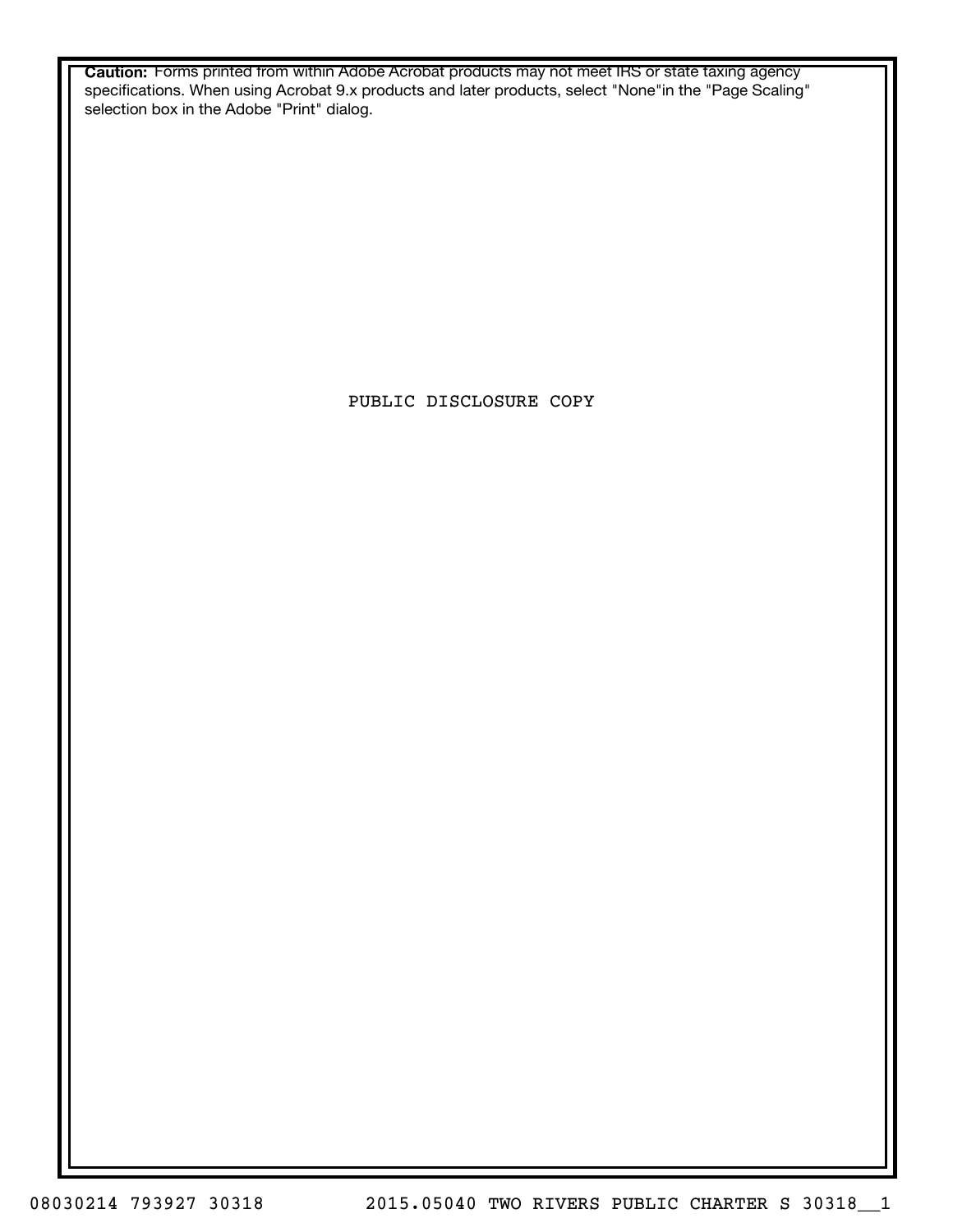| PUBLIC DISCLOSURE COPY **                                                                                                                          |                                  |                                                                                                                                                                            |                     |                                                     |                                                           |  |  |  |  |  |  |
|----------------------------------------------------------------------------------------------------------------------------------------------------|----------------------------------|----------------------------------------------------------------------------------------------------------------------------------------------------------------------------|---------------------|-----------------------------------------------------|-----------------------------------------------------------|--|--|--|--|--|--|
| OMB No. 1545-0047<br><b>Return of Organization Exempt From Income Tax</b>                                                                          |                                  |                                                                                                                                                                            |                     |                                                     |                                                           |  |  |  |  |  |  |
| Form                                                                                                                                               |                                  | Under section 501(c), 527, or 4947(a)(1) of the Internal Revenue Code (except private foundations)                                                                         |                     |                                                     |                                                           |  |  |  |  |  |  |
|                                                                                                                                                    | <b>Open to Public</b>            |                                                                                                                                                                            |                     |                                                     |                                                           |  |  |  |  |  |  |
| Department of the Treasury<br>Inspection<br>Internal Revenue Service<br>Information about Form 990 and its instructions is at www.irs.gov/form990. |                                  |                                                                                                                                                                            |                     |                                                     |                                                           |  |  |  |  |  |  |
|                                                                                                                                                    |                                  | A For the 2015 calendar year, or tax year beginning $JUL$ 1, $2015$                                                                                                        |                     | and ending $JUN$ 30, $2016$                         |                                                           |  |  |  |  |  |  |
|                                                                                                                                                    | <b>B</b> Check if<br>applicable: | C Name of organization                                                                                                                                                     |                     | D Employer identification number                    |                                                           |  |  |  |  |  |  |
|                                                                                                                                                    | Address                          | TWO RIVERS PUBLIC CHARTER SCHOOL, INC.                                                                                                                                     |                     |                                                     |                                                           |  |  |  |  |  |  |
|                                                                                                                                                    | change<br> Name<br>change        | Doing business as                                                                                                                                                          |                     |                                                     | 41-2089357                                                |  |  |  |  |  |  |
|                                                                                                                                                    | Initial<br>return                | Number and street (or P.O. box if mail is not delivered to street address)                                                                                                 | Room/suite          | E Telephone number                                  |                                                           |  |  |  |  |  |  |
|                                                                                                                                                    | Final<br>return/                 | 1227 4TH STREET, NE                                                                                                                                                        |                     |                                                     | $202 - 546 - 4477$                                        |  |  |  |  |  |  |
|                                                                                                                                                    | termin-<br>ated                  | City or town, state or province, country, and ZIP or foreign postal code                                                                                                   |                     | G Gross receipts \$                                 | 14, 283, 093.                                             |  |  |  |  |  |  |
|                                                                                                                                                    | Amended<br>Ireturn               | WASHINGTON, DC<br>20002                                                                                                                                                    |                     | H(a) Is this a group return                         |                                                           |  |  |  |  |  |  |
|                                                                                                                                                    | Applica-<br>tion<br>pending      | F Name and address of principal officer: SARAH RICHARDSON                                                                                                                  |                     | for subordinates?                                   | $\sqrt{}$ Yes $\sqrt{}$ $\overline{\rm X}$ No             |  |  |  |  |  |  |
|                                                                                                                                                    |                                  | SAME AS C ABOVE                                                                                                                                                            |                     | $H(b)$ Are all subordinates included? $\Box$ Yes    | <b>No</b>                                                 |  |  |  |  |  |  |
|                                                                                                                                                    |                                  | <b>I</b> Tax-exempt status: $X \overline{X}$ 501(c)(3)<br>$\frac{1}{2}$ 501(c) (<br>$\sqrt{\frac{1}{1}}$ (insert no.)<br>$4947(a)(1)$ or                                   | 527                 |                                                     | If "No," attach a list. (see instructions)                |  |  |  |  |  |  |
|                                                                                                                                                    |                                  | J Website: WWW.TWORIVERSPCS.ORG<br>K Form of organization: $X$ Corporation<br>Trust<br>Association<br>Other $\blacktriangleright$                                          |                     | $H(c)$ Group exemption number $\blacktriangleright$ | L Year of formation: $2003$ M State of legal domicile: DC |  |  |  |  |  |  |
|                                                                                                                                                    | Part I                           | Summary                                                                                                                                                                    |                     |                                                     |                                                           |  |  |  |  |  |  |
|                                                                                                                                                    |                                  | Briefly describe the organization's mission or most significant activities: TO NURTURE A DIVERSE GROUP OF                                                                  |                     |                                                     |                                                           |  |  |  |  |  |  |
|                                                                                                                                                    | 1.                               | STUDENTS TO BECOME LIFELONG, ACTIVE PARTICIPANTS IN THEIR OWN                                                                                                              |                     |                                                     |                                                           |  |  |  |  |  |  |
| Governance                                                                                                                                         | 2                                | Check this box $\blacktriangleright$ $\Box$ if the organization discontinued its operations or disposed of more than 25% of its net assets.                                |                     |                                                     |                                                           |  |  |  |  |  |  |
|                                                                                                                                                    | з                                | Number of voting members of the governing body (Part VI, line 1a)                                                                                                          | 13                  |                                                     |                                                           |  |  |  |  |  |  |
|                                                                                                                                                    | 4                                |                                                                                                                                                                            | 3<br>$\overline{4}$ | $\overline{13}$                                     |                                                           |  |  |  |  |  |  |
|                                                                                                                                                    | 5                                |                                                                                                                                                                            |                     | 5                                                   | 148                                                       |  |  |  |  |  |  |
| <b>Activities &amp;</b>                                                                                                                            | 6                                |                                                                                                                                                                            |                     |                                                     |                                                           |  |  |  |  |  |  |
|                                                                                                                                                    |                                  | 7 a Total unrelated business revenue from Part VIII, column (C), line 12 [11] [2] [11] [12] [11] [12] [11] [12                                                             |                     | 7a                                                  | $\overline{0}$ .                                          |  |  |  |  |  |  |
|                                                                                                                                                    |                                  |                                                                                                                                                                            |                     | 7 <sub>b</sub>                                      | $\overline{\mathfrak{o}}$ .                               |  |  |  |  |  |  |
|                                                                                                                                                    |                                  |                                                                                                                                                                            |                     | <b>Prior Year</b>                                   | <b>Current Year</b>                                       |  |  |  |  |  |  |
|                                                                                                                                                    | 8                                |                                                                                                                                                                            |                     | 11, 270, 806.                                       | 14,094,136.                                               |  |  |  |  |  |  |
|                                                                                                                                                    | 9                                | Program service revenue (Part VIII, line 2g)                                                                                                                               |                     | 72,272.                                             | 113,609.                                                  |  |  |  |  |  |  |
| Revenue                                                                                                                                            | 10                               |                                                                                                                                                                            |                     | 11,862.                                             | $-12,434.$                                                |  |  |  |  |  |  |
|                                                                                                                                                    | 11                               | Other revenue (Part VIII, column (A), lines 5, 6d, 8c, 9c, 10c, and 11e)                                                                                                   |                     | 0.                                                  |                                                           |  |  |  |  |  |  |
|                                                                                                                                                    | 12                               | Total revenue - add lines 8 through 11 (must equal Part VIII, column (A), line 12)                                                                                         |                     | 11, 354, 940.                                       | 14, 195, 311.                                             |  |  |  |  |  |  |
|                                                                                                                                                    | 13                               | Grants and similar amounts paid (Part IX, column (A), lines 1-3)                                                                                                           |                     | 0.<br>$\overline{0}$ .                              | $\overline{0}$ .<br>Ο.                                    |  |  |  |  |  |  |
|                                                                                                                                                    | 14                               | Benefits paid to or for members (Part IX, column (A), line 4)                                                                                                              |                     | 6,890,493.                                          | 8,508,102.                                                |  |  |  |  |  |  |
| Expenses                                                                                                                                           |                                  | 15 Salaries, other compensation, employee benefits (Part IX, column (A), lines 5-10)                                                                                       |                     | $\overline{0}$                                      | $\overline{0}$ .                                          |  |  |  |  |  |  |
|                                                                                                                                                    |                                  |                                                                                                                                                                            |                     |                                                     |                                                           |  |  |  |  |  |  |
|                                                                                                                                                    |                                  |                                                                                                                                                                            |                     | 3, 212, 764.                                        | 5,979,895.                                                |  |  |  |  |  |  |
|                                                                                                                                                    | 18                               | Total expenses. Add lines 13-17 (must equal Part IX, column (A), line 25)                                                                                                  |                     | 10, 103, 257.                                       | 14,487,997.                                               |  |  |  |  |  |  |
|                                                                                                                                                    | 19                               |                                                                                                                                                                            |                     | 1,251,683.                                          | $-292,686$ .                                              |  |  |  |  |  |  |
|                                                                                                                                                    |                                  |                                                                                                                                                                            |                     | <b>Beginning of Current Year</b>                    | <b>End of Year</b>                                        |  |  |  |  |  |  |
| Net Assets or                                                                                                                                      | 20                               | Total assets (Part X, line 16)                                                                                                                                             |                     | 34,816,604.                                         | 36, 135, 790.                                             |  |  |  |  |  |  |
|                                                                                                                                                    | 21                               | Total liabilities (Part X, line 26)                                                                                                                                        |                     | $27,926,885$ .                                      | $\overline{29}$ , 760, 529.                               |  |  |  |  |  |  |
|                                                                                                                                                    | 22                               |                                                                                                                                                                            |                     | 6,889,719.                                          | 6,375,261.                                                |  |  |  |  |  |  |
|                                                                                                                                                    | Part II                          | <b>Signature Block</b>                                                                                                                                                     |                     |                                                     |                                                           |  |  |  |  |  |  |
|                                                                                                                                                    |                                  | Under penalties of perjury, I declare that I have examined this return, including accompanying schedules and statements, and to the best of my knowledge and belief, it is |                     |                                                     |                                                           |  |  |  |  |  |  |

| Sign<br>Here                                                                                                 | Signature of officer<br>SARAH RICHARDSON,<br>CFO<br>Type or print name and title |                      |      | Date                       |  |  |  |  |  |
|--------------------------------------------------------------------------------------------------------------|----------------------------------------------------------------------------------|----------------------|------|----------------------------|--|--|--|--|--|
|                                                                                                              | Print/Type preparer's name                                                       | Preparer's signature | Date | PTIN<br>Check              |  |  |  |  |  |
| Paid                                                                                                         | DAVID JONES                                                                      |                      |      | P01361002<br>self-emploved |  |  |  |  |  |
| Preparer                                                                                                     | JONES MARESCA & MCQUADE PA<br>Firm's name                                        |                      |      | 52-1853933<br>Firm's $EIN$ |  |  |  |  |  |
| Use Only                                                                                                     | Firm's address 1730 RHODE ISLAND AVE, N.W.,                                      | SUITE                | 800  |                            |  |  |  |  |  |
|                                                                                                              | Phone no. $202 - 296 - 3306$<br>WASHINGTON, DC 20036                             |                      |      |                            |  |  |  |  |  |
| x.<br>Yes<br><b>No</b><br>May the IRS discuss this return with the preparer shown above? (see instructions)  |                                                                                  |                      |      |                            |  |  |  |  |  |
| Form 990 (2015)<br>LHA For Paperwork Reduction Act Notice, see the separate instructions.<br>532001 12-16-15 |                                                                                  |                      |      |                            |  |  |  |  |  |

SEE SCHEDULE O FOR ORGANIZATION MISSION STATEMENT CONTINUATION

true, correct, and complete. Declaration of preparer (other than officer) is based on all information of which preparer has any knowledge.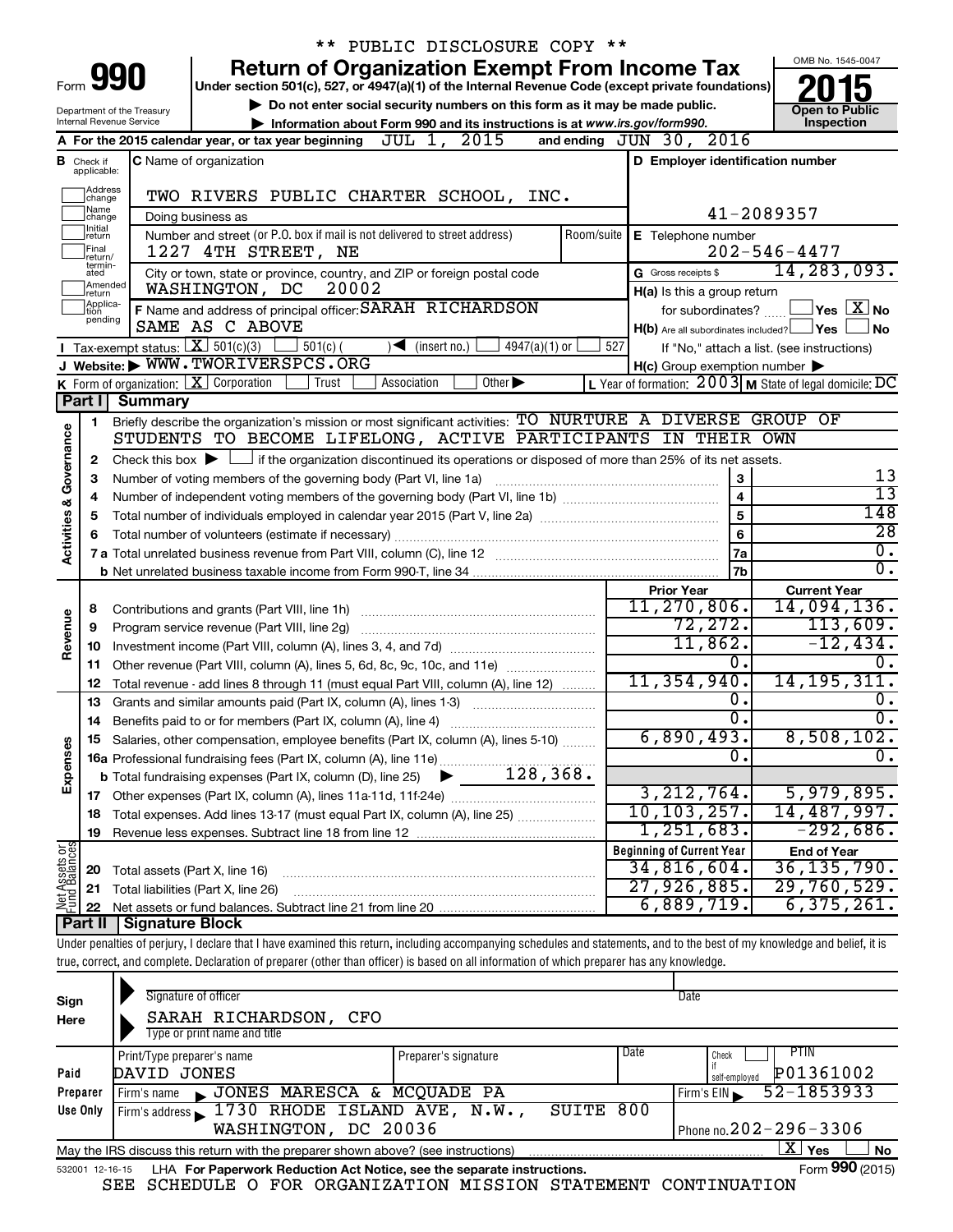| Briefly describe the organization's mission:<br>1<br>TO NURTURE A DIVERSE GROUP OF STUDENTS TO BECOME LIFELONG, ACTIVE<br>PARTICIPANTS IN THEIR OWN EDUCATION, DEVELOP A SENSE OF SELF AND<br>COMMUNITY, AND BECOME RESPONSIBLE AND COMPASSIONATE MEMBERS OF<br>SOCIETY.<br>Did the organization undertake any significant program services during the year which were not listed on<br>2<br>$\exists$ Yes $\boxed{\text{X}}$ No<br>the prior Form 990 or 990-EZ?<br>If "Yes," describe these new services on Schedule O.<br>$\exists$ Yes $\boxed{\text{X}}$ No<br>Did the organization cease conducting, or make significant changes in how it conducts, any program services?<br>3<br>If "Yes," describe these changes on Schedule O.<br>Describe the organization's program service accomplishments for each of its three largest program services, as measured by expenses.<br>4<br>Section 501(c)(3) and 501(c)(4) organizations are required to report the amount of grants and allocations to others, the total expenses, and<br>revenue, if any, for each program service reported.<br>113,609.<br>$\overline{13}$ , $\overline{193}$ , $\overline{697}$ . including grants of \$<br>) (Revenue \$<br>) (Expenses \$<br>4a<br>(Code:<br>ESTABLISHED A PUBLIC CHARTER SCHOOL IN WASHINGTON, D.C. THAT IS OPEN TO<br>ANY D.C. CHILD IN GRADES PRESCHOOL THROUGH GRADE EIGHT.<br>4b<br>(Code: ) (Expenses \$<br>4с<br>(Code:<br>) (Expenses \$<br>including grants of \$<br>) (Revenue \$<br>4d Other program services (Describe in Schedule O.)<br>(Expenses \$<br>Revenue \$<br>including grants of \$<br>13, 193, 697.<br>Total program service expenses<br>4e<br>Form 990 (2015) |  |
|--------------------------------------------------------------------------------------------------------------------------------------------------------------------------------------------------------------------------------------------------------------------------------------------------------------------------------------------------------------------------------------------------------------------------------------------------------------------------------------------------------------------------------------------------------------------------------------------------------------------------------------------------------------------------------------------------------------------------------------------------------------------------------------------------------------------------------------------------------------------------------------------------------------------------------------------------------------------------------------------------------------------------------------------------------------------------------------------------------------------------------------------------------------------------------------------------------------------------------------------------------------------------------------------------------------------------------------------------------------------------------------------------------------------------------------------------------------------------------------------------------------------------------------------------------------------------------------------------------------------------------------------------------------------------------------------|--|
|                                                                                                                                                                                                                                                                                                                                                                                                                                                                                                                                                                                                                                                                                                                                                                                                                                                                                                                                                                                                                                                                                                                                                                                                                                                                                                                                                                                                                                                                                                                                                                                                                                                                                            |  |
|                                                                                                                                                                                                                                                                                                                                                                                                                                                                                                                                                                                                                                                                                                                                                                                                                                                                                                                                                                                                                                                                                                                                                                                                                                                                                                                                                                                                                                                                                                                                                                                                                                                                                            |  |
|                                                                                                                                                                                                                                                                                                                                                                                                                                                                                                                                                                                                                                                                                                                                                                                                                                                                                                                                                                                                                                                                                                                                                                                                                                                                                                                                                                                                                                                                                                                                                                                                                                                                                            |  |
|                                                                                                                                                                                                                                                                                                                                                                                                                                                                                                                                                                                                                                                                                                                                                                                                                                                                                                                                                                                                                                                                                                                                                                                                                                                                                                                                                                                                                                                                                                                                                                                                                                                                                            |  |
|                                                                                                                                                                                                                                                                                                                                                                                                                                                                                                                                                                                                                                                                                                                                                                                                                                                                                                                                                                                                                                                                                                                                                                                                                                                                                                                                                                                                                                                                                                                                                                                                                                                                                            |  |
|                                                                                                                                                                                                                                                                                                                                                                                                                                                                                                                                                                                                                                                                                                                                                                                                                                                                                                                                                                                                                                                                                                                                                                                                                                                                                                                                                                                                                                                                                                                                                                                                                                                                                            |  |
|                                                                                                                                                                                                                                                                                                                                                                                                                                                                                                                                                                                                                                                                                                                                                                                                                                                                                                                                                                                                                                                                                                                                                                                                                                                                                                                                                                                                                                                                                                                                                                                                                                                                                            |  |
|                                                                                                                                                                                                                                                                                                                                                                                                                                                                                                                                                                                                                                                                                                                                                                                                                                                                                                                                                                                                                                                                                                                                                                                                                                                                                                                                                                                                                                                                                                                                                                                                                                                                                            |  |
|                                                                                                                                                                                                                                                                                                                                                                                                                                                                                                                                                                                                                                                                                                                                                                                                                                                                                                                                                                                                                                                                                                                                                                                                                                                                                                                                                                                                                                                                                                                                                                                                                                                                                            |  |
|                                                                                                                                                                                                                                                                                                                                                                                                                                                                                                                                                                                                                                                                                                                                                                                                                                                                                                                                                                                                                                                                                                                                                                                                                                                                                                                                                                                                                                                                                                                                                                                                                                                                                            |  |
|                                                                                                                                                                                                                                                                                                                                                                                                                                                                                                                                                                                                                                                                                                                                                                                                                                                                                                                                                                                                                                                                                                                                                                                                                                                                                                                                                                                                                                                                                                                                                                                                                                                                                            |  |
|                                                                                                                                                                                                                                                                                                                                                                                                                                                                                                                                                                                                                                                                                                                                                                                                                                                                                                                                                                                                                                                                                                                                                                                                                                                                                                                                                                                                                                                                                                                                                                                                                                                                                            |  |
|                                                                                                                                                                                                                                                                                                                                                                                                                                                                                                                                                                                                                                                                                                                                                                                                                                                                                                                                                                                                                                                                                                                                                                                                                                                                                                                                                                                                                                                                                                                                                                                                                                                                                            |  |
|                                                                                                                                                                                                                                                                                                                                                                                                                                                                                                                                                                                                                                                                                                                                                                                                                                                                                                                                                                                                                                                                                                                                                                                                                                                                                                                                                                                                                                                                                                                                                                                                                                                                                            |  |
|                                                                                                                                                                                                                                                                                                                                                                                                                                                                                                                                                                                                                                                                                                                                                                                                                                                                                                                                                                                                                                                                                                                                                                                                                                                                                                                                                                                                                                                                                                                                                                                                                                                                                            |  |
|                                                                                                                                                                                                                                                                                                                                                                                                                                                                                                                                                                                                                                                                                                                                                                                                                                                                                                                                                                                                                                                                                                                                                                                                                                                                                                                                                                                                                                                                                                                                                                                                                                                                                            |  |
|                                                                                                                                                                                                                                                                                                                                                                                                                                                                                                                                                                                                                                                                                                                                                                                                                                                                                                                                                                                                                                                                                                                                                                                                                                                                                                                                                                                                                                                                                                                                                                                                                                                                                            |  |
|                                                                                                                                                                                                                                                                                                                                                                                                                                                                                                                                                                                                                                                                                                                                                                                                                                                                                                                                                                                                                                                                                                                                                                                                                                                                                                                                                                                                                                                                                                                                                                                                                                                                                            |  |
|                                                                                                                                                                                                                                                                                                                                                                                                                                                                                                                                                                                                                                                                                                                                                                                                                                                                                                                                                                                                                                                                                                                                                                                                                                                                                                                                                                                                                                                                                                                                                                                                                                                                                            |  |
|                                                                                                                                                                                                                                                                                                                                                                                                                                                                                                                                                                                                                                                                                                                                                                                                                                                                                                                                                                                                                                                                                                                                                                                                                                                                                                                                                                                                                                                                                                                                                                                                                                                                                            |  |
|                                                                                                                                                                                                                                                                                                                                                                                                                                                                                                                                                                                                                                                                                                                                                                                                                                                                                                                                                                                                                                                                                                                                                                                                                                                                                                                                                                                                                                                                                                                                                                                                                                                                                            |  |
|                                                                                                                                                                                                                                                                                                                                                                                                                                                                                                                                                                                                                                                                                                                                                                                                                                                                                                                                                                                                                                                                                                                                                                                                                                                                                                                                                                                                                                                                                                                                                                                                                                                                                            |  |
|                                                                                                                                                                                                                                                                                                                                                                                                                                                                                                                                                                                                                                                                                                                                                                                                                                                                                                                                                                                                                                                                                                                                                                                                                                                                                                                                                                                                                                                                                                                                                                                                                                                                                            |  |
|                                                                                                                                                                                                                                                                                                                                                                                                                                                                                                                                                                                                                                                                                                                                                                                                                                                                                                                                                                                                                                                                                                                                                                                                                                                                                                                                                                                                                                                                                                                                                                                                                                                                                            |  |
|                                                                                                                                                                                                                                                                                                                                                                                                                                                                                                                                                                                                                                                                                                                                                                                                                                                                                                                                                                                                                                                                                                                                                                                                                                                                                                                                                                                                                                                                                                                                                                                                                                                                                            |  |
|                                                                                                                                                                                                                                                                                                                                                                                                                                                                                                                                                                                                                                                                                                                                                                                                                                                                                                                                                                                                                                                                                                                                                                                                                                                                                                                                                                                                                                                                                                                                                                                                                                                                                            |  |
|                                                                                                                                                                                                                                                                                                                                                                                                                                                                                                                                                                                                                                                                                                                                                                                                                                                                                                                                                                                                                                                                                                                                                                                                                                                                                                                                                                                                                                                                                                                                                                                                                                                                                            |  |
|                                                                                                                                                                                                                                                                                                                                                                                                                                                                                                                                                                                                                                                                                                                                                                                                                                                                                                                                                                                                                                                                                                                                                                                                                                                                                                                                                                                                                                                                                                                                                                                                                                                                                            |  |
|                                                                                                                                                                                                                                                                                                                                                                                                                                                                                                                                                                                                                                                                                                                                                                                                                                                                                                                                                                                                                                                                                                                                                                                                                                                                                                                                                                                                                                                                                                                                                                                                                                                                                            |  |
|                                                                                                                                                                                                                                                                                                                                                                                                                                                                                                                                                                                                                                                                                                                                                                                                                                                                                                                                                                                                                                                                                                                                                                                                                                                                                                                                                                                                                                                                                                                                                                                                                                                                                            |  |
|                                                                                                                                                                                                                                                                                                                                                                                                                                                                                                                                                                                                                                                                                                                                                                                                                                                                                                                                                                                                                                                                                                                                                                                                                                                                                                                                                                                                                                                                                                                                                                                                                                                                                            |  |
|                                                                                                                                                                                                                                                                                                                                                                                                                                                                                                                                                                                                                                                                                                                                                                                                                                                                                                                                                                                                                                                                                                                                                                                                                                                                                                                                                                                                                                                                                                                                                                                                                                                                                            |  |
|                                                                                                                                                                                                                                                                                                                                                                                                                                                                                                                                                                                                                                                                                                                                                                                                                                                                                                                                                                                                                                                                                                                                                                                                                                                                                                                                                                                                                                                                                                                                                                                                                                                                                            |  |
|                                                                                                                                                                                                                                                                                                                                                                                                                                                                                                                                                                                                                                                                                                                                                                                                                                                                                                                                                                                                                                                                                                                                                                                                                                                                                                                                                                                                                                                                                                                                                                                                                                                                                            |  |
|                                                                                                                                                                                                                                                                                                                                                                                                                                                                                                                                                                                                                                                                                                                                                                                                                                                                                                                                                                                                                                                                                                                                                                                                                                                                                                                                                                                                                                                                                                                                                                                                                                                                                            |  |
| 41-2089357<br>TWO RIVERS PUBLIC CHARTER SCHOOL, INC.<br>Page 2<br>Form 990 (2015)<br><b>Statement of Program Service Accomplishments</b><br>Part III                                                                                                                                                                                                                                                                                                                                                                                                                                                                                                                                                                                                                                                                                                                                                                                                                                                                                                                                                                                                                                                                                                                                                                                                                                                                                                                                                                                                                                                                                                                                       |  |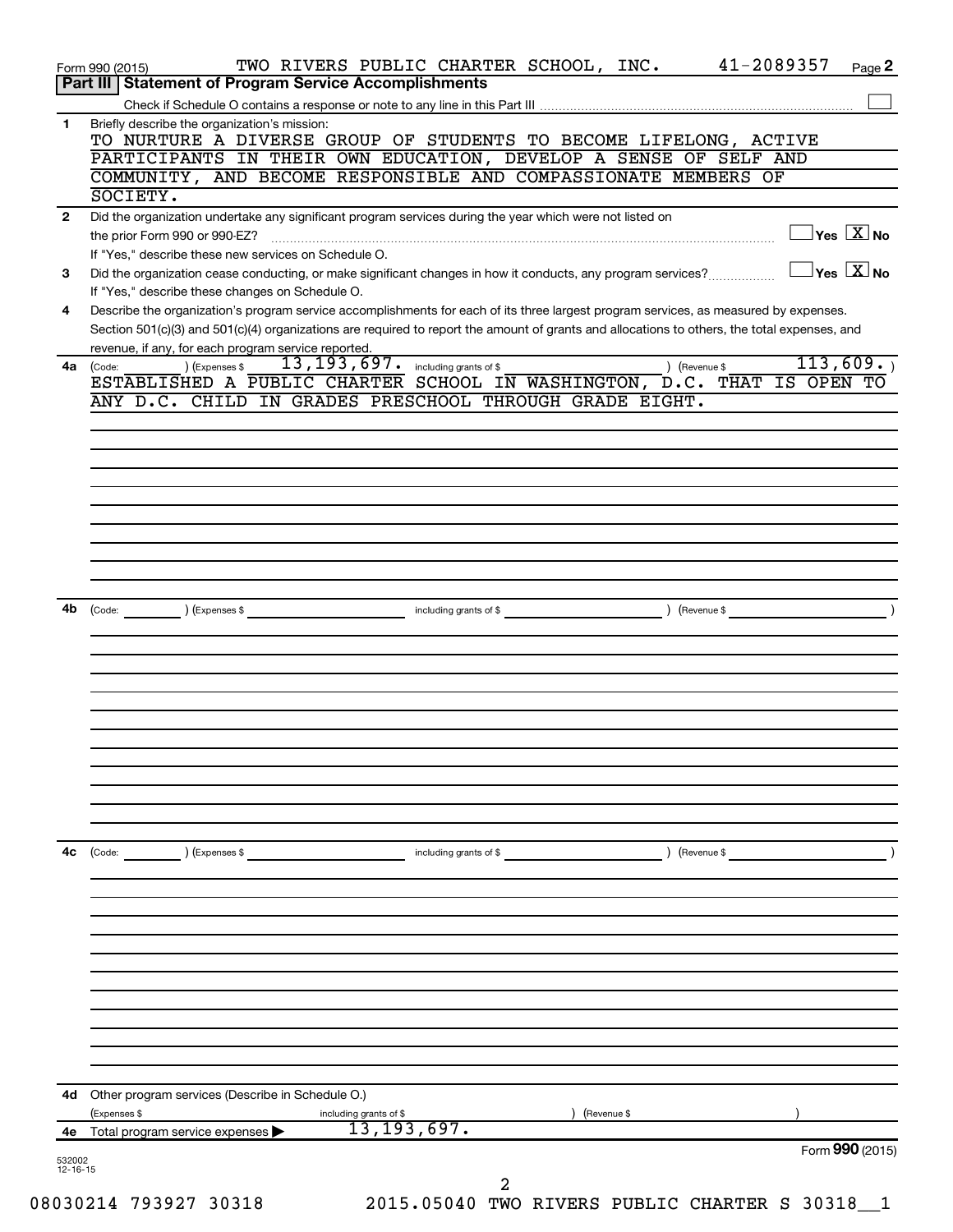|  | Form 990 (2015) |
|--|-----------------|
|  |                 |

|     | Part IV   Checklist of Required Schedules                                                                                                                                                                                                                                                                                                                            |                 |                         |                         |
|-----|----------------------------------------------------------------------------------------------------------------------------------------------------------------------------------------------------------------------------------------------------------------------------------------------------------------------------------------------------------------------|-----------------|-------------------------|-------------------------|
|     |                                                                                                                                                                                                                                                                                                                                                                      |                 | Yes                     | No.                     |
| 1   | Is the organization described in section 501(c)(3) or 4947(a)(1) (other than a private foundation)?                                                                                                                                                                                                                                                                  |                 |                         |                         |
|     |                                                                                                                                                                                                                                                                                                                                                                      | 1               | х                       |                         |
| 2   |                                                                                                                                                                                                                                                                                                                                                                      | $\mathbf{2}$    | $\overline{\text{x}}$   |                         |
| З   | Did the organization engage in direct or indirect political campaign activities on behalf of or in opposition to candidates for                                                                                                                                                                                                                                      |                 |                         |                         |
|     |                                                                                                                                                                                                                                                                                                                                                                      | 3               |                         | x                       |
| 4   | Section 501(c)(3) organizations. Did the organization engage in lobbying activities, or have a section 501(h) election in effect                                                                                                                                                                                                                                     |                 |                         |                         |
|     |                                                                                                                                                                                                                                                                                                                                                                      | 4               |                         | x                       |
| 5   | Is the organization a section 501(c)(4), 501(c)(5), or 501(c)(6) organization that receives membership dues, assessments, or                                                                                                                                                                                                                                         |                 |                         |                         |
|     |                                                                                                                                                                                                                                                                                                                                                                      | 5               |                         | x                       |
| 6   | Did the organization maintain any donor advised funds or any similar funds or accounts for which donors have the right to                                                                                                                                                                                                                                            |                 |                         |                         |
|     | provide advice on the distribution or investment of amounts in such funds or accounts? If "Yes," complete Schedule D, Part I                                                                                                                                                                                                                                         | 6               |                         | x                       |
| 7   | Did the organization receive or hold a conservation easement, including easements to preserve open space,                                                                                                                                                                                                                                                            |                 |                         |                         |
|     |                                                                                                                                                                                                                                                                                                                                                                      | $\overline{7}$  |                         | x                       |
| 8   | Did the organization maintain collections of works of art, historical treasures, or other similar assets? If "Yes," complete                                                                                                                                                                                                                                         |                 |                         |                         |
|     |                                                                                                                                                                                                                                                                                                                                                                      | 8               |                         | x                       |
| 9   | Schedule D, Part III <b>Martin Communication</b> and the Communication of the Communication of the Communication of the Communication of the Communication of the Communication of the Communication of the Communication of the Co<br>Did the organization report an amount in Part X, line 21, for escrow or custodial account liability, serve as a custodian for |                 |                         |                         |
|     | amounts not listed in Part X; or provide credit counseling, debt management, credit repair, or debt negotiation services?                                                                                                                                                                                                                                            |                 |                         |                         |
|     |                                                                                                                                                                                                                                                                                                                                                                      | 9               |                         | x                       |
| 10  | Did the organization, directly or through a related organization, hold assets in temporarily restricted endowments, permanent                                                                                                                                                                                                                                        |                 |                         |                         |
|     |                                                                                                                                                                                                                                                                                                                                                                      | 10              |                         | x.                      |
| 11  | If the organization's answer to any of the following questions is "Yes," then complete Schedule D, Parts VI, VII, VIII, IX, or X                                                                                                                                                                                                                                     |                 |                         |                         |
|     | as applicable.                                                                                                                                                                                                                                                                                                                                                       |                 |                         |                         |
|     | a Did the organization report an amount for land, buildings, and equipment in Part X, line 10? If "Yes," complete Schedule D,                                                                                                                                                                                                                                        |                 |                         |                         |
|     |                                                                                                                                                                                                                                                                                                                                                                      |                 | X                       |                         |
|     | Part VI                                                                                                                                                                                                                                                                                                                                                              | 11a             |                         |                         |
|     | <b>b</b> Did the organization report an amount for investments - other securities in Part X, line 12 that is 5% or more of its total                                                                                                                                                                                                                                 |                 |                         | x                       |
|     |                                                                                                                                                                                                                                                                                                                                                                      | 11 <sub>b</sub> |                         |                         |
|     | c Did the organization report an amount for investments - program related in Part X, line 13 that is 5% or more of its total                                                                                                                                                                                                                                         |                 |                         | x                       |
|     |                                                                                                                                                                                                                                                                                                                                                                      | 11c             |                         |                         |
|     | d Did the organization report an amount for other assets in Part X, line 15 that is 5% or more of its total assets reported in                                                                                                                                                                                                                                       |                 |                         |                         |
|     |                                                                                                                                                                                                                                                                                                                                                                      | <b>11d</b>      | $\overline{\mathbf{X}}$ | x                       |
|     |                                                                                                                                                                                                                                                                                                                                                                      | 11e             |                         |                         |
| f   | Did the organization's separate or consolidated financial statements for the tax year include a footnote that addresses                                                                                                                                                                                                                                              |                 |                         |                         |
|     | the organization's liability for uncertain tax positions under FIN 48 (ASC 740)? If "Yes," complete Schedule D, Part X                                                                                                                                                                                                                                               | 11f             | X                       |                         |
|     | 12a Did the organization obtain separate, independent audited financial statements for the tax year? If "Yes," complete                                                                                                                                                                                                                                              |                 |                         |                         |
|     | Schedule D, Parts XI and XII                                                                                                                                                                                                                                                                                                                                         | 12a             | х                       |                         |
|     | <b>b</b> Was the organization included in consolidated, independent audited financial statements for the tax year?                                                                                                                                                                                                                                                   |                 |                         |                         |
|     | If "Yes," and if the organization answered "No" to line 12a, then completing Schedule D, Parts XI and XII is optional <i></i>                                                                                                                                                                                                                                        | 12 <sub>b</sub> |                         | x                       |
| 13  |                                                                                                                                                                                                                                                                                                                                                                      | 13              | X                       |                         |
| 14a |                                                                                                                                                                                                                                                                                                                                                                      | 14a             |                         | $\overline{\mathbf{x}}$ |
| b   | Did the organization have aggregate revenues or expenses of more than \$10,000 from grantmaking, fundraising, business,                                                                                                                                                                                                                                              |                 |                         |                         |
|     | investment, and program service activities outside the United States, or aggregate foreign investments valued at \$100,000                                                                                                                                                                                                                                           |                 |                         |                         |
|     |                                                                                                                                                                                                                                                                                                                                                                      | 14 <sub>b</sub> |                         | x                       |
| 15  | Did the organization report on Part IX, column (A), line 3, more than \$5,000 of grants or other assistance to or for any                                                                                                                                                                                                                                            |                 |                         |                         |
|     |                                                                                                                                                                                                                                                                                                                                                                      | 15              |                         | х                       |
| 16  | Did the organization report on Part IX, column (A), line 3, more than \$5,000 of aggregate grants or other assistance to                                                                                                                                                                                                                                             |                 |                         |                         |
|     |                                                                                                                                                                                                                                                                                                                                                                      | 16              |                         | х                       |
| 17  | Did the organization report a total of more than \$15,000 of expenses for professional fundraising services on Part IX,                                                                                                                                                                                                                                              |                 |                         |                         |
|     |                                                                                                                                                                                                                                                                                                                                                                      | 17              |                         | х                       |
| 18  | Did the organization report more than \$15,000 total of fundraising event gross income and contributions on Part VIII. lines                                                                                                                                                                                                                                         |                 |                         |                         |
|     |                                                                                                                                                                                                                                                                                                                                                                      | 18              | x                       |                         |
| 19  | Did the organization report more than \$15,000 of gross income from gaming activities on Part VIII, line 9a? If "Yes,"                                                                                                                                                                                                                                               |                 |                         |                         |
|     |                                                                                                                                                                                                                                                                                                                                                                      | 19              |                         | x                       |

Form **990** (2015)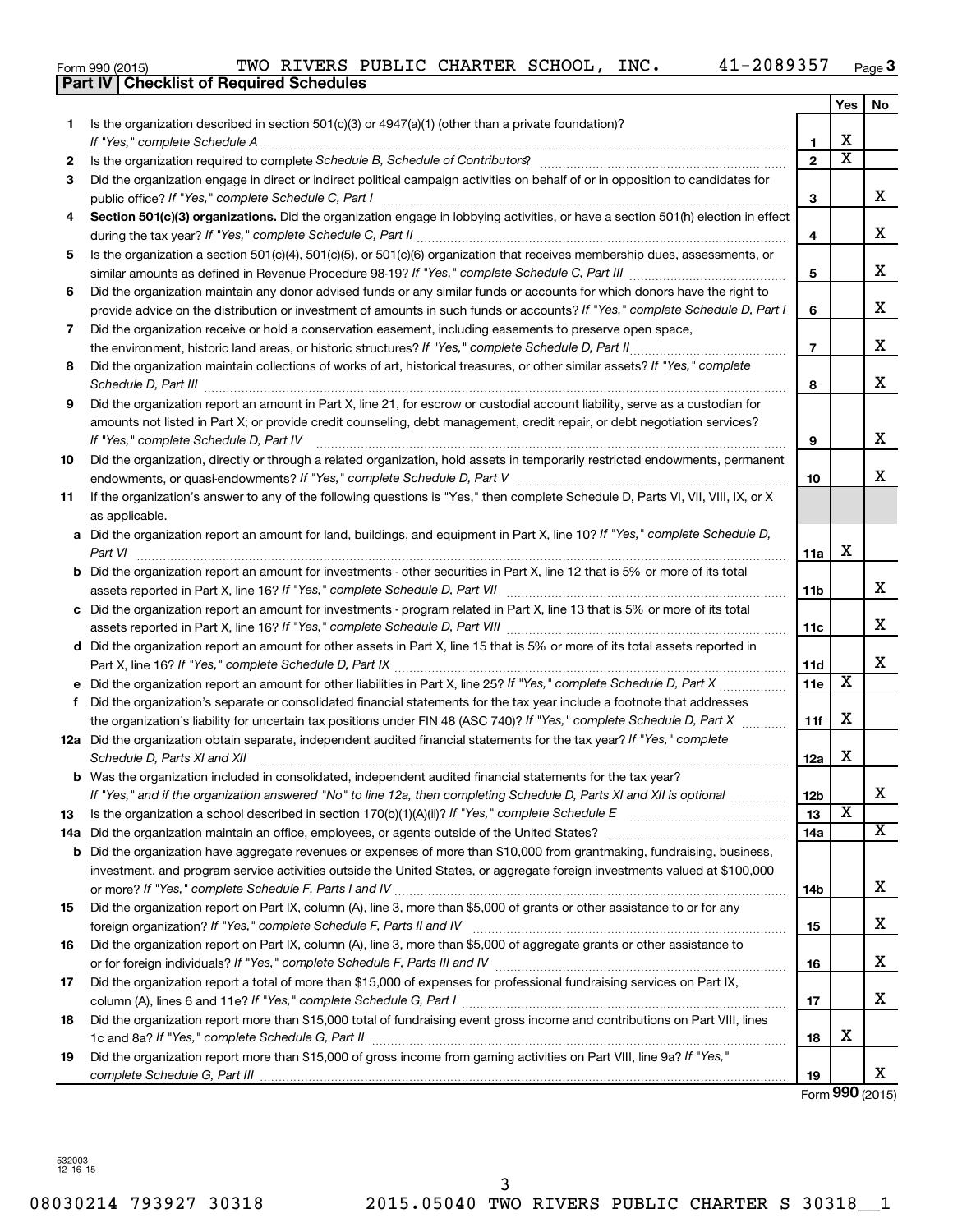| Form 990 (2015) |  |  |  |  |  | TWO RIVERS PUBLIC CHARTER SCHOOL, INC. |  | 41-2089357 | Page |
|-----------------|--|--|--|--|--|----------------------------------------|--|------------|------|
|-----------------|--|--|--|--|--|----------------------------------------|--|------------|------|

|     | <b>Part IV   Checklist of Required Schedules (continued)</b>                                                                        |                 |                         |                         |
|-----|-------------------------------------------------------------------------------------------------------------------------------------|-----------------|-------------------------|-------------------------|
|     |                                                                                                                                     |                 | Yes                     | No.                     |
|     | 20a Did the organization operate one or more hospital facilities? If "Yes," complete Schedule H                                     | 20a             |                         | $\overline{\mathbf{X}}$ |
|     |                                                                                                                                     | 20 <sub>b</sub> |                         |                         |
| 21  | Did the organization report more than \$5,000 of grants or other assistance to any domestic organization or                         |                 |                         |                         |
|     |                                                                                                                                     | 21              |                         | x                       |
| 22  | Did the organization report more than \$5,000 of grants or other assistance to or for domestic individuals on                       |                 |                         |                         |
|     |                                                                                                                                     | 22              |                         | x                       |
| 23  | Did the organization answer "Yes" to Part VII, Section A, line 3, 4, or 5 about compensation of the organization's current          |                 |                         |                         |
|     | and former officers, directors, trustees, key employees, and highest compensated employees? If "Yes," complete                      |                 |                         |                         |
|     | Schedule J <b>Execute Schedule J Execute Schedule J</b>                                                                             | 23              | х                       |                         |
|     | 24a Did the organization have a tax-exempt bond issue with an outstanding principal amount of more than \$100,000 as of the         |                 |                         |                         |
|     | last day of the year, that was issued after December 31, 2002? If "Yes," answer lines 24b through 24d and complete                  |                 |                         |                         |
|     | Schedule K. If "No", go to line 25a                                                                                                 | 24a             | X                       |                         |
| b   |                                                                                                                                     | 24 <sub>b</sub> |                         | $\overline{\text{X}}$   |
|     | Did the organization maintain an escrow account other than a refunding escrow at any time during the year to defease                |                 |                         |                         |
|     |                                                                                                                                     | 24c             |                         | х                       |
|     |                                                                                                                                     | 24d             |                         | $\overline{\textbf{x}}$ |
|     | 25a Section 501(c)(3), 501(c)(4), and 501(c)(29) organizations. Did the organization engage in an excess benefit                    |                 |                         |                         |
|     | transaction with a disqualified person during the year? If "Yes," complete Schedule L, Part I manumumumum                           | 25a             |                         | X                       |
|     | <b>b</b> Is the organization aware that it engaged in an excess benefit transaction with a disqualified person in a prior year, and |                 |                         |                         |
|     | that the transaction has not been reported on any of the organization's prior Forms 990 or 990-EZ? If "Yes," complete               |                 |                         |                         |
|     | Schedule L, Part I                                                                                                                  | 25b             |                         | x                       |
| 26  | Did the organization report any amount on Part X, line 5, 6, or 22 for receivables from or payables to any current or               |                 |                         |                         |
|     | former officers, directors, trustees, key employees, highest compensated employees, or disqualified persons? If "Yes,"              |                 |                         |                         |
|     | complete Schedule L, Part II                                                                                                        | 26              |                         | x                       |
| 27  | Did the organization provide a grant or other assistance to an officer, director, trustee, key employee, substantial                |                 |                         |                         |
|     | contributor or employee thereof, a grant selection committee member, or to a 35% controlled entity or family member                 |                 |                         |                         |
|     |                                                                                                                                     | 27              |                         | x                       |
| 28  | Was the organization a party to a business transaction with one of the following parties (see Schedule L, Part IV                   |                 |                         |                         |
|     | instructions for applicable filing thresholds, conditions, and exceptions):                                                         |                 |                         |                         |
| а   | A current or former officer, director, trustee, or key employee? If "Yes," complete Schedule L, Part IV                             | 28a             |                         | x                       |
| b   | A family member of a current or former officer, director, trustee, or key employee? If "Yes," complete Schedule L, Part IV          | 28 <sub>b</sub> |                         | $\overline{\text{X}}$   |
|     | c An entity of which a current or former officer, director, trustee, or key employee (or a family member thereof) was an officer,   |                 |                         |                         |
|     | director, trustee, or direct or indirect owner? If "Yes," complete Schedule L, Part IV                                              | 28c             |                         | х                       |
| 29  |                                                                                                                                     | 29              | $\overline{\textbf{x}}$ |                         |
| 30  | Did the organization receive contributions of art, historical treasures, or other similar assets, or qualified conservation         |                 |                         |                         |
|     |                                                                                                                                     | 30              |                         | ▵                       |
| 31  | Did the organization liquidate, terminate, or dissolve and cease operations?                                                        |                 |                         |                         |
|     |                                                                                                                                     | 31              |                         | x                       |
| 32  | Did the organization sell, exchange, dispose of, or transfer more than 25% of its net assets?/f "Yes," complete                     |                 |                         |                         |
|     |                                                                                                                                     | 32              |                         | x                       |
| 33  | Did the organization own 100% of an entity disregarded as separate from the organization under Regulations                          |                 |                         |                         |
|     |                                                                                                                                     | 33              | х                       |                         |
| 34  | Was the organization related to any tax-exempt or taxable entity? If "Yes," complete Schedule R, Part II, III, or IV, and           |                 |                         |                         |
|     | Part V, line 1                                                                                                                      | 34              |                         | x                       |
| 35а |                                                                                                                                     | 35a             |                         | $\overline{\mathtt{x}}$ |
|     | b If "Yes" to line 35a, did the organization receive any payment from or engage in any transaction with a controlled entity         |                 |                         |                         |
|     |                                                                                                                                     | 35 <sub>b</sub> |                         |                         |
| 36  | Section 501(c)(3) organizations. Did the organization make any transfers to an exempt non-charitable related organization?          |                 |                         |                         |
|     |                                                                                                                                     | 36              |                         | x                       |
| 37  | Did the organization conduct more than 5% of its activities through an entity that is not a related organization                    |                 |                         |                         |
|     |                                                                                                                                     | 37              |                         | x                       |
| 38  | Did the organization complete Schedule O and provide explanations in Schedule O for Part VI, lines 11b and 19?                      |                 |                         |                         |
|     |                                                                                                                                     | 38              | х                       |                         |

Form **990** (2015)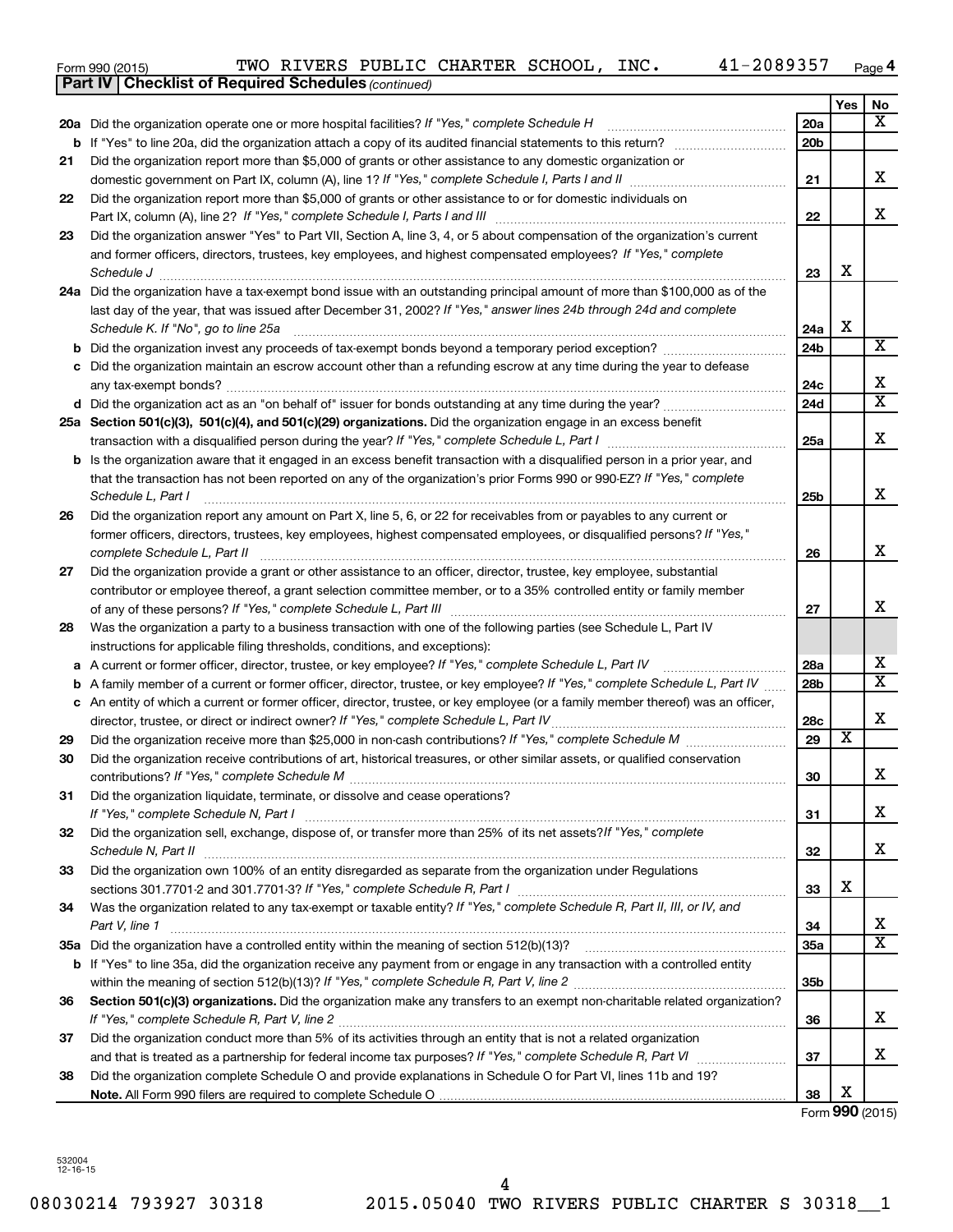|               | 41-2089357<br>TWO RIVERS PUBLIC CHARTER SCHOOL, INC.<br>Form 990 (2015)                                                                         |                 |                         | Page 5 |
|---------------|-------------------------------------------------------------------------------------------------------------------------------------------------|-----------------|-------------------------|--------|
| <b>Part V</b> | <b>Statements Regarding Other IRS Filings and Tax Compliance</b>                                                                                |                 |                         |        |
|               | Check if Schedule O contains a response or note to any line in this Part V                                                                      |                 |                         |        |
|               |                                                                                                                                                 |                 | Yes                     | No     |
|               | 30<br>1a                                                                                                                                        |                 |                         |        |
| b             | $\Omega$<br>1 <sub>b</sub><br>Enter the number of Forms W-2G included in line 1a. Enter -0- if not applicable                                   |                 |                         |        |
|               | c Did the organization comply with backup withholding rules for reportable payments to vendors and reportable gaming                            |                 |                         |        |
|               |                                                                                                                                                 | 1c              | X                       |        |
|               | 2a Enter the number of employees reported on Form W-3, Transmittal of Wage and Tax Statements,                                                  |                 |                         |        |
|               | 148<br>filed for the calendar year ending with or within the year covered by this return<br>2a                                                  |                 |                         |        |
|               |                                                                                                                                                 | 2 <sub>b</sub>  | х                       |        |
|               |                                                                                                                                                 |                 |                         |        |
|               | 3a Did the organization have unrelated business gross income of \$1,000 or more during the year?                                                | За              |                         | х      |
|               |                                                                                                                                                 | 3 <sub>b</sub>  |                         |        |
|               | 4a At any time during the calendar year, did the organization have an interest in, or a signature or other authority over, a                    |                 |                         |        |
|               | financial account in a foreign country (such as a bank account, securities account, or other financial account)?                                | 4a              |                         | x      |
|               | <b>b</b> If "Yes," enter the name of the foreign country: $\blacktriangleright$                                                                 |                 |                         |        |
|               | See instructions for filing requirements for FinCEN Form 114, Report of Foreign Bank and Financial Accounts (FBAR).                             |                 |                         |        |
|               |                                                                                                                                                 | 5a              |                         | х      |
|               |                                                                                                                                                 | 5 <sub>b</sub>  |                         | X      |
|               |                                                                                                                                                 | 5 <sub>c</sub>  |                         |        |
|               | 6a Does the organization have annual gross receipts that are normally greater than \$100,000, and did the organization solicit                  |                 |                         |        |
|               |                                                                                                                                                 | 6a              |                         | х      |
|               | <b>b</b> If "Yes," did the organization include with every solicitation an express statement that such contributions or gifts                   |                 |                         |        |
|               |                                                                                                                                                 | 6b              |                         |        |
| 7             | Organizations that may receive deductible contributions under section 170(c).                                                                   |                 |                         |        |
| a             | Did the organization receive a payment in excess of \$75 made partly as a contribution and partly for goods and services provided to the payor? | 7a              | х                       |        |
|               |                                                                                                                                                 | 7b              | $\overline{\mathbf{X}}$ |        |
|               | c Did the organization sell, exchange, or otherwise dispose of tangible personal property for which it was required                             |                 |                         |        |
|               |                                                                                                                                                 | 7с              |                         | х      |
|               | 7d                                                                                                                                              |                 |                         |        |
| е             |                                                                                                                                                 | 7e              |                         | Х      |
| f.            | Did the organization, during the year, pay premiums, directly or indirectly, on a personal benefit contract?                                    | 7f              |                         | X      |
|               | If the organization received a contribution of qualified intellectual property, did the organization file Form 8899 as required?                | 7g              |                         |        |
|               | h If the organization received a contribution of cars, boats, airplanes, or other vehicles, did the organization file a Form 1098-C?            | 7h              |                         |        |
| 8             | Sponsoring organizations maintaining donor advised funds. Did a donor advised fund maintained by the                                            |                 |                         |        |
|               |                                                                                                                                                 | 8               |                         |        |
|               | Sponsoring organizations maintaining donor advised funds.                                                                                       |                 |                         |        |
| а             | Did the sponsoring organization make any taxable distributions under section 4966?                                                              | 9a              |                         |        |
| b             | Did the sponsoring organization make a distribution to a donor, donor advisor, or related person?                                               | 9b              |                         |        |
| 10            | Section 501(c)(7) organizations. Enter:                                                                                                         |                 |                         |        |
| a             | 10a                                                                                                                                             |                 |                         |        |
| b             | 10 <sub>b</sub><br>Gross receipts, included on Form 990, Part VIII, line 12, for public use of club facilities                                  |                 |                         |        |
| 11            | Section 501(c)(12) organizations. Enter:                                                                                                        |                 |                         |        |
| а             | 11a                                                                                                                                             |                 |                         |        |
|               | b Gross income from other sources (Do not net amounts due or paid to other sources against                                                      |                 |                         |        |
|               | amounts due or received from them.)<br>11b                                                                                                      |                 |                         |        |
|               | 12a Section 4947(a)(1) non-exempt charitable trusts. Is the organization filing Form 990 in lieu of Form 1041?                                  | 12a             |                         |        |
|               | 12b                                                                                                                                             |                 |                         |        |
|               | <b>b</b> If "Yes," enter the amount of tax-exempt interest received or accrued during the year                                                  |                 |                         |        |
| 13            | Section 501(c)(29) qualified nonprofit health insurance issuers.                                                                                |                 |                         |        |
|               | a Is the organization licensed to issue qualified health plans in more than one state?                                                          | 13a             |                         |        |
|               | Note. See the instructions for additional information the organization must report on Schedule O.                                               |                 |                         |        |
|               | <b>b</b> Enter the amount of reserves the organization is required to maintain by the states in which the                                       |                 |                         |        |
|               | 13b                                                                                                                                             |                 |                         |        |
|               | 13c                                                                                                                                             |                 |                         | x      |
|               | 14a Did the organization receive any payments for indoor tanning services during the tax year?                                                  | 14a             |                         |        |
|               |                                                                                                                                                 | 14 <sub>b</sub> |                         |        |
|               |                                                                                                                                                 |                 | Form 990 (2015)         |        |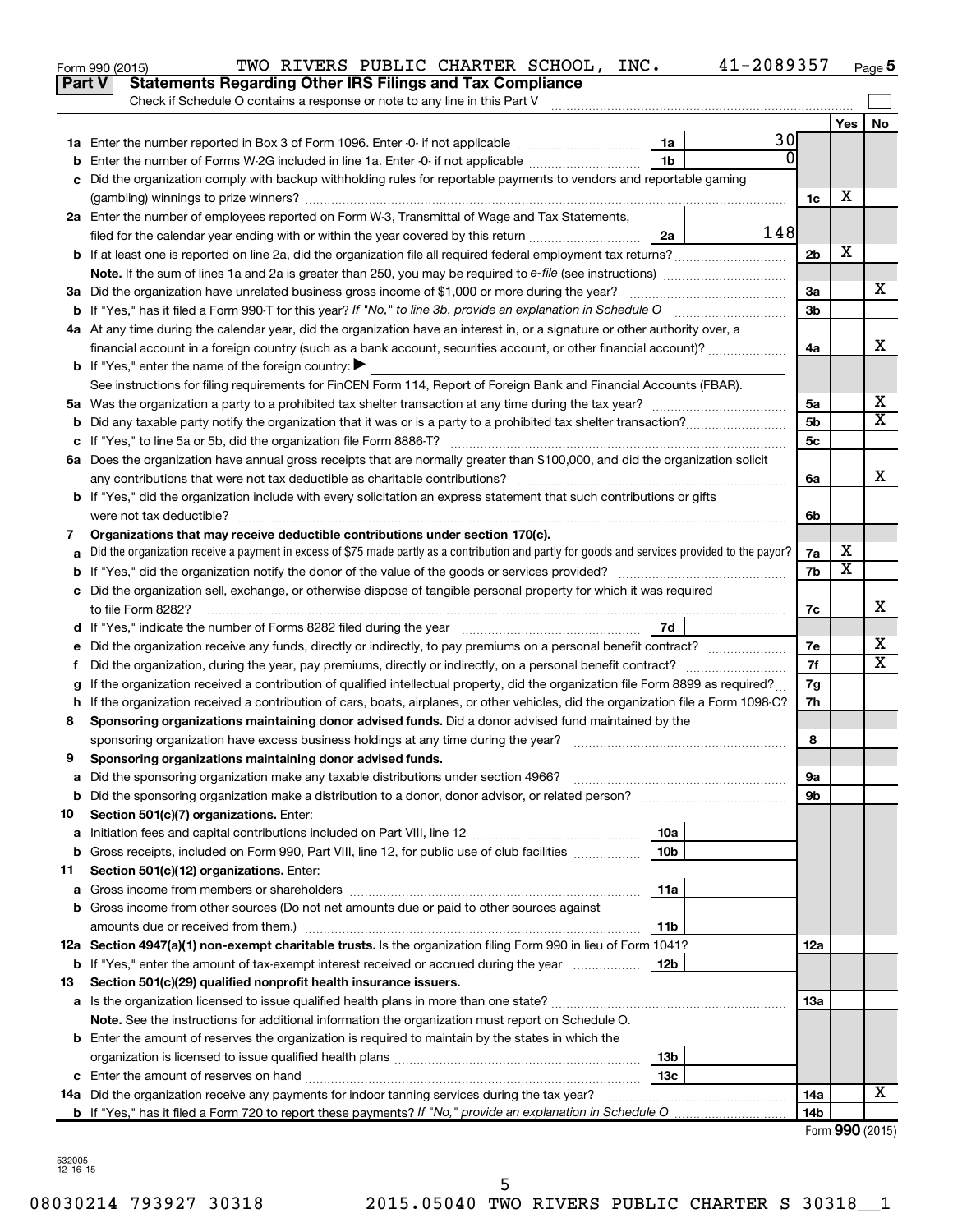| Form 990 (2015) |  |  |
|-----------------|--|--|
|-----------------|--|--|

### Form 990 (2015) Page TWO RIVERS PUBLIC CHARTER SCHOOL, INC. 41-2089357

**6**

**Part VI** Governance, Management, and Disclosure For each "Yes" response to lines 2 through 7b below, and for a "No" response *to line 8a, 8b, or 10b below, describe the circumstances, processes, or changes in Schedule O. See instructions.*

|     |                                                                                                                                              |    |                 |                         | $\mathbf{X}$    |
|-----|----------------------------------------------------------------------------------------------------------------------------------------------|----|-----------------|-------------------------|-----------------|
|     | <b>Section A. Governing Body and Management</b>                                                                                              |    |                 |                         |                 |
|     |                                                                                                                                              |    |                 | Yes                     | No              |
|     | <b>1a</b> Enter the number of voting members of the governing body at the end of the tax year                                                | 1a | 13              |                         |                 |
|     | If there are material differences in voting rights among members of the governing body, or if the governing                                  |    |                 |                         |                 |
|     | body delegated broad authority to an executive committee or similar committee, explain in Schedule O.                                        |    |                 |                         |                 |
|     | <b>b</b> Enter the number of voting members included in line 1a, above, who are independent <i>manumum</i>                                   | 1b | 13              |                         |                 |
| 2   | Did any officer, director, trustee, or key employee have a family relationship or a business relationship with any other                     |    |                 |                         |                 |
|     | officer, director, trustee, or key employee?                                                                                                 |    | $\mathbf{2}$    |                         |                 |
| 3   | Did the organization delegate control over management duties customarily performed by or under the direct supervision                        |    |                 |                         |                 |
|     |                                                                                                                                              |    | 3               |                         |                 |
| 4   | Did the organization make any significant changes to its governing documents since the prior Form 990 was filed?                             |    | 4               |                         |                 |
| 5   |                                                                                                                                              |    | 5               |                         |                 |
| 6   |                                                                                                                                              |    | 6               |                         |                 |
| 7a  | Did the organization have members, stockholders, or other persons who had the power to elect or appoint one or                               |    |                 |                         |                 |
|     |                                                                                                                                              |    | 7a              |                         |                 |
|     |                                                                                                                                              |    |                 |                         |                 |
|     | <b>b</b> Are any governance decisions of the organization reserved to (or subject to approval by) members, stockholders, or                  |    |                 |                         |                 |
|     |                                                                                                                                              |    | 7b              |                         |                 |
| 8   | Did the organization contemporaneously document the meetings held or written actions undertaken during the year by the following:            |    |                 |                         |                 |
| a   |                                                                                                                                              |    | 8а              | х                       |                 |
|     |                                                                                                                                              |    | 8b              | $\overline{\mathbf{x}}$ |                 |
| 9   | Is there any officer, director, trustee, or key employee listed in Part VII, Section A, who cannot be reached at the                         |    |                 |                         |                 |
|     |                                                                                                                                              |    | 9               |                         |                 |
|     | <b>Section B. Policies</b> (This Section B requests information about policies not required by the Internal Revenue Code.)                   |    |                 |                         |                 |
|     |                                                                                                                                              |    |                 | Yes                     |                 |
|     |                                                                                                                                              |    | 10a             |                         |                 |
|     | b If "Yes," did the organization have written policies and procedures governing the activities of such chapters, affiliates,                 |    |                 |                         |                 |
|     |                                                                                                                                              |    | 10b             |                         |                 |
|     | 11a Has the organization provided a complete copy of this Form 990 to all members of its governing body before filing the form?              |    | 11a             | х                       |                 |
|     | <b>b</b> Describe in Schedule O the process, if any, used by the organization to review this Form 990.                                       |    |                 |                         |                 |
| 12a | Did the organization have a written conflict of interest policy? If "No," go to line 13                                                      |    | 12a             | х                       |                 |
|     | <b>b</b> Were officers, directors, or trustees, and key employees required to disclose annually interests that could give rise to conflicts? |    | 12 <sub>b</sub> | х                       |                 |
| с   | Did the organization regularly and consistently monitor and enforce compliance with the policy? If "Yes," describe                           |    |                 |                         |                 |
|     |                                                                                                                                              |    | 12c             | х                       |                 |
|     | in Schedule O how this was done manufactured and continuum and contact the was done manufactured and contact t                               |    | 13              | $\overline{\mathbf{x}}$ |                 |
| 13  |                                                                                                                                              |    |                 | X                       |                 |
| 14  | Did the organization have a written document retention and destruction policy? [11] manufaction manufaction in                               |    | 14              |                         |                 |
| 15  | Did the process for determining compensation of the following persons include a review and approval by independent                           |    |                 |                         |                 |
|     | persons, comparability data, and contemporaneous substantiation of the deliberation and decision?                                            |    |                 |                         |                 |
|     |                                                                                                                                              |    | <b>15a</b>      | х                       |                 |
|     |                                                                                                                                              |    | 15b             | X                       |                 |
|     | If "Yes" to line 15a or 15b, describe the process in Schedule O (see instructions).                                                          |    |                 |                         |                 |
|     | <b>16a</b> Did the organization invest in, contribute assets to, or participate in a joint venture or similar arrangement with a             |    |                 |                         |                 |
|     | taxable entity during the year?                                                                                                              |    | 16a             |                         |                 |
|     | <b>b</b> If "Yes," did the organization follow a written policy or procedure requiring the organization to evaluate its participation        |    |                 |                         |                 |
|     | in joint venture arrangements under applicable federal tax law, and take steps to safeguard the organization's                               |    |                 |                         |                 |
|     | exempt status with respect to such arrangements?                                                                                             |    | 16b             |                         |                 |
|     | <b>Section C. Disclosure</b>                                                                                                                 |    |                 |                         |                 |
| 17  | <b>NONE</b><br>List the states with which a copy of this Form 990 is required to be filed $\blacktriangleright$                              |    |                 |                         |                 |
| 18  | Section 6104 requires an organization to make its Forms 1023 (or 1024 if applicable), 990, and 990-T (Section 501(c)(3)s only) available     |    |                 |                         |                 |
|     | for public inspection. Indicate how you made these available. Check all that apply.                                                          |    |                 |                         |                 |
|     | $\lfloor x \rfloor$ Upon request<br>Own website<br>Another's website<br>Other (explain in Schedule O)                                        |    |                 |                         |                 |
|     |                                                                                                                                              |    |                 |                         |                 |
| 19  | Describe in Schedule O whether (and if so, how) the organization made its governing documents, conflict of interest policy, and financial    |    |                 |                         |                 |
|     | statements available to the public during the tax year.                                                                                      |    |                 |                         |                 |
| 20  | State the name, address, and telephone number of the person who possesses the organization's books and records:                              |    |                 |                         |                 |
|     | THE ORGANIZATION - 202-546-4477                                                                                                              |    |                 |                         |                 |
|     | 20002<br>1227 4TH STREET,<br>NE, WASHINGTON,<br>DC                                                                                           |    |                 |                         |                 |
|     | 532006 12-16-15                                                                                                                              |    |                 |                         |                 |
|     | 6<br>08030214 793927 30318<br>2015.05040 TWO RIVERS PUBLIC CHARTER S 30318 1                                                                 |    |                 |                         | Form 990 (2015) |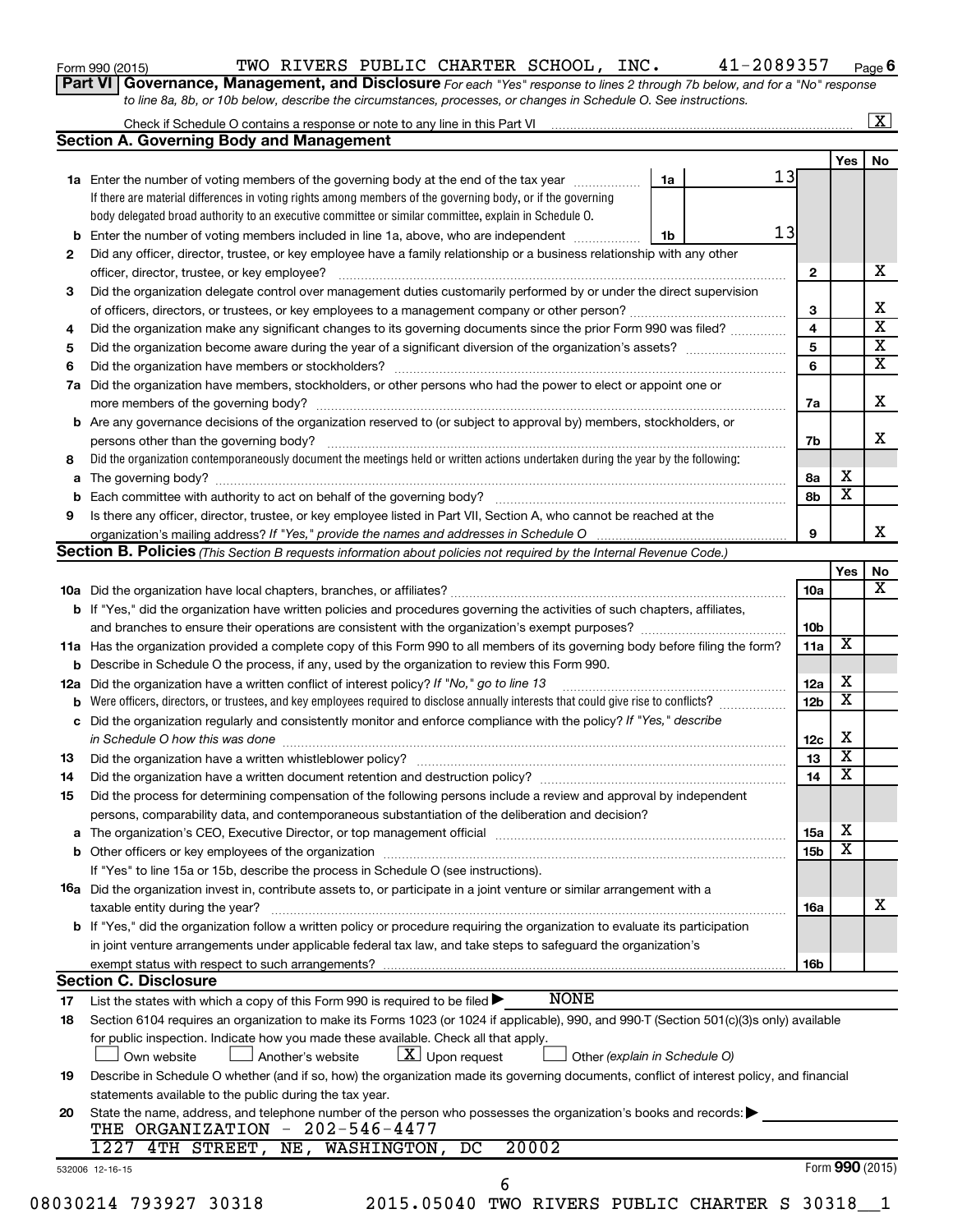Form 990 (2015) Page TWO RIVERS PUBLIC CHARTER SCHOOL, INC. 41-2089357

 $\Box$ 

| Part VII Compensation of Officers, Directors, Trustees, Key Employees, Highest Compensated |
|--------------------------------------------------------------------------------------------|
| <b>Employees, and Independent Contractors</b>                                              |

Check if Schedule O contains a response or note to any line in this Part VII

**Section A. Officers, Directors, Trustees, Key Employees, and Highest Compensated Employees**

**1a**  Complete this table for all persons required to be listed. Report compensation for the calendar year ending with or within the organization's tax year.

**•** List all of the organization's current officers, directors, trustees (whether individuals or organizations), regardless of amount of compensation.

**•** List all of the organization's **current** key employees, if any. See instructions for definition of "key employee." Enter -0- in columns  $(D)$ ,  $(E)$ , and  $(F)$  if no compensation was paid.

**•** List the organization's five current highest compensated employees (other than an officer, director, trustee, or key employee) who received reportable compensation (Box 5 of Form W-2 and/or Box 7 of Form 1099-MISC) of more than \$100,000 from the organization and any related organizations.

**•** List all of the organization's former officers, key employees, and highest compensated employees who received more than \$100,000 of reportable compensation from the organization and any related organizations.

**•** List all of the organization's former directors or trustees that received, in the capacity as a former director or trustee of the organization, more than \$10,000 of reportable compensation from the organization and any related organizations.

List persons in the following order: individual trustees or directors; institutional trustees; officers; key employees; highest compensated employees; and former such persons.

Check this box if neither the organization nor any related organization compensated any current officer, director, or trustee.  $\Box$ 

| (A)                       | (B)                    | (C)                                     |                                                                  |             |              |                                   |        | (D)                 | (E)                              | (F)                      |  |  |
|---------------------------|------------------------|-----------------------------------------|------------------------------------------------------------------|-------------|--------------|-----------------------------------|--------|---------------------|----------------------------------|--------------------------|--|--|
| Name and Title            | Average                | Position<br>(do not check more than one |                                                                  |             |              |                                   |        | Reportable          | Reportable                       | Estimated                |  |  |
|                           | hours per              |                                         | box, unless person is both an<br>officer and a director/trustee) |             |              |                                   |        | compensation        | compensation                     | amount of                |  |  |
|                           | week                   |                                         |                                                                  |             |              |                                   |        | from                | from related                     | other                    |  |  |
|                           | (list any<br>hours for |                                         |                                                                  |             |              |                                   |        | the<br>organization | organizations<br>(W-2/1099-MISC) | compensation<br>from the |  |  |
|                           | related                |                                         |                                                                  |             |              |                                   |        | (W-2/1099-MISC)     |                                  | organization             |  |  |
|                           | organizations          |                                         | onal trustee                                                     |             |              |                                   |        |                     |                                  | and related              |  |  |
|                           | below                  |                                         |                                                                  |             |              |                                   |        |                     |                                  | organizations            |  |  |
|                           | line)                  | Individual trustee or director          | Instituti                                                        | Officer     | Key employee | Highest compensated<br>  employee | Former |                     |                                  |                          |  |  |
| PAM JACKSON<br>(1)        | 2.00                   |                                         |                                                                  |             |              |                                   |        |                     |                                  |                          |  |  |
| PRESIDENT                 |                        | $\mathbf x$                             |                                                                  | $\mathbf X$ |              |                                   |        | $\mathbf 0$ .       | $\mathbf 0$ .                    | $0$ .                    |  |  |
| (2)<br>JASON S. MILLER    | 2.00                   |                                         |                                                                  |             |              |                                   |        |                     |                                  |                          |  |  |
| TREASURER                 |                        | X                                       |                                                                  | X           |              |                                   |        | 0.                  | $\mathbf 0$                      | $\mathbf 0$ .            |  |  |
| (3)<br>PETE EVELETH       | 2.00                   |                                         |                                                                  |             |              |                                   |        |                     |                                  |                          |  |  |
| <b>SECRETARY</b>          |                        | X                                       |                                                                  | $\mathbf X$ |              |                                   |        | 0.                  | $\mathbf 0$                      | $\mathbf 0$ .            |  |  |
| (5)<br>STACEY BROWN       | 2.00                   |                                         |                                                                  |             |              |                                   |        |                     |                                  |                          |  |  |
| TRUSTEE                   |                        | $\mathbf X$                             |                                                                  |             |              |                                   |        | 0.                  | $\mathbf 0$ .                    | $\mathbf 0$ .            |  |  |
| JUSTIN JONES<br>(6)       | 2.00                   |                                         |                                                                  |             |              |                                   |        |                     |                                  |                          |  |  |
| TRUSTEE                   |                        | $\mathbf X$                             |                                                                  |             |              |                                   |        | 0.                  | $\mathbf 0$ .                    | $\mathbf 0$ .            |  |  |
| (7)<br>ADRIAN JORDON      | 2.00                   |                                         |                                                                  |             |              |                                   |        |                     |                                  |                          |  |  |
| TRUSTEE                   |                        | $\mathbf X$                             |                                                                  |             |              |                                   |        | 0.                  | $\mathbf 0$                      | $\mathbf 0$ .            |  |  |
| RYAN J HUSCHKA<br>(8)     | 2.00                   |                                         |                                                                  |             |              |                                   |        |                     |                                  |                          |  |  |
| <b>TRUSTEE</b>            |                        | $\mathbf x$                             |                                                                  |             |              |                                   |        | 0.                  | $\mathbf 0$ .                    | $\mathbf 0$ .            |  |  |
| (9)<br><b>JANE TOBLER</b> | 2.00                   |                                         |                                                                  |             |              |                                   |        |                     |                                  |                          |  |  |
| TRUSTEE                   |                        | X                                       |                                                                  |             |              |                                   |        | 0.                  | $\mathbf 0$                      | $\mathbf 0$ .            |  |  |
| (10) SENTHIL SANKARAN     | 2.00                   |                                         |                                                                  |             |              |                                   |        |                     |                                  |                          |  |  |
| TRUSTEE                   |                        | $\mathbf x$                             |                                                                  |             |              |                                   |        | 0.                  | $\mathbf 0$                      | $\mathbf 0$ .            |  |  |
| (11) STEVEN LAFEMINA      | 2.00                   |                                         |                                                                  |             |              |                                   |        |                     |                                  |                          |  |  |
| TRUSTEE                   |                        | $\mathbf X$                             |                                                                  |             |              |                                   |        | 0.                  | $\mathbf 0$                      | $\mathbf 0$ .            |  |  |
| (12) JAY KRAMER           | 2.00                   |                                         |                                                                  |             |              |                                   |        |                     |                                  |                          |  |  |
| <b>TRUSTEE</b>            |                        | $\mathbf x$                             |                                                                  |             |              |                                   |        | 0.                  | $\mathbf 0$                      | $\mathbf 0$ .            |  |  |
| (13) ETIENNE TOUSSAINT    | 2.00                   |                                         |                                                                  |             |              |                                   |        |                     |                                  |                          |  |  |
| TRUSTEE                   |                        | X                                       |                                                                  |             |              |                                   |        | 0.                  | $\mathbf 0$                      | $\mathbf 0$ .            |  |  |
| (14) JUSTIN VALENTINE     | 2.00                   |                                         |                                                                  |             |              |                                   |        |                     |                                  |                          |  |  |
| TRUSTEE                   |                        | $\mathbf X$                             |                                                                  |             |              |                                   |        | $\mathbf 0$ .       | $\mathbf 0$ .                    | $\mathbf 0$ .            |  |  |
| (15) JESSICA WODATCH      | 40.00                  |                                         |                                                                  |             |              |                                   |        |                     |                                  |                          |  |  |
| EXECUTIVE DIRECTOR        | 2.00                   |                                         |                                                                  | X           |              |                                   |        | 127,162.            | $\mathbf 0$ .                    | 23,760.                  |  |  |
| (16) SARAH RICHARDSON     | 40.00                  |                                         |                                                                  |             |              |                                   |        |                     |                                  |                          |  |  |
| CFO                       | 2.00                   |                                         |                                                                  | $\mathbf X$ |              |                                   |        | 116,702.            | $\mathbf 0$ .                    | 10,550.                  |  |  |
| (17) MARGARET BELLO       | 40.00                  |                                         |                                                                  |             |              |                                   |        |                     |                                  |                          |  |  |
| ES PRINCIPAL              |                        |                                         |                                                                  |             |              | $\rm X$                           |        | 114,051.            | $\mathbf 0$ .                    | 11,093.                  |  |  |
|                           |                        |                                         |                                                                  |             |              |                                   |        |                     |                                  |                          |  |  |
|                           |                        |                                         |                                                                  |             |              |                                   |        |                     |                                  |                          |  |  |

532007 12-16-15

Form (2015) **990**

08030214 793927 30318 2015.05040 TWO RIVERS PUBLIC CHARTER S 30318\_\_1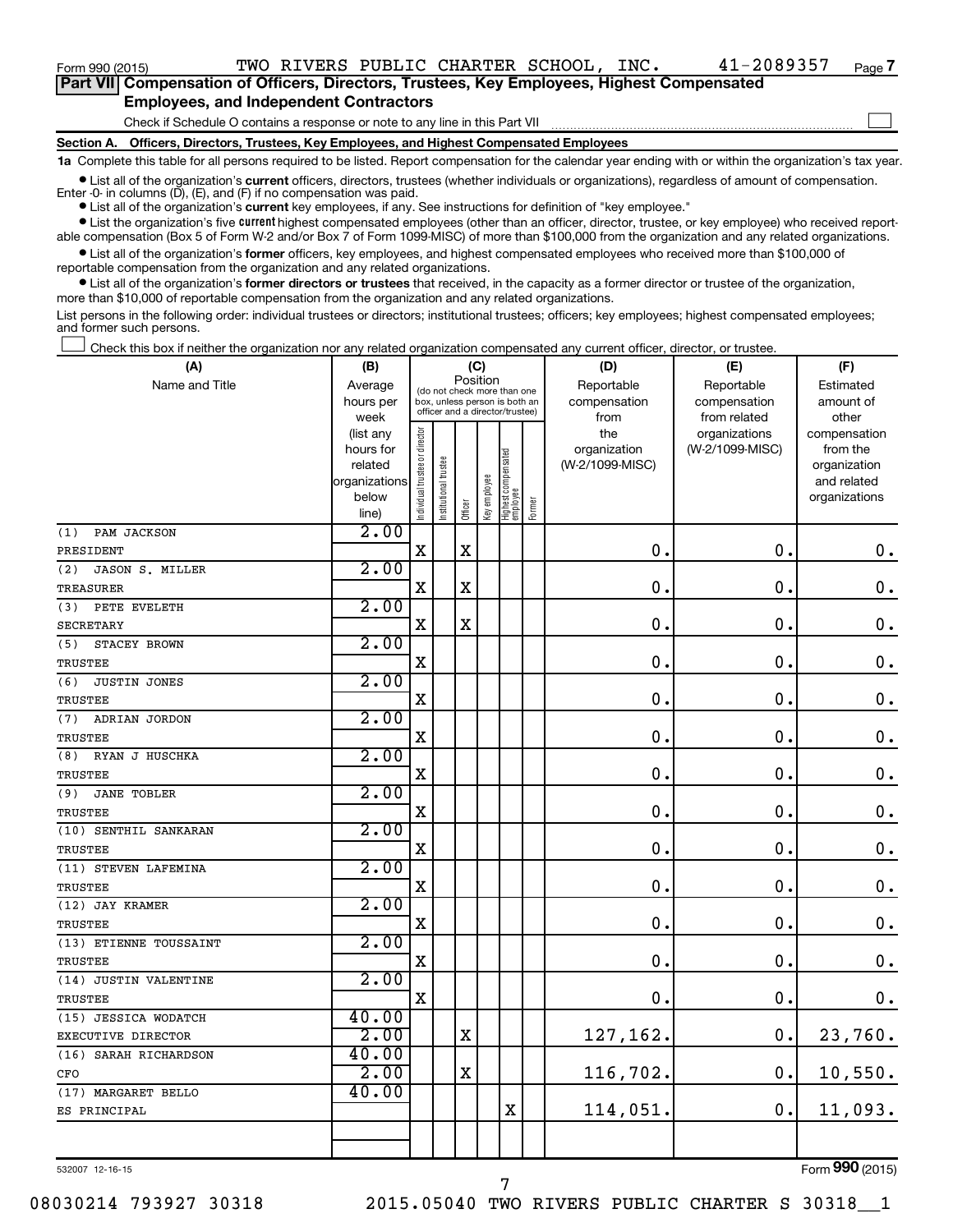| Form 990 (2015)                                                                                                                                                                                                                             | TWO RIVERS PUBLIC CHARTER SCHOOL, INC.                               |                                |                                                                                                 |                 |                                  |        |                                           |                                                                      | 41-2089357<br>Page 8                                                     |  |
|---------------------------------------------------------------------------------------------------------------------------------------------------------------------------------------------------------------------------------------------|----------------------------------------------------------------------|--------------------------------|-------------------------------------------------------------------------------------------------|-----------------|----------------------------------|--------|-------------------------------------------|----------------------------------------------------------------------|--------------------------------------------------------------------------|--|
| Part VII Section A. Officers, Directors, Trustees, Key Employees, and Highest Compensated Employees (continued)                                                                                                                             |                                                                      |                                |                                                                                                 |                 |                                  |        |                                           |                                                                      |                                                                          |  |
| (A)<br>Name and title                                                                                                                                                                                                                       | (B)<br>Average<br>hours per<br>week                                  |                                | (do not check more than one<br>box, unless person is both an<br>officer and a director/trustee) | (C)<br>Position |                                  |        | (D)<br>Reportable<br>compensation<br>from | (E)<br>Reportable<br>compensation<br>from related                    | (F)<br>Estimated<br>amount of<br>other                                   |  |
|                                                                                                                                                                                                                                             | (list any<br>hours for<br>related<br>organizations<br>below<br>line) | Individual trustee or director | Institutional trustee<br>Officer                                                                | Key employee    | Highest compensated<br> employee | Former | the<br>organization<br>(W-2/1099-MISC)    | organizations<br>(W-2/1099-MISC)                                     | compensation<br>from the<br>organization<br>and related<br>organizations |  |
|                                                                                                                                                                                                                                             |                                                                      |                                |                                                                                                 |                 |                                  |        |                                           |                                                                      |                                                                          |  |
|                                                                                                                                                                                                                                             |                                                                      |                                |                                                                                                 |                 |                                  |        |                                           |                                                                      |                                                                          |  |
|                                                                                                                                                                                                                                             |                                                                      |                                |                                                                                                 |                 |                                  |        |                                           |                                                                      |                                                                          |  |
|                                                                                                                                                                                                                                             |                                                                      |                                |                                                                                                 |                 |                                  |        |                                           |                                                                      |                                                                          |  |
|                                                                                                                                                                                                                                             |                                                                      |                                |                                                                                                 |                 |                                  |        |                                           |                                                                      |                                                                          |  |
|                                                                                                                                                                                                                                             |                                                                      |                                |                                                                                                 |                 |                                  |        |                                           |                                                                      |                                                                          |  |
|                                                                                                                                                                                                                                             |                                                                      |                                |                                                                                                 |                 |                                  |        |                                           |                                                                      |                                                                          |  |
|                                                                                                                                                                                                                                             |                                                                      |                                |                                                                                                 |                 |                                  |        | 357,915.                                  |                                                                      | 45,403.<br>$\overline{0}$ .                                              |  |
| $\overline{0}$ .<br>c Total from continuation sheets to Part VII, Section A manuscription of<br>357, 915.                                                                                                                                   |                                                                      |                                |                                                                                                 |                 |                                  |        |                                           | $\overline{0}$ .<br>$\overline{0}$ .<br>45, 403.<br>$\overline{0}$ . |                                                                          |  |
| Total number of individuals (including but not limited to those listed above) who received more than \$100,000 of reportable<br>2<br>compensation from the organization $\blacktriangleright$                                               |                                                                      |                                |                                                                                                 |                 |                                  |        |                                           |                                                                      |                                                                          |  |
| Did the organization list any former officer, director, or trustee, key employee, or highest compensated employee on<br>3<br>line 1a? If "Yes," complete Schedule J for such individual manufactured contains and the set of the schedule J |                                                                      |                                |                                                                                                 |                 |                                  |        |                                           |                                                                      | Yes<br>No<br>х<br>3                                                      |  |
| For any individual listed on line 1a, is the sum of reportable compensation and other compensation from the organization<br>and related organizations greater than \$150,000? If "Yes," complete Schedule J for such individual             |                                                                      |                                |                                                                                                 |                 |                                  |        |                                           |                                                                      | х<br>4                                                                   |  |
| Did any person listed on line 1a receive or accrue compensation from any unrelated organization or individual for services<br>5                                                                                                             |                                                                      |                                |                                                                                                 |                 |                                  |        |                                           |                                                                      | Χ<br>5                                                                   |  |
| <b>Section B. Independent Contractors</b><br>Complete this table for your five highest compensated independent contractors that received more than \$100,000 of compensation from<br>1.                                                     |                                                                      |                                |                                                                                                 |                 |                                  |        |                                           |                                                                      |                                                                          |  |
| the organization. Report compensation for the calendar year ending with or within the organization's tax year.                                                                                                                              |                                                                      |                                |                                                                                                 |                 |                                  |        |                                           |                                                                      |                                                                          |  |
| MCN BUILD, LLC                                                                                                                                                                                                                              | (A)<br>Name and business address                                     |                                |                                                                                                 |                 |                                  |        | (B)<br>Description of services            |                                                                      | (C)<br>Compensation                                                      |  |
| 1214 28TH STREET NW, WASHINGTON, DC 20007<br><b>COX GRAAE SPACK</b>                                                                                                                                                                         |                                                                      |                                |                                                                                                 |                 |                                  |        | CONSTRUCTION SERVICE                      |                                                                      | 11,675,284.                                                              |  |
| 2909 M STREET, NW, WASHINGTON, DC 20007<br>ARCHITECTS<br>PMM COMPANIES                                                                                                                                                                      |                                                                      |                                |                                                                                                 |                 |                                  |        |                                           | 387,228.                                                             |                                                                          |  |
| 15938 DERWOOD ROAD, ROCKVILLE, MD 20855<br>JANITORIAL SERVICE<br>ALIGN STAFFING, 7474 GREENWAY CTR. DR.,                                                                                                                                    |                                                                      |                                |                                                                                                 |                 |                                  |        |                                           | 341,612.                                                             |                                                                          |  |
| #620, GREENBELT, MD 20770<br>CAPITOL KIDS THERAPY, LLC, 20 18TH ST. NE,                                                                                                                                                                     |                                                                      |                                |                                                                                                 |                 |                                  |        | STAFFING AGENCY<br><b>SPEECH LANGUAGE</b> |                                                                      | 280, 350.                                                                |  |
| SUITE 301, WASHINGTON, DC 20002                                                                                                                                                                                                             |                                                                      |                                |                                                                                                 |                 |                                  |        | THERAPY                                   |                                                                      | 276,314.                                                                 |  |
| Total number of independent contractors (including but not limited to those listed above) who received more than<br>$\mathbf{2}$<br>10<br>\$100,000 of compensation from the organization                                                   |                                                                      |                                |                                                                                                 |                 |                                  |        |                                           | Form 990 (2015)                                                      |                                                                          |  |

Form (2015) **990**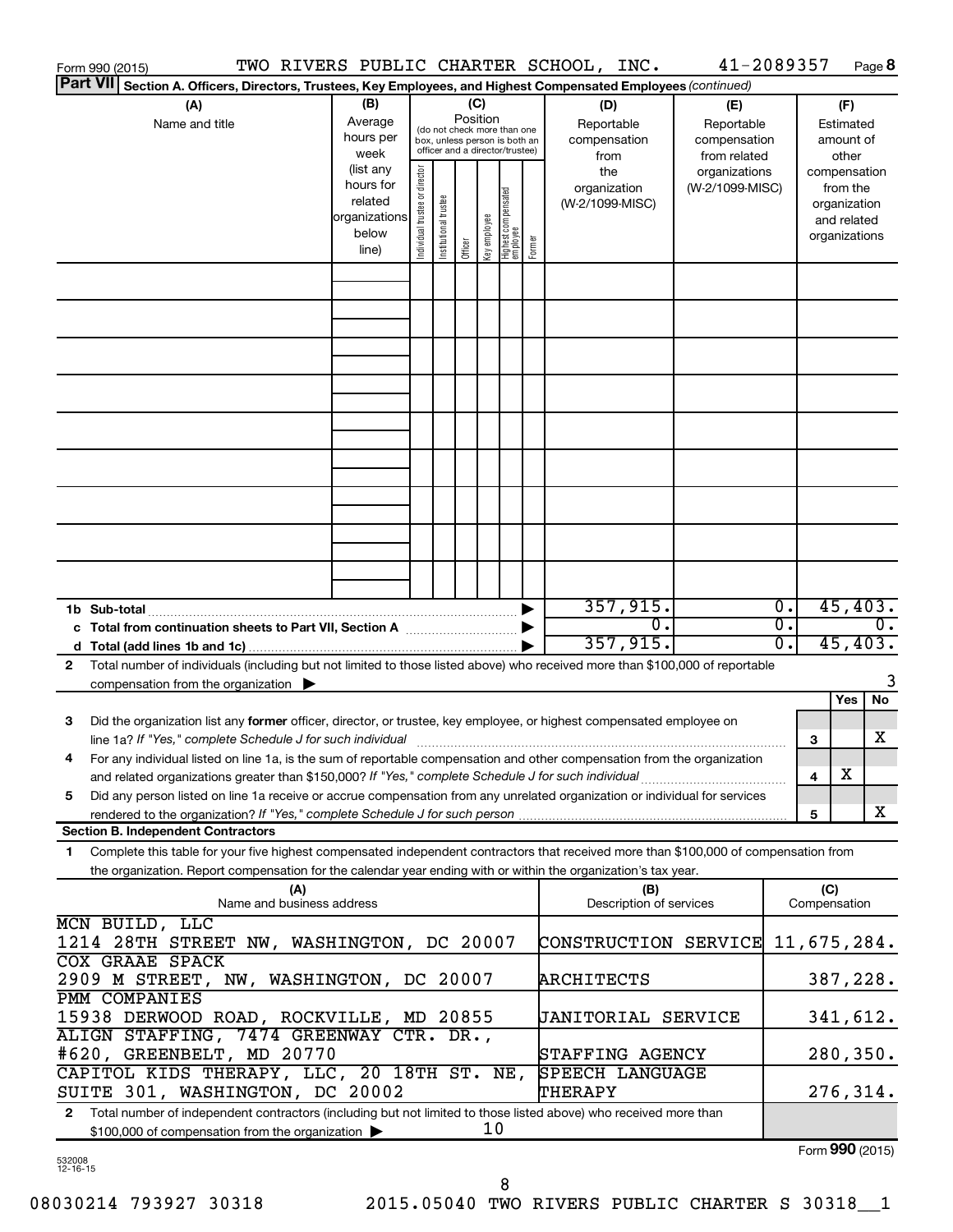|                                                           |                       | Form 990 (2015)                                                                                                                                                                                                                                                 |                                                                        |                                                 | TWO RIVERS PUBLIC CHARTER SCHOOL, INC. |                                                 | 41-2089357                              | Page 9                                                             |
|-----------------------------------------------------------|-----------------------|-----------------------------------------------------------------------------------------------------------------------------------------------------------------------------------------------------------------------------------------------------------------|------------------------------------------------------------------------|-------------------------------------------------|----------------------------------------|-------------------------------------------------|-----------------------------------------|--------------------------------------------------------------------|
|                                                           | <b>Part VIII</b>      | <b>Statement of Revenue</b>                                                                                                                                                                                                                                     |                                                                        |                                                 |                                        |                                                 |                                         |                                                                    |
|                                                           |                       |                                                                                                                                                                                                                                                                 |                                                                        |                                                 | (A)<br>Total revenue                   | (B)<br>Related or<br>exempt function<br>revenue | (C)<br>Unrelated<br>business<br>revenue | (D)<br>Revenue excluded<br>from tax under<br>sections<br>512 - 514 |
| Contributions, Gifts, Grants<br>and Other Similar Amounts |                       | 1 a Federated campaigns<br>c Fundraising events<br>d Related organizations<br>e Government grants (contributions)<br>f All other contributions, gifts, grants, and<br>similar amounts not included above<br>g Noncash contributions included in lines 1a-1f: \$ | 1a<br>1 <sub>b</sub><br>1 <sub>c</sub><br>1 <sub>d</sub><br>1e<br>  1f | 73,709.<br>13, 313, 270.<br>707,157.<br>34,169. | 14,094,136.                            |                                                 |                                         |                                                                    |
|                                                           |                       |                                                                                                                                                                                                                                                                 |                                                                        | <b>Business Code</b>                            |                                        |                                                 |                                         |                                                                    |
| Program Service<br>Revenue                                | b<br>c<br>d<br>е      | 2 a PROGRAM SERVICE REVENUE<br>the control of the control of the control of the control of the control of<br>the control of the control of the control of the control of the control of                                                                         |                                                                        | 611710                                          | 113,609.                               | 113,609.                                        |                                         |                                                                    |
|                                                           | f.                    | All other program service revenue                                                                                                                                                                                                                               |                                                                        |                                                 |                                        |                                                 |                                         |                                                                    |
|                                                           |                       |                                                                                                                                                                                                                                                                 |                                                                        | ▶                                               | 113,609.                               |                                                 |                                         |                                                                    |
|                                                           | 3<br>4                | Investment income (including dividends, interest, and<br>Income from investment of tax-exempt bond proceeds                                                                                                                                                     |                                                                        | ▶<br>▶                                          | 16, 144.                               |                                                 |                                         | 16,144.                                                            |
|                                                           | 5                     |                                                                                                                                                                                                                                                                 | (i) Real                                                               | (ii) Personal                                   |                                        |                                                 |                                         |                                                                    |
|                                                           |                       | 6 a Gross rents<br><b>b</b> Less: rental expenses<br>c Rental income or (loss)                                                                                                                                                                                  |                                                                        |                                                 |                                        |                                                 |                                         |                                                                    |
|                                                           |                       | d Net rental income or (loss)                                                                                                                                                                                                                                   |                                                                        |                                                 |                                        |                                                 |                                         |                                                                    |
|                                                           |                       | 7 a Gross amount from sales of<br>assets other than inventory<br><b>b</b> Less: cost or other basis                                                                                                                                                             | (i) Securities                                                         | (ii) Other                                      |                                        |                                                 |                                         |                                                                    |
|                                                           |                       | and sales expenses                                                                                                                                                                                                                                              |                                                                        | 28,578.<br>$-28,578.$                           |                                        |                                                 |                                         |                                                                    |
|                                                           |                       |                                                                                                                                                                                                                                                                 |                                                                        |                                                 | $-28,578.$                             |                                                 |                                         | $-28,578.$                                                         |
| <b>Other Revenue</b>                                      |                       | 8 a Gross income from fundraising events (not<br>including $$$ 73,709. of<br>contributions reported on line 1c). See                                                                                                                                            |                                                                        | 59,204.                                         |                                        |                                                 |                                         |                                                                    |
|                                                           |                       |                                                                                                                                                                                                                                                                 | b                                                                      | 59,204.                                         |                                        |                                                 |                                         |                                                                    |
|                                                           |                       | c Net income or (loss) from fundraising events<br>9 a Gross income from gaming activities. See                                                                                                                                                                  |                                                                        | ▶<br>.                                          | 0.                                     |                                                 |                                         |                                                                    |
|                                                           |                       |                                                                                                                                                                                                                                                                 | а<br>$\mathbf b$                                                       |                                                 |                                        |                                                 |                                         |                                                                    |
|                                                           |                       | c Net income or (loss) from gaming activities<br>10 a Gross sales of inventory, less returns                                                                                                                                                                    | bl                                                                     | ▶                                               |                                        |                                                 |                                         |                                                                    |
|                                                           |                       | c Net income or (loss) from sales of inventory<br>Miscellaneous Revenue                                                                                                                                                                                         |                                                                        | <b>Business Code</b>                            |                                        |                                                 |                                         |                                                                    |
|                                                           | 11a                   |                                                                                                                                                                                                                                                                 |                                                                        |                                                 |                                        |                                                 |                                         |                                                                    |
|                                                           | b                     | the control of the control of the control of the control of the control of                                                                                                                                                                                      |                                                                        |                                                 |                                        |                                                 |                                         |                                                                    |
|                                                           | c                     | <u> 1989 - Johann John Stein, markin fan it ferstjer fan it ferstjer fan it ferstjer fan it ferstjer fan it fers</u>                                                                                                                                            |                                                                        |                                                 |                                        |                                                 |                                         |                                                                    |
|                                                           | d                     |                                                                                                                                                                                                                                                                 |                                                                        |                                                 |                                        |                                                 |                                         |                                                                    |
|                                                           |                       |                                                                                                                                                                                                                                                                 |                                                                        | $\blacktriangleright$                           |                                        |                                                 |                                         |                                                                    |
|                                                           | 12<br>532009 12-16-15 |                                                                                                                                                                                                                                                                 |                                                                        |                                                 | 14, 195, 311.                          | 113,609.                                        | $\mathbf{0}$ .                          | $-12,434.$<br>Form 990 (2015)                                      |

08030214 793927 30318 2015.05040 TWO RIVERS PUBLIC CHARTER S 30318\_\_1

9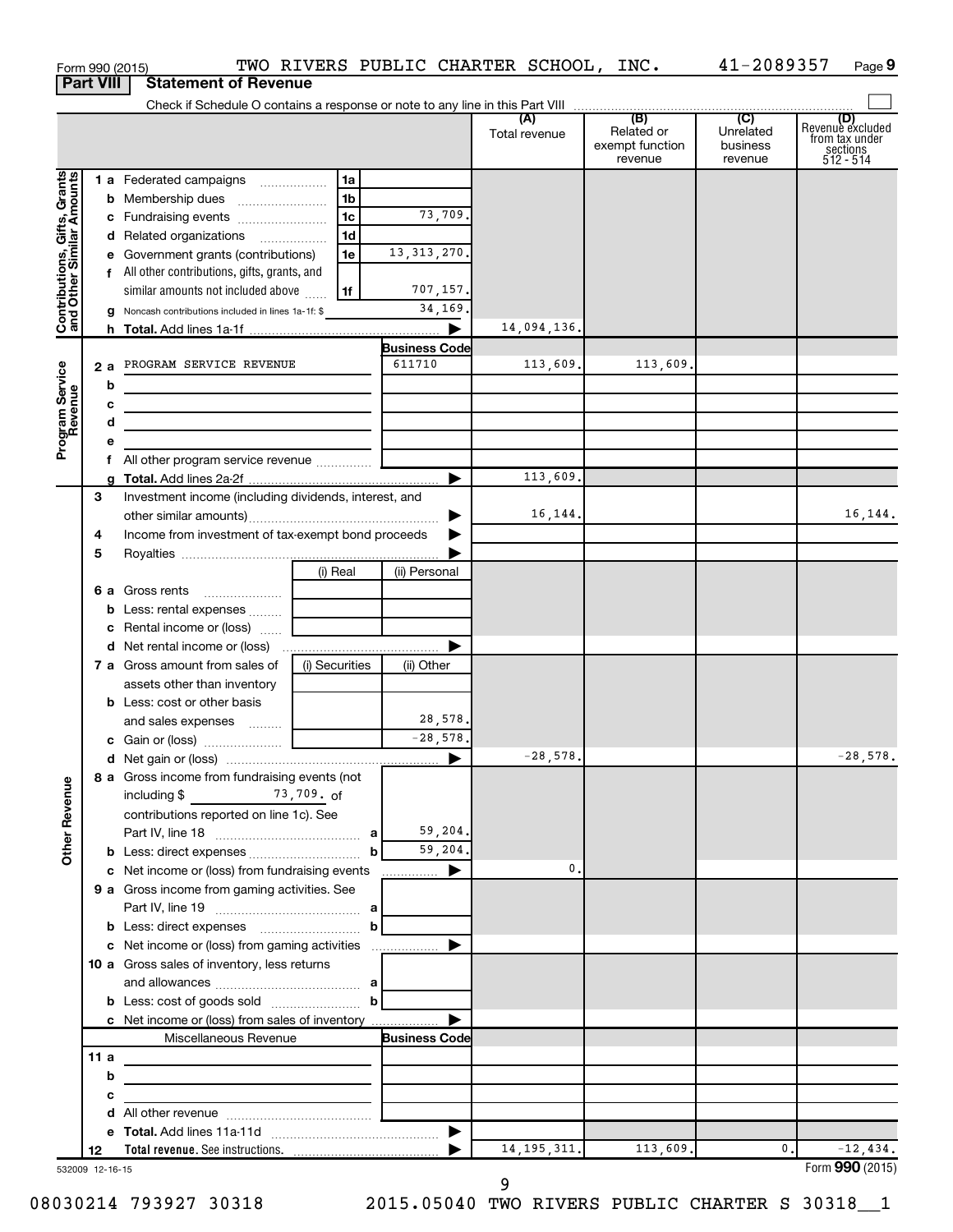**Part IX Statement of Functional Expenses** 

Form 990 (2015)  $\,$  TWO RIVERS PUBLIC CHARTER SCHOOL, INC.  $\,$  41-2089357  $\,$  Page

| Section 501(c)(3) and 501(c)(4) organizations must complete all columns. All other organizations must complete column (A). |                                                                                                                                                                                                               |                       |                                    |                                           |                                |  |  |  |
|----------------------------------------------------------------------------------------------------------------------------|---------------------------------------------------------------------------------------------------------------------------------------------------------------------------------------------------------------|-----------------------|------------------------------------|-------------------------------------------|--------------------------------|--|--|--|
|                                                                                                                            | Check if Schedule O contains a response or note to any line in this Part IX                                                                                                                                   |                       |                                    |                                           |                                |  |  |  |
|                                                                                                                            | Do not include amounts reported on lines 6b,<br>7b, 8b, 9b, and 10b of Part VIII.                                                                                                                             | (A)<br>Total expenses | (B)<br>Program service<br>expenses | (C)<br>Management and<br>general expenses | (D)<br>Fundraising<br>expenses |  |  |  |
| 1.                                                                                                                         | Grants and other assistance to domestic organizations                                                                                                                                                         |                       |                                    |                                           |                                |  |  |  |
|                                                                                                                            | and domestic governments. See Part IV, line 21                                                                                                                                                                |                       |                                    |                                           |                                |  |  |  |
| $\mathbf{2}$                                                                                                               | Grants and other assistance to domestic                                                                                                                                                                       |                       |                                    |                                           |                                |  |  |  |
|                                                                                                                            | individuals. See Part IV, line 22                                                                                                                                                                             |                       |                                    |                                           |                                |  |  |  |
| 3                                                                                                                          | Grants and other assistance to foreign                                                                                                                                                                        |                       |                                    |                                           |                                |  |  |  |
|                                                                                                                            | organizations, foreign governments, and foreign                                                                                                                                                               |                       |                                    |                                           |                                |  |  |  |
|                                                                                                                            | individuals. See Part IV, lines 15 and 16                                                                                                                                                                     |                       |                                    |                                           |                                |  |  |  |
| 4                                                                                                                          | Benefits paid to or for members                                                                                                                                                                               |                       |                                    |                                           |                                |  |  |  |
| 5                                                                                                                          | Compensation of current officers, directors,                                                                                                                                                                  |                       |                                    |                                           |                                |  |  |  |
|                                                                                                                            | trustees, and key employees                                                                                                                                                                                   | 306,643.              | 100,021.                           | 187, 153.                                 | 19,469.                        |  |  |  |
| 6                                                                                                                          | Compensation not included above, to disqualified                                                                                                                                                              |                       |                                    |                                           |                                |  |  |  |
|                                                                                                                            | persons (as defined under section 4958(f)(1)) and                                                                                                                                                             |                       |                                    |                                           |                                |  |  |  |
|                                                                                                                            | persons described in section 4958(c)(3)(B)                                                                                                                                                                    |                       |                                    |                                           |                                |  |  |  |
| 7                                                                                                                          |                                                                                                                                                                                                               | 6,645,810.            | 5,959,095.                         | 634, 360.                                 | 52, 355.                       |  |  |  |
| 8                                                                                                                          | Pension plan accruals and contributions (include                                                                                                                                                              |                       |                                    |                                           |                                |  |  |  |
|                                                                                                                            | section 401(k) and 403(b) employer contributions)                                                                                                                                                             | 578,213.              | 517,610.                           | 56,438.                                   | $\frac{4,165}{3,245}$          |  |  |  |
| 9                                                                                                                          | Other employee benefits                                                                                                                                                                                       | 450, 417.             | 403, 208.                          | 43,964.                                   |                                |  |  |  |
| 10                                                                                                                         |                                                                                                                                                                                                               | 527,019.              | 459,698.                           | 61,992.                                   | 5,329.                         |  |  |  |
| 11                                                                                                                         | Fees for services (non-employees):                                                                                                                                                                            |                       |                                    |                                           |                                |  |  |  |
| a                                                                                                                          |                                                                                                                                                                                                               | 131,029.              | 131,029.                           |                                           |                                |  |  |  |
| b                                                                                                                          |                                                                                                                                                                                                               | 12,580.               | 6, 242.                            | 6,338.                                    |                                |  |  |  |
| с                                                                                                                          |                                                                                                                                                                                                               | 129,551.              | 64, 283.                           | 65, 268.                                  |                                |  |  |  |
| d                                                                                                                          |                                                                                                                                                                                                               |                       |                                    |                                           |                                |  |  |  |
| е                                                                                                                          | Professional fundraising services. See Part IV, line 17                                                                                                                                                       |                       |                                    |                                           |                                |  |  |  |
| f                                                                                                                          | Investment management fees                                                                                                                                                                                    |                       |                                    |                                           |                                |  |  |  |
| g                                                                                                                          | Other. (If line 11g amount exceeds 10% of line 25,                                                                                                                                                            |                       |                                    |                                           |                                |  |  |  |
|                                                                                                                            | column (A) amount, list line 11g expenses on Sch O.)                                                                                                                                                          | 239,042.              | 107,980.                           | 87, 257.                                  | 43,805.                        |  |  |  |
| 12                                                                                                                         |                                                                                                                                                                                                               |                       |                                    |                                           |                                |  |  |  |
| 13                                                                                                                         |                                                                                                                                                                                                               | 304,825.              | 302, 717.                          | 2,108.                                    |                                |  |  |  |
| 14                                                                                                                         |                                                                                                                                                                                                               |                       |                                    |                                           |                                |  |  |  |
| 15                                                                                                                         |                                                                                                                                                                                                               |                       |                                    |                                           |                                |  |  |  |
| 16                                                                                                                         |                                                                                                                                                                                                               | 880,440.              | 874,586.                           | 5,854.                                    |                                |  |  |  |
| 17                                                                                                                         |                                                                                                                                                                                                               | 857.                  | 857.                               |                                           |                                |  |  |  |
|                                                                                                                            | Payments of travel or entertainment expenses                                                                                                                                                                  |                       |                                    |                                           |                                |  |  |  |
|                                                                                                                            | for any federal, state, or local public officials                                                                                                                                                             |                       |                                    |                                           |                                |  |  |  |
| 19                                                                                                                         | Conferences, conventions, and meetings                                                                                                                                                                        |                       |                                    |                                           |                                |  |  |  |
| 20                                                                                                                         | Interest                                                                                                                                                                                                      | 816,764.              | 811, 131.                          | 5,633.                                    |                                |  |  |  |
| 21                                                                                                                         |                                                                                                                                                                                                               |                       |                                    |                                           |                                |  |  |  |
| 22                                                                                                                         | Depreciation, depletion, and amortization                                                                                                                                                                     | $1,304,106$ .         | 1, 295, 113.                       | 8,993.                                    |                                |  |  |  |
| 23                                                                                                                         | Insurance                                                                                                                                                                                                     | 83,182.               | 82,608.                            | 574.                                      |                                |  |  |  |
| 24                                                                                                                         | Other expenses. Itemize expenses not covered<br>above. (List miscellaneous expenses in line 24e. If line<br>24e amount exceeds 10% of line 25, column (A)<br>amount, list line 24e expenses on Schedule O.) [ |                       |                                    |                                           |                                |  |  |  |
| a                                                                                                                          | DIRECT STUDENT COSTS                                                                                                                                                                                          | 1,576,268.            | 1,576,268.                         |                                           |                                |  |  |  |
| b                                                                                                                          | FOOD SERVICES                                                                                                                                                                                                 | 294, 378.             | 294, 378.                          |                                           |                                |  |  |  |
|                                                                                                                            | PROFESSIONAL DEVELOPMEN                                                                                                                                                                                       | 174,063.              | 174,063.                           |                                           |                                |  |  |  |
| d                                                                                                                          | OTHER STAFF EXPENSES                                                                                                                                                                                          | 32,810.               | 32,810.                            |                                           |                                |  |  |  |
|                                                                                                                            | e All other expenses                                                                                                                                                                                          |                       |                                    |                                           |                                |  |  |  |
| 25                                                                                                                         | Total functional expenses. Add lines 1 through 24e                                                                                                                                                            | 14,487,997.           | 13, 193, 697.                      | 1, 165, 932.                              | 128, 368.                      |  |  |  |
| 26                                                                                                                         | Joint costs. Complete this line only if the organization                                                                                                                                                      |                       |                                    |                                           |                                |  |  |  |
|                                                                                                                            | reported in column (B) joint costs from a combined                                                                                                                                                            |                       |                                    |                                           |                                |  |  |  |
|                                                                                                                            | educational campaign and fundraising solicitation.                                                                                                                                                            |                       |                                    |                                           |                                |  |  |  |
|                                                                                                                            | Check here $\blacktriangleright$<br>if following SOP 98-2 (ASC 958-720)                                                                                                                                       |                       |                                    |                                           |                                |  |  |  |

532010 12-16-15

Form (2015) **990**

10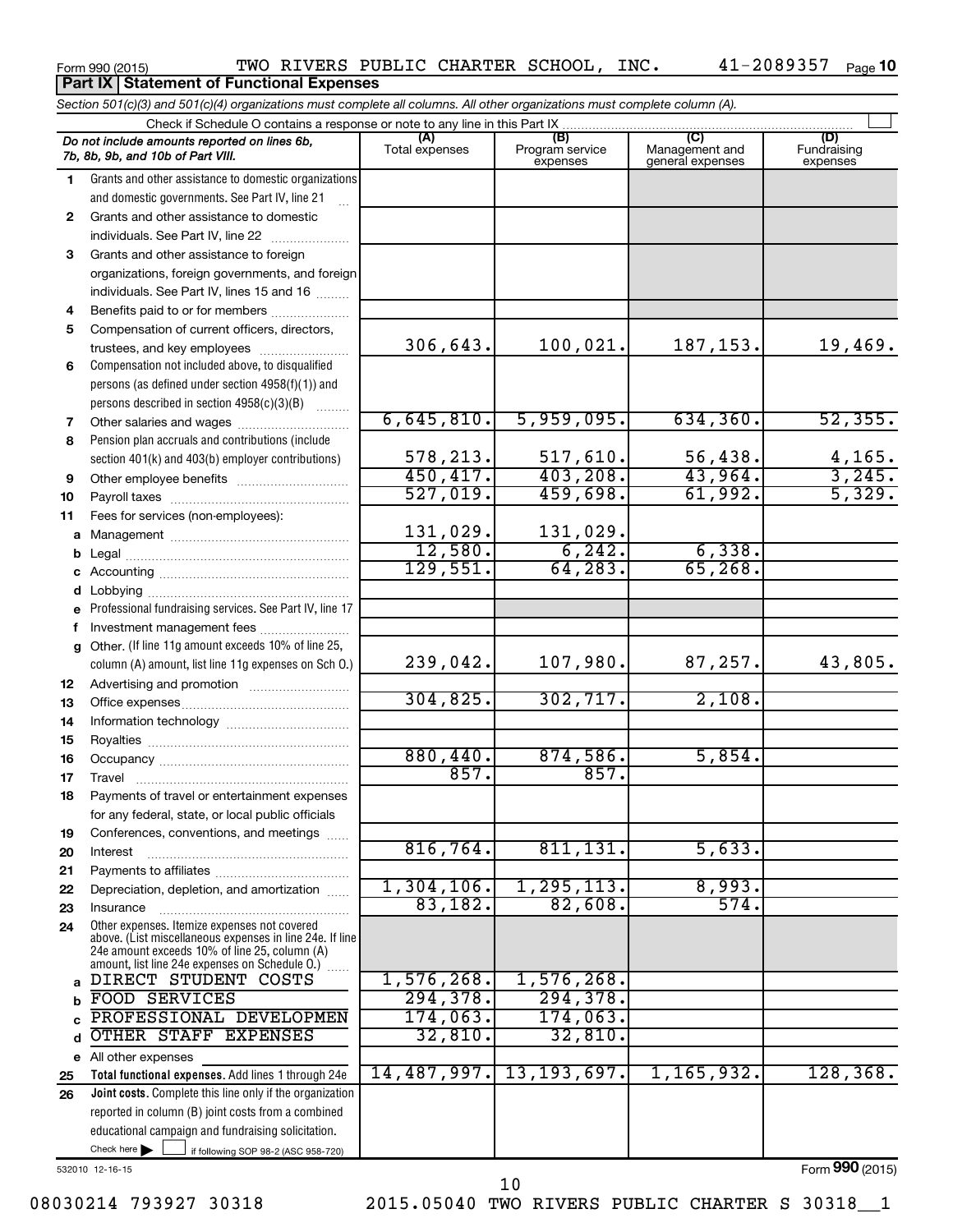~~~~~~~~~~~~~~~~~~~~~~ ~~~~~~~~~~~~~~~~~~~~~  $\blacktriangleright$ ~~~~~~~~~~~~~~~ ……………………… ~~~~~~~~~~ †

Form 990 (2015)  $\,$  TWO RIVERS PUBLIC CHARTER SCHOOL, INC.  $\,$  41-2089357  $\,$  Page

41-2089357 Page 11

|                      |          |                                                                                                                                                                                                                                |  |                                               | (A)               |                 | (B)           |
|----------------------|----------|--------------------------------------------------------------------------------------------------------------------------------------------------------------------------------------------------------------------------------|--|-----------------------------------------------|-------------------|-----------------|---------------|
|                      |          |                                                                                                                                                                                                                                |  |                                               | Beginning of year |                 | End of year   |
|                      | 1        |                                                                                                                                                                                                                                |  |                                               | 49,996.           | $\mathbf{1}$    | 425,632.      |
|                      | 2        |                                                                                                                                                                                                                                |  |                                               | 6,956,854.        | $\overline{2}$  | 6,088,587.    |
|                      | 3        |                                                                                                                                                                                                                                |  |                                               | 262,649.          | 3               | 355,831.      |
|                      | 4        |                                                                                                                                                                                                                                |  |                                               | 26, 135.          | 4               | 53,775.       |
|                      | 5        | Loans and other receivables from current and former officers, directors,                                                                                                                                                       |  |                                               |                   |                 |               |
|                      |          | trustees, key employees, and highest compensated employees. Complete                                                                                                                                                           |  |                                               |                   |                 |               |
|                      |          | Part II of Schedule L                                                                                                                                                                                                          |  |                                               |                   | 5               |               |
|                      | 6        | Loans and other receivables from other disqualified persons (as defined under                                                                                                                                                  |  |                                               |                   |                 |               |
|                      |          | section 4958(f)(1)), persons described in section 4958(c)(3)(B), and contributing                                                                                                                                              |  |                                               |                   |                 |               |
|                      |          | employers and sponsoring organizations of section 501(c)(9) voluntary                                                                                                                                                          |  |                                               |                   |                 |               |
|                      |          | employees' beneficiary organizations (see instr). Complete Part II of Sch L                                                                                                                                                    |  |                                               |                   | 6               |               |
| Assets               | 7        |                                                                                                                                                                                                                                |  |                                               |                   | $\overline{7}$  |               |
|                      | 8        |                                                                                                                                                                                                                                |  |                                               | 8                 |                 |               |
|                      | 9        | Prepaid expenses and deferred charges [11] [11] Prepaid expenses and deferred charges [11] [11] Martin Martin (11] (11] Martin Martin (11] Martin Martin Martin Martin Martin Martin Martin Martin Martin Martin Martin Martin |  |                                               | 139,708.          | 9               | 148,925.      |
|                      |          | 10a Land, buildings, and equipment: cost or other                                                                                                                                                                              |  |                                               |                   |                 |               |
|                      |          | basis. Complete Part VI of Schedule D    10a   31,967,559.                                                                                                                                                                     |  |                                               |                   |                 |               |
|                      |          |                                                                                                                                                                                                                                |  | 3,860,046.                                    | 26,792,008.       | 10 <sub>c</sub> | 28, 107, 513. |
|                      | 11       |                                                                                                                                                                                                                                |  |                                               |                   | 11              |               |
|                      | 12       |                                                                                                                                                                                                                                |  | 12                                            |                   |                 |               |
|                      | 13       |                                                                                                                                                                                                                                |  |                                               |                   | 13              |               |
|                      | 14       |                                                                                                                                                                                                                                |  |                                               |                   | 14              |               |
|                      | 15       |                                                                                                                                                                                                                                |  |                                               | 589, 254.         | 15              | 955,527.      |
|                      | 16       |                                                                                                                                                                                                                                |  |                                               | 34,816,604.       | 16              | 36, 135, 790. |
|                      | 17       |                                                                                                                                                                                                                                |  |                                               | 5,660,632.        | 17              | 1,423,500.    |
|                      | 18       |                                                                                                                                                                                                                                |  | 18                                            |                   |                 |               |
|                      | 19       |                                                                                                                                                                                                                                |  | 19                                            |                   |                 |               |
|                      | 20       |                                                                                                                                                                                                                                |  |                                               | 13,645,654.       | 20              | 13, 202, 078. |
|                      | 21       | Escrow or custodial account liability. Complete Part IV of Schedule D                                                                                                                                                          |  | $\mathcal{L}$ . The contract of $\mathcal{L}$ |                   | 21              |               |
|                      | 22       | Loans and other payables to current and former officers, directors, trustees,                                                                                                                                                  |  |                                               |                   |                 |               |
| Liabilities          |          | key employees, highest compensated employees, and disqualified persons.                                                                                                                                                        |  |                                               |                   |                 |               |
|                      |          |                                                                                                                                                                                                                                |  |                                               |                   | 22              |               |
|                      | 23       | Secured mortgages and notes payable to unrelated third parties                                                                                                                                                                 |  |                                               | 8,517,544.        | 23              | 14,810,124.   |
|                      | 24       | Unsecured notes and loans payable to unrelated third parties                                                                                                                                                                   |  |                                               |                   | 24              |               |
|                      | 25       | Other liabilities (including federal income tax, payables to related third                                                                                                                                                     |  |                                               |                   |                 |               |
|                      |          | parties, and other liabilities not included on lines 17-24). Complete Part X of                                                                                                                                                |  |                                               | $103,055$ .       |                 | 324,827.      |
|                      |          | Schedule D                                                                                                                                                                                                                     |  |                                               | 27,926,885.       | 25              | 29,760,529.   |
|                      | 26       |                                                                                                                                                                                                                                |  |                                               |                   | 26              |               |
|                      |          | Organizations that follow SFAS 117 (ASC 958), check here $\blacktriangleright \begin{array}{c} \boxed{X} \\ \end{array}$ and<br>complete lines 27 through 29, and lines 33 and 34.                                             |  |                                               |                   |                 |               |
| <b>Fund Balances</b> |          |                                                                                                                                                                                                                                |  |                                               | 6,765,936.        | 27              | 6,008,928.    |
|                      | 27       |                                                                                                                                                                                                                                |  |                                               | 123,783.          | 28              | 366, 333.     |
|                      | 28<br>29 | Permanently restricted net assets                                                                                                                                                                                              |  |                                               |                   | 29              |               |
|                      |          | Organizations that do not follow SFAS 117 (ASC 958), check here >                                                                                                                                                              |  |                                               |                   |                 |               |
|                      |          |                                                                                                                                                                                                                                |  |                                               |                   |                 |               |
| ৯                    | 30       | and complete lines 30 through 34.                                                                                                                                                                                              |  |                                               |                   | 30              |               |
|                      | 31       | Paid-in or capital surplus, or land, building, or equipment fund                                                                                                                                                               |  |                                               |                   | 31              |               |
| <b>Net Assets</b>    | 32       | Retained earnings, endowment, accumulated income, or other funds                                                                                                                                                               |  |                                               |                   | 32              |               |
|                      | 33       |                                                                                                                                                                                                                                |  |                                               | 6,889,719.        | 33              | 6,375,261.    |
|                      | 34       |                                                                                                                                                                                                                                |  |                                               | 34,816,604.       | 34              | 36,135,790.   |

**Part X Balance Sheet**

Form (2015) **990**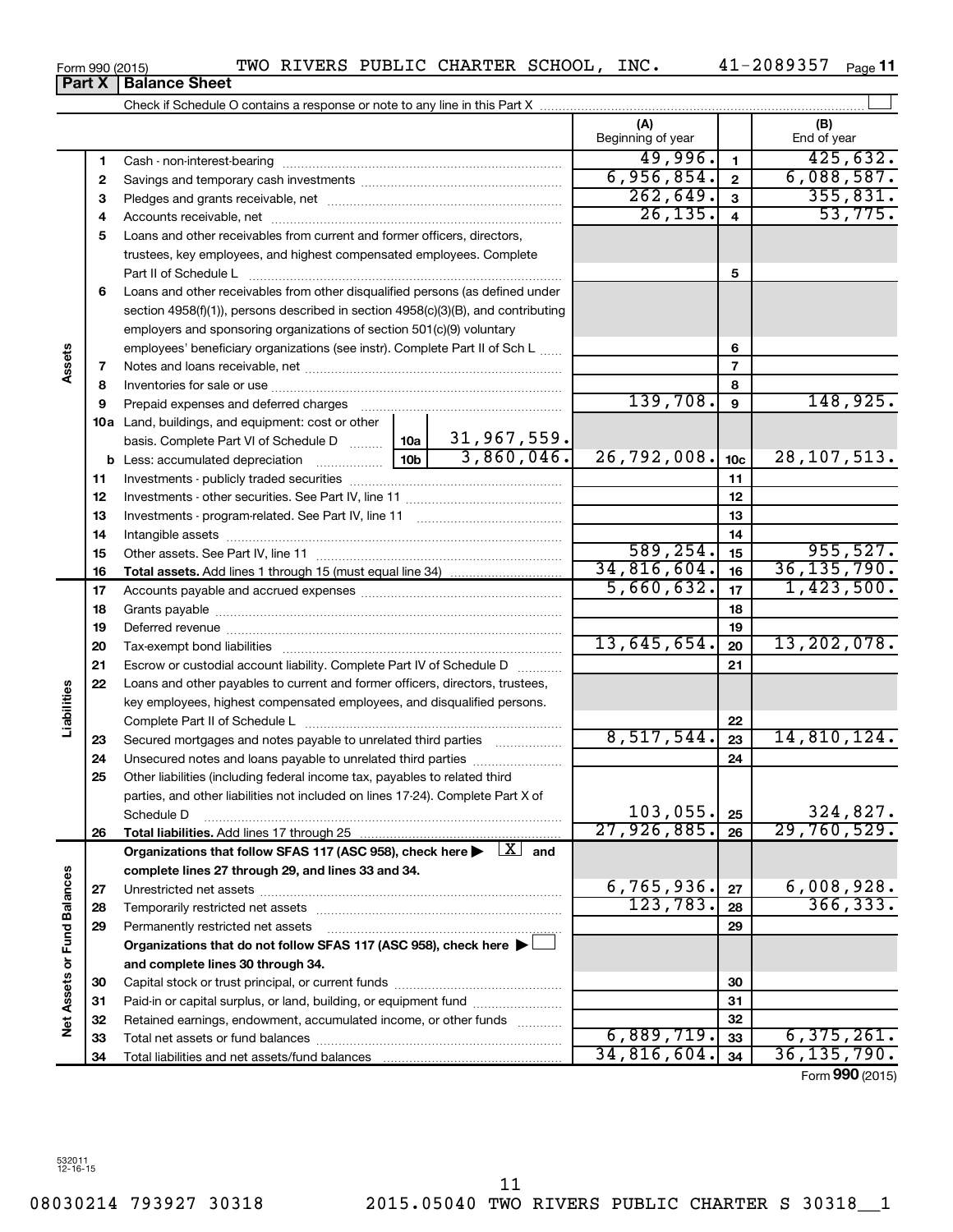| Form 990 (2015) | TWO RIVERS PUBLIC CHARTER SCHOOL, INC.                                                                                                                                                                                         |                         | 41-2089357     |            | Page 12                 |  |  |  |  |  |
|-----------------|--------------------------------------------------------------------------------------------------------------------------------------------------------------------------------------------------------------------------------|-------------------------|----------------|------------|-------------------------|--|--|--|--|--|
|                 | Part XI   Reconciliation of Net Assets                                                                                                                                                                                         |                         |                |            |                         |  |  |  |  |  |
|                 | Check if Schedule O contains a response or note to any line in this Part XI                                                                                                                                                    |                         |                |            |                         |  |  |  |  |  |
|                 |                                                                                                                                                                                                                                |                         |                |            |                         |  |  |  |  |  |
| 1               |                                                                                                                                                                                                                                | 1                       | 14, 195, 311.  |            |                         |  |  |  |  |  |
| 2               |                                                                                                                                                                                                                                | $\overline{2}$          | 14,487,997.    |            |                         |  |  |  |  |  |
| 3               | Revenue less expenses. Subtract line 2 from line 1                                                                                                                                                                             | $\mathbf{3}$            | $-292,686.$    |            |                         |  |  |  |  |  |
| 4               |                                                                                                                                                                                                                                | $\overline{\mathbf{4}}$ | 6,889,719.     |            |                         |  |  |  |  |  |
| 5               | Net unrealized gains (losses) on investments [11] matter contracts and the state of the state of the state of the state of the state of the state of the state of the state of the state of the state of the state of the stat | 5                       | $-221,772.$    |            |                         |  |  |  |  |  |
| 6               | Donated services and use of facilities                                                                                                                                                                                         | 6                       |                |            |                         |  |  |  |  |  |
| 7               | Investment expenses                                                                                                                                                                                                            | $\overline{7}$          |                |            |                         |  |  |  |  |  |
| 8               |                                                                                                                                                                                                                                | 8                       |                |            |                         |  |  |  |  |  |
| 9               |                                                                                                                                                                                                                                | 9                       |                |            | $\overline{0}$ .        |  |  |  |  |  |
| 10              | Net assets or fund balances at end of year. Combine lines 3 through 9 (must equal Part X, line 33,                                                                                                                             |                         |                |            |                         |  |  |  |  |  |
|                 | column (B))                                                                                                                                                                                                                    | 10                      | 6,375,261.     |            |                         |  |  |  |  |  |
|                 | Part XII Financial Statements and Reporting                                                                                                                                                                                    |                         |                |            |                         |  |  |  |  |  |
|                 |                                                                                                                                                                                                                                |                         |                |            | $\overline{\mathbf{x}}$ |  |  |  |  |  |
|                 |                                                                                                                                                                                                                                |                         |                | <b>Yes</b> | <b>No</b>               |  |  |  |  |  |
| 1               | Accounting method used to prepare the Form 990: $\Box$ Cash $\Box X$ Accrual<br><b>Durier</b>                                                                                                                                  |                         |                |            |                         |  |  |  |  |  |
|                 | If the organization changed its method of accounting from a prior year or checked "Other," explain in Schedule O.                                                                                                              |                         |                |            |                         |  |  |  |  |  |
|                 |                                                                                                                                                                                                                                |                         | 2a             |            | x                       |  |  |  |  |  |
|                 | If "Yes," check a box below to indicate whether the financial statements for the year were compiled or reviewed on a                                                                                                           |                         |                |            |                         |  |  |  |  |  |
|                 | separate basis, consolidated basis, or both:                                                                                                                                                                                   |                         |                |            |                         |  |  |  |  |  |
|                 | Separate basis<br>Consolidated basis<br>Both consolidated and separate basis                                                                                                                                                   |                         |                |            |                         |  |  |  |  |  |
|                 |                                                                                                                                                                                                                                |                         | 2 <sub>b</sub> | х          |                         |  |  |  |  |  |
|                 | If "Yes," check a box below to indicate whether the financial statements for the year were audited on a separate basis,                                                                                                        |                         |                |            |                         |  |  |  |  |  |
|                 | consolidated basis, or both:                                                                                                                                                                                                   |                         |                |            |                         |  |  |  |  |  |
|                 | $X$ Consolidated basis<br>Both consolidated and separate basis<br>Separate basis                                                                                                                                               |                         |                |            |                         |  |  |  |  |  |
|                 | c If "Yes" to line 2a or 2b, does the organization have a committee that assumes responsibility for oversight of the audit,                                                                                                    |                         |                |            |                         |  |  |  |  |  |
|                 | review, or compilation of its financial statements and selection of an independent accountant?                                                                                                                                 |                         | 2c             | х          |                         |  |  |  |  |  |
|                 | If the organization changed either its oversight process or selection process during the tax year, explain in Schedule O.                                                                                                      |                         |                |            |                         |  |  |  |  |  |
|                 | 3a As a result of a federal award, was the organization required to undergo an audit or audits as set forth in the Single Audit                                                                                                |                         |                |            |                         |  |  |  |  |  |
|                 |                                                                                                                                                                                                                                |                         | За             | x          |                         |  |  |  |  |  |
|                 | b If "Yes," did the organization undergo the required audit or audits? If the organization did not undergo the required audit                                                                                                  |                         |                |            |                         |  |  |  |  |  |
|                 |                                                                                                                                                                                                                                |                         | 3 <sub>b</sub> | X<br>nnn   |                         |  |  |  |  |  |

Form (2015) **990**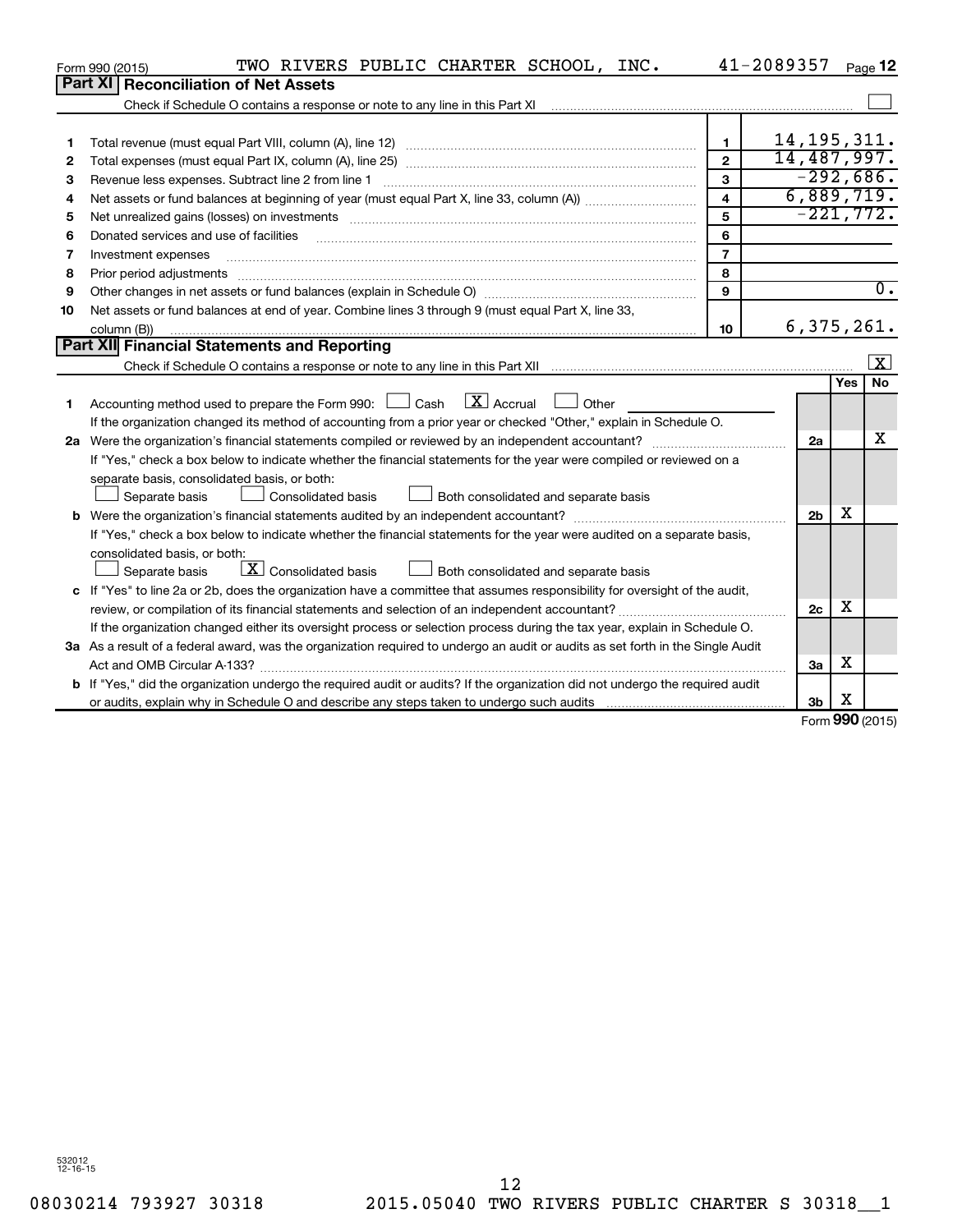|  |  |  | <b>SCHEDULE A</b> |  |
|--|--|--|-------------------|--|
|--|--|--|-------------------|--|

# Form 990 or 990-EZ) **Public Charity Status and Public Support**<br>
Complete if the organization is a section 501(c)(3) organization or a section<br> **2015**

**4947(a)(1) nonexempt charitable trust.**

|  |  |  |  |  | $\blacktriangleright$ Attach to Form 990 or Form 990-EZ. |
|--|--|--|--|--|----------------------------------------------------------|
|--|--|--|--|--|----------------------------------------------------------|

**Open to Public Inspection**

OMB No. 1545-0047

|                   |                                                                                                                                                                            | Department of the Treasury<br>Internal Revenue Service |  |                                                                        | ▶ Attach to Form 990 or Form 990-EZ.                                                                                                                                                                                            |                          |                |                        | <b>Open to Public</b><br>Inspection   |
|-------------------|----------------------------------------------------------------------------------------------------------------------------------------------------------------------------|--------------------------------------------------------|--|------------------------------------------------------------------------|---------------------------------------------------------------------------------------------------------------------------------------------------------------------------------------------------------------------------------|--------------------------|----------------|------------------------|---------------------------------------|
|                   |                                                                                                                                                                            | Name of the organization                               |  |                                                                        | Information about Schedule A (Form 990 or 990-EZ) and its instructions is at WWW.irs.gov/form990.                                                                                                                               |                          |                |                        | <b>Employer identification number</b> |
|                   |                                                                                                                                                                            |                                                        |  |                                                                        | TWO RIVERS PUBLIC CHARTER SCHOOL, INC.                                                                                                                                                                                          |                          |                |                        | 41-2089357                            |
|                   | Part I                                                                                                                                                                     |                                                        |  |                                                                        | Reason for Public Charity Status (All organizations must complete this part.) See instructions.                                                                                                                                 |                          |                |                        |                                       |
|                   |                                                                                                                                                                            |                                                        |  |                                                                        |                                                                                                                                                                                                                                 |                          |                |                        |                                       |
|                   |                                                                                                                                                                            |                                                        |  |                                                                        | The organization is not a private foundation because it is: (For lines 1 through 11, check only one box.)                                                                                                                       |                          |                |                        |                                       |
| 1<br>$\mathbf{2}$ | <u>X  </u>                                                                                                                                                                 |                                                        |  |                                                                        | A church, convention of churches, or association of churches described in section 170(b)(1)(A)(i).                                                                                                                              |                          |                |                        |                                       |
|                   |                                                                                                                                                                            |                                                        |  |                                                                        | A school described in section 170(b)(1)(A)(ii). (Attach Schedule E (Form 990 or 990-EZ).)                                                                                                                                       |                          |                |                        |                                       |
| З                 |                                                                                                                                                                            |                                                        |  |                                                                        | A hospital or a cooperative hospital service organization described in section 170(b)(1)(A)(iii).                                                                                                                               |                          |                |                        |                                       |
| 4                 |                                                                                                                                                                            |                                                        |  |                                                                        | A medical research organization operated in conjunction with a hospital described in section 170(b)(1)(A)(iii). Enter the hospital's name,                                                                                      |                          |                |                        |                                       |
| 5                 |                                                                                                                                                                            | city, and state:                                       |  |                                                                        |                                                                                                                                                                                                                                 |                          |                |                        |                                       |
|                   | An organization operated for the benefit of a college or university owned or operated by a governmental unit described in<br>section 170(b)(1)(A)(iv). (Complete Part II.) |                                                        |  |                                                                        |                                                                                                                                                                                                                                 |                          |                |                        |                                       |
| 6                 |                                                                                                                                                                            |                                                        |  |                                                                        | A federal, state, or local government or governmental unit described in section 170(b)(1)(A)(v).                                                                                                                                |                          |                |                        |                                       |
| 7                 |                                                                                                                                                                            |                                                        |  |                                                                        | An organization that normally receives a substantial part of its support from a governmental unit or from the general public described in                                                                                       |                          |                |                        |                                       |
|                   |                                                                                                                                                                            |                                                        |  | section 170(b)(1)(A)(vi). (Complete Part II.)                          |                                                                                                                                                                                                                                 |                          |                |                        |                                       |
| 8                 |                                                                                                                                                                            |                                                        |  |                                                                        | A community trust described in section 170(b)(1)(A)(vi). (Complete Part II.)                                                                                                                                                    |                          |                |                        |                                       |
| 9                 |                                                                                                                                                                            |                                                        |  |                                                                        | An organization that normally receives: (1) more than 33 1/3% of its support from contributions, membership fees, and gross receipts from                                                                                       |                          |                |                        |                                       |
|                   |                                                                                                                                                                            |                                                        |  |                                                                        | activities related to its exempt functions - subject to certain exceptions, and (2) no more than 33 1/3% of its support from gross investment                                                                                   |                          |                |                        |                                       |
|                   |                                                                                                                                                                            |                                                        |  |                                                                        | income and unrelated business taxable income (less section 511 tax) from businesses acquired by the organization after June 30, 1975.                                                                                           |                          |                |                        |                                       |
|                   |                                                                                                                                                                            |                                                        |  | See section 509(a)(2). (Complete Part III.)                            |                                                                                                                                                                                                                                 |                          |                |                        |                                       |
| 10                |                                                                                                                                                                            |                                                        |  |                                                                        | An organization organized and operated exclusively to test for public safety. See section 509(a)(4).                                                                                                                            |                          |                |                        |                                       |
| 11                |                                                                                                                                                                            |                                                        |  |                                                                        | An organization organized and operated exclusively for the benefit of, to perform the functions of, or to carry out the purposes of one or                                                                                      |                          |                |                        |                                       |
|                   | more publicly supported organizations described in section 509(a)(1) or section 509(a)(2). See section 509(a)(3). Check the box in                                         |                                                        |  |                                                                        |                                                                                                                                                                                                                                 |                          |                |                        |                                       |
|                   | lines 11a through 11d that describes the type of supporting organization and complete lines 11e, 11f, and 11g.                                                             |                                                        |  |                                                                        |                                                                                                                                                                                                                                 |                          |                |                        |                                       |
|                   | Type I. A supporting organization operated, supervised, or controlled by its supported organization(s), typically by giving<br>а                                           |                                                        |  |                                                                        |                                                                                                                                                                                                                                 |                          |                |                        |                                       |
|                   | the supported organization(s) the power to regularly appoint or elect a majority of the directors or trustees of the supporting                                            |                                                        |  |                                                                        |                                                                                                                                                                                                                                 |                          |                |                        |                                       |
|                   |                                                                                                                                                                            |                                                        |  | organization. You must complete Part IV, Sections A and B.             |                                                                                                                                                                                                                                 |                          |                |                        |                                       |
| b                 |                                                                                                                                                                            |                                                        |  |                                                                        | Type II. A supporting organization supervised or controlled in connection with its supported organization(s), by having                                                                                                         |                          |                |                        |                                       |
|                   |                                                                                                                                                                            |                                                        |  |                                                                        | control or management of the supporting organization vested in the same persons that control or manage the supported                                                                                                            |                          |                |                        |                                       |
|                   |                                                                                                                                                                            |                                                        |  | organization(s). You must complete Part IV, Sections A and C.          |                                                                                                                                                                                                                                 |                          |                |                        |                                       |
| с                 |                                                                                                                                                                            |                                                        |  |                                                                        | Type III functionally integrated. A supporting organization operated in connection with, and functionally integrated with,                                                                                                      |                          |                |                        |                                       |
| d                 |                                                                                                                                                                            |                                                        |  |                                                                        | its supported organization(s) (see instructions). You must complete Part IV, Sections A, D, and E.<br>Type III non-functionally integrated. A supporting organization operated in connection with its supported organization(s) |                          |                |                        |                                       |
|                   |                                                                                                                                                                            |                                                        |  |                                                                        | that is not functionally integrated. The organization generally must satisfy a distribution requirement and an attentiveness                                                                                                    |                          |                |                        |                                       |
|                   |                                                                                                                                                                            |                                                        |  |                                                                        | requirement (see instructions). You must complete Part IV, Sections A and D, and Part V.                                                                                                                                        |                          |                |                        |                                       |
| е                 |                                                                                                                                                                            |                                                        |  |                                                                        | Check this box if the organization received a written determination from the IRS that it is a Type I, Type II, Type III                                                                                                         |                          |                |                        |                                       |
|                   |                                                                                                                                                                            |                                                        |  |                                                                        | functionally integrated, or Type III non-functionally integrated supporting organization.                                                                                                                                       |                          |                |                        |                                       |
|                   |                                                                                                                                                                            |                                                        |  |                                                                        |                                                                                                                                                                                                                                 |                          |                |                        |                                       |
|                   |                                                                                                                                                                            |                                                        |  | Provide the following information about the supported organization(s). |                                                                                                                                                                                                                                 |                          |                |                        |                                       |
|                   |                                                                                                                                                                            | (i) Name of supported                                  |  | (ii) EIN                                                               | (iii) Type of organization                                                                                                                                                                                                      | (iv) Is the organization | listed in your | (v) Amount of monetary | (vi) Amount of                        |
|                   |                                                                                                                                                                            | organization                                           |  |                                                                        | (described on lines 1-9<br>above (see instructions))                                                                                                                                                                            | governing document?      |                | support (see           | other support (see                    |
|                   |                                                                                                                                                                            |                                                        |  |                                                                        |                                                                                                                                                                                                                                 | Yes                      | No             | instructions)          | instructions)                         |
|                   |                                                                                                                                                                            |                                                        |  |                                                                        |                                                                                                                                                                                                                                 |                          |                |                        |                                       |
|                   |                                                                                                                                                                            |                                                        |  |                                                                        |                                                                                                                                                                                                                                 |                          |                |                        |                                       |
|                   |                                                                                                                                                                            |                                                        |  |                                                                        |                                                                                                                                                                                                                                 |                          |                |                        |                                       |
|                   |                                                                                                                                                                            |                                                        |  |                                                                        |                                                                                                                                                                                                                                 |                          |                |                        |                                       |
|                   |                                                                                                                                                                            |                                                        |  |                                                                        |                                                                                                                                                                                                                                 |                          |                |                        |                                       |
|                   |                                                                                                                                                                            |                                                        |  |                                                                        |                                                                                                                                                                                                                                 |                          |                |                        |                                       |
|                   |                                                                                                                                                                            |                                                        |  |                                                                        |                                                                                                                                                                                                                                 |                          |                |                        |                                       |
|                   |                                                                                                                                                                            |                                                        |  |                                                                        |                                                                                                                                                                                                                                 |                          |                |                        |                                       |
|                   |                                                                                                                                                                            |                                                        |  |                                                                        |                                                                                                                                                                                                                                 |                          |                |                        |                                       |
|                   |                                                                                                                                                                            |                                                        |  |                                                                        |                                                                                                                                                                                                                                 |                          |                |                        |                                       |
| Total             |                                                                                                                                                                            |                                                        |  |                                                                        |                                                                                                                                                                                                                                 |                          |                |                        |                                       |
|                   |                                                                                                                                                                            |                                                        |  |                                                                        |                                                                                                                                                                                                                                 |                          |                |                        |                                       |

Form 990 or 990-EZ. 532021 09-23-15 LHA **For Paperwork Reduction Act Notice, see the Instructions for** 

08030214 793927 30318 2015.05040 TWO RIVERS PUBLIC CHARTER S 30318 1 13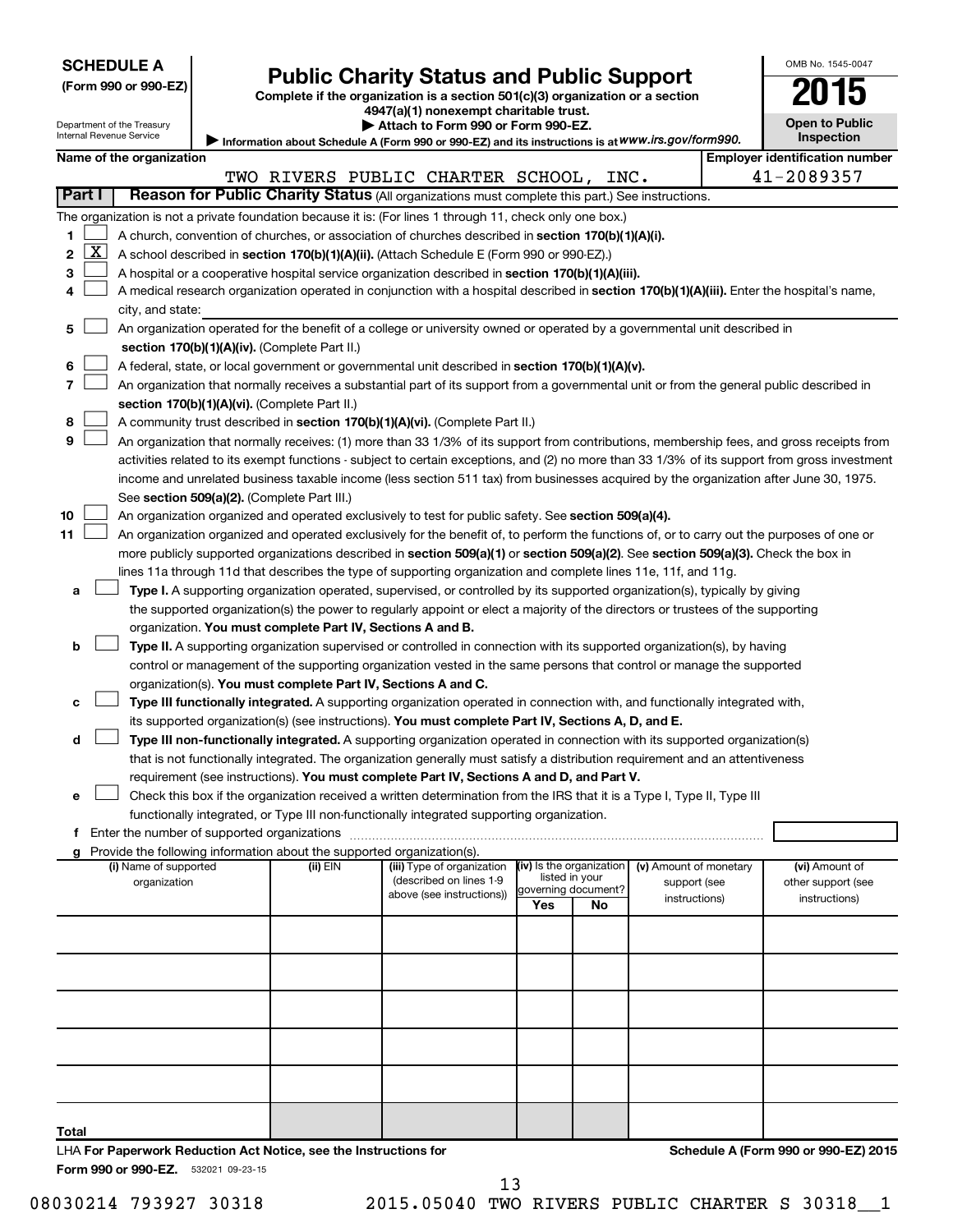#### 41-2089357 <sub>Page 2</sub>  $S$ chedule A (Form 990 or 990-EZ) 2015 'I'WO KIVERS PUBLIC CHARTER SCHOOL, INC  $\cdot$  41-Z089357 Page **Part II Support Schedule for Organizations Described in Sections 170(b)(1)(A)(iv) and 170(b)(1)(A)(vi)** TWO RIVERS PUBLIC CHARTER SCHOOL, INC. 41-2089357

(Complete only if you checked the box on line 5, 7, or 8 of Part I or if the organization failed to qualify under Part III. If the organization fails to qualify under the tests listed below, please complete Part III.)

|    | <b>Section A. Public Support</b>                                                                                                           |          |          |            |            |          |                                      |  |  |  |
|----|--------------------------------------------------------------------------------------------------------------------------------------------|----------|----------|------------|------------|----------|--------------------------------------|--|--|--|
|    | Calendar year (or fiscal year beginning in)                                                                                                | (a) 2011 | (b) 2012 | $(c)$ 2013 | $(d)$ 2014 | (e) 2015 | (f) Total                            |  |  |  |
|    | 1 Gifts, grants, contributions, and                                                                                                        |          |          |            |            |          |                                      |  |  |  |
|    | membership fees received. (Do not                                                                                                          |          |          |            |            |          |                                      |  |  |  |
|    | include any "unusual grants.")                                                                                                             |          |          |            |            |          |                                      |  |  |  |
|    | 2 Tax revenues levied for the organ-                                                                                                       |          |          |            |            |          |                                      |  |  |  |
|    | ization's benefit and either paid to                                                                                                       |          |          |            |            |          |                                      |  |  |  |
|    | or expended on its behalf                                                                                                                  |          |          |            |            |          |                                      |  |  |  |
|    | 3 The value of services or facilities                                                                                                      |          |          |            |            |          |                                      |  |  |  |
|    | furnished by a governmental unit to                                                                                                        |          |          |            |            |          |                                      |  |  |  |
|    | the organization without charge                                                                                                            |          |          |            |            |          |                                      |  |  |  |
|    | 4 Total. Add lines 1 through 3                                                                                                             |          |          |            |            |          |                                      |  |  |  |
| 5. | The portion of total contributions                                                                                                         |          |          |            |            |          |                                      |  |  |  |
|    | by each person (other than a                                                                                                               |          |          |            |            |          |                                      |  |  |  |
|    | governmental unit or publicly                                                                                                              |          |          |            |            |          |                                      |  |  |  |
|    | supported organization) included                                                                                                           |          |          |            |            |          |                                      |  |  |  |
|    | on line 1 that exceeds 2% of the                                                                                                           |          |          |            |            |          |                                      |  |  |  |
|    | amount shown on line 11,                                                                                                                   |          |          |            |            |          |                                      |  |  |  |
|    | column (f)                                                                                                                                 |          |          |            |            |          |                                      |  |  |  |
|    | 6 Public support. Subtract line 5 from line 4.                                                                                             |          |          |            |            |          |                                      |  |  |  |
|    | <b>Section B. Total Support</b>                                                                                                            |          |          |            |            |          |                                      |  |  |  |
|    | Calendar year (or fiscal year beginning in)                                                                                                | (a) 2011 | (b) 2012 | $(c)$ 2013 | $(d)$ 2014 | (e) 2015 | (f) Total                            |  |  |  |
|    | 7 Amounts from line 4                                                                                                                      |          |          |            |            |          |                                      |  |  |  |
| 8  | Gross income from interest,                                                                                                                |          |          |            |            |          |                                      |  |  |  |
|    | dividends, payments received on                                                                                                            |          |          |            |            |          |                                      |  |  |  |
|    | securities loans, rents, royalties                                                                                                         |          |          |            |            |          |                                      |  |  |  |
|    | and income from similar sources                                                                                                            |          |          |            |            |          |                                      |  |  |  |
| 9. | Net income from unrelated business                                                                                                         |          |          |            |            |          |                                      |  |  |  |
|    | activities, whether or not the                                                                                                             |          |          |            |            |          |                                      |  |  |  |
|    | business is regularly carried on                                                                                                           |          |          |            |            |          |                                      |  |  |  |
|    | 10 Other income. Do not include gain                                                                                                       |          |          |            |            |          |                                      |  |  |  |
|    | or loss from the sale of capital                                                                                                           |          |          |            |            |          |                                      |  |  |  |
|    | assets (Explain in Part VI.)                                                                                                               |          |          |            |            |          |                                      |  |  |  |
|    | 11 Total support. Add lines 7 through 10                                                                                                   |          |          |            |            |          |                                      |  |  |  |
|    | <b>12</b> Gross receipts from related activities, etc. (see instructions)                                                                  |          |          |            |            | 12       |                                      |  |  |  |
|    | 13 First five years. If the Form 990 is for the organization's first, second, third, fourth, or fifth tax year as a section 501(c)(3)      |          |          |            |            |          |                                      |  |  |  |
|    | organization, check this box and stop here                                                                                                 |          |          |            |            |          |                                      |  |  |  |
|    | <b>Section C. Computation of Public Support Percentage</b>                                                                                 |          |          |            |            |          |                                      |  |  |  |
|    |                                                                                                                                            |          |          |            |            | 14       | %                                    |  |  |  |
|    |                                                                                                                                            |          |          |            |            | 15       | %                                    |  |  |  |
|    | 16a 33 1/3% support test - 2015. If the organization did not check the box on line 13, and line 14 is 33 1/3% or more, check this box and  |          |          |            |            |          |                                      |  |  |  |
|    |                                                                                                                                            |          |          |            |            |          |                                      |  |  |  |
|    | b 33 1/3% support test - 2014. If the organization did not check a box on line 13 or 16a, and line 15 is 33 1/3% or more, check this box   |          |          |            |            |          |                                      |  |  |  |
|    |                                                                                                                                            |          |          |            |            |          |                                      |  |  |  |
|    | 17a 10% -facts-and-circumstances test - 2015. If the organization did not check a box on line 13, 16a, or 16b, and line 14 is 10% or more, |          |          |            |            |          |                                      |  |  |  |
|    | and if the organization meets the "facts-and-circumstances" test, check this box and stop here. Explain in Part VI how the organization    |          |          |            |            |          |                                      |  |  |  |
|    |                                                                                                                                            |          |          |            |            |          |                                      |  |  |  |
|    | b 10% -facts-and-circumstances test - 2014. If the organization did not check a box on line 13, 16a, 16b, or 17a, and line 15 is 10% or    |          |          |            |            |          |                                      |  |  |  |
|    | more, and if the organization meets the "facts-and-circumstances" test, check this box and stop here. Explain in Part VI how the           |          |          |            |            |          |                                      |  |  |  |
|    | organization meets the "facts-and-circumstances" test. The organization qualifies as a publicly supported organization                     |          |          |            |            |          |                                      |  |  |  |
|    | 18 Private foundation. If the organization did not check a box on line 13, 16a, 16b, 17a, or 17b, check this box and see instructions      |          |          |            |            |          |                                      |  |  |  |
|    |                                                                                                                                            |          |          |            |            |          | Schodule A (Form 000 or 000 EZ) 2015 |  |  |  |

**Schedule A (Form 990 or 990-EZ) 2015**

532022 09-23-15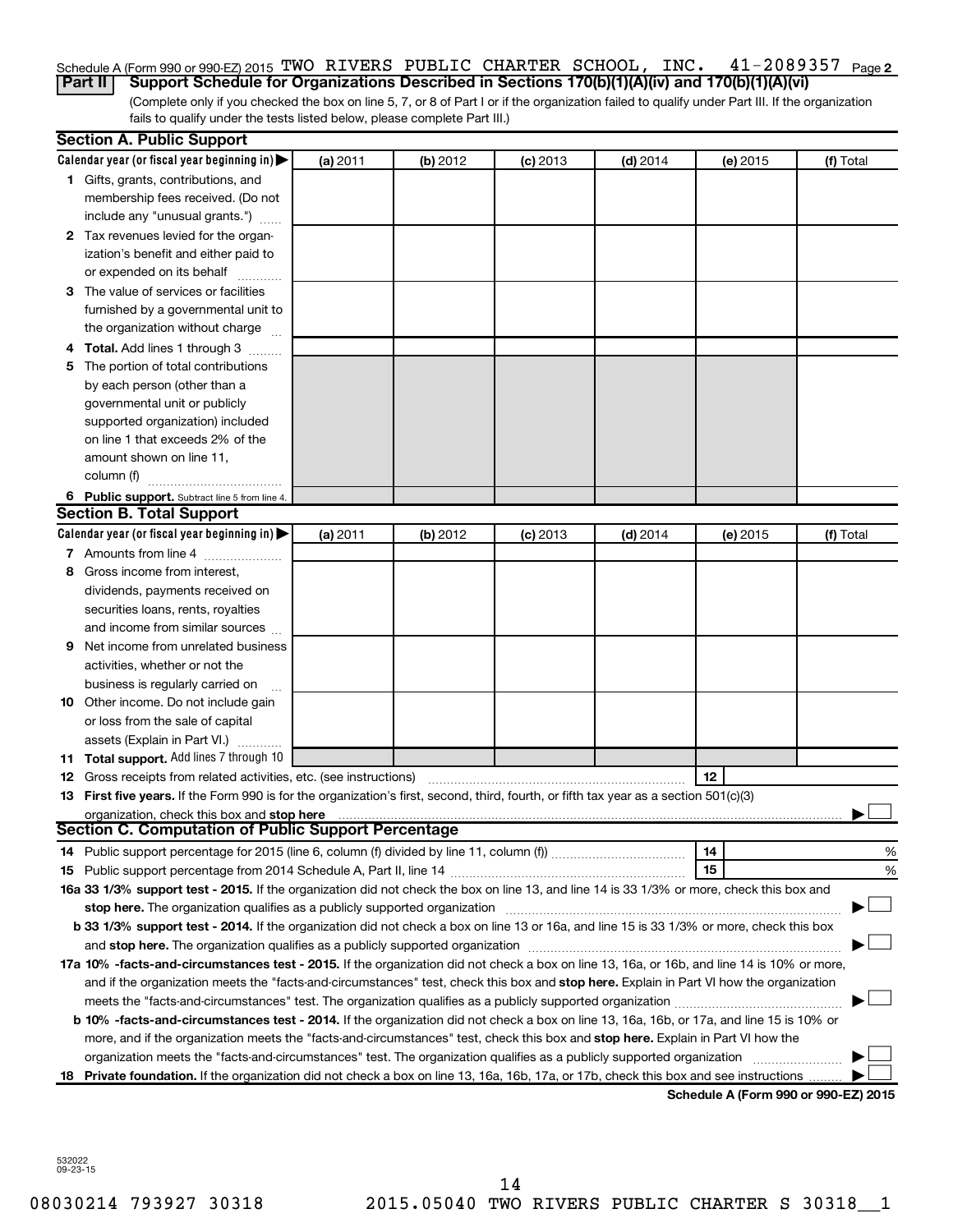#### $41 - 2089357$  Page 3 Schedule A (Form 990 or 990-EZ) 2015 TWO RIVERS PUBLIC CHARTER SCHOOL, INC.  $41$  -  $2089357$  Page **Part III Support Schedule for Organizations Described in Section 509(a)(2)**

(Complete only if you checked the box on line 9 of Part I or if the organization failed to qualify under Part II. If the organization fails to qualify under the tests listed below, please complete Part II.)

| <b>Section A. Public Support</b>                                                                                                                                                                                                                                        |          |          |            |            |          |                                      |  |  |
|-------------------------------------------------------------------------------------------------------------------------------------------------------------------------------------------------------------------------------------------------------------------------|----------|----------|------------|------------|----------|--------------------------------------|--|--|
| Calendar year (or fiscal year beginning in)                                                                                                                                                                                                                             | (a) 2011 | (b) 2012 | $(c)$ 2013 | $(d)$ 2014 | (e) 2015 | (f) Total                            |  |  |
| 1 Gifts, grants, contributions, and                                                                                                                                                                                                                                     |          |          |            |            |          |                                      |  |  |
| membership fees received. (Do not                                                                                                                                                                                                                                       |          |          |            |            |          |                                      |  |  |
| include any "unusual grants.")                                                                                                                                                                                                                                          |          |          |            |            |          |                                      |  |  |
| 2 Gross receipts from admissions,<br>merchandise sold or services per-<br>formed, or facilities furnished in<br>any activity that is related to the<br>organization's tax-exempt purpose                                                                                |          |          |            |            |          |                                      |  |  |
| <b>3</b> Gross receipts from activities that                                                                                                                                                                                                                            |          |          |            |            |          |                                      |  |  |
| are not an unrelated trade or bus-                                                                                                                                                                                                                                      |          |          |            |            |          |                                      |  |  |
| iness under section 513                                                                                                                                                                                                                                                 |          |          |            |            |          |                                      |  |  |
| 4 Tax revenues levied for the organ-                                                                                                                                                                                                                                    |          |          |            |            |          |                                      |  |  |
| ization's benefit and either paid to                                                                                                                                                                                                                                    |          |          |            |            |          |                                      |  |  |
| or expended on its behalf                                                                                                                                                                                                                                               |          |          |            |            |          |                                      |  |  |
| 5 The value of services or facilities                                                                                                                                                                                                                                   |          |          |            |            |          |                                      |  |  |
| furnished by a governmental unit to                                                                                                                                                                                                                                     |          |          |            |            |          |                                      |  |  |
| the organization without charge                                                                                                                                                                                                                                         |          |          |            |            |          |                                      |  |  |
| <b>6 Total.</b> Add lines 1 through 5                                                                                                                                                                                                                                   |          |          |            |            |          |                                      |  |  |
| 7a Amounts included on lines 1, 2, and                                                                                                                                                                                                                                  |          |          |            |            |          |                                      |  |  |
| 3 received from disqualified persons                                                                                                                                                                                                                                    |          |          |            |            |          |                                      |  |  |
| <b>b</b> Amounts included on lines 2 and 3 received<br>from other than disqualified persons that<br>exceed the greater of \$5,000 or 1% of the<br>amount on line 13 for the year                                                                                        |          |          |            |            |          |                                      |  |  |
| c Add lines 7a and 7b                                                                                                                                                                                                                                                   |          |          |            |            |          |                                      |  |  |
| 8 Public support. (Subtract line 7c from line 6.)                                                                                                                                                                                                                       |          |          |            |            |          |                                      |  |  |
| <b>Section B. Total Support</b>                                                                                                                                                                                                                                         |          |          |            |            |          |                                      |  |  |
| Calendar year (or fiscal year beginning in) $\blacktriangleright$                                                                                                                                                                                                       | (a) 2011 | (b) 2012 | $(c)$ 2013 | $(d)$ 2014 | (e) 2015 | (f) Total                            |  |  |
| 9 Amounts from line 6                                                                                                                                                                                                                                                   |          |          |            |            |          |                                      |  |  |
| <b>10a</b> Gross income from interest,<br>dividends, payments received on<br>securities loans, rents, royalties<br>and income from similar sources                                                                                                                      |          |          |            |            |          |                                      |  |  |
| <b>b</b> Unrelated business taxable income                                                                                                                                                                                                                              |          |          |            |            |          |                                      |  |  |
| (less section 511 taxes) from businesses                                                                                                                                                                                                                                |          |          |            |            |          |                                      |  |  |
| acquired after June 30, 1975<br>$\overline{\phantom{a}}$                                                                                                                                                                                                                |          |          |            |            |          |                                      |  |  |
| c Add lines 10a and 10b                                                                                                                                                                                                                                                 |          |          |            |            |          |                                      |  |  |
| <b>11</b> Net income from unrelated business<br>activities not included in line 10b.<br>whether or not the business is<br>regularly carried on                                                                                                                          |          |          |            |            |          |                                      |  |  |
| <b>12</b> Other income. Do not include gain<br>or loss from the sale of capital<br>assets (Explain in Part VI.)                                                                                                                                                         |          |          |            |            |          |                                      |  |  |
| <b>13</b> Total support. (Add lines 9, 10c, 11, and 12.)                                                                                                                                                                                                                |          |          |            |            |          |                                      |  |  |
| 14 First five years. If the Form 990 is for the organization's first, second, third, fourth, or fifth tax year as a section 501(c)(3) organization,                                                                                                                     |          |          |            |            |          |                                      |  |  |
| check this box and stop here <i>macuum construction construction and stop</i> here <i>maximum construction</i> and stop here <i>macuum construction</i> and <i>stop</i> here <i>maximum construction</i> and <i>stop</i> here <i>maximum construction</i> and <i>st</i> |          |          |            |            |          |                                      |  |  |
| Section C. Computation of Public Support Percentage                                                                                                                                                                                                                     |          |          |            |            |          |                                      |  |  |
|                                                                                                                                                                                                                                                                         |          |          |            |            | 15       | %                                    |  |  |
| 16 Public support percentage from 2014 Schedule A, Part III, line 15                                                                                                                                                                                                    |          |          |            |            | 16       | %                                    |  |  |
| Section D. Computation of Investment Income Percentage                                                                                                                                                                                                                  |          |          |            |            |          |                                      |  |  |
|                                                                                                                                                                                                                                                                         |          |          |            |            | 17       | %                                    |  |  |
| 18 Investment income percentage from 2014 Schedule A, Part III, line 17                                                                                                                                                                                                 |          |          |            |            | 18       | %                                    |  |  |
| 19a 33 1/3% support tests - 2015. If the organization did not check the box on line 14, and line 15 is more than 33 1/3%, and line 17 is not                                                                                                                            |          |          |            |            |          |                                      |  |  |
| more than 33 1/3%, check this box and stop here. The organization qualifies as a publicly supported organization                                                                                                                                                        |          |          |            |            |          |                                      |  |  |
| b 33 1/3% support tests - 2014. If the organization did not check a box on line 14 or line 19a, and line 16 is more than 33 1/3%, and                                                                                                                                   |          |          |            |            |          |                                      |  |  |
| line 18 is not more than 33 1/3%, check this box and stop here. The organization qualifies as a publicly supported organization                                                                                                                                         |          |          |            |            |          |                                      |  |  |
|                                                                                                                                                                                                                                                                         |          |          |            |            |          |                                      |  |  |
| 532023 09-23-15                                                                                                                                                                                                                                                         |          |          | 15         |            |          | Schedule A (Form 990 or 990-EZ) 2015 |  |  |

08030214 793927 30318 2015.05040 TWO RIVERS PUBLIC CHARTER S 30318 1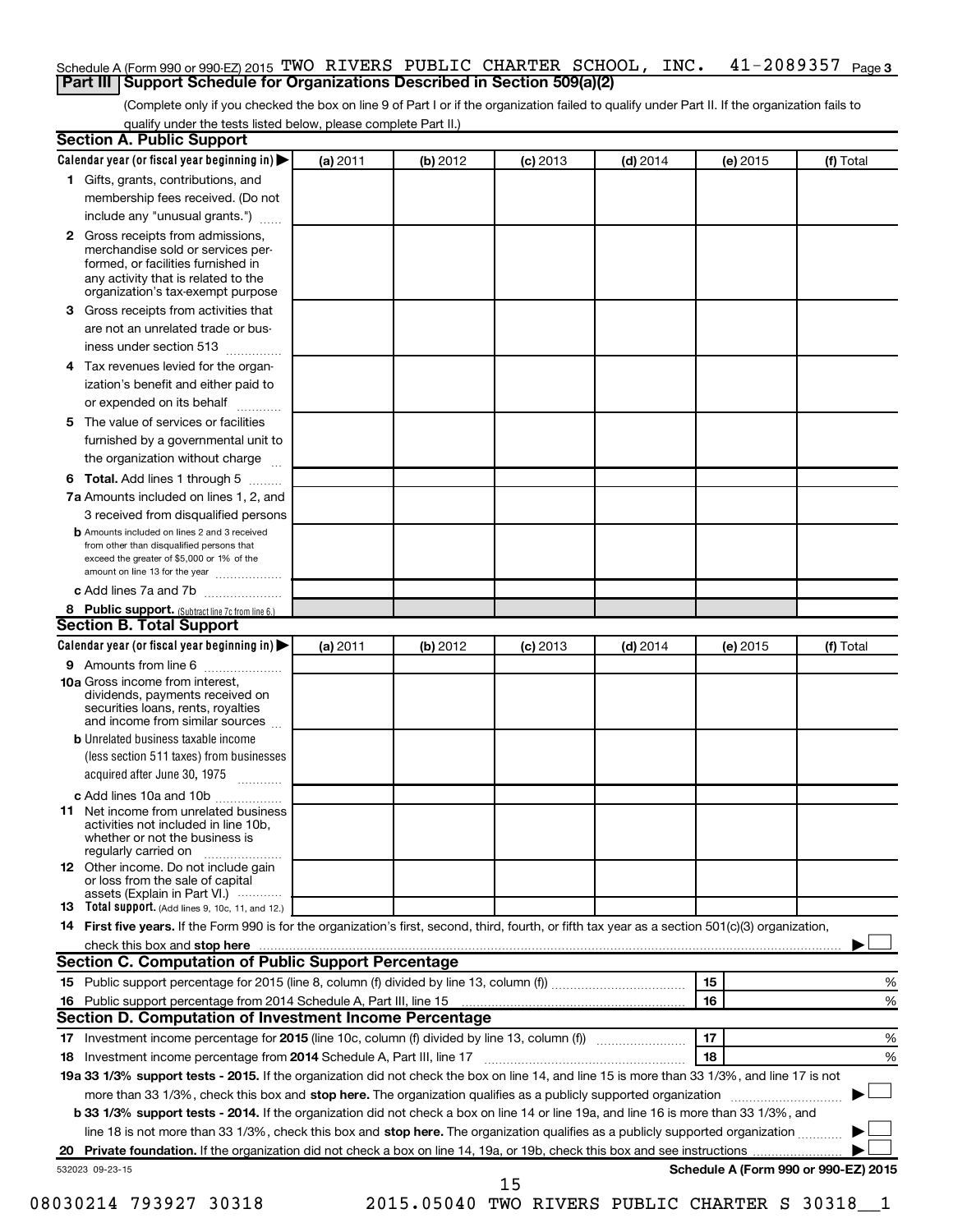### Schedule A (Form 990 or 990-EZ) 2015 TWO RIVERS PUBLIC CHARTER SCHOOL, INC. 41-2089357 <sub>Page 4</sub>

## **Part IV Supporting Organizations**

(Complete only if you checked a box in line 11 on Part I. If you checked 11a of Part I, complete Sections A and B. If you checked 11b of Part I, complete Sections A and C. If you checked 11c of Part I, complete Sections A, D, and E. If you checked 11d of Part I, complete Sections A and D, and complete Part V.)

#### **Section A. All Supporting Organizations**

- **1** Are all of the organization's supported organizations listed by name in the organization's governing documents? If "No" describe in Part VI how the supported organizations are designated. If designated by *class or purpose, describe the designation. If historic and continuing relationship, explain.*
- **2** Did the organization have any supported organization that does not have an IRS determination of status under section 509(a)(1) or (2)? If "Yes," explain in Part VI how the organization determined that the supported *organization was described in section 509(a)(1) or (2).*
- **3a** Did the organization have a supported organization described in section 501(c)(4), (5), or (6)? If "Yes," answer *(b) and (c) below.*
- **b** Did the organization confirm that each supported organization qualified under section 501(c)(4), (5), or (6) and satisfied the public support tests under section 509(a)(2)? If "Yes," describe in Part VI when and how the *organization made the determination.*
- **c** Did the organization ensure that all support to such organizations was used exclusively for section 170(c)(2)(B) purposes? If "Yes," explain in Part VI what controls the organization put in place to ensure such use.
- **4 a** *If* Was any supported organization not organized in the United States ("foreign supported organization")? *"Yes," and if you checked 11a or 11b in Part I, answer (b) and (c) below.*
- **b** Did the organization have ultimate control and discretion in deciding whether to make grants to the foreign supported organization? If "Yes," describe in Part VI how the organization had such control and discretion *despite being controlled or supervised by or in connection with its supported organizations.*
- **c** Did the organization support any foreign supported organization that does not have an IRS determination under sections 501(c)(3) and 509(a)(1) or (2)? If "Yes," explain in Part VI what controls the organization used *to ensure that all support to the foreign supported organization was used exclusively for section 170(c)(2)(B) purposes.*
- **5a** Did the organization add, substitute, or remove any supported organizations during the tax year? If "Yes," answer (b) and (c) below (if applicable). Also, provide detail in Part VI, including (i) the names and EIN *numbers of the supported organizations added, substituted, or removed; (ii) the reasons for each such action; (iii) the authority under the organization's organizing document authorizing such action; and (iv) how the action was accomplished (such as by amendment to the organizing document).*
- **b Type I or Type II only.** Was any added or substituted supported organization part of a class already designated in the organization's organizing document?
- **c Substitutions only.**  Was the substitution the result of an event beyond the organization's control?
- **6** Did the organization provide support (whether in the form of grants or the provision of services or facilities) to support or benefit one or more of the filing organization's supported organizations? If "Yes," provide detail in anyone other than (i) its supported organizations, (ii) individuals that are part of the charitable class benefited by one or more of its supported organizations, or (iii) other supporting organizations that also *Part VI.*
- **7** Did the organization provide a grant, loan, compensation, or other similar payment to a substantial contributor regard to a substantial contributor? If "Yes," complete Part I of Schedule L (Form 990 or 990-EZ). (defined in section 4958(c)(3)(C)), a family member of a substantial contributor, or a 35% controlled entity with
- **8** Did the organization make a loan to a disqualified person (as defined in section 4958) not described in line 7? *If "Yes," complete Part I of Schedule L (Form 990 or 990-EZ).*
- **9 a** Was the organization controlled directly or indirectly at any time during the tax year by one or more in section 509(a)(1) or (2))? If "Yes," provide detail in Part VI. disqualified persons as defined in section 4946 (other than foundation managers and organizations described
- **b** Did one or more disqualified persons (as defined in line 9a) hold a controlling interest in any entity in which the supporting organization had an interest? If "Yes," provide detail in Part VI.
- **c** Did a disqualified person (as defined in line 9a) have an ownership interest in, or derive any personal benefit from, assets in which the supporting organization also had an interest? If "Yes," provide detail in Part VI.
- **10 a** Was the organization subject to the excess business holdings rules of section 4943 because of section supporting organizations)? If "Yes," answer 10b below. 4943(f) (regarding certain Type II supporting organizations, and all Type III non-functionally integrated
	- **b** Did the organization have any excess business holdings in the tax year? (Use Schedule C, Form 4720, to *determine whether the organization had excess business holdings.)*

532024 09-23-15

**Schedule A (Form 990 or 990-EZ) 2015**

**Yes No**

**1**

**2**

**3a**

**3b**

**3c**

**4a**

**4b**

**4c**

**5a**

**5b 5c**

**6**

**7**

**8**

**9a**

**9b**

**9c**

**10a**

**10b**

08030214 793927 30318 2015.05040 TWO RIVERS PUBLIC CHARTER S 30318 1

16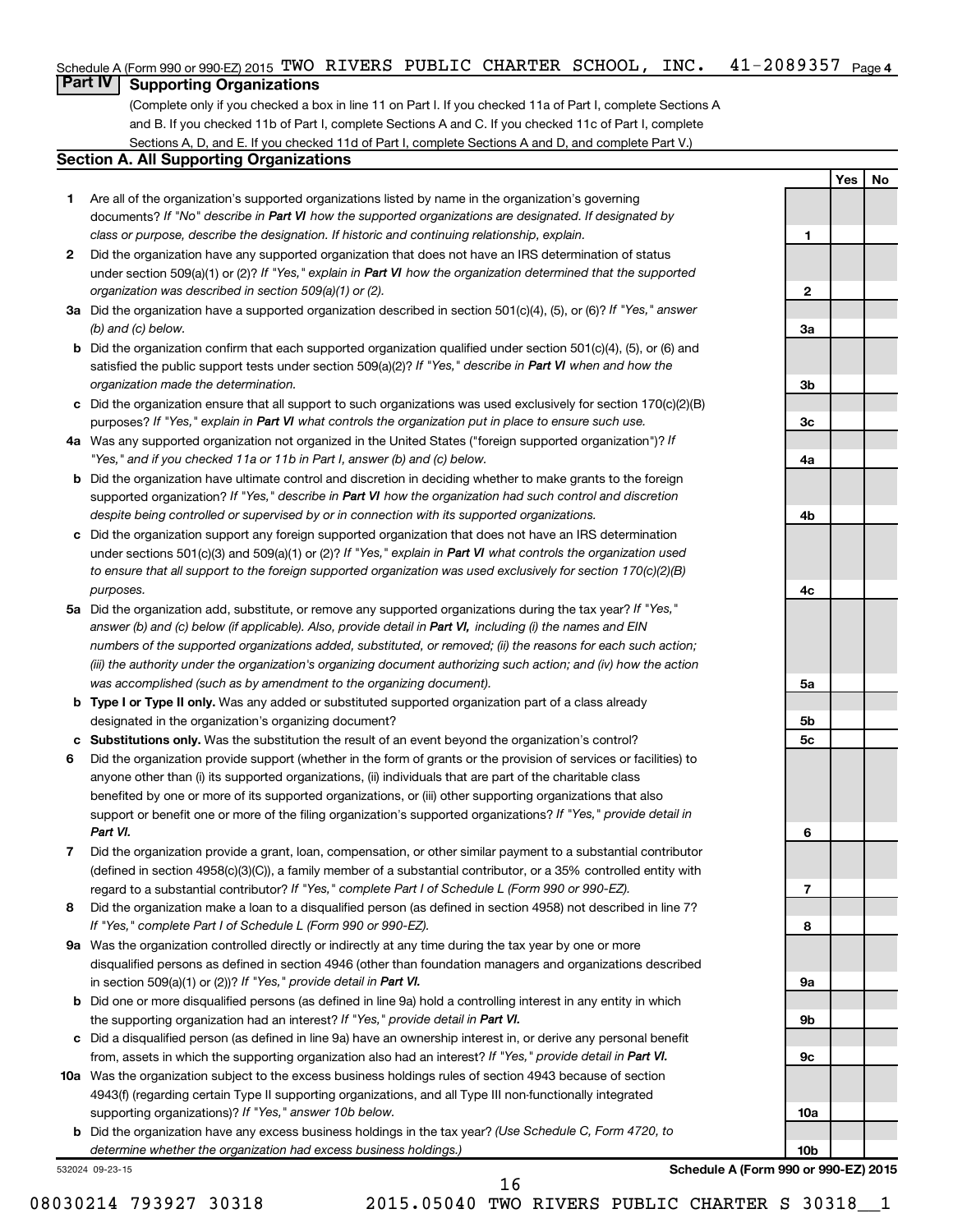#### Schedule A (Form 990 or 990-EZ) 2015 'I'WO KIVERS PUBLIC CHARTER SCHOOL,INC。 4 I-ZU8935/ Page 5 **Part IV Supporting Organizations** *(continued)* TWO RIVERS PUBLIC CHARTER SCHOOL, INC. 41-2089357

|              |                                                                                                                                 |     | Yes | No        |
|--------------|---------------------------------------------------------------------------------------------------------------------------------|-----|-----|-----------|
| 11           | Has the organization accepted a gift or contribution from any of the following persons?                                         |     |     |           |
| а            | A person who directly or indirectly controls, either alone or together with persons described in (b) and (c)                    |     |     |           |
|              | below, the governing body of a supported organization?                                                                          | 11a |     |           |
| b            | A family member of a person described in (a) above?                                                                             | 11b |     |           |
|              | c A 35% controlled entity of a person described in (a) or (b) above? If "Yes" to a, b, or c, provide detail in Part VI.         | 11c |     |           |
|              | <b>Section B. Type I Supporting Organizations</b>                                                                               |     |     |           |
|              |                                                                                                                                 |     | Yes | <b>No</b> |
| 1.           | Did the directors, trustees, or membership of one or more supported organizations have the power to                             |     |     |           |
|              | regularly appoint or elect at least a majority of the organization's directors or trustees at all times during the              |     |     |           |
|              | tax year? If "No," describe in Part VI how the supported organization(s) effectively operated, supervised, or                   |     |     |           |
|              | controlled the organization's activities. If the organization had more than one supported organization,                         |     |     |           |
|              | describe how the powers to appoint and/or remove directors or trustees were allocated among the supported                       |     |     |           |
|              | organizations and what conditions or restrictions, if any, applied to such powers during the tax year.                          | 1   |     |           |
| $\mathbf{2}$ | Did the organization operate for the benefit of any supported organization other than the supported                             |     |     |           |
|              | organization(s) that operated, supervised, or controlled the supporting organization? If "Yes," explain in                      |     |     |           |
|              | Part VI how providing such benefit carried out the purposes of the supported organization(s) that operated,                     |     |     |           |
|              | supervised, or controlled the supporting organization.                                                                          | 2   |     |           |
|              | <b>Section C. Type II Supporting Organizations</b>                                                                              |     |     |           |
|              |                                                                                                                                 |     | Yes | No        |
| 1.           | Were a majority of the organization's directors or trustees during the tax year also a majority of the directors                |     |     |           |
|              | or trustees of each of the organization's supported organization(s)? If "No," describe in Part VI how control                   |     |     |           |
|              | or management of the supporting organization was vested in the same persons that controlled or managed                          |     |     |           |
|              | the supported organization(s).                                                                                                  | 1   |     |           |
|              | <b>Section D. All Type III Supporting Organizations</b>                                                                         |     |     |           |
|              |                                                                                                                                 |     | Yes | No        |
| 1.           | Did the organization provide to each of its supported organizations, by the last day of the fifth month of the                  |     |     |           |
|              | organization's tax year, (i) a written notice describing the type and amount of support provided during the prior tax           |     |     |           |
|              | year, (ii) a copy of the Form 990 that was most recently filed as of the date of notification, and (iii) copies of the          |     |     |           |
|              | organization's governing documents in effect on the date of notification, to the extent not previously provided?                | 1   |     |           |
| 2            | Were any of the organization's officers, directors, or trustees either (i) appointed or elected by the supported                |     |     |           |
|              | organization(s) or (ii) serving on the governing body of a supported organization? If "No," explain in Part VI how              |     |     |           |
|              | the organization maintained a close and continuous working relationship with the supported organization(s).                     | 2   |     |           |
| З            | By reason of the relationship described in (2), did the organization's supported organizations have a                           |     |     |           |
|              | significant voice in the organization's investment policies and in directing the use of the organization's                      |     |     |           |
|              | income or assets at all times during the tax year? If "Yes," describe in Part VI the role the organization's                    |     |     |           |
|              | supported organizations played in this regard.                                                                                  | З   |     |           |
|              | Section E. Type III Functionally-Integrated Supporting Organizations                                                            |     |     |           |
| 1            | Check the box next to the method that the organization used to satisfy the Integral Part Test during the yeafsee instructions): |     |     |           |
| a            | The organization satisfied the Activities Test. Complete line 2 below.                                                          |     |     |           |
| b            | The organization is the parent of each of its supported organizations. Complete line 3 below.                                   |     |     |           |
| с            | The organization supported a governmental entity. Describe in Part VI how you supported a government entity (see instructions). |     |     |           |
| 2            | Activities Test. Answer (a) and (b) below.                                                                                      |     | Yes | No        |
| а            | Did substantially all of the organization's activities during the tax year directly further the exempt purposes of              |     |     |           |
|              | the supported organization(s) to which the organization was responsive? If "Yes," then in Part VI identify                      |     |     |           |
|              | those supported organizations and explain<br>how these activities directly furthered their exempt purposes,                     |     |     |           |
|              | how the organization was responsive to those supported organizations, and how the organization determined                       |     |     |           |
|              | that these activities constituted substantially all of its activities.                                                          | 2a  |     |           |
| b            | Did the activities described in (a) constitute activities that, but for the organization's involvement, one or more             |     |     |           |
|              | of the organization's supported organization(s) would have been engaged in? If "Yes," explain in Part VI the                    |     |     |           |
|              | reasons for the organization's position that its supported organization(s) would have engaged in these                          |     |     |           |
|              | activities but for the organization's involvement.                                                                              | 2b  |     |           |
| 3            | Parent of Supported Organizations. Answer (a) and (b) below.                                                                    |     |     |           |
| a            | Did the organization have the power to regularly appoint or elect a majority of the officers, directors, or                     |     |     |           |
|              | trustees of each of the supported organizations? Provide details in Part VI.                                                    | За  |     |           |
| b            | Did the organization exercise a substantial degree of direction over the policies, programs, and activities of each             |     |     |           |
|              | of its supported organizations? If "Yes," describe in Part VI the role played by the organization in this regard.               | 3b  |     |           |
|              | Schedule A (Form 990 or 990-EZ) 2015<br>532025 09-23-15                                                                         |     |     |           |
|              | 17                                                                                                                              |     |     |           |

08030214 793927 30318 2015.05040 TWO RIVERS PUBLIC CHARTER S 30318 1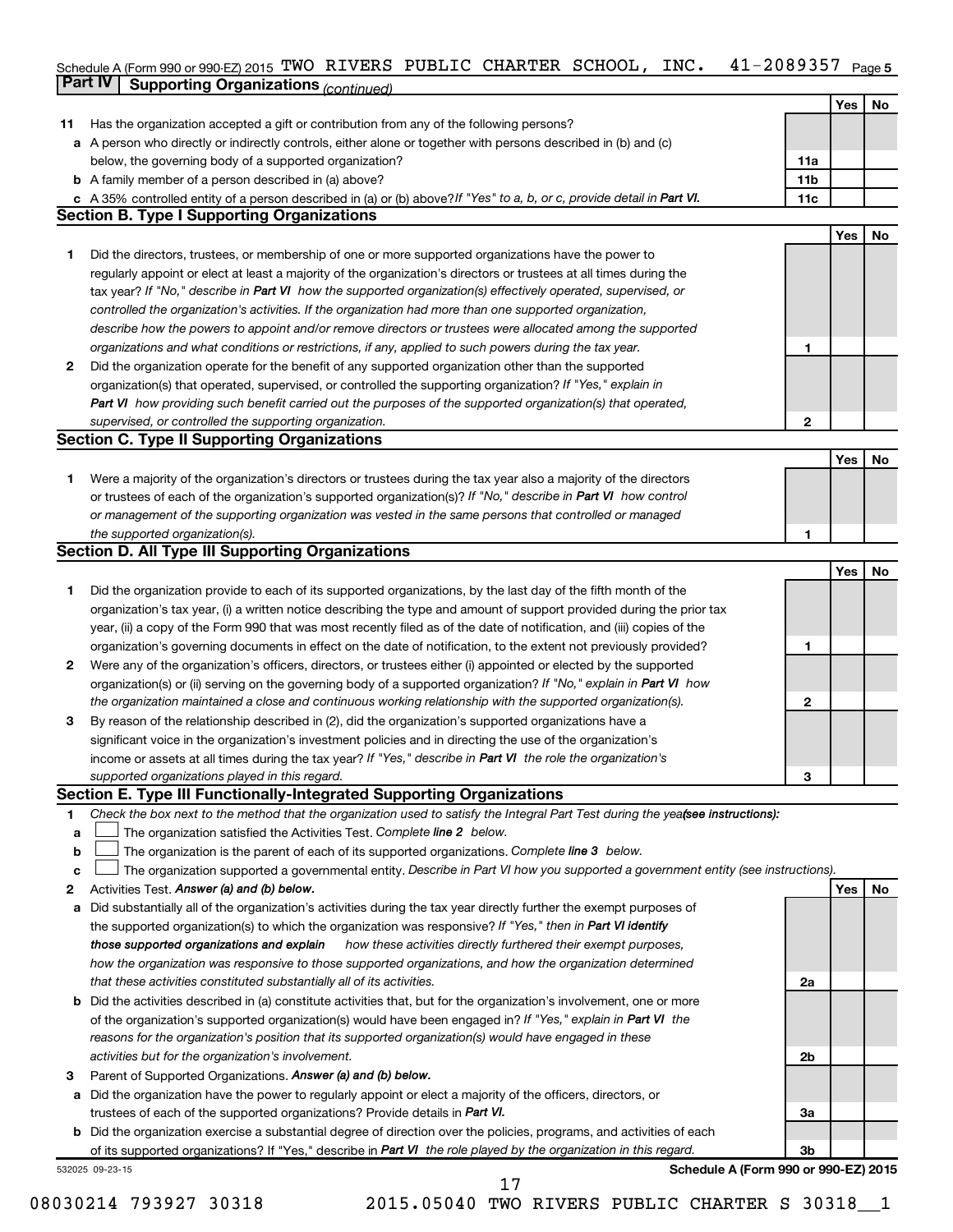|                | Schedule A (Form 990 or 990-EZ) 2015 TWO RIVERS PUBLIC CHARTER SCHOOL, INC.                                                   |                |                     | $41 - 2089357$ Page 6          |
|----------------|-------------------------------------------------------------------------------------------------------------------------------|----------------|---------------------|--------------------------------|
|                | <b>Part V</b><br>Type III Non-Functionally Integrated 509(a)(3) Supporting Organizations                                      |                |                     |                                |
| 1              | Check here if the organization satisfied the Integral Part Test as a qualifying trust on Nov. 20, 1970. See instructions. All |                |                     |                                |
|                | other Type III non-functionally integrated supporting organizations must complete Sections A through E.                       |                |                     |                                |
|                | Section A - Adjusted Net Income                                                                                               |                | (A) Prior Year      | (B) Current Year<br>(optional) |
| 1              | Net short-term capital gain                                                                                                   | 1              |                     |                                |
| 2              | Recoveries of prior-year distributions                                                                                        | $\overline{2}$ |                     |                                |
| З              | Other gross income (see instructions)                                                                                         | 3              |                     |                                |
| 4              | Add lines 1 through 3                                                                                                         | 4              |                     |                                |
| 5              | Depreciation and depletion                                                                                                    | 5              |                     |                                |
| 6              | Portion of operating expenses paid or incurred for production or                                                              |                |                     |                                |
|                | collection of gross income or for management, conservation, or                                                                |                |                     |                                |
|                | maintenance of property held for production of income (see instructions)                                                      | 6              |                     |                                |
| 7              | Other expenses (see instructions)                                                                                             | $\overline{7}$ |                     |                                |
| 8              | <b>Adjusted Net Income</b> (subtract lines 5, 6 and 7 from line 4)                                                            | 8              |                     |                                |
|                | <b>Section B - Minimum Asset Amount</b>                                                                                       |                | (A) Prior Year      | (B) Current Year<br>(optional) |
| 1.             | Aggregate fair market value of all non-exempt-use assets (see                                                                 |                |                     |                                |
|                | instructions for short tax year or assets held for part of year):                                                             |                |                     |                                |
|                | <b>a</b> Average monthly value of securities                                                                                  | 1a             |                     |                                |
|                | <b>b</b> Average monthly cash balances                                                                                        | 1b             |                     |                                |
|                | c Fair market value of other non-exempt-use assets                                                                            | 1c             |                     |                                |
|                | <b>d</b> Total (add lines 1a, 1b, and 1c)                                                                                     | 1d             |                     |                                |
|                | e Discount claimed for blockage or other                                                                                      |                |                     |                                |
|                | factors (explain in detail in Part VI):                                                                                       |                |                     |                                |
| 2              | Acquisition indebtedness applicable to non-exempt-use assets                                                                  | $\mathbf{2}$   |                     |                                |
| З              | Subtract line 2 from line 1d                                                                                                  | 3              |                     |                                |
| 4              | Cash deemed held for exempt use. Enter 1-1/2% of line 3 (for greater amount,                                                  |                |                     |                                |
|                | see instructions).                                                                                                            | 4              |                     |                                |
| 5              | Net value of non-exempt-use assets (subtract line 4 from line 3)                                                              | 5              |                     |                                |
| 6              | Multiply line 5 by .035                                                                                                       | 6              |                     |                                |
| 7              | Recoveries of prior-year distributions                                                                                        | $\overline{7}$ |                     |                                |
| 8              | Minimum Asset Amount (add line 7 to line 6)                                                                                   | 8              |                     |                                |
|                | <b>Section C - Distributable Amount</b>                                                                                       |                | <b>Current Year</b> |                                |
| 1              | Adjusted net income for prior year (from Section A, line 8, Column A)                                                         | 1              |                     |                                |
| $\overline{2}$ | Enter 85% of line 1                                                                                                           | $\overline{2}$ |                     |                                |
| З              | Minimum asset amount for prior year (from Section B, line 8, Column A)                                                        | 3              |                     |                                |
| 4              | Enter greater of line 2 or line 3                                                                                             | 4              |                     |                                |
| 5              | Income tax imposed in prior year                                                                                              | 5              |                     |                                |
| 6              | <b>Distributable Amount.</b> Subtract line 5 from line 4, unless subject to                                                   |                |                     |                                |
|                | emergency temporary reduction (see instructions)                                                                              | 6              |                     |                                |
|                |                                                                                                                               |                |                     |                                |

**7** Let Check here if the current year is the organization's first as a non-functionally-integrated Type III supporting organization (see instructions).

**Schedule A (Form 990 or 990-EZ) 2015**

532026 09-23-15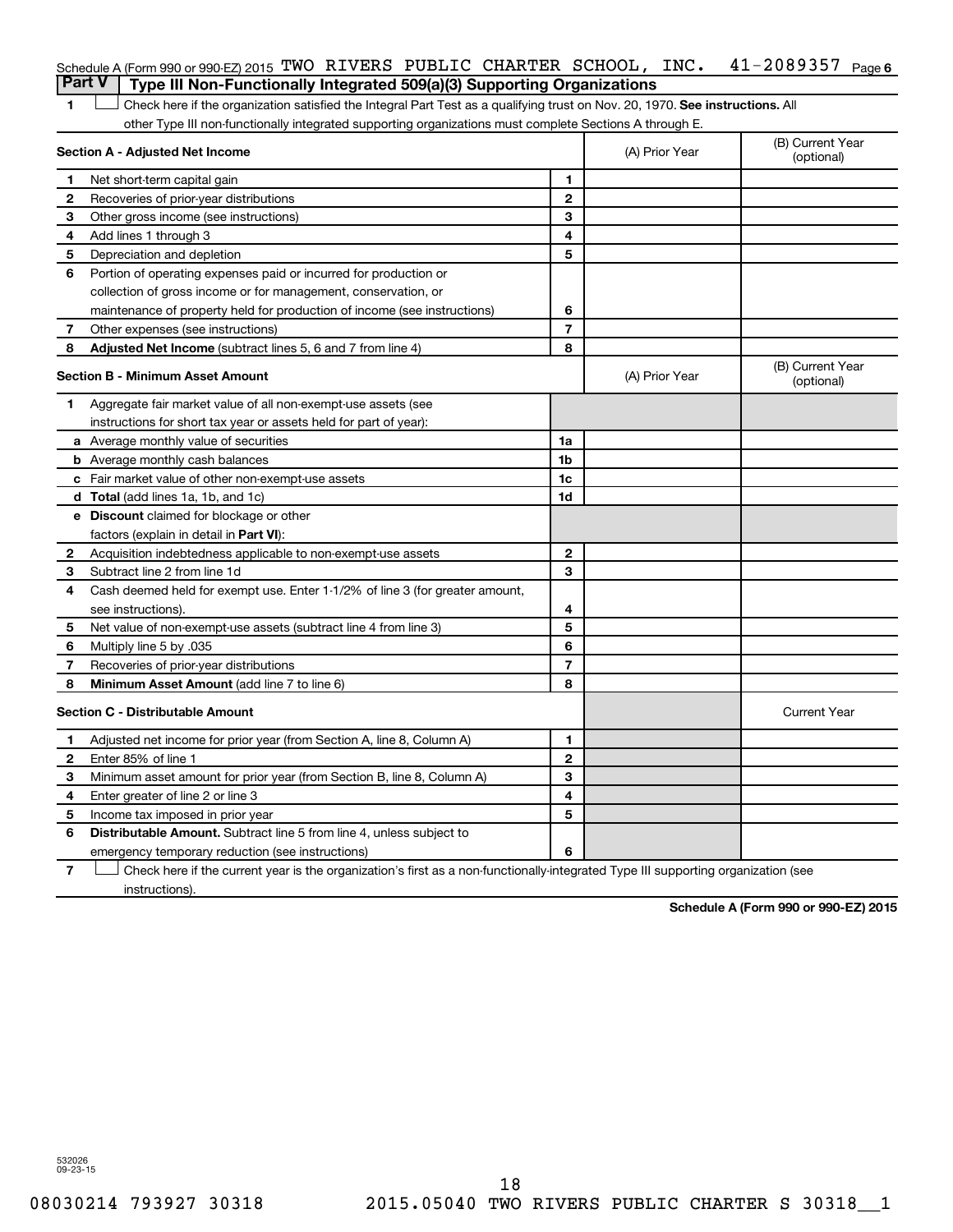#### 41-2089357 Page 7 Schedule A (Form 990 or 990-EZ) 2015 TWO RIVERS PUBLIC CHARTER SCHOOL, INC.  $41$  -  $2089357$  Page

| <b>Part V</b> | Type III Non-Functionally Integrated 509(a)(3) Supporting Organizations (continued)        |                             |                                   |                               |
|---------------|--------------------------------------------------------------------------------------------|-----------------------------|-----------------------------------|-------------------------------|
|               | <b>Section D - Distributions</b>                                                           |                             |                                   | <b>Current Year</b>           |
| 1             | Amounts paid to supported organizations to accomplish exempt purposes                      |                             |                                   |                               |
| 2             | Amounts paid to perform activity that directly furthers exempt purposes of supported       |                             |                                   |                               |
|               | organizations, in excess of income from activity                                           |                             |                                   |                               |
| 3             | Administrative expenses paid to accomplish exempt purposes of supported organizations      |                             |                                   |                               |
| 4             | Amounts paid to acquire exempt-use assets                                                  |                             |                                   |                               |
| 5             | Qualified set-aside amounts (prior IRS approval required)                                  |                             |                                   |                               |
| 6             | Other distributions (describe in Part VI). See instructions.                               |                             |                                   |                               |
| 7             | <b>Total annual distributions.</b> Add lines 1 through 6.                                  |                             |                                   |                               |
| 8             | Distributions to attentive supported organizations to which the organization is responsive |                             |                                   |                               |
|               | (provide details in Part VI). See instructions.                                            |                             |                                   |                               |
| 9             | Distributable amount for 2015 from Section C, line 6                                       |                             |                                   |                               |
| 10            | Line 8 amount divided by Line 9 amount                                                     |                             |                                   |                               |
|               |                                                                                            | (i)                         | (ii)<br><b>Underdistributions</b> | (iii)<br><b>Distributable</b> |
|               | Section E - Distribution Allocations (see instructions)                                    | <b>Excess Distributions</b> | Pre-2015                          | Amount for 2015               |
|               |                                                                                            |                             |                                   |                               |
| 1             | Distributable amount for 2015 from Section C, line 6                                       |                             |                                   |                               |
| $\mathbf{2}$  | Underdistributions, if any, for years prior to 2015                                        |                             |                                   |                               |
|               | (reasonable cause required-see instructions)                                               |                             |                                   |                               |
| 3             | Excess distributions carryover, if any, to 2015:                                           |                             |                                   |                               |
| a             |                                                                                            |                             |                                   |                               |
| b             |                                                                                            |                             |                                   |                               |
| с             | d From 2013                                                                                |                             |                                   |                               |
|               | e From 2014                                                                                |                             |                                   |                               |
|               | <b>Total</b> of lines 3a through e                                                         |                             |                                   |                               |
|               | <b>g</b> Applied to underdistributions of prior years                                      |                             |                                   |                               |
|               | <b>h</b> Applied to 2015 distributable amount                                              |                             |                                   |                               |
|               | Carryover from 2010 not applied (see instructions)                                         |                             |                                   |                               |
|               | Remainder. Subtract lines 3g, 3h, and 3i from 3f.                                          |                             |                                   |                               |
| 4             | Distributions for 2015 from Section D,                                                     |                             |                                   |                               |
|               | $line 7$ :                                                                                 |                             |                                   |                               |
|               | a Applied to underdistributions of prior years                                             |                             |                                   |                               |
|               | <b>b</b> Applied to 2015 distributable amount                                              |                             |                                   |                               |
| с             | Remainder. Subtract lines 4a and 4b from 4.                                                |                             |                                   |                               |
| 5             | Remaining underdistributions for years prior to 2015, if                                   |                             |                                   |                               |
|               | any. Subtract lines 3g and 4a from line 2 (if amount                                       |                             |                                   |                               |
|               | greater than zero, see instructions).                                                      |                             |                                   |                               |
| 6             | Remaining underdistributions for 2015. Subtract lines 3h                                   |                             |                                   |                               |
|               | and 4b from line 1 (if amount greater than zero, see                                       |                             |                                   |                               |
|               | instructions).                                                                             |                             |                                   |                               |
| $\mathbf{7}$  | Excess distributions carryover to 2016. Add lines 3j                                       |                             |                                   |                               |
|               | and 4c.                                                                                    |                             |                                   |                               |
| 8             | Breakdown of line 7:                                                                       |                             |                                   |                               |
| a             |                                                                                            |                             |                                   |                               |
| b             |                                                                                            |                             |                                   |                               |
|               | c Excess from 2013                                                                         |                             |                                   |                               |
|               | d Excess from 2014                                                                         |                             |                                   |                               |
|               | e Excess from 2015                                                                         |                             |                                   |                               |

**Schedule A (Form 990 or 990-EZ) 2015**

532027 09-23-15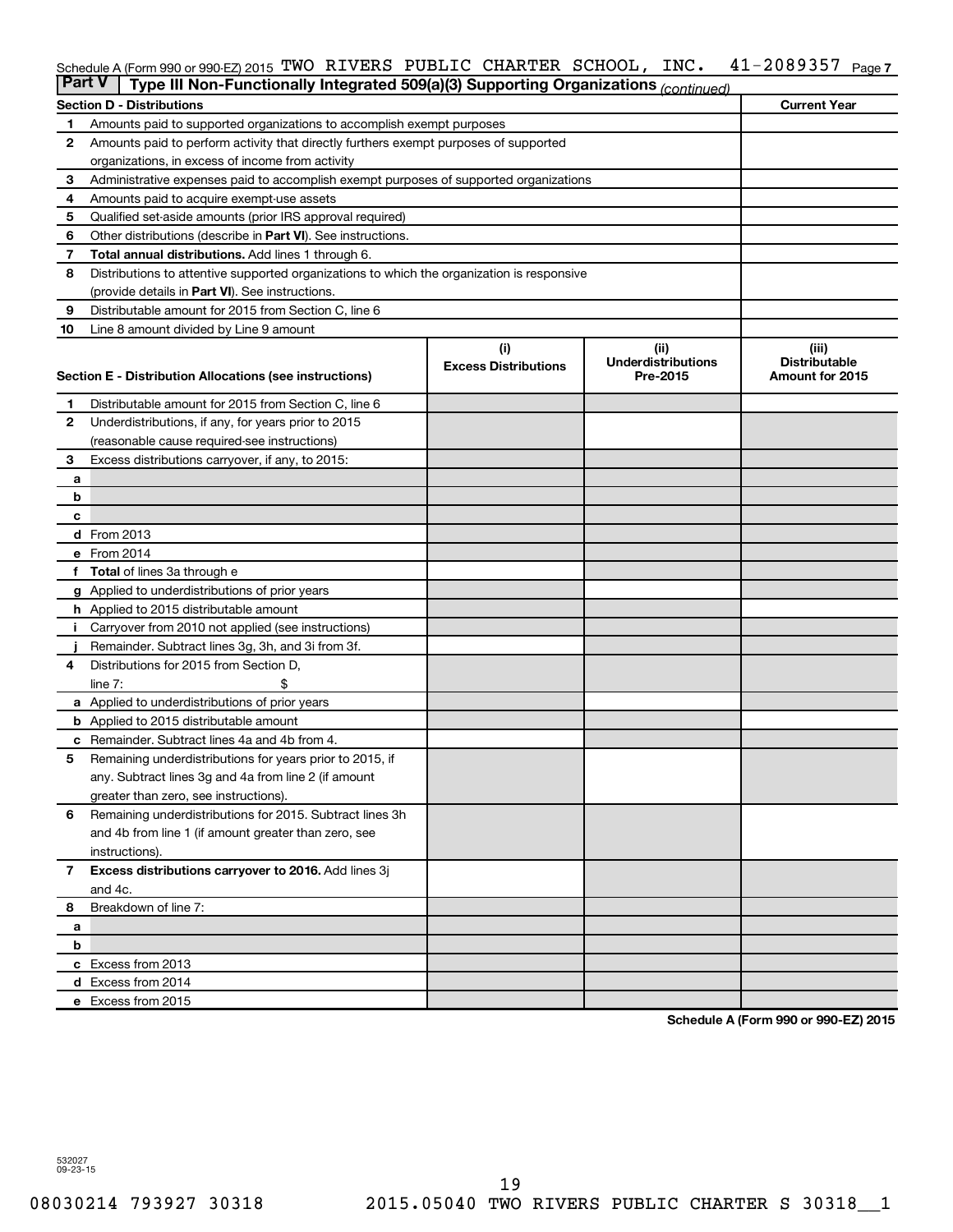| <b>Part VI</b>  | Schedule A (Form 990 or 990-EZ) 2015 TWO RIVERS PUBLIC CHARTER SCHOOL, INC.<br>Supplemental Information. Provide the explanations required by Part II, line 10; Part II, line 17a or 17b; Part III, line 12;<br>Part IV, Section A, lines 1, 2, 3b, 3c, 4b, 4c, 5a, 6, 9a, 9b, 9c, 11a, 11b, and 11c; Part IV, Section B, lines 1 and 2; Part IV, Section C, |  |                                                |    |  | $41 - 2089357$ Page 8                |  |
|-----------------|--------------------------------------------------------------------------------------------------------------------------------------------------------------------------------------------------------------------------------------------------------------------------------------------------------------------------------------------------------------|--|------------------------------------------------|----|--|--------------------------------------|--|
|                 | line 1; Part IV, Section D, lines 2 and 3; Part IV, Section E, lines 1c, 2a, 2b, 3a and 3b; Part V, line 1; Part V, Section B, line 1e; Part V,<br>Section D, lines 5, 6, and 8; and Part V, Section E, lines 2, 5, and 6. Also complete this part for any additional information.<br>(See instructions.)                                                    |  |                                                |    |  |                                      |  |
|                 |                                                                                                                                                                                                                                                                                                                                                              |  |                                                |    |  |                                      |  |
|                 |                                                                                                                                                                                                                                                                                                                                                              |  |                                                |    |  |                                      |  |
|                 |                                                                                                                                                                                                                                                                                                                                                              |  |                                                |    |  |                                      |  |
|                 |                                                                                                                                                                                                                                                                                                                                                              |  |                                                |    |  |                                      |  |
|                 |                                                                                                                                                                                                                                                                                                                                                              |  |                                                |    |  |                                      |  |
|                 |                                                                                                                                                                                                                                                                                                                                                              |  |                                                |    |  |                                      |  |
|                 |                                                                                                                                                                                                                                                                                                                                                              |  |                                                |    |  |                                      |  |
|                 |                                                                                                                                                                                                                                                                                                                                                              |  |                                                |    |  |                                      |  |
|                 |                                                                                                                                                                                                                                                                                                                                                              |  |                                                |    |  |                                      |  |
|                 |                                                                                                                                                                                                                                                                                                                                                              |  |                                                |    |  |                                      |  |
|                 |                                                                                                                                                                                                                                                                                                                                                              |  |                                                |    |  |                                      |  |
|                 |                                                                                                                                                                                                                                                                                                                                                              |  |                                                |    |  |                                      |  |
|                 |                                                                                                                                                                                                                                                                                                                                                              |  |                                                |    |  |                                      |  |
|                 |                                                                                                                                                                                                                                                                                                                                                              |  |                                                |    |  |                                      |  |
|                 |                                                                                                                                                                                                                                                                                                                                                              |  |                                                |    |  |                                      |  |
|                 |                                                                                                                                                                                                                                                                                                                                                              |  |                                                |    |  |                                      |  |
|                 |                                                                                                                                                                                                                                                                                                                                                              |  |                                                |    |  |                                      |  |
|                 |                                                                                                                                                                                                                                                                                                                                                              |  |                                                |    |  |                                      |  |
|                 |                                                                                                                                                                                                                                                                                                                                                              |  |                                                |    |  |                                      |  |
|                 |                                                                                                                                                                                                                                                                                                                                                              |  |                                                |    |  |                                      |  |
|                 |                                                                                                                                                                                                                                                                                                                                                              |  |                                                |    |  |                                      |  |
|                 |                                                                                                                                                                                                                                                                                                                                                              |  |                                                |    |  |                                      |  |
|                 |                                                                                                                                                                                                                                                                                                                                                              |  |                                                |    |  |                                      |  |
|                 |                                                                                                                                                                                                                                                                                                                                                              |  |                                                |    |  |                                      |  |
|                 |                                                                                                                                                                                                                                                                                                                                                              |  |                                                |    |  |                                      |  |
|                 |                                                                                                                                                                                                                                                                                                                                                              |  |                                                |    |  |                                      |  |
|                 |                                                                                                                                                                                                                                                                                                                                                              |  |                                                |    |  |                                      |  |
| 532028 09-23-15 |                                                                                                                                                                                                                                                                                                                                                              |  |                                                |    |  | Schedule A (Form 990 or 990-EZ) 2015 |  |
|                 | 08030214 793927 30318                                                                                                                                                                                                                                                                                                                                        |  | 2015.05040 TWO RIVERS PUBLIC CHARTER S 30318_1 | 20 |  |                                      |  |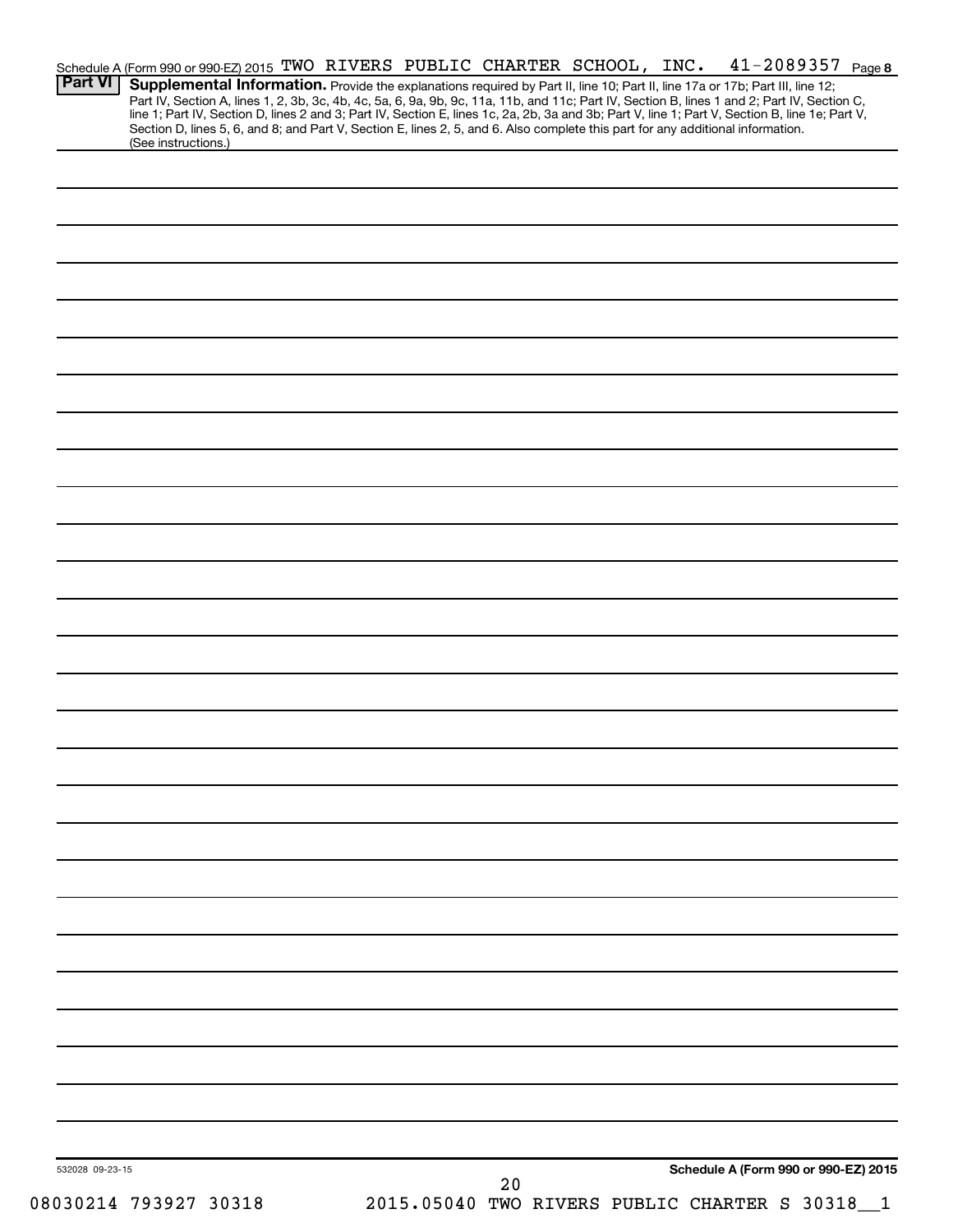\*\* PUBLIC DISCLOSURE COPY \*\*

# **Schedule B Schedule of Contributors**

**or 990-PF) | Attach to Form 990, Form 990-EZ, or Form 990-PF. | Information about Schedule B (Form 990, 990-EZ, or 990-PF) and** its instructions is at www.irs.gov/form990.

OMB No. 1545-0047

# **2015**

| Internal Revenue Service              | its instructions is at www.irs.gov/form990.                                        |                                       |  |
|---------------------------------------|------------------------------------------------------------------------------------|---------------------------------------|--|
| Name of the organization              |                                                                                    | <b>Employer identification number</b> |  |
|                                       | TWO RIVERS PUBLIC CHARTER SCHOOL, INC.                                             | 41-2089357                            |  |
| <b>Organization type (check one):</b> |                                                                                    |                                       |  |
| Filers of:                            | Section:                                                                           |                                       |  |
| Form 990 or 990-EZ                    | $\lfloor x \rfloor$ 501(c)( 3) (enter number) organization                         |                                       |  |
|                                       | $4947(a)(1)$ nonexempt charitable trust <b>not</b> treated as a private foundation |                                       |  |
|                                       | 527 political organization                                                         |                                       |  |
| Form 990-PF                           | 501(c)(3) exempt private foundation                                                |                                       |  |
|                                       | 4947(a)(1) nonexempt charitable trust treated as a private foundation              |                                       |  |
|                                       | 501(c)(3) taxable private foundation                                               |                                       |  |

Check if your organization is covered by the General Rule or a Special Rule.

**Note.**  Only a section 501(c)(7), (8), or (10) organization can check boxes for both the General Rule and a Special Rule. See instructions.

#### **General Rule**

Department of the Treasury

**(Form 990, 990-EZ,**

**K** For an organization filing Form 990, 990-EZ, or 990-PF that received, during the year, contributions totaling \$5,000 or more (in money or property) from any one contributor. Complete Parts I and II. See instructions for determining a contributor's total contributions.

#### **Special Rules**

 $\Box$ 

any one contributor, during the year, total contributions of the greater of **(1)** \$5,000 or **(2)** 2% of the amount on (i) Form 990, Part VIII, line 1h, For an organization described in section 501(c)(3) filing Form 990 or 990-EZ that met the 33 1/3% support test of the regulations under sections 509(a)(1) and 170(b)(1)(A)(vi), that checked Schedule A (Form 990 or 990-EZ), Part II, line 13, 16a, or 16b, and that received from or (ii) Form 990-EZ, line 1. Complete Parts I and II.  $\Box$ 

year, total contributions of more than \$1,000 *exclusively* for religious, charitable, scientific, literary, or educational purposes, or for For an organization described in section 501(c)(7), (8), or (10) filing Form 990 or 990-EZ that received from any one contributor, during the the prevention of cruelty to children or animals. Complete Parts I, II, and III.  $\Box$ 

purpose. Do not complete any of the parts unless the General Rule applies to this organization because it received nonexclusively year, contributions exclusively for religious, charitable, etc., purposes, but no such contributions totaled more than \$1,000. If this box is checked, enter here the total contributions that were received during the year for an exclusively religious, charitable, etc., For an organization described in section 501(c)(7), (8), or (10) filing Form 990 or 990-EZ that received from any one contributor, during the religious, charitable, etc., contributions totaling \$5,000 or more during the year  $\ldots$  $\ldots$  $\ldots$  $\ldots$  $\ldots$  $\ldots$ 

**Caution.** An organization that is not covered by the General Rule and/or the Special Rules does not file Schedule B (Form 990, 990-EZ, or 990-PF),  **must** but it answer "No" on Part IV, line 2, of its Form 990; or check the box on line H of its Form 990-EZ or on its Form 990-PF, Part I, line 2, to certify that it does not meet the filing requirements of Schedule B (Form 990, 990-EZ, or 990-PF).

LHA For Paperwork Reduction Act Notice, see the Instructions for Form 990, 990-EZ, or 990-PF. Schedule B (Form 990, 990-EZ, or 990-PF) (2015)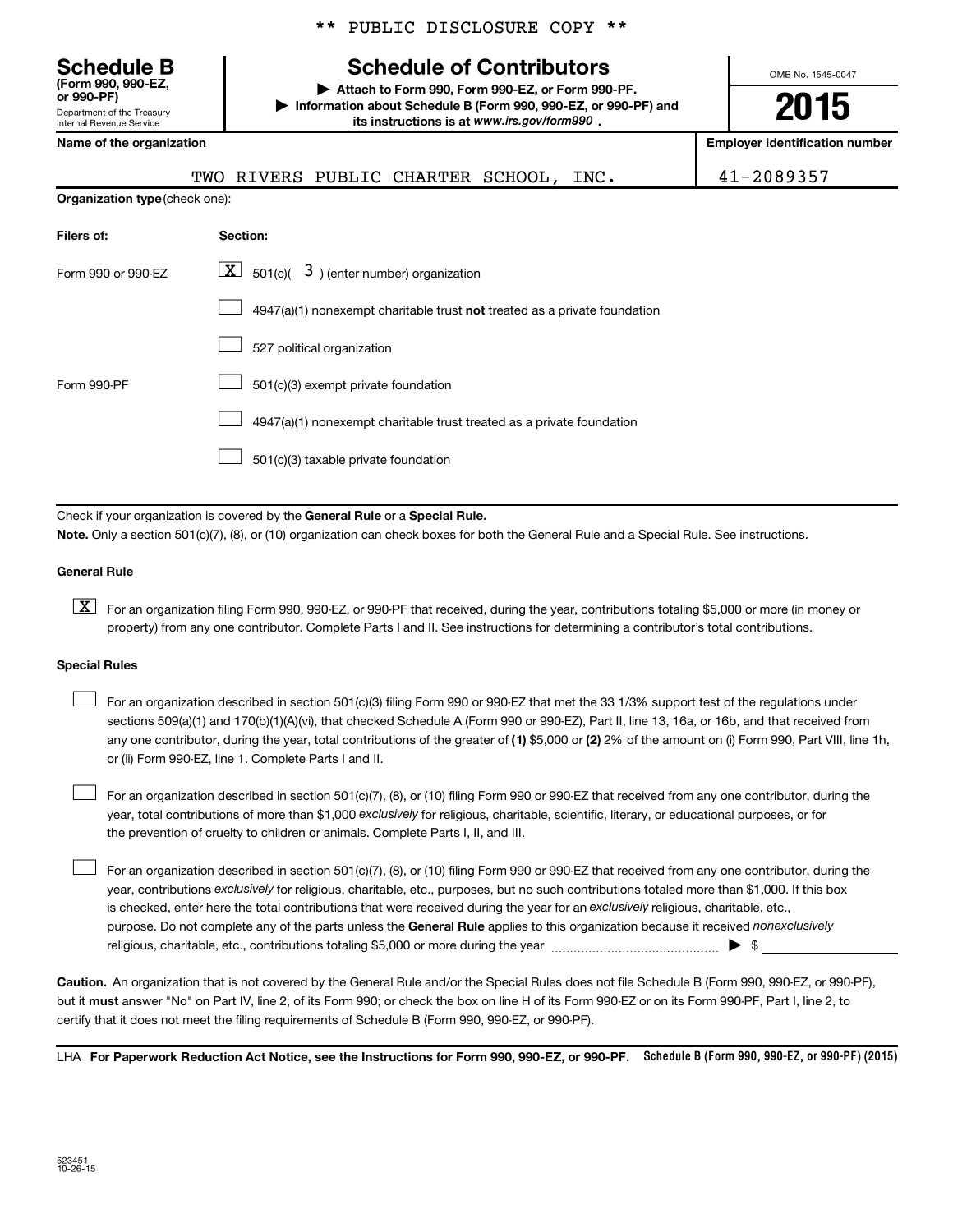| Schedule B (Form 990, 990-EZ, or 990-PF) (2015)<br>$\sqrt{2}$ and $\sqrt{2}$ and $\sqrt{2}$ and $\sqrt{2}$ and $\sqrt{2}$ and $\sqrt{2}$ and $\sqrt{2}$ and $\sqrt{2}$ and $\sqrt{2}$ and $\sqrt{2}$ and $\sqrt{2}$ and $\sqrt{2}$ and $\sqrt{2}$ and $\sqrt{2}$ and $\sqrt{2}$ and $\sqrt{2}$ and $\sqrt{2}$ and $\sqrt{2}$ and $\sqrt{2$ | Page |  |
|--------------------------------------------------------------------------------------------------------------------------------------------------------------------------------------------------------------------------------------------------------------------------------------------------------------------------------------------|------|--|
|--------------------------------------------------------------------------------------------------------------------------------------------------------------------------------------------------------------------------------------------------------------------------------------------------------------------------------------------|------|--|

**Name of organization Employer identification number**

## TWO RIVERS PUBLIC CHARTER SCHOOL, INC. 41-2089357

**Part I** Contributors (see instructions). Use duplicate copies of Part I if additional space is needed.

| (a)<br>No.           | (b)<br>Name, address, and ZIP + 4 | (c)<br><b>Total contributions</b> | (d)<br>Type of contribution                                                                                                                                  |
|----------------------|-----------------------------------|-----------------------------------|--------------------------------------------------------------------------------------------------------------------------------------------------------------|
| 1                    |                                   | 15,000.<br>\$                     | x<br>Person<br>Payroll<br>Noncash<br>(Complete Part II for<br>noncash contributions.)                                                                        |
| (a)<br>No.           | (b)<br>Name, address, and ZIP + 4 | (c)<br><b>Total contributions</b> | (d)<br>Type of contribution                                                                                                                                  |
| 2                    |                                   | 10,000.<br>\$                     | x<br>Person<br>Payroll<br>Noncash<br>(Complete Part II for<br>noncash contributions.)                                                                        |
| (a)<br>No.           | (b)<br>Name, address, and ZIP + 4 | (c)<br><b>Total contributions</b> | (d)<br>Type of contribution                                                                                                                                  |
| 3                    |                                   | 202,500.<br>\$                    | x<br>Person<br>Payroll<br><b>Noncash</b><br>(Complete Part II for<br>noncash contributions.)                                                                 |
| (a)<br>No.           | (b)<br>Name, address, and ZIP + 4 | (c)<br><b>Total contributions</b> | (d)<br>Type of contribution                                                                                                                                  |
| 4                    |                                   | 1,259,502.<br>\$                  | x<br>Person<br>Payroll<br><b>Noncash</b><br>(Complete Part II for<br>noncash contributions.)                                                                 |
| (a)<br>No.           | (b)<br>Name, address, and ZIP + 4 | (c)<br><b>Total contributions</b> | (d)<br>Type of contribution                                                                                                                                  |
| 5                    |                                   | 101,914.<br>$\,$                  | $\overline{\text{X}}$<br>Person<br>Payroll<br>Noncash<br>(Complete Part II for<br>noncash contributions.)                                                    |
| (a)<br>No.           | (b)<br>Name, address, and ZIP + 4 | (c)<br><b>Total contributions</b> | (d)<br>Type of contribution                                                                                                                                  |
| 6<br>523452 10-26-15 |                                   | 5,840.<br>\$                      | $\overline{\text{X}}$<br>Person<br>Payroll<br>Noncash<br>(Complete Part II for<br>noncash contributions.)<br>Schedule B (Form 990, 990-EZ, or 990-PF) (2015) |
|                      | 22                                |                                   |                                                                                                                                                              |

08030214 793927 30318 2015.05040 TWO RIVERS PUBLIC CHARTER S 30318 1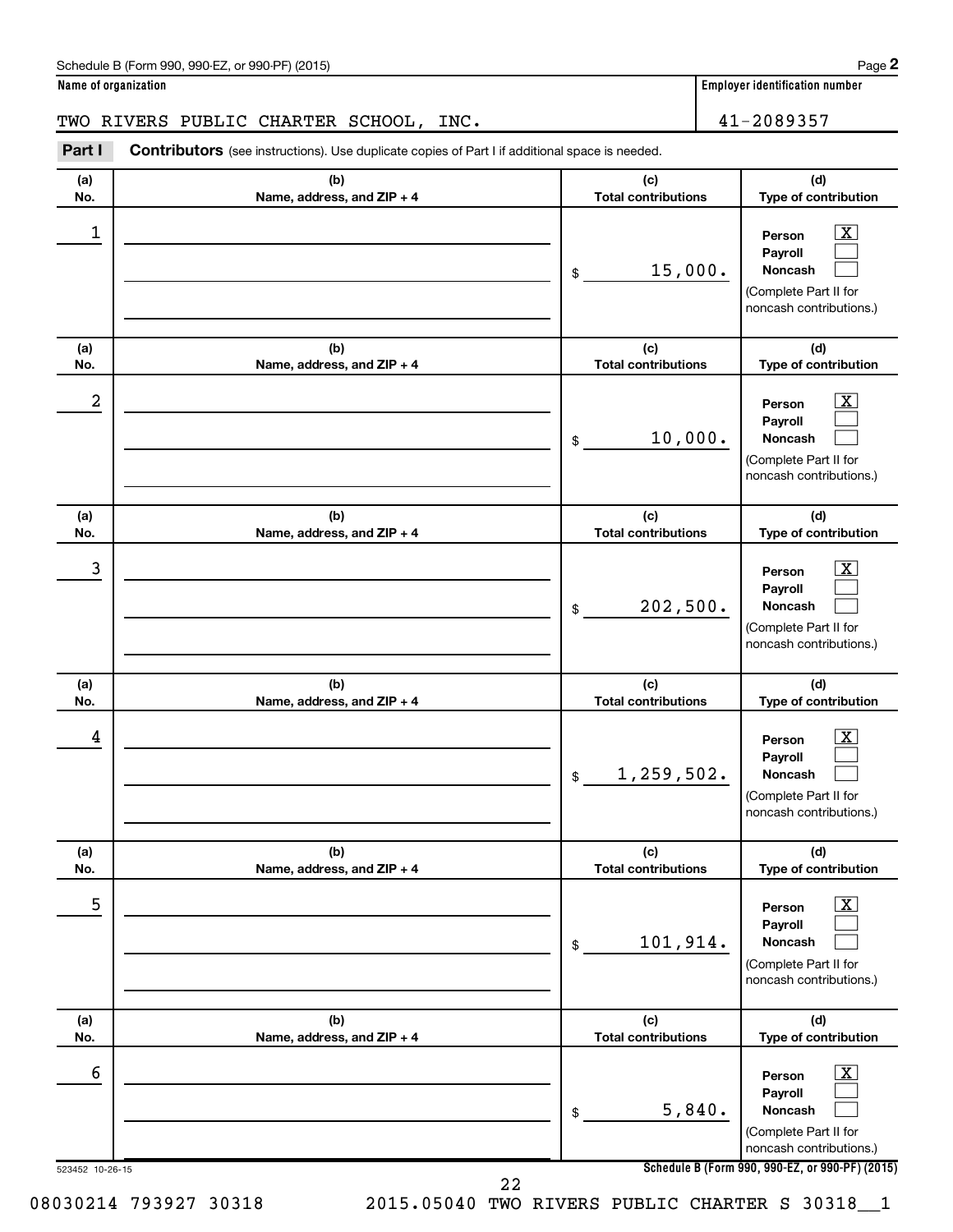| Schedule B (Form 990, 990-EZ, or 990-PF) (2015)<br>$\sqrt{2}$ and $\sqrt{2}$ and $\sqrt{2}$ and $\sqrt{2}$ and $\sqrt{2}$ and $\sqrt{2}$ and $\sqrt{2}$ and $\sqrt{2}$ and $\sqrt{2}$ and $\sqrt{2}$ and $\sqrt{2}$ and $\sqrt{2}$ and $\sqrt{2}$ and $\sqrt{2}$ and $\sqrt{2}$ and $\sqrt{2}$ and $\sqrt{2}$ and $\sqrt{2}$ and $\sqrt{2$ | Page |  |
|--------------------------------------------------------------------------------------------------------------------------------------------------------------------------------------------------------------------------------------------------------------------------------------------------------------------------------------------|------|--|
|--------------------------------------------------------------------------------------------------------------------------------------------------------------------------------------------------------------------------------------------------------------------------------------------------------------------------------------------|------|--|

TWO RIVERS PUBLIC CHARTER SCHOOL, INC. 41-2089357

| Part I                | Contributors (see instructions). Use duplicate copies of Part I if additional space is needed. |                                   |                                                                                                                                          |
|-----------------------|------------------------------------------------------------------------------------------------|-----------------------------------|------------------------------------------------------------------------------------------------------------------------------------------|
| (a)<br>No.            | (b)<br>Name, address, and ZIP + 4                                                              | (c)<br><b>Total contributions</b> | (d)<br>Type of contribution                                                                                                              |
| 7                     |                                                                                                | 100,000.<br>\$                    | $\overline{\text{X}}$<br>Person<br>Payroll<br><b>Noncash</b><br>(Complete Part II for<br>noncash contributions.)                         |
| (a)<br>No.            | (b)<br>Name, address, and ZIP + 4                                                              | (c)<br><b>Total contributions</b> | (d)<br>Type of contribution                                                                                                              |
| 8                     |                                                                                                | 50,000.<br>\$                     | x<br>Person<br>Payroll<br>Noncash<br>(Complete Part II for<br>noncash contributions.)                                                    |
| (a)<br>No.            | (b)<br>Name, address, and ZIP + 4                                                              | (c)<br><b>Total contributions</b> | (d)<br>Type of contribution                                                                                                              |
| 9                     |                                                                                                | 15,000.<br>\$                     | x<br>Person<br>Payroll<br>Noncash<br>(Complete Part II for<br>noncash contributions.)                                                    |
| (a)<br>No.            | (b)<br>Name, address, and ZIP + 4                                                              | (c)<br><b>Total contributions</b> | (d)<br>Type of contribution                                                                                                              |
| 10                    |                                                                                                | 8,000.<br>\$                      | X<br>Person<br>Payroll<br>Noncash<br>(Complete Part II for<br>noncash contributions.)                                                    |
| (a)<br>No.            | (b)<br>Name, address, and ZIP + 4                                                              | (c)<br><b>Total contributions</b> | (d)<br>Type of contribution                                                                                                              |
| 11                    |                                                                                                | 7,500.<br>\$                      | x<br>Person<br>Payroll<br>Noncash<br>(Complete Part II for<br>noncash contributions.)                                                    |
| (a)<br>No.            | (b)<br>Name, address, and ZIP + 4                                                              | (c)<br><b>Total contributions</b> | (d)<br>Type of contribution                                                                                                              |
| 12<br>523452 10-26-15 |                                                                                                | 6, 275.<br>\$                     | х<br>Person<br>Payroll<br>Noncash<br>(Complete Part II for<br>noncash contributions.)<br>Schedule B (Form 990, 990-EZ, or 990-PF) (2015) |
|                       | ົາ                                                                                             |                                   |                                                                                                                                          |

08030214 793927 30318 2015.05040 TWO RIVERS PUBLIC CHARTER S 30318 1 23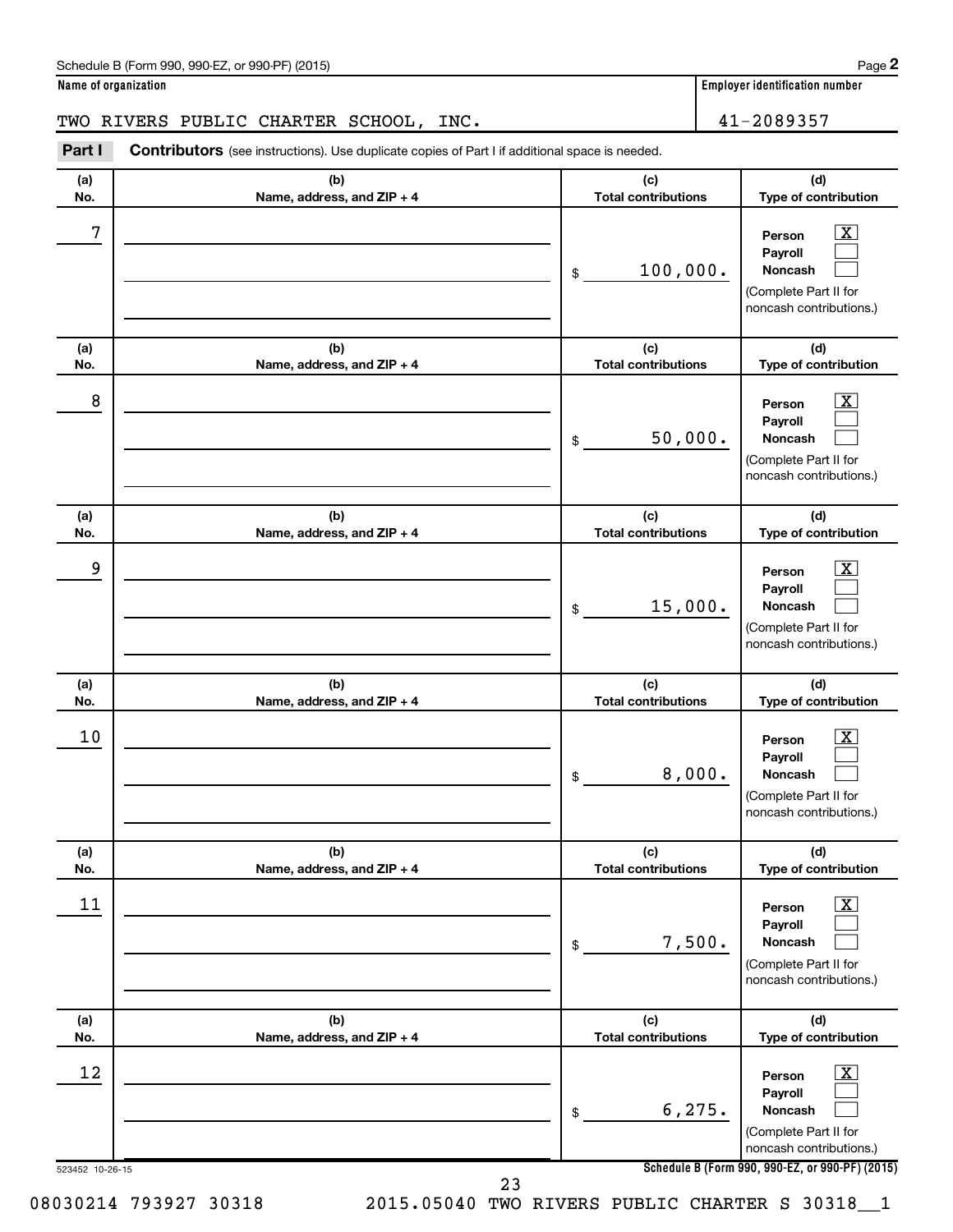| Schedule B (Form 990, 990-EZ, or 990-PF) (2015)<br>$\sqrt{2}$ , $\sqrt{2}$ , $\sqrt{2}$ , $\sqrt{2}$ , $\sqrt{2}$ , $\sqrt{2}$ | Page |
|--------------------------------------------------------------------------------------------------------------------------------|------|
|--------------------------------------------------------------------------------------------------------------------------------|------|

## TWO RIVERS PUBLIC CHARTER SCHOOL, INC. 41-2089357

| Part I          | Contributors (see instructions). Use duplicate copies of Part I if additional space is needed. |                                   |                                                                                                             |
|-----------------|------------------------------------------------------------------------------------------------|-----------------------------------|-------------------------------------------------------------------------------------------------------------|
| (a)<br>No.      | (b)<br>Name, address, and ZIP + 4                                                              | (c)<br><b>Total contributions</b> | (d)<br>Type of contribution                                                                                 |
| 13              |                                                                                                | 5,000.<br>\$                      | $\overline{\mathbf{X}}$<br>Person<br>Payroll<br>Noncash<br>(Complete Part II for<br>noncash contributions.) |
| (a)<br>No.      | (b)<br>Name, address, and ZIP + 4                                                              | (c)<br><b>Total contributions</b> | (d)<br>Type of contribution                                                                                 |
| 14              |                                                                                                | 5,000.<br>\$                      | $\overline{\mathbf{X}}$<br>Person<br>Payroll<br>Noncash<br>(Complete Part II for<br>noncash contributions.) |
| (a)<br>No.      | (b)<br>Name, address, and ZIP + 4                                                              | (c)<br><b>Total contributions</b> | (d)<br>Type of contribution                                                                                 |
|                 |                                                                                                | \$                                | Person<br>Payroll<br>Noncash<br>(Complete Part II for<br>noncash contributions.)                            |
| (a)<br>No.      | (b)<br>Name, address, and ZIP + 4                                                              | (c)<br><b>Total contributions</b> | (d)<br>Type of contribution                                                                                 |
|                 |                                                                                                | \$                                | Person<br>Payroll<br>Noncash<br>(Complete Part II for<br>noncash contributions.)                            |
| (a)<br>No.      | (b)<br>Name, address, and ZIP + 4                                                              | (c)<br><b>Total contributions</b> | (d)<br>Type of contribution                                                                                 |
|                 |                                                                                                | \$                                | Person<br>Payroll<br>Noncash<br>(Complete Part II for<br>noncash contributions.)                            |
| (a)<br>No.      | (b)<br>Name, address, and ZIP + 4                                                              | (c)<br><b>Total contributions</b> | (d)<br>Type of contribution                                                                                 |
|                 |                                                                                                | \$                                | Person<br>Payroll<br>Noncash<br>(Complete Part II for<br>noncash contributions.)                            |
| 523452 10-26-15 |                                                                                                | 24                                | Schedule B (Form 990, 990-EZ, or 990-PF) (2015)                                                             |

08030214 793927 30318 2015.05040 TWO RIVERS PUBLIC CHARTER S 30318\_\_1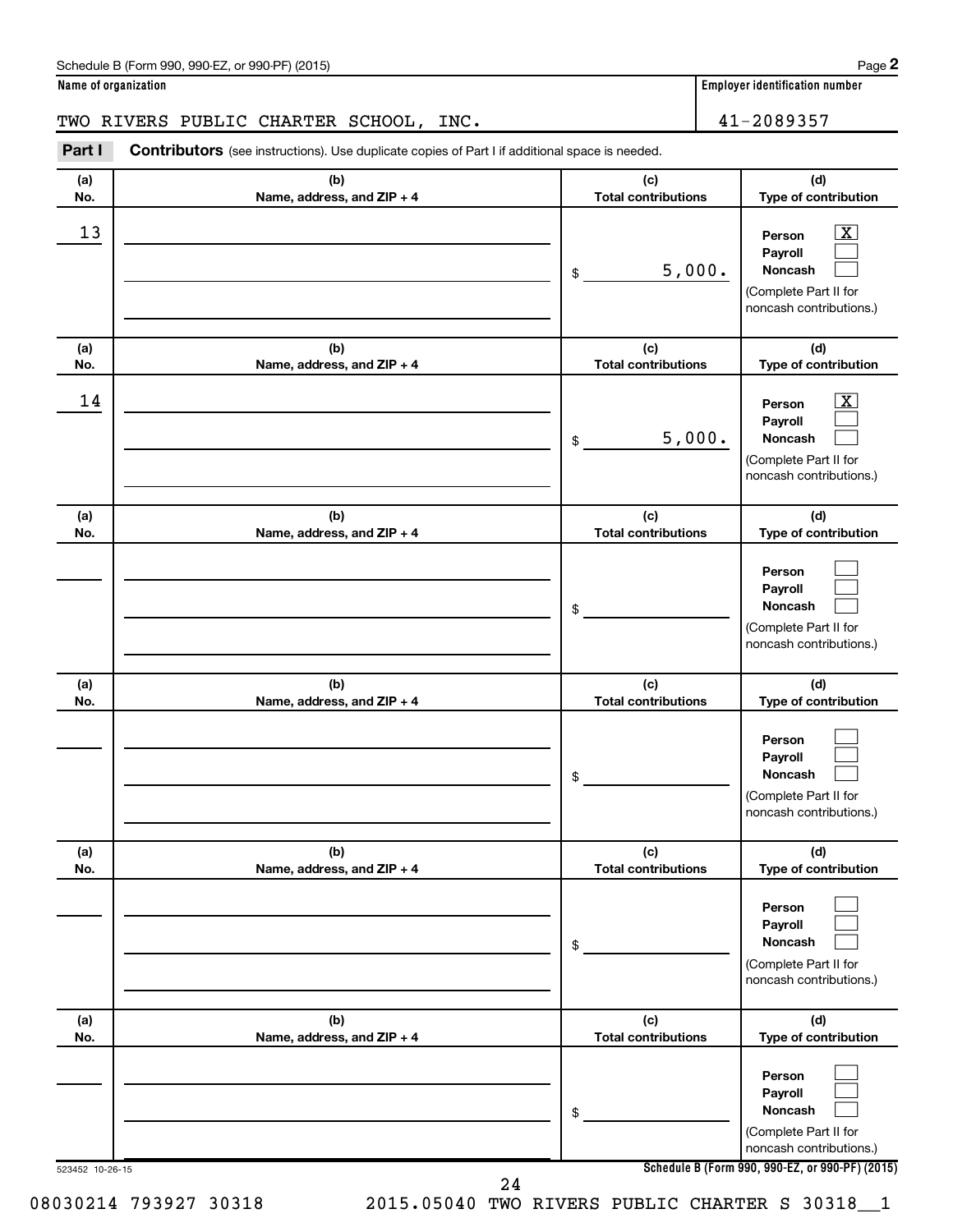## TWO RIVERS PUBLIC CHARTER SCHOOL, INC. 41-2089357

Part II Noncash Property (see instructions). Use duplicate copies of Part II if additional space is needed.

| (a)<br>No.<br>from<br>Part I | (b)<br>Description of noncash property given | (c)<br>FMV (or estimate)<br>(see instructions) | (d)<br>Date received                            |
|------------------------------|----------------------------------------------|------------------------------------------------|-------------------------------------------------|
|                              |                                              |                                                |                                                 |
|                              |                                              |                                                |                                                 |
|                              |                                              | $\frac{1}{2}$                                  |                                                 |
| (a)<br>No.<br>from<br>Part I | (b)<br>Description of noncash property given | (c)<br>FMV (or estimate)<br>(see instructions) | (d)<br>Date received                            |
|                              |                                              |                                                |                                                 |
|                              |                                              | $\frac{1}{2}$                                  |                                                 |
| (a)<br>No.<br>from<br>Part I | (b)<br>Description of noncash property given | (c)<br>FMV (or estimate)<br>(see instructions) | (d)<br>Date received                            |
|                              |                                              |                                                |                                                 |
|                              |                                              | $\frac{1}{2}$                                  |                                                 |
| (a)<br>No.<br>from<br>Part I | (b)<br>Description of noncash property given | (c)<br>FMV (or estimate)<br>(see instructions) | (d)<br>Date received                            |
|                              |                                              |                                                |                                                 |
|                              |                                              | $\frac{1}{2}$                                  |                                                 |
| (a)<br>No.<br>from<br>Part I | (b)<br>Description of noncash property given | (c)<br>FMV (or estimate)<br>(see instructions) | (d)<br>Date received                            |
|                              |                                              |                                                |                                                 |
|                              |                                              | \$                                             |                                                 |
| (a)<br>No.<br>from<br>Part I | (b)<br>Description of noncash property given | (c)<br>FMV (or estimate)<br>(see instructions) | (d)<br>Date received                            |
|                              |                                              |                                                |                                                 |
|                              |                                              | \$                                             |                                                 |
| 523453 10-26-15              | 25                                           |                                                | Schedule B (Form 990, 990-EZ, or 990-PF) (2015) |

08030214 793927 30318 2015.05040 TWO RIVERS PUBLIC CHARTER S 30318 1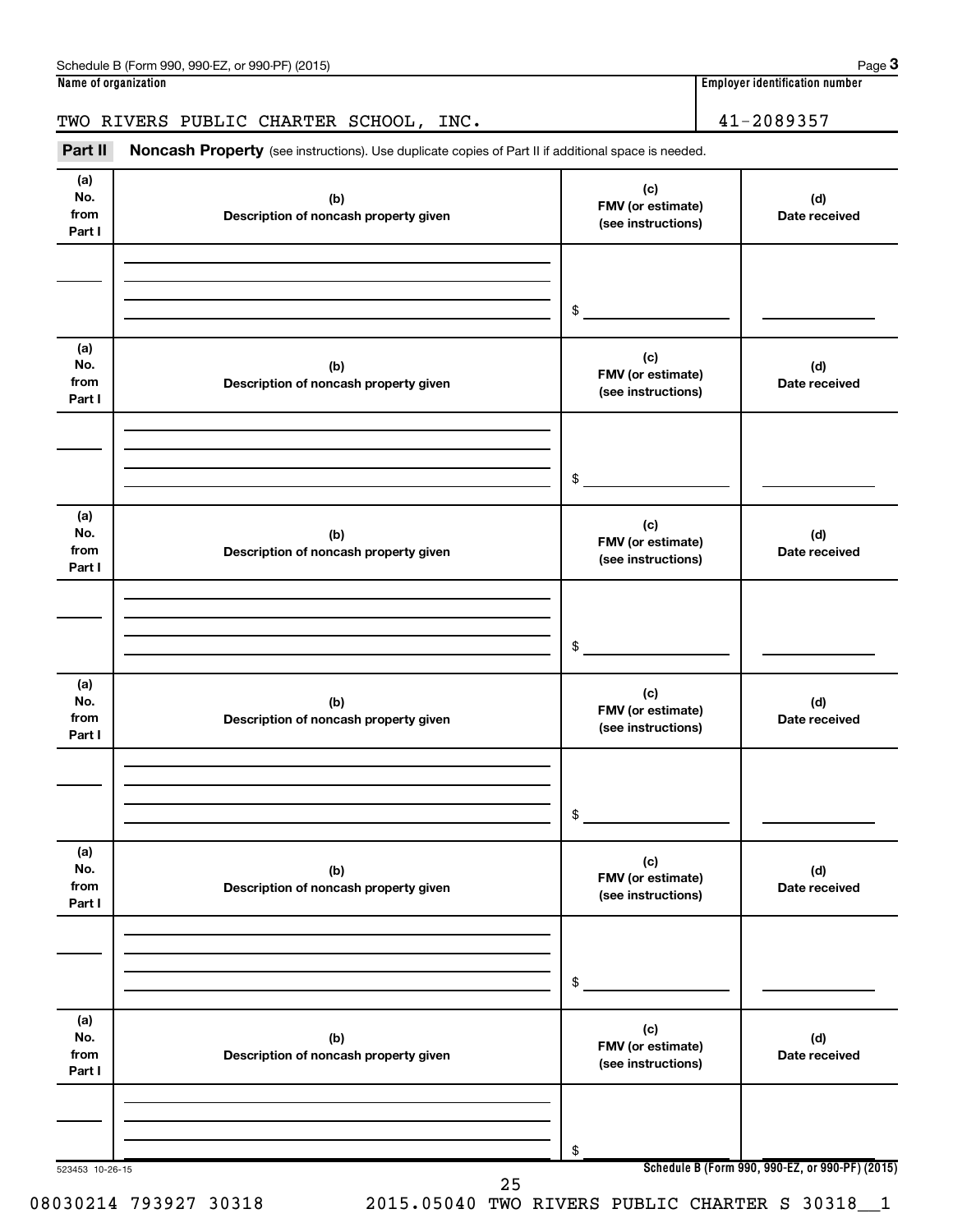| Part III                  | TWO RIVERS PUBLIC CHARTER SCHOOL, INC.<br>the year from any one contributor. Complete columns (a) through (e) and the following line entry. For organizations                                                               |                      | 41-2089357<br>Exclusively religious, charitable, etc., contributions to organizations described in section 501(c)(7), (8), or (10) that total more than \$1,000 for |  |  |  |
|---------------------------|-----------------------------------------------------------------------------------------------------------------------------------------------------------------------------------------------------------------------------|----------------------|---------------------------------------------------------------------------------------------------------------------------------------------------------------------|--|--|--|
|                           | completing Part III, enter the total of exclusively religious, charitable, etc., contributions of \$1,000 or less for the year. (Enter this info. once.)<br>Use duplicate copies of Part III if additional space is needed. |                      |                                                                                                                                                                     |  |  |  |
| (a) No.                   |                                                                                                                                                                                                                             |                      |                                                                                                                                                                     |  |  |  |
| from<br>Part I            | (b) Purpose of gift                                                                                                                                                                                                         | (c) Use of gift      | (d) Description of how gift is held                                                                                                                                 |  |  |  |
|                           |                                                                                                                                                                                                                             | (e) Transfer of gift |                                                                                                                                                                     |  |  |  |
|                           | Transferee's name, address, and $ZIP + 4$                                                                                                                                                                                   |                      | Relationship of transferor to transferee                                                                                                                            |  |  |  |
| (a) No.<br>from           | (b) Purpose of gift                                                                                                                                                                                                         | (c) Use of gift      | (d) Description of how gift is held                                                                                                                                 |  |  |  |
| Part I                    |                                                                                                                                                                                                                             |                      |                                                                                                                                                                     |  |  |  |
|                           |                                                                                                                                                                                                                             | (e) Transfer of gift |                                                                                                                                                                     |  |  |  |
|                           | Transferee's name, address, and $ZIP + 4$                                                                                                                                                                                   |                      | Relationship of transferor to transferee                                                                                                                            |  |  |  |
|                           |                                                                                                                                                                                                                             |                      |                                                                                                                                                                     |  |  |  |
| (a) No.<br>from<br>Part I | (b) Purpose of gift                                                                                                                                                                                                         | (c) Use of gift      | (d) Description of how gift is held                                                                                                                                 |  |  |  |
|                           |                                                                                                                                                                                                                             |                      |                                                                                                                                                                     |  |  |  |
|                           | (e) Transfer of gift                                                                                                                                                                                                        |                      |                                                                                                                                                                     |  |  |  |
|                           | Transferee's name, address, and ZIP + 4                                                                                                                                                                                     |                      | Relationship of transferor to transferee                                                                                                                            |  |  |  |
|                           |                                                                                                                                                                                                                             |                      |                                                                                                                                                                     |  |  |  |
| (a) No.<br>from<br>Part I | (b) Purpose of gift                                                                                                                                                                                                         | (c) Use of gift      | (d) Description of how gift is held                                                                                                                                 |  |  |  |
|                           |                                                                                                                                                                                                                             | (e) Transfer of gift |                                                                                                                                                                     |  |  |  |
|                           | Transferee's name, address, and ZIP + 4                                                                                                                                                                                     |                      | Relationship of transferor to transferee                                                                                                                            |  |  |  |
|                           |                                                                                                                                                                                                                             |                      |                                                                                                                                                                     |  |  |  |

**4**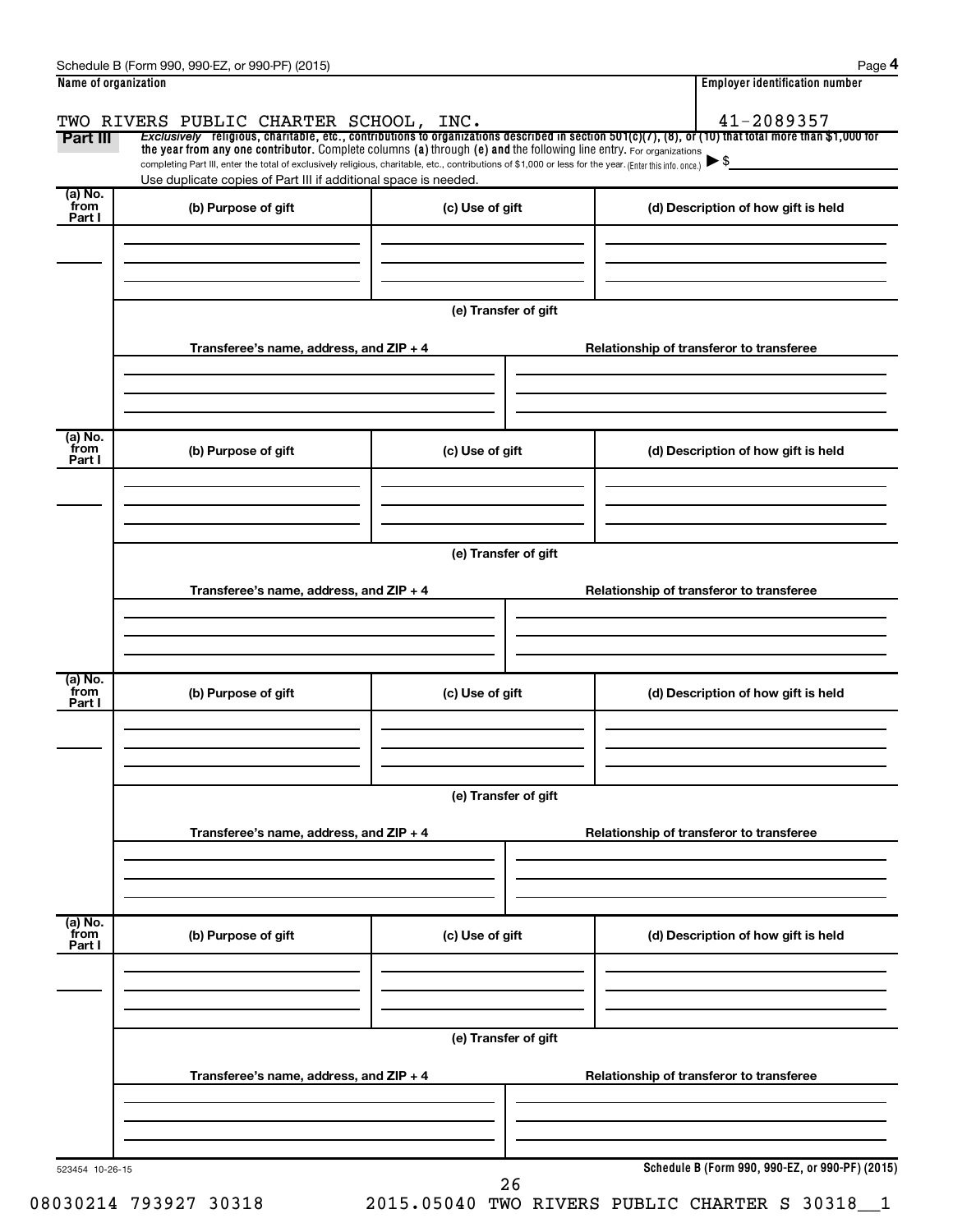Department of the Treasury Internal Revenue Service

| (Form 990) |  |
|------------|--|
|------------|--|

# **SCHEDULE D Supplemental Financial Statements**<br> **Form 990 2015**<br> **Part IV** line 6.7.8.9.10, 11a, 11b, 11d, 11d, 11d, 11d, 11d, 12a, 0r, 12b

**(Form 990) | Complete if the organization answered "Yes" on Form 990, Part IV, line 6, 7, 8, 9, 10, 11a, 11b, 11c, 11d, 11e, 11f, 12a, or 12b.**

**| Attach to Form 990. | Information about Schedule D (Form 990) and its instructions is at**  *www.irs.gov/form990.*



|                    | Name of the organization                                                                                                                                  | TWO RIVERS PUBLIC CHARTER SCHOOL, INC. |                                                    | <b>Employer identification number</b><br>41-2089357 |
|--------------------|-----------------------------------------------------------------------------------------------------------------------------------------------------------|----------------------------------------|----------------------------------------------------|-----------------------------------------------------|
| Part I             | Organizations Maintaining Donor Advised Funds or Other Similar Funds or Accounts. Complete if the                                                         |                                        |                                                    |                                                     |
|                    | organization answered "Yes" on Form 990, Part IV, line 6.                                                                                                 |                                        |                                                    |                                                     |
|                    |                                                                                                                                                           | (a) Donor advised funds                |                                                    | (b) Funds and other accounts                        |
| 1                  |                                                                                                                                                           |                                        |                                                    |                                                     |
| 2                  | Aggregate value of contributions to (during year)                                                                                                         |                                        |                                                    |                                                     |
| 3                  | Aggregate value of grants from (during year)                                                                                                              |                                        |                                                    |                                                     |
| 4                  |                                                                                                                                                           |                                        |                                                    |                                                     |
| 5                  | Did the organization inform all donors and donor advisors in writing that the assets held in donor advised funds                                          |                                        |                                                    |                                                     |
|                    |                                                                                                                                                           |                                        |                                                    | Yes<br>No                                           |
| 6                  | Did the organization inform all grantees, donors, and donor advisors in writing that grant funds can be used only                                         |                                        |                                                    |                                                     |
|                    | for charitable purposes and not for the benefit of the donor or donor advisor, or for any other purpose conferring                                        |                                        |                                                    |                                                     |
|                    | impermissible private benefit?                                                                                                                            |                                        |                                                    | Yes<br>No                                           |
| Part II            | Conservation Easements. Complete if the organization answered "Yes" on Form 990, Part IV, line 7.                                                         |                                        |                                                    |                                                     |
| 1.                 | Purpose(s) of conservation easements held by the organization (check all that apply).                                                                     |                                        |                                                    |                                                     |
|                    | Preservation of land for public use (e.g., recreation or education)                                                                                       |                                        | Preservation of a historically important land area |                                                     |
|                    | Protection of natural habitat                                                                                                                             |                                        | Preservation of a certified historic structure     |                                                     |
|                    | Preservation of open space                                                                                                                                |                                        |                                                    |                                                     |
|                    |                                                                                                                                                           |                                        |                                                    |                                                     |
| 2                  | Complete lines 2a through 2d if the organization held a qualified conservation contribution in the form of a conservation easement on the last            |                                        |                                                    |                                                     |
|                    | day of the tax year.                                                                                                                                      |                                        |                                                    | Held at the End of the Tax Year                     |
| а                  |                                                                                                                                                           |                                        | 2a                                                 |                                                     |
| b                  |                                                                                                                                                           |                                        | 2 <sub>b</sub>                                     |                                                     |
| с                  |                                                                                                                                                           |                                        | 2c                                                 |                                                     |
| d                  | Number of conservation easements included in (c) acquired after 8/17/06, and not on a historic structure                                                  |                                        |                                                    |                                                     |
|                    |                                                                                                                                                           |                                        | 2d                                                 |                                                     |
| 3                  | Number of conservation easements modified, transferred, released, extinguished, or terminated by the organization during the tax                          |                                        |                                                    |                                                     |
|                    | year                                                                                                                                                      |                                        |                                                    |                                                     |
| 4                  | Number of states where property subject to conservation easement is located >                                                                             |                                        |                                                    |                                                     |
| 5                  | Does the organization have a written policy regarding the periodic monitoring, inspection, handling of                                                    |                                        |                                                    |                                                     |
|                    |                                                                                                                                                           |                                        |                                                    | Yes<br><b>No</b>                                    |
| 6                  | Staff and volunteer hours devoted to monitoring, inspecting, handling of violations, and enforcing conservation easements during the year                 |                                        |                                                    |                                                     |
|                    |                                                                                                                                                           |                                        |                                                    |                                                     |
| 7                  | Amount of expenses incurred in monitoring, inspecting, handling of violations, and enforcing conservation easements during the year                       |                                        |                                                    |                                                     |
|                    | $\blacktriangleright$ \$                                                                                                                                  |                                        |                                                    |                                                     |
| 8                  | Does each conservation easement reported on line 2(d) above satisfy the requirements of section 170(h)(4)(B)(i)                                           |                                        |                                                    |                                                     |
|                    |                                                                                                                                                           |                                        |                                                    | Yes<br>No                                           |
|                    | In Part XIII, describe how the organization reports conservation easements in its revenue and expense statement, and balance sheet, and                   |                                        |                                                    |                                                     |
|                    | include, if applicable, the text of the footnote to the organization's financial statements that describes the organization's accounting for              |                                        |                                                    |                                                     |
|                    | conservation easements.                                                                                                                                   |                                        |                                                    |                                                     |
|                    | Organizations Maintaining Collections of Art, Historical Treasures, or Other Similar Assets.<br>Part III                                                  |                                        |                                                    |                                                     |
|                    | Complete if the organization answered "Yes" on Form 990, Part IV, line 8.                                                                                 |                                        |                                                    |                                                     |
|                    | 1a If the organization elected, as permitted under SFAS 116 (ASC 958), not to report in its revenue statement and balance sheet works of art,             |                                        |                                                    |                                                     |
|                    | historical treasures, or other similar assets held for public exhibition, education, or research in furtherance of public service, provide, in Part XIII, |                                        |                                                    |                                                     |
|                    | the text of the footnote to its financial statements that describes these items.                                                                          |                                        |                                                    |                                                     |
| b                  | If the organization elected, as permitted under SFAS 116 (ASC 958), to report in its revenue statement and balance sheet works of art, historical         |                                        |                                                    |                                                     |
|                    | treasures, or other similar assets held for public exhibition, education, or research in furtherance of public service, provide the following amounts     |                                        |                                                    |                                                     |
|                    | relating to these items:                                                                                                                                  |                                        |                                                    |                                                     |
|                    |                                                                                                                                                           |                                        |                                                    | $\blacktriangleright$ \$                            |
|                    | (ii) Assets included in Form 990, Part X                                                                                                                  |                                        |                                                    | $\blacktriangleright$ \$                            |
| 2                  | If the organization received or held works of art, historical treasures, or other similar assets for financial gain, provide                              |                                        |                                                    |                                                     |
|                    | the following amounts required to be reported under SFAS 116 (ASC 958) relating to these items:                                                           |                                        |                                                    |                                                     |
| а                  |                                                                                                                                                           |                                        | - \$                                               |                                                     |
|                    |                                                                                                                                                           |                                        | -\$                                                |                                                     |
|                    | LHA For Paperwork Reduction Act Notice, see the Instructions for Form 990.                                                                                |                                        |                                                    | Schedule D (Form 990) 2015                          |
| 532051<br>11-02-15 |                                                                                                                                                           |                                        |                                                    |                                                     |

08030214 793927 30318 2015.05040 TWO RIVERS PUBLIC CHARTER S 30318 1 27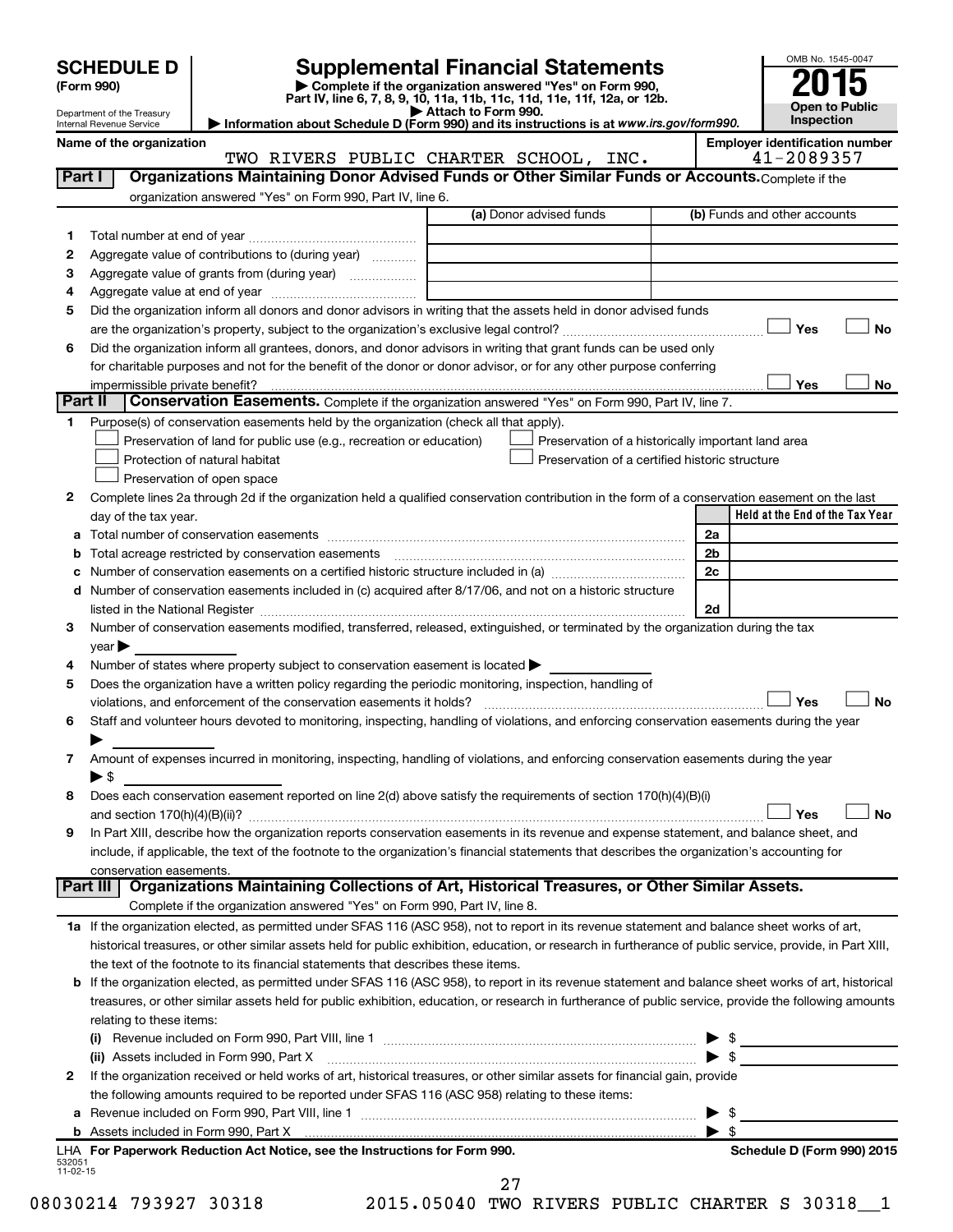|               | Schedule D (Form 990) 2015                                                                                                                                                                                                     | TWO RIVERS PUBLIC CHARTER SCHOOL, INC.  |                |                                                                                                                                                                                                                                |                                                 | 41-2089357          |           | Page 2    |
|---------------|--------------------------------------------------------------------------------------------------------------------------------------------------------------------------------------------------------------------------------|-----------------------------------------|----------------|--------------------------------------------------------------------------------------------------------------------------------------------------------------------------------------------------------------------------------|-------------------------------------------------|---------------------|-----------|-----------|
|               | Part III<br>Organizations Maintaining Collections of Art, Historical Treasures, or Other Similar Assets(continued)                                                                                                             |                                         |                |                                                                                                                                                                                                                                |                                                 |                     |           |           |
| 3             | Using the organization's acquisition, accession, and other records, check any of the following that are a significant use of its collection items                                                                              |                                         |                |                                                                                                                                                                                                                                |                                                 |                     |           |           |
|               | (check all that apply):                                                                                                                                                                                                        |                                         |                |                                                                                                                                                                                                                                |                                                 |                     |           |           |
| a             | Public exhibition                                                                                                                                                                                                              | d                                       |                | Loan or exchange programs                                                                                                                                                                                                      |                                                 |                     |           |           |
| b             | Scholarly research                                                                                                                                                                                                             | e                                       |                | Other and the control of the control of the control of the control of the control of the control of the control of the control of the control of the control of the control of the control of the control of the control of th |                                                 |                     |           |           |
| c             | Preservation for future generations                                                                                                                                                                                            |                                         |                |                                                                                                                                                                                                                                |                                                 |                     |           |           |
| 4             | Provide a description of the organization's collections and explain how they further the organization's exempt purpose in Part XIII.                                                                                           |                                         |                |                                                                                                                                                                                                                                |                                                 |                     |           |           |
| 5             | During the year, did the organization solicit or receive donations of art, historical treasures, or other similar assets                                                                                                       |                                         |                |                                                                                                                                                                                                                                |                                                 |                     |           |           |
|               |                                                                                                                                                                                                                                |                                         |                |                                                                                                                                                                                                                                |                                                 | Yes                 |           | No        |
|               | <b>Part IV</b><br>Escrow and Custodial Arrangements. Complete if the organization answered "Yes" on Form 990, Part IV, line 9, or                                                                                              |                                         |                |                                                                                                                                                                                                                                |                                                 |                     |           |           |
|               | reported an amount on Form 990, Part X, line 21.                                                                                                                                                                               |                                         |                |                                                                                                                                                                                                                                |                                                 |                     |           |           |
|               | 1a Is the organization an agent, trustee, custodian or other intermediary for contributions or other assets not included                                                                                                       |                                         |                |                                                                                                                                                                                                                                |                                                 |                     |           |           |
|               |                                                                                                                                                                                                                                |                                         |                |                                                                                                                                                                                                                                |                                                 | Yes                 |           | <b>No</b> |
|               | b If "Yes," explain the arrangement in Part XIII and complete the following table:                                                                                                                                             |                                         |                |                                                                                                                                                                                                                                |                                                 |                     |           |           |
|               |                                                                                                                                                                                                                                |                                         |                |                                                                                                                                                                                                                                |                                                 | Amount              |           |           |
|               | c Beginning balance measurements and the contract of the contract of the contract of the contract of the contract of the contract of the contract of the contract of the contract of the contract of the contract of the contr |                                         |                |                                                                                                                                                                                                                                | 1c                                              |                     |           |           |
|               |                                                                                                                                                                                                                                |                                         |                |                                                                                                                                                                                                                                | 1d                                              |                     |           |           |
|               | Distributions during the year manufactured and an account of the year manufactured and the year manufactured and the year manufactured and the year manufactured and the year manufactured and the year manufactured and the y |                                         |                |                                                                                                                                                                                                                                | 1e                                              |                     |           |           |
|               | 2a Did the organization include an amount on Form 990, Part X, line 21, for escrow or custodial account liability?                                                                                                             |                                         |                |                                                                                                                                                                                                                                | 1f                                              | Yes                 |           | No        |
|               | <b>b</b> If "Yes," explain the arrangement in Part XIII. Check here if the explanation has been provided on Part XIII                                                                                                          |                                         |                |                                                                                                                                                                                                                                |                                                 |                     |           |           |
| <b>Part V</b> | Endowment Funds. Complete if the organization answered "Yes" on Form 990, Part IV, line 10.                                                                                                                                    |                                         |                |                                                                                                                                                                                                                                |                                                 |                     |           |           |
|               |                                                                                                                                                                                                                                | (a) Current year                        | (b) Prior year |                                                                                                                                                                                                                                | (c) Two years back $ $ (d) Three years back $ $ | (e) Four years back |           |           |
| ٦а            | Beginning of year balance                                                                                                                                                                                                      |                                         |                |                                                                                                                                                                                                                                |                                                 |                     |           |           |
| b             |                                                                                                                                                                                                                                |                                         |                |                                                                                                                                                                                                                                |                                                 |                     |           |           |
|               | Net investment earnings, gains, and losses                                                                                                                                                                                     |                                         |                |                                                                                                                                                                                                                                |                                                 |                     |           |           |
|               |                                                                                                                                                                                                                                |                                         |                |                                                                                                                                                                                                                                |                                                 |                     |           |           |
|               | e Other expenditures for facilities                                                                                                                                                                                            |                                         |                |                                                                                                                                                                                                                                |                                                 |                     |           |           |
|               | and programs                                                                                                                                                                                                                   |                                         |                |                                                                                                                                                                                                                                |                                                 |                     |           |           |
|               |                                                                                                                                                                                                                                |                                         |                |                                                                                                                                                                                                                                |                                                 |                     |           |           |
| g             | End of year balance                                                                                                                                                                                                            |                                         |                |                                                                                                                                                                                                                                |                                                 |                     |           |           |
| 2             | Provide the estimated percentage of the current year end balance (line 1g, column (a)) held as:                                                                                                                                |                                         |                |                                                                                                                                                                                                                                |                                                 |                     |           |           |
| а             | Board designated or quasi-endowment                                                                                                                                                                                            |                                         | ℅              |                                                                                                                                                                                                                                |                                                 |                     |           |           |
|               | Permanent endowment                                                                                                                                                                                                            | %                                       |                |                                                                                                                                                                                                                                |                                                 |                     |           |           |
|               | <b>c</b> Temporarily restricted endowment $\blacktriangleright$                                                                                                                                                                | %                                       |                |                                                                                                                                                                                                                                |                                                 |                     |           |           |
|               | The percentages on lines 2a, 2b, and 2c should equal 100%.                                                                                                                                                                     |                                         |                |                                                                                                                                                                                                                                |                                                 |                     |           |           |
|               | 3a Are there endowment funds not in the possession of the organization that are held and administered for the organization                                                                                                     |                                         |                |                                                                                                                                                                                                                                |                                                 |                     |           |           |
|               | by:                                                                                                                                                                                                                            |                                         |                |                                                                                                                                                                                                                                |                                                 |                     | Yes       | No        |
|               | (i)                                                                                                                                                                                                                            |                                         |                |                                                                                                                                                                                                                                |                                                 | 3a(i)               |           |           |
|               | (ii) related organizations                                                                                                                                                                                                     |                                         |                |                                                                                                                                                                                                                                |                                                 | 3a(ii)              |           |           |
|               |                                                                                                                                                                                                                                |                                         |                |                                                                                                                                                                                                                                |                                                 | 3b                  |           |           |
|               | Describe in Part XIII the intended uses of the organization's endowment funds.<br><b>Part VI</b>                                                                                                                               |                                         |                |                                                                                                                                                                                                                                |                                                 |                     |           |           |
|               | Land, Buildings, and Equipment.                                                                                                                                                                                                |                                         |                |                                                                                                                                                                                                                                |                                                 |                     |           |           |
|               | Complete if the organization answered "Yes" on Form 990, Part IV, line 11a. See Form 990, Part X, line 10.                                                                                                                     |                                         |                |                                                                                                                                                                                                                                |                                                 |                     |           |           |
|               | Description of property                                                                                                                                                                                                        | (a) Cost or other<br>basis (investment) |                | (b) Cost or other<br>basis (other)                                                                                                                                                                                             | (c) Accumulated<br>depreciation                 | (d) Book value      |           |           |
|               |                                                                                                                                                                                                                                |                                         |                | 5,454,478.                                                                                                                                                                                                                     |                                                 | 5,454,478.          |           |           |
|               |                                                                                                                                                                                                                                |                                         |                | 11, 131, 020.                                                                                                                                                                                                                  | 2, 279, 646.                                    | 8,851,374.          |           |           |
|               |                                                                                                                                                                                                                                |                                         |                | 13,804,665.                                                                                                                                                                                                                    | 455, 406.                                       | 13,349,259.         |           |           |
|               |                                                                                                                                                                                                                                |                                         |                | 862,408.                                                                                                                                                                                                                       | 673, 305.                                       |                     | 189,103.  |           |
|               | e Other.                                                                                                                                                                                                                       |                                         |                | 714,988.                                                                                                                                                                                                                       | 451,689.                                        |                     | 263, 299. |           |
|               | Total. Add lines 1a through 1e. (Column (d) must equal Form 990, Part X, column (B), line 10c.)                                                                                                                                |                                         |                |                                                                                                                                                                                                                                |                                                 | 28, 107, 513.       |           |           |
|               |                                                                                                                                                                                                                                |                                         |                |                                                                                                                                                                                                                                |                                                 |                     |           |           |

**Schedule D (Form 990) 2015**

532052 09-21-15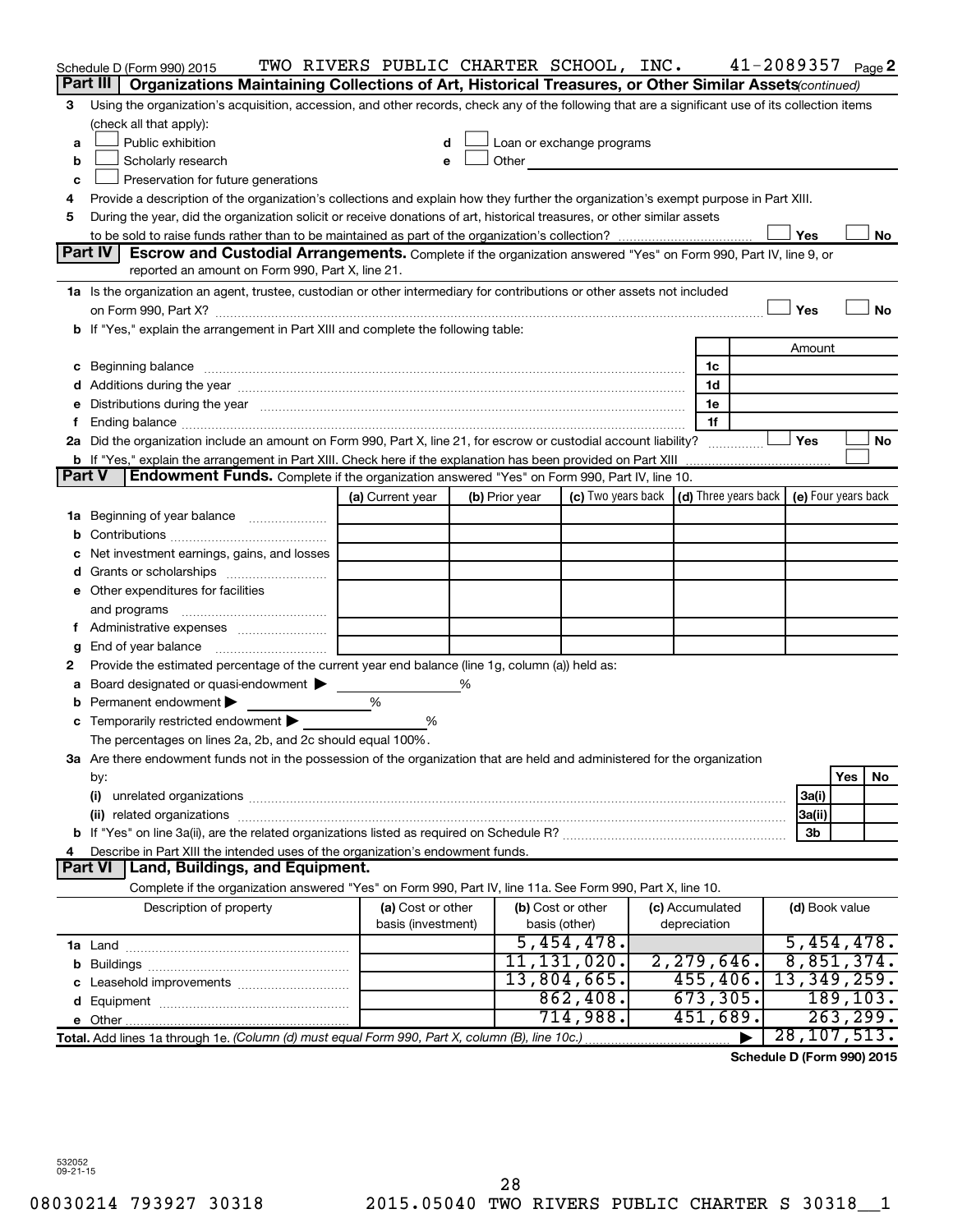|                  | Schedule D (Form 990) 2015                                                                                        |                              |                 |                | TWO RIVERS PUBLIC CHARTER SCHOOL, INC. | $41 - 2089357$ Page 3                                                                                                                                    |
|------------------|-------------------------------------------------------------------------------------------------------------------|------------------------------|-----------------|----------------|----------------------------------------|----------------------------------------------------------------------------------------------------------------------------------------------------------|
| <b>Part VIII</b> | <b>Investments - Other Securities.</b>                                                                            |                              |                 |                |                                        |                                                                                                                                                          |
|                  | Complete if the organization answered "Yes" on Form 990, Part IV, line 11b. See Form 990, Part X, line 12.        |                              |                 |                |                                        |                                                                                                                                                          |
|                  | (a) Description of security or category (including name of security)                                              |                              |                 | (b) Book value |                                        | (c) Method of valuation: Cost or end-of-year market value                                                                                                |
|                  | (1) Financial derivatives                                                                                         |                              |                 |                |                                        |                                                                                                                                                          |
|                  |                                                                                                                   |                              |                 |                |                                        |                                                                                                                                                          |
| $(3)$ Other      |                                                                                                                   |                              |                 |                |                                        |                                                                                                                                                          |
| (A)              |                                                                                                                   |                              |                 |                |                                        |                                                                                                                                                          |
| (B)              |                                                                                                                   |                              |                 |                |                                        |                                                                                                                                                          |
| (C)              |                                                                                                                   |                              |                 |                |                                        |                                                                                                                                                          |
| (D)              |                                                                                                                   |                              |                 |                |                                        |                                                                                                                                                          |
| (E)              |                                                                                                                   |                              |                 |                |                                        |                                                                                                                                                          |
| (F)<br>(G)       |                                                                                                                   |                              |                 |                |                                        |                                                                                                                                                          |
| (H)              |                                                                                                                   |                              |                 |                |                                        |                                                                                                                                                          |
|                  | Total. (Col. (b) must equal Form 990, Part X, col. (B) line 12.)                                                  |                              |                 |                |                                        |                                                                                                                                                          |
|                  | Part VIII Investments - Program Related.                                                                          |                              |                 |                |                                        |                                                                                                                                                          |
|                  | Complete if the organization answered "Yes" on Form 990, Part IV, line 11c. See Form 990, Part X, line 13.        |                              |                 |                |                                        |                                                                                                                                                          |
|                  | (a) Description of investment                                                                                     |                              |                 | (b) Book value |                                        | (c) Method of valuation: Cost or end-of-year market value                                                                                                |
| (1)              |                                                                                                                   |                              |                 |                |                                        |                                                                                                                                                          |
| (2)              |                                                                                                                   |                              |                 |                |                                        |                                                                                                                                                          |
| (3)              |                                                                                                                   |                              |                 |                |                                        |                                                                                                                                                          |
| (4)              |                                                                                                                   |                              |                 |                |                                        |                                                                                                                                                          |
| (5)              |                                                                                                                   |                              |                 |                |                                        |                                                                                                                                                          |
| (6)              |                                                                                                                   |                              |                 |                |                                        |                                                                                                                                                          |
| (7)              |                                                                                                                   |                              |                 |                |                                        |                                                                                                                                                          |
| (8)              |                                                                                                                   |                              |                 |                |                                        |                                                                                                                                                          |
| (9)              |                                                                                                                   |                              |                 |                |                                        |                                                                                                                                                          |
|                  | Total. (Col. (b) must equal Form 990, Part X, col. (B) line 13.)                                                  |                              |                 |                |                                        |                                                                                                                                                          |
| Part IX          | <b>Other Assets.</b>                                                                                              |                              |                 |                |                                        |                                                                                                                                                          |
|                  | Complete if the organization answered "Yes" on Form 990, Part IV, line 11d. See Form 990, Part X, line 15.        |                              |                 |                |                                        |                                                                                                                                                          |
|                  |                                                                                                                   |                              | (a) Description |                |                                        | (b) Book value                                                                                                                                           |
| (1)              |                                                                                                                   |                              |                 |                |                                        |                                                                                                                                                          |
| (2)              |                                                                                                                   |                              |                 |                |                                        |                                                                                                                                                          |
| (3)              |                                                                                                                   |                              |                 |                |                                        |                                                                                                                                                          |
| (4)              |                                                                                                                   |                              |                 |                |                                        |                                                                                                                                                          |
| (5)              |                                                                                                                   |                              |                 |                |                                        |                                                                                                                                                          |
| (6)              |                                                                                                                   |                              |                 |                |                                        |                                                                                                                                                          |
| (7)              |                                                                                                                   |                              |                 |                |                                        |                                                                                                                                                          |
| (8)              |                                                                                                                   |                              |                 |                |                                        |                                                                                                                                                          |
| (9)              |                                                                                                                   |                              |                 |                |                                        |                                                                                                                                                          |
|                  | Total. (Column (b) must equal Form 990, Part X, col. (B) line 15.)                                                |                              |                 |                |                                        |                                                                                                                                                          |
| Part X           | <b>Other Liabilities.</b>                                                                                         |                              |                 |                |                                        |                                                                                                                                                          |
|                  | Complete if the organization answered "Yes" on Form 990, Part IV, line 11e or 11f. See Form 990, Part X, line 25. | (a) Description of liability |                 |                | (b) Book value                         |                                                                                                                                                          |
| <u>1.</u>        |                                                                                                                   |                              |                 |                |                                        |                                                                                                                                                          |
| (1)              | Federal income taxes<br><b>INTEREST RATE SWAP</b>                                                                 |                              |                 |                | 324,827.                               |                                                                                                                                                          |
| (2)              |                                                                                                                   |                              |                 |                |                                        |                                                                                                                                                          |
| (3)              |                                                                                                                   |                              |                 |                |                                        |                                                                                                                                                          |
| (4)              |                                                                                                                   |                              |                 |                |                                        |                                                                                                                                                          |
| (5)              |                                                                                                                   |                              |                 |                |                                        |                                                                                                                                                          |
| (6)              |                                                                                                                   |                              |                 |                |                                        |                                                                                                                                                          |
| (7)              |                                                                                                                   |                              |                 |                |                                        |                                                                                                                                                          |
| (8)              |                                                                                                                   |                              |                 |                |                                        |                                                                                                                                                          |
| (9)              | Total. (Column (b) must equal Form 990, Part X, col. (B) line 25.)                                                |                              |                 |                | 324,827.                               |                                                                                                                                                          |
|                  |                                                                                                                   |                              |                 |                |                                        | 2. Liability for uncertain tax positions. In Part XIII, provide the text of the footnote to the organization's financial statements that reports the     |
|                  |                                                                                                                   |                              |                 |                |                                        | organization's liability for uncertain tax positions under FIN 48 (ASC 740). Check here if the text of the footnote has been provided in Part XIII $ X $ |
|                  |                                                                                                                   |                              |                 |                |                                        | Schedule D (Form 990) 2015                                                                                                                               |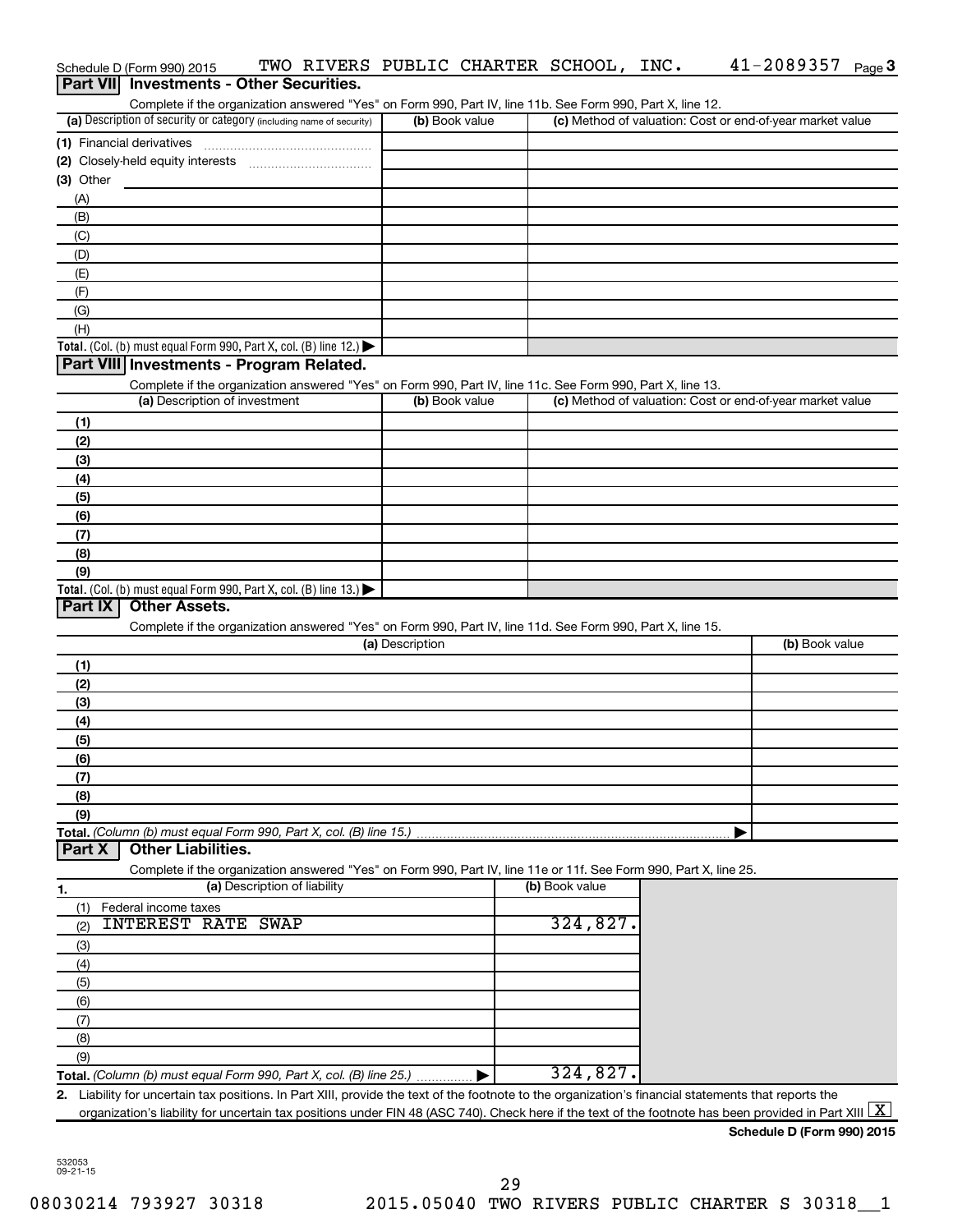|    | Schedule D (Form 990) 2015                                                                                                                                                                                                                                                   |  |  |                | TWO RIVERS PUBLIC CHARTER SCHOOL, INC. |                | $41 - 2089357$ Page 4 |          |
|----|------------------------------------------------------------------------------------------------------------------------------------------------------------------------------------------------------------------------------------------------------------------------------|--|--|----------------|----------------------------------------|----------------|-----------------------|----------|
|    | Reconciliation of Revenue per Audited Financial Statements With Revenue per Return.<br><b>Part XI</b>                                                                                                                                                                        |  |  |                |                                        |                |                       |          |
|    | Complete if the organization answered "Yes" on Form 990, Part IV, line 12a.                                                                                                                                                                                                  |  |  |                |                                        |                |                       |          |
| 1  | Total revenue, gains, and other support per audited financial statements [111] [11] Total revenue, gains, and other support per audited financial statements                                                                                                                 |  |  |                |                                        | $\blacksquare$ | 14,348,237.           |          |
| 2  | Amounts included on line 1 but not on Form 990, Part VIII, line 12:                                                                                                                                                                                                          |  |  |                |                                        |                |                       |          |
| a  |                                                                                                                                                                                                                                                                              |  |  | 2a             | $-221,772.$                            |                |                       |          |
|    |                                                                                                                                                                                                                                                                              |  |  | 2 <sub>b</sub> | 315,494.                               |                |                       |          |
| c  |                                                                                                                                                                                                                                                                              |  |  | 2c             |                                        |                |                       |          |
| d  |                                                                                                                                                                                                                                                                              |  |  | 2d             | 59,204.                                |                |                       |          |
| е  | Add lines 2a through 2d <b>continuum continuum contract and all the contract of the contract of the contract of the contract of the contract of the contract of the contract of the contract of the contract of the contract of </b>                                         |  |  |                |                                        | 2e             |                       | 152,926. |
| 3  |                                                                                                                                                                                                                                                                              |  |  |                |                                        | 3              | 14, 195, 311.         |          |
| 4  | Amounts included on Form 990. Part VIII. line 12, but not on line 1:                                                                                                                                                                                                         |  |  |                |                                        |                |                       |          |
|    | Investment expenses not included on Form 990, Part VIII, line 7b                                                                                                                                                                                                             |  |  | 4a             |                                        |                |                       |          |
|    |                                                                                                                                                                                                                                                                              |  |  | 4 <sub>h</sub> |                                        |                |                       |          |
|    | c Add lines 4a and 4b                                                                                                                                                                                                                                                        |  |  |                |                                        | 4с             |                       | $0$ .    |
| 5. |                                                                                                                                                                                                                                                                              |  |  |                |                                        | 5              | 14, 195, 311.         |          |
|    |                                                                                                                                                                                                                                                                              |  |  |                |                                        |                |                       |          |
|    | Part XII   Reconciliation of Expenses per Audited Financial Statements With Expenses per Return.                                                                                                                                                                             |  |  |                |                                        |                |                       |          |
|    | Complete if the organization answered "Yes" on Form 990, Part IV, line 12a.                                                                                                                                                                                                  |  |  |                |                                        |                |                       |          |
| 1. |                                                                                                                                                                                                                                                                              |  |  |                |                                        | $\mathbf{1}$   | 14,862,695.           |          |
| 2  | Amounts included on line 1 but not on Form 990, Part IX, line 25:                                                                                                                                                                                                            |  |  |                |                                        |                |                       |          |
| a  |                                                                                                                                                                                                                                                                              |  |  | 2a             | 315,494.                               |                |                       |          |
|    | b Prior year adjustments [111] manufactured and prior year adjustments [11] manufactured and prior year adjustments                                                                                                                                                          |  |  | 2 <sub>b</sub> |                                        |                |                       |          |
| c  |                                                                                                                                                                                                                                                                              |  |  | 2 <sub>c</sub> |                                        |                |                       |          |
| d  |                                                                                                                                                                                                                                                                              |  |  | 2d             | 59,204.                                |                |                       |          |
|    | e Add lines 2a through 2d <b>[10]</b> [10] <b>All and Provide 20</b> [10] <b>All and Provide 20</b> [10] <b>All and Provide 20</b> [10] <b>All and Provide 20</b> [10] <b>All and Provide 20</b> [10] <b>All and Provide 20</b> [10] <b>All and Provide 20</b> [10] <b>A</b> |  |  |                |                                        | 2e             |                       | 374,698. |
| 3  |                                                                                                                                                                                                                                                                              |  |  |                |                                        | $\mathbf{a}$   | 14,487,997.           |          |
| 4  | Amounts included on Form 990, Part IX, line 25, but not on line 1:                                                                                                                                                                                                           |  |  |                |                                        |                |                       |          |
|    |                                                                                                                                                                                                                                                                              |  |  | 4a             |                                        |                |                       |          |
| b  | Other (Describe in Part XIII.) <b>Construction Contract Construction</b> Chemistry Chemistry Chemistry Chemistry Chemistry                                                                                                                                                   |  |  | 4h             |                                        |                |                       |          |
|    | c Add lines 4a and 4b                                                                                                                                                                                                                                                        |  |  |                |                                        | 4с             |                       | 0.       |
|    | Part XIII Supplemental Information.                                                                                                                                                                                                                                          |  |  |                |                                        | 5              | <u>14,487,997.</u>    |          |

Provide the descriptions required for Part II, lines 3, 5, and 9; Part III, lines 1a and 4; Part IV, lines 1b and 2b; Part V, line 4; Part X, line 2; Part XI, lines 2d and 4b; and Part XII, lines 2d and 4b. Also complete this part to provide any additional information.

# PART X, LINE 2:

| ADOPTED<br>THE ACCOUNTING FOR UNCERTAINTY IN<br><b>INCOME</b><br>THE SCHOOL HAS<br>TAXES<br>AS |
|------------------------------------------------------------------------------------------------|
| INCOME TAXES TOPIC OF THE FASB ASC. THE TOPIC REQUIRES THE<br>REOUIRED<br>BY<br>THE            |
| DETERMINE WHETHER A TAX POSITION IS MORE LIKELY THAN<br>SCHOOL<br>BE<br>TО<br>NOT<br>TO.       |
| UPON EXAMINATION BY THE APPLICABLE TAXING AUTHORITY, INCLUDING<br>SUSTAINED                    |
| ANY RELATED APPEALS OR LITIGATION PROCESSES, BASED ON THE<br>RESOLUTION OF                     |
| THE POSITION. THE TAX BENEFIT TO<br>TECHNICAL<br>MERITS OF<br>BE RECOGNIZED<br>ΙS              |
| LARGEST AMOUNT OF<br>MEASURED AS<br>BENEFIT<br>THAT IS MORE<br>THAN<br>FIFTY<br>THE<br>PERCENT |
| LIKELY OF<br>BEING REALIZED UPON ULTIMATE SETTLEMENT<br>WHICH COULD RESULT IN                  |
| THE SCHOOL RECORDING A TAX LIABILITY THAT WOULD REDUCE<br>ITS NET ASSETS.<br>THE               |
| SCHOOL HAS ANALYZED ITS TAX POSITIONS, AND HAS CONCLUDED<br>THAT NO LIABILITY                  |
| UNRECOGNIZED TAX BENEFITS SHOULD<br>BE RECORDED RELATED<br>ANY UNCERTAIN<br>TO.<br>FOR         |
| 532054<br>Schedule D (Form 990) 2015<br>$09 - 21 - 15$<br>30                                   |
| 2015.05040<br>08030214 793927 30318<br>TWO RIVERS PUBLIC CHARTER S 30318 1                     |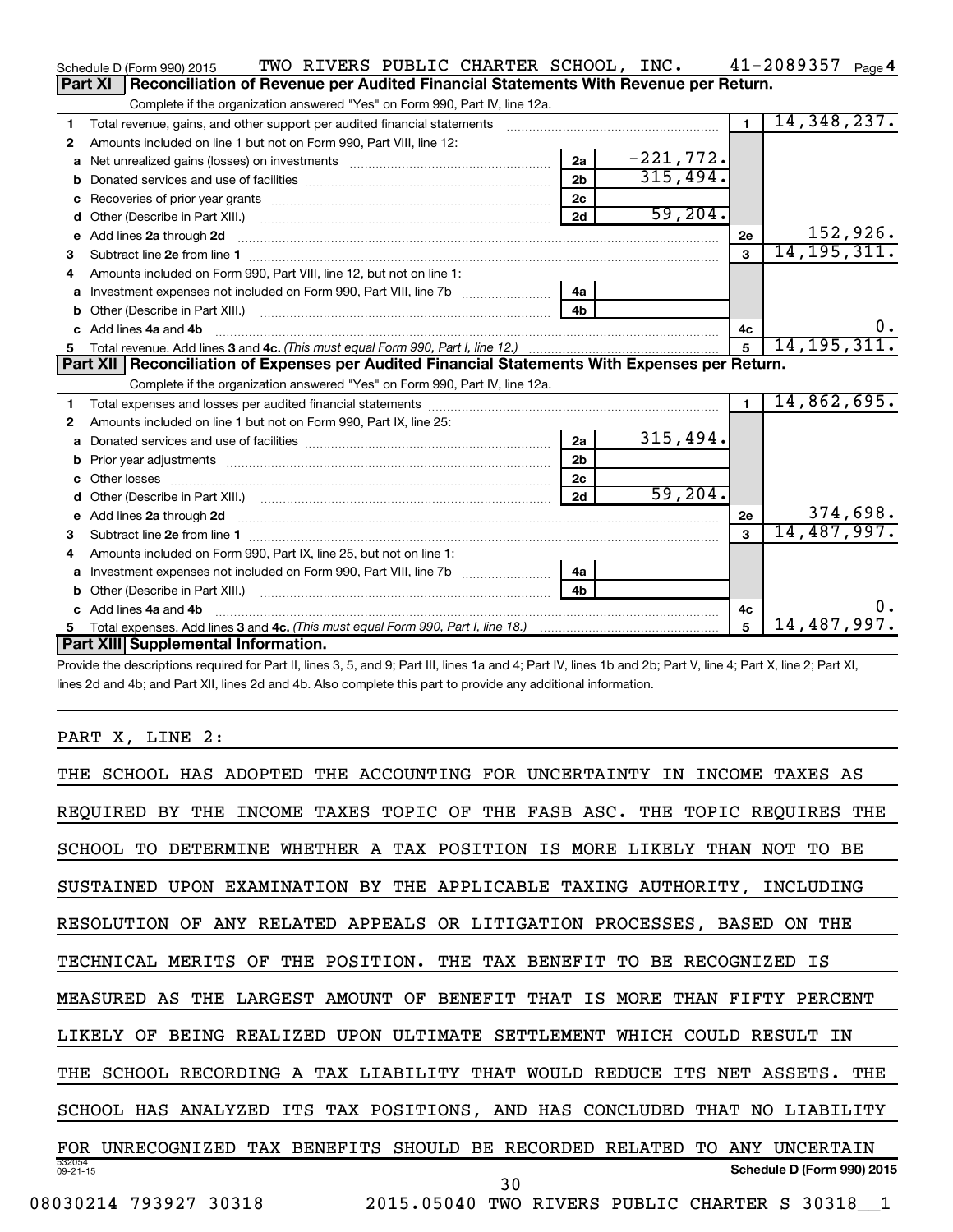| TWO RIVERS PUBLIC CHARTER SCHOOL, INC. 41-2089357 Page 5<br>Schedule D (Form 990) 2015 |
|----------------------------------------------------------------------------------------|
| <b>Part XIII   Supplemental Information (continued)</b>                                |
| TAX POSITIONS TAKEN ON RETURNS FILED FOR OPEN TAX YEARS (2012-2014), OR                |
| EXPECTED TO BE TAKEN IN ITS 2015 TAX RETURN. THE SCHOOL IS NOT AWARE OF                |
| ANY TAX POSITIONS FOR WHICH IT BELIEVES THAT THERE IS A REASONABLE                     |
| POSSIBILITY THAT THE TOTAL AMOUNTS OF UNRECOGNIZED TAX BENEFITS WILL                   |
| CHANGE MATERIALLY IN THE NEXT TWELVE MONTHS.                                           |
|                                                                                        |
| PART XI, LINE 2D - OTHER ADJUSTMENTS:                                                  |
| 59,204.<br>FUNDRAISING EVENT EXPENSE                                                   |
|                                                                                        |
| PART XII, LINE 2D - OTHER ADJUSTMENTS:                                                 |
| 59,204.<br>FUNDRAISING EVENT EXPENSE                                                   |
|                                                                                        |
|                                                                                        |
|                                                                                        |

532055 09-21-15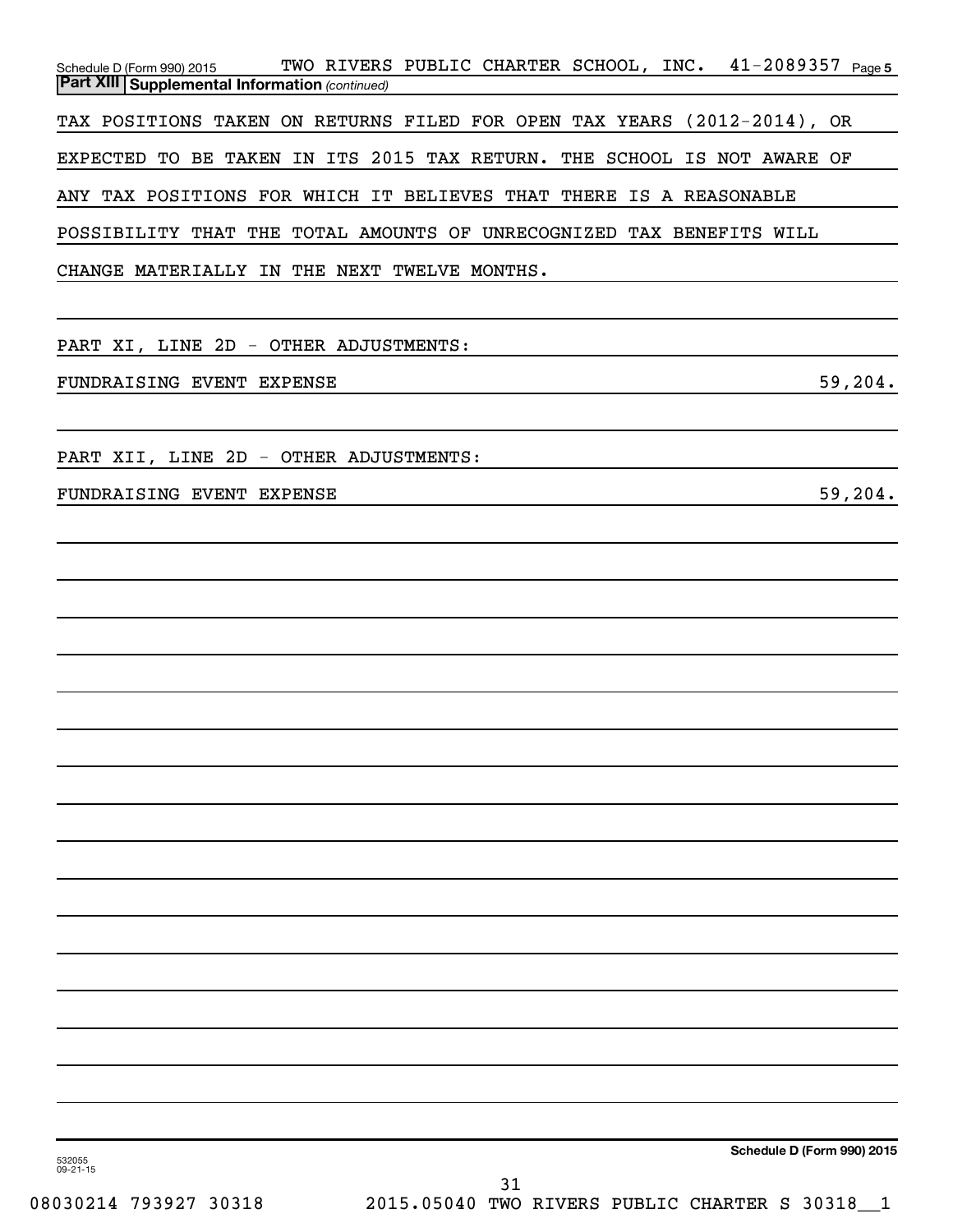|        |                                                        |                                                                                                                                                                                                                                    |                                       | OMB No. 1545-0047     |                              |                       |  |  |  |  |  |
|--------|--------------------------------------------------------|------------------------------------------------------------------------------------------------------------------------------------------------------------------------------------------------------------------------------------|---------------------------------------|-----------------------|------------------------------|-----------------------|--|--|--|--|--|
|        | <b>SCHEDULE E</b>                                      | <b>Schools</b>                                                                                                                                                                                                                     |                                       |                       |                              |                       |  |  |  |  |  |
|        | (Form 990 or 990-EZ)                                   | Complete if the organization answered "Yes" on Form 990,<br>Part IV, line 13, or Form 990-EZ, Part VI, line 48.                                                                                                                    |                                       |                       |                              |                       |  |  |  |  |  |
|        |                                                        | Attach to Form 990 or Form 990-EZ.                                                                                                                                                                                                 |                                       | <b>Open to Public</b> |                              |                       |  |  |  |  |  |
|        | Department of the Treasury<br>Internal Revenue Service | Inspection<br>Information about Schedule E (Form 990 or 990-EZ) and its instructions is at www.irs.gov/form990.                                                                                                                    |                                       |                       |                              |                       |  |  |  |  |  |
|        | Name of the organization                               |                                                                                                                                                                                                                                    | <b>Employer identification number</b> |                       |                              |                       |  |  |  |  |  |
|        |                                                        | TWO RIVERS PUBLIC CHARTER SCHOOL, INC.                                                                                                                                                                                             |                                       | 41-2089357            |                              |                       |  |  |  |  |  |
| Part I |                                                        |                                                                                                                                                                                                                                    |                                       |                       |                              |                       |  |  |  |  |  |
|        |                                                        |                                                                                                                                                                                                                                    |                                       |                       | YES                          | NO.                   |  |  |  |  |  |
| 1.     |                                                        | Does the organization have a racially nondiscriminatory policy toward students by statement in its charter, bylaws,                                                                                                                |                                       |                       |                              |                       |  |  |  |  |  |
|        |                                                        |                                                                                                                                                                                                                                    |                                       | $\mathbf{1}$          | х                            |                       |  |  |  |  |  |
| 2      |                                                        | Does the organization include a statement of its racially nondiscriminatory policy toward students in all its brochures,                                                                                                           |                                       |                       |                              |                       |  |  |  |  |  |
|        |                                                        | catalogues, and other written communications with the public dealing with student admissions, programs, and scholarships?                                                                                                          |                                       | $\mathbf{2}$          | х                            |                       |  |  |  |  |  |
| 3      |                                                        | Has the organization publicized its racially nondiscriminatory policy through newspaper or broadcast media during the                                                                                                              |                                       |                       |                              |                       |  |  |  |  |  |
|        |                                                        | period of solicitation for students, or during the registration period if it has no solicitation program, in a way that makes                                                                                                      |                                       |                       |                              |                       |  |  |  |  |  |
|        |                                                        | the policy known to all parts of the general community it serves? If "Yes," please describe. If "No," please explain.                                                                                                              |                                       |                       |                              |                       |  |  |  |  |  |
|        | If you need more space, use Part II                    |                                                                                                                                                                                                                                    |                                       | 3                     | х                            |                       |  |  |  |  |  |
|        |                                                        |                                                                                                                                                                                                                                    |                                       |                       |                              |                       |  |  |  |  |  |
|        |                                                        | ADS, ORGANIZATIONAL WEBSITE, COMMUNITY NEWSLETTER, AND                                                                                                                                                                             |                                       |                       |                              |                       |  |  |  |  |  |
|        |                                                        | COMMUNITY MEETINGS.                                                                                                                                                                                                                |                                       |                       |                              |                       |  |  |  |  |  |
|        |                                                        |                                                                                                                                                                                                                                    |                                       |                       |                              |                       |  |  |  |  |  |
|        |                                                        |                                                                                                                                                                                                                                    |                                       |                       |                              |                       |  |  |  |  |  |
|        |                                                        | Does the organization maintain the following?                                                                                                                                                                                      |                                       |                       |                              |                       |  |  |  |  |  |
| а      |                                                        |                                                                                                                                                                                                                                    |                                       | 4a                    | х                            |                       |  |  |  |  |  |
| b      |                                                        | Records documenting that scholarships and other financial assistance are awarded on a racially nondiscriminatory basis?                                                                                                            |                                       | 4b                    | $\overline{\texttt{x}}$      |                       |  |  |  |  |  |
|        |                                                        | c Copies of all catalogues, brochures, announcements, and other written communications to the public dealing with student                                                                                                          |                                       |                       |                              |                       |  |  |  |  |  |
|        |                                                        |                                                                                                                                                                                                                                    |                                       | 4с                    | X<br>$\overline{\textbf{x}}$ |                       |  |  |  |  |  |
|        |                                                        |                                                                                                                                                                                                                                    |                                       | 4d                    |                              |                       |  |  |  |  |  |
|        |                                                        | If you answered "No" to any of the above, please explain. If you need more space, use Part II.                                                                                                                                     |                                       |                       |                              |                       |  |  |  |  |  |
|        |                                                        |                                                                                                                                                                                                                                    |                                       |                       |                              |                       |  |  |  |  |  |
|        |                                                        |                                                                                                                                                                                                                                    |                                       |                       |                              |                       |  |  |  |  |  |
|        |                                                        |                                                                                                                                                                                                                                    |                                       |                       |                              |                       |  |  |  |  |  |
|        |                                                        | Does the organization discriminate by race in any way with respect to:                                                                                                                                                             |                                       |                       |                              |                       |  |  |  |  |  |
|        |                                                        |                                                                                                                                                                                                                                    |                                       | 5a                    |                              | х                     |  |  |  |  |  |
|        | <b>b</b> Admissions policies?                          |                                                                                                                                                                                                                                    |                                       | 5b                    |                              | $\overline{\text{x}}$ |  |  |  |  |  |
|        |                                                        |                                                                                                                                                                                                                                    |                                       | 5c                    |                              | х                     |  |  |  |  |  |
|        |                                                        |                                                                                                                                                                                                                                    |                                       | 5d                    |                              | х                     |  |  |  |  |  |
|        |                                                        |                                                                                                                                                                                                                                    |                                       | 5e                    |                              | X                     |  |  |  |  |  |
|        |                                                        | f Use of facilities? <b>www.communities.</b> We can be a series of the contract of the contract of the contract of the contract of the contract of the contract of the contract of the contract of the contract of the contract of |                                       | 5f                    |                              | х                     |  |  |  |  |  |
|        |                                                        |                                                                                                                                                                                                                                    |                                       | 5g                    |                              | х                     |  |  |  |  |  |
|        |                                                        |                                                                                                                                                                                                                                    |                                       | 5h                    |                              | х                     |  |  |  |  |  |
|        |                                                        | If you answered "Yes" to any of the above, please explain. If you need more space, use Part II.                                                                                                                                    |                                       |                       |                              |                       |  |  |  |  |  |
|        |                                                        |                                                                                                                                                                                                                                    |                                       |                       |                              |                       |  |  |  |  |  |
|        |                                                        |                                                                                                                                                                                                                                    |                                       |                       |                              |                       |  |  |  |  |  |
|        |                                                        |                                                                                                                                                                                                                                    |                                       |                       |                              |                       |  |  |  |  |  |
|        |                                                        |                                                                                                                                                                                                                                    |                                       |                       |                              |                       |  |  |  |  |  |
|        |                                                        |                                                                                                                                                                                                                                    |                                       | 6a                    | X                            |                       |  |  |  |  |  |
|        |                                                        |                                                                                                                                                                                                                                    |                                       | 6b                    |                              | X                     |  |  |  |  |  |
|        |                                                        | If you answered "Yes" on either line 6a or line 6b, explain on Part II.                                                                                                                                                            |                                       |                       |                              |                       |  |  |  |  |  |
| 7      |                                                        | Does the organization certify that it has complied with the applicable requirements of sections 4.01 through 4.05 of                                                                                                               |                                       |                       |                              |                       |  |  |  |  |  |
|        |                                                        |                                                                                                                                                                                                                                    |                                       | 7                     |                              | х                     |  |  |  |  |  |

**For Paperwork Reduction Act Notice, see the Instructions for Form 990 or Form 990-EZ.** LHA

**Schedule E (Form 990 or 990-EZ) (2015)**

532061 10-02-15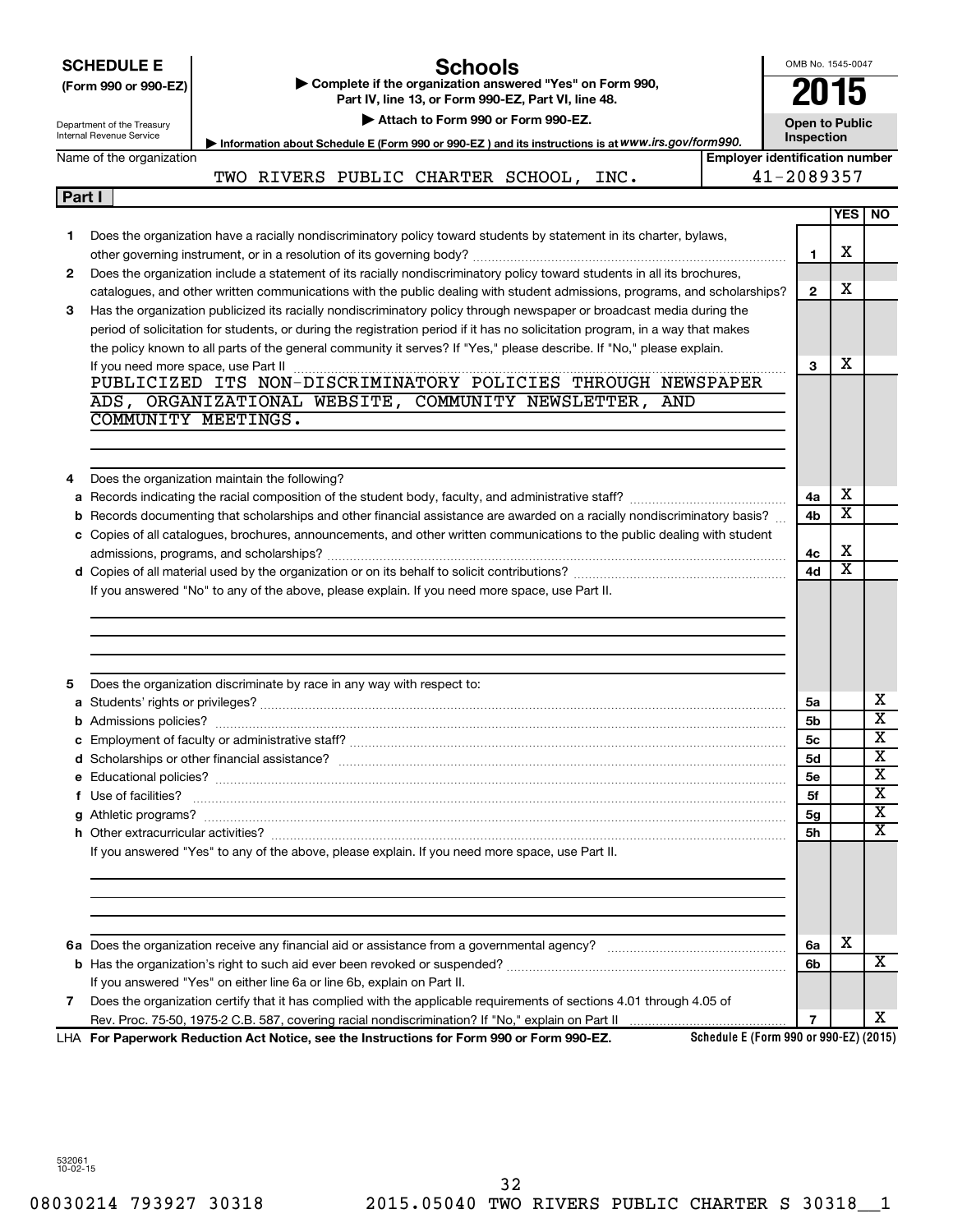Schedule E (Form 990 or 990-EZ) (2015) **TWO** RIVERS PUBLIC CHARTER SCHOOL, INC. 41-2089357 <sub>Page 2</sub>

Part II | Supplemental Information. Provide the explanations required by Part I, lines 3, 4d, 5h, 6b, and 7, as applicable. Also provide any other additional information.

LINE 6 - EXPLANATION OF GOVERNMENT FINANCIAL AID:

THE SCHOOL RECEIVED THE FOLLOWING FROM GOVERNMENTAL AGENCIES, DC PUBLIC

SCHOOLS LOCAL APPROPRIATION \$12,164,058.

LINE 7 - EXPLANATION OF RACIAL NONDISCRIMINATION COMPLIANCE:

THE ORGANIZATION IS EXEMPT UNDER REV. PROC. 75-50.

**Schedule E (Form 990 or 990-EZ) (2015)**

532062 10-02-15

33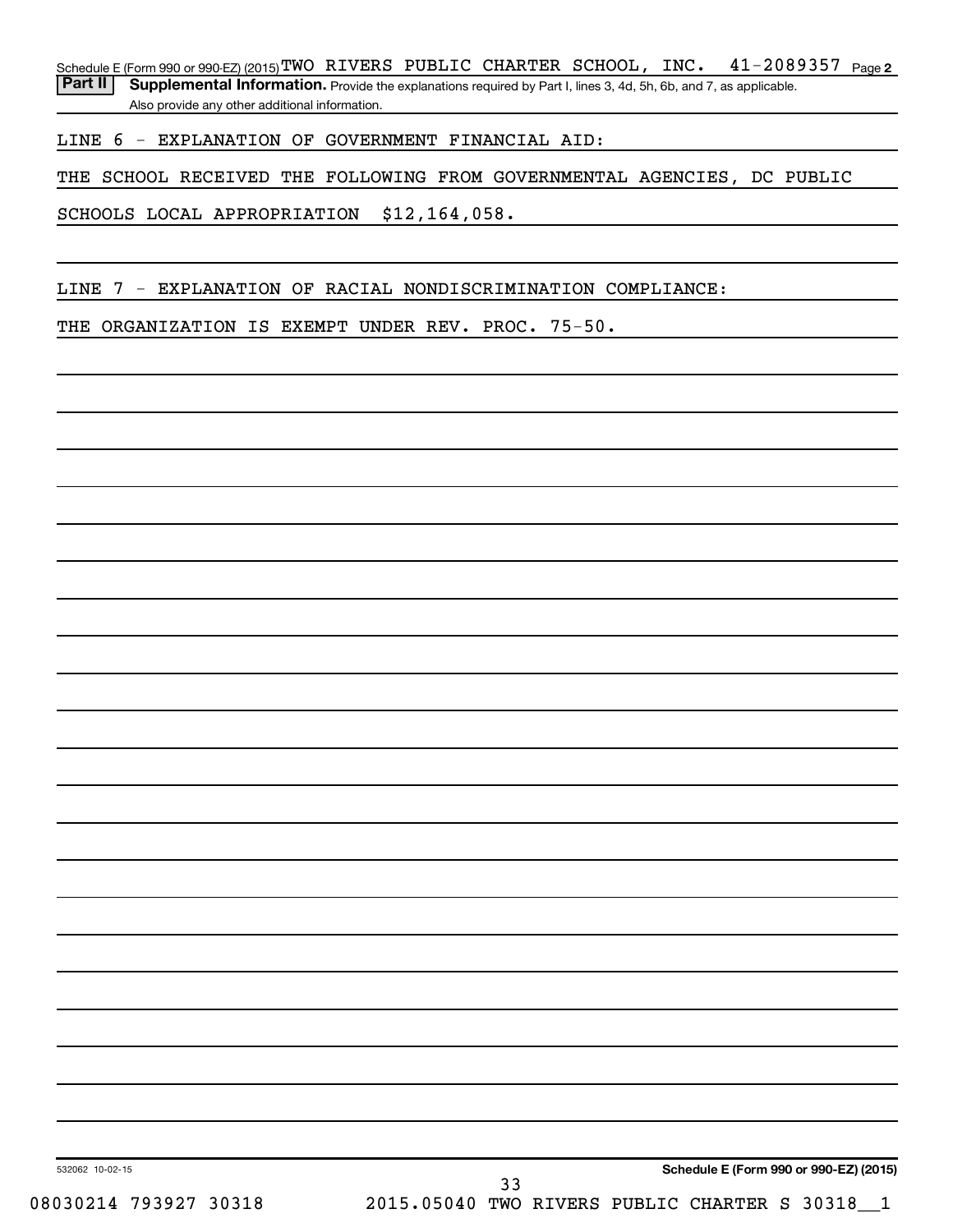| <b>SCHEDULE G</b><br>(Form 990 or 990-EZ)<br>Department of the Treasury<br>Internal Revenue Service |                                  | <b>Supplemental Information Regarding Fundraising or Gaming Activities</b><br>Complete if the organization answered "Yes" on Form 990, Part IV, lines 17, 18, or 19, or if the<br>organization entered more than \$15,000 on Form 990-EZ, line 6a.<br>Attach to Form 990 or Form 990-EZ.<br>Information about Schedule G (Form 990 or 990-EZ) and its instructions is at WWW.irs.gov/form990. |     |                                                                            |                                                                            |                                                                            | OMB No. 1545-0047<br><b>Open to Public</b><br>Inspection |
|-----------------------------------------------------------------------------------------------------|----------------------------------|-----------------------------------------------------------------------------------------------------------------------------------------------------------------------------------------------------------------------------------------------------------------------------------------------------------------------------------------------------------------------------------------------|-----|----------------------------------------------------------------------------|----------------------------------------------------------------------------|----------------------------------------------------------------------------|----------------------------------------------------------|
| Name of the organization                                                                            |                                  |                                                                                                                                                                                                                                                                                                                                                                                               |     |                                                                            |                                                                            |                                                                            | <b>Employer identification number</b>                    |
|                                                                                                     |                                  | TWO RIVERS PUBLIC CHARTER SCHOOL, INC.                                                                                                                                                                                                                                                                                                                                                        |     |                                                                            |                                                                            | 41-2089357                                                                 |                                                          |
| Part I                                                                                              | required to complete this part.  | Fundraising Activities. Complete if the organization answered "Yes" on Form 990, Part IV, line 17. Form 990-EZ filers are not                                                                                                                                                                                                                                                                 |     |                                                                            |                                                                            |                                                                            |                                                          |
| Mail solicitations<br>a<br>b<br>Phone solicitations<br>c<br>In-person solicitations<br>d            | Internet and email solicitations | 1 Indicate whether the organization raised funds through any of the following activities. Check all that apply.<br>е<br>f<br>Special fundraising events<br>g<br>2 a Did the organization have a written or oral agreement with any individual (including officers, directors, trustees or                                                                                                     |     |                                                                            | Solicitation of non-government grants<br>Solicitation of government grants |                                                                            |                                                          |
|                                                                                                     |                                  | key employees listed in Form 990, Part VII) or entity in connection with professional fundraising services?                                                                                                                                                                                                                                                                                   |     |                                                                            |                                                                            | Yes                                                                        | <b>No</b>                                                |
| compensated at least \$5,000 by the organization.                                                   |                                  | <b>b</b> If "Yes," list the ten highest paid individuals or entities (fundraisers) pursuant to agreements under which the fundraiser is to be                                                                                                                                                                                                                                                 |     |                                                                            |                                                                            |                                                                            |                                                          |
|                                                                                                     |                                  |                                                                                                                                                                                                                                                                                                                                                                                               |     |                                                                            |                                                                            |                                                                            |                                                          |
| (i) Name and address of individual<br>or entity (fundraiser)                                        |                                  | (ii) Activity                                                                                                                                                                                                                                                                                                                                                                                 |     | (iii) Did<br>fundraiser<br>have custody<br>or control of<br>contributions? | (iv) Gross receipts<br>from activity                                       | (v) Amount paid<br>to (or retained by)<br>fundraiser<br>listed in col. (i) | (vi) Amount paid<br>to (or retained by)<br>organization  |
|                                                                                                     |                                  |                                                                                                                                                                                                                                                                                                                                                                                               | Yes | No                                                                         |                                                                            |                                                                            |                                                          |
|                                                                                                     |                                  |                                                                                                                                                                                                                                                                                                                                                                                               |     |                                                                            |                                                                            |                                                                            |                                                          |
|                                                                                                     |                                  |                                                                                                                                                                                                                                                                                                                                                                                               |     |                                                                            |                                                                            |                                                                            |                                                          |
|                                                                                                     |                                  |                                                                                                                                                                                                                                                                                                                                                                                               |     |                                                                            |                                                                            |                                                                            |                                                          |
|                                                                                                     |                                  |                                                                                                                                                                                                                                                                                                                                                                                               |     |                                                                            |                                                                            |                                                                            |                                                          |
|                                                                                                     |                                  |                                                                                                                                                                                                                                                                                                                                                                                               |     |                                                                            |                                                                            |                                                                            |                                                          |
|                                                                                                     |                                  |                                                                                                                                                                                                                                                                                                                                                                                               |     |                                                                            |                                                                            |                                                                            |                                                          |
|                                                                                                     |                                  |                                                                                                                                                                                                                                                                                                                                                                                               |     |                                                                            |                                                                            |                                                                            |                                                          |
|                                                                                                     |                                  |                                                                                                                                                                                                                                                                                                                                                                                               |     |                                                                            |                                                                            |                                                                            |                                                          |
|                                                                                                     |                                  |                                                                                                                                                                                                                                                                                                                                                                                               |     |                                                                            |                                                                            |                                                                            |                                                          |
| Total                                                                                               |                                  |                                                                                                                                                                                                                                                                                                                                                                                               |     |                                                                            |                                                                            |                                                                            |                                                          |
| or licensing.                                                                                       |                                  | 3 List all states in which the organization is registered or licensed to solicit contributions or has been notified it is exempt from registration                                                                                                                                                                                                                                            |     |                                                                            |                                                                            |                                                                            |                                                          |
|                                                                                                     |                                  |                                                                                                                                                                                                                                                                                                                                                                                               |     |                                                                            |                                                                            |                                                                            |                                                          |
|                                                                                                     |                                  |                                                                                                                                                                                                                                                                                                                                                                                               |     |                                                                            |                                                                            |                                                                            |                                                          |
|                                                                                                     |                                  |                                                                                                                                                                                                                                                                                                                                                                                               |     |                                                                            |                                                                            |                                                                            |                                                          |
|                                                                                                     |                                  |                                                                                                                                                                                                                                                                                                                                                                                               |     |                                                                            |                                                                            |                                                                            |                                                          |
|                                                                                                     |                                  |                                                                                                                                                                                                                                                                                                                                                                                               |     |                                                                            |                                                                            |                                                                            |                                                          |
|                                                                                                     |                                  |                                                                                                                                                                                                                                                                                                                                                                                               |     |                                                                            |                                                                            |                                                                            |                                                          |
|                                                                                                     |                                  |                                                                                                                                                                                                                                                                                                                                                                                               |     |                                                                            |                                                                            |                                                                            |                                                          |
|                                                                                                     |                                  |                                                                                                                                                                                                                                                                                                                                                                                               |     |                                                                            |                                                                            |                                                                            |                                                          |
|                                                                                                     |                                  |                                                                                                                                                                                                                                                                                                                                                                                               |     |                                                                            |                                                                            |                                                                            |                                                          |

**For Paperwork Reduction Act Notice, see the Instructions for Form 990 or 990-EZ. Schedule G (Form 990 or 990-EZ) 2015** LHA

532081 09-14-15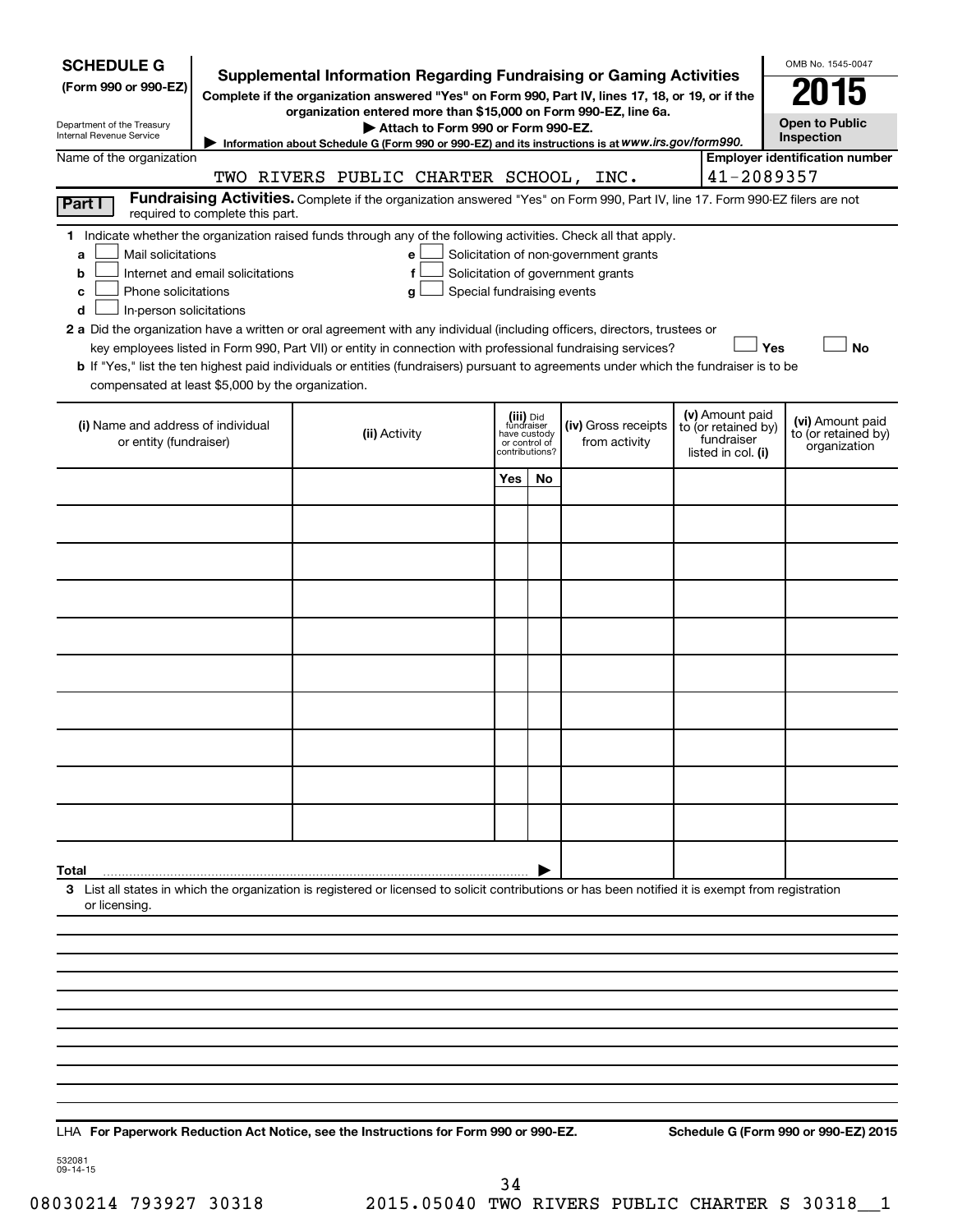41-2089357 Page 2 Schedule G (Form 990 or 990-EZ) 2015 TWO RIVERS PUBLIC CHARTER SCHOOL, INC.  $41$  -  $2089357$  Page Part II | Fundraising Events. Complete if the organization answered "Yes" on Form 990, Part IV, line 18, or reported more than \$15,000

of fundraising event contributions and gross income on Form 990-EZ, lines 1 and 6b. List events with gross receipts greater than \$5,000.

|                 |    |                                                                                                                                               | (a) Event #1<br>ANNUAL GALA | (b) Event #2            | (c) Other events<br><b>NONE</b> | (d) Total events<br>(add col. (a) through<br>col. (c) |
|-----------------|----|-----------------------------------------------------------------------------------------------------------------------------------------------|-----------------------------|-------------------------|---------------------------------|-------------------------------------------------------|
|                 |    |                                                                                                                                               | (event type)                | (event type)            | (total number)                  |                                                       |
| Revenue         | 1. |                                                                                                                                               | 132,913.                    |                         |                                 | 132, 913.                                             |
|                 |    |                                                                                                                                               | 73,709.                     |                         |                                 | 73,709.                                               |
|                 | 3  | Gross income (line 1 minus line 2)                                                                                                            | 59,204.                     |                         |                                 | 59, 204.                                              |
|                 | 4  |                                                                                                                                               |                             |                         |                                 |                                                       |
|                 | 5  |                                                                                                                                               |                             |                         |                                 |                                                       |
|                 | 6  |                                                                                                                                               |                             |                         |                                 |                                                       |
| Direct Expenses | 7  |                                                                                                                                               |                             |                         |                                 |                                                       |
|                 | 8  |                                                                                                                                               |                             |                         |                                 |                                                       |
|                 | 9  |                                                                                                                                               | 59, 204.                    |                         |                                 | 59,204.                                               |
|                 | 10 | Direct expense summary. Add lines 4 through 9 in column (d)                                                                                   |                             |                         | $\blacktriangleright$           | 59,204.                                               |
|                 |    | 11 Net income summary. Subtract line 10 from line 3, column (d)                                                                               |                             |                         |                                 | $\overline{0}$ .                                      |
| <b>Part III</b> |    | Gaming. Complete if the organization answered "Yes" on Form 990, Part IV, line 19, or reported more than<br>\$15,000 on Form 990-EZ, line 6a. |                             |                         |                                 |                                                       |
|                 |    |                                                                                                                                               |                             | (b) Pull tabs/instant   |                                 | (d) Total gaming (add                                 |
| Revenue         |    |                                                                                                                                               | (a) Bingo                   | bingo/progressive bingo | (c) Other gaming                | col. (a) through col. (c))                            |
|                 |    |                                                                                                                                               |                             |                         |                                 |                                                       |
|                 |    |                                                                                                                                               |                             |                         |                                 |                                                       |
| Direct Expenses | 3  |                                                                                                                                               |                             |                         |                                 |                                                       |
|                 | 4  |                                                                                                                                               |                             |                         |                                 |                                                       |
|                 |    |                                                                                                                                               |                             |                         |                                 |                                                       |
|                 |    | 6 Volunteer labor                                                                                                                             | Yes<br>%<br>No              | Yes<br>%<br>No          | Yes<br>%<br>No                  |                                                       |
|                 | 7  | Direct expense summary. Add lines 2 through 5 in column (d)                                                                                   |                             |                         |                                 |                                                       |
|                 | 8  |                                                                                                                                               |                             |                         |                                 |                                                       |
| 9               |    | Enter the state(s) in which the organization conducts gaming activities:<br><b>b</b> If "No," explain:                                        |                             |                         |                                 | Yes<br><b>No</b>                                      |
|                 |    |                                                                                                                                               |                             |                         |                                 | Yes<br><b>No</b>                                      |
|                 |    | 532082 09-14-15                                                                                                                               |                             |                         |                                 | Schedule G (Form 990 or 990-EZ) 2015                  |

08030214 793927 30318 2015.05040 TWO RIVERS PUBLIC CHARTER S 30318\_1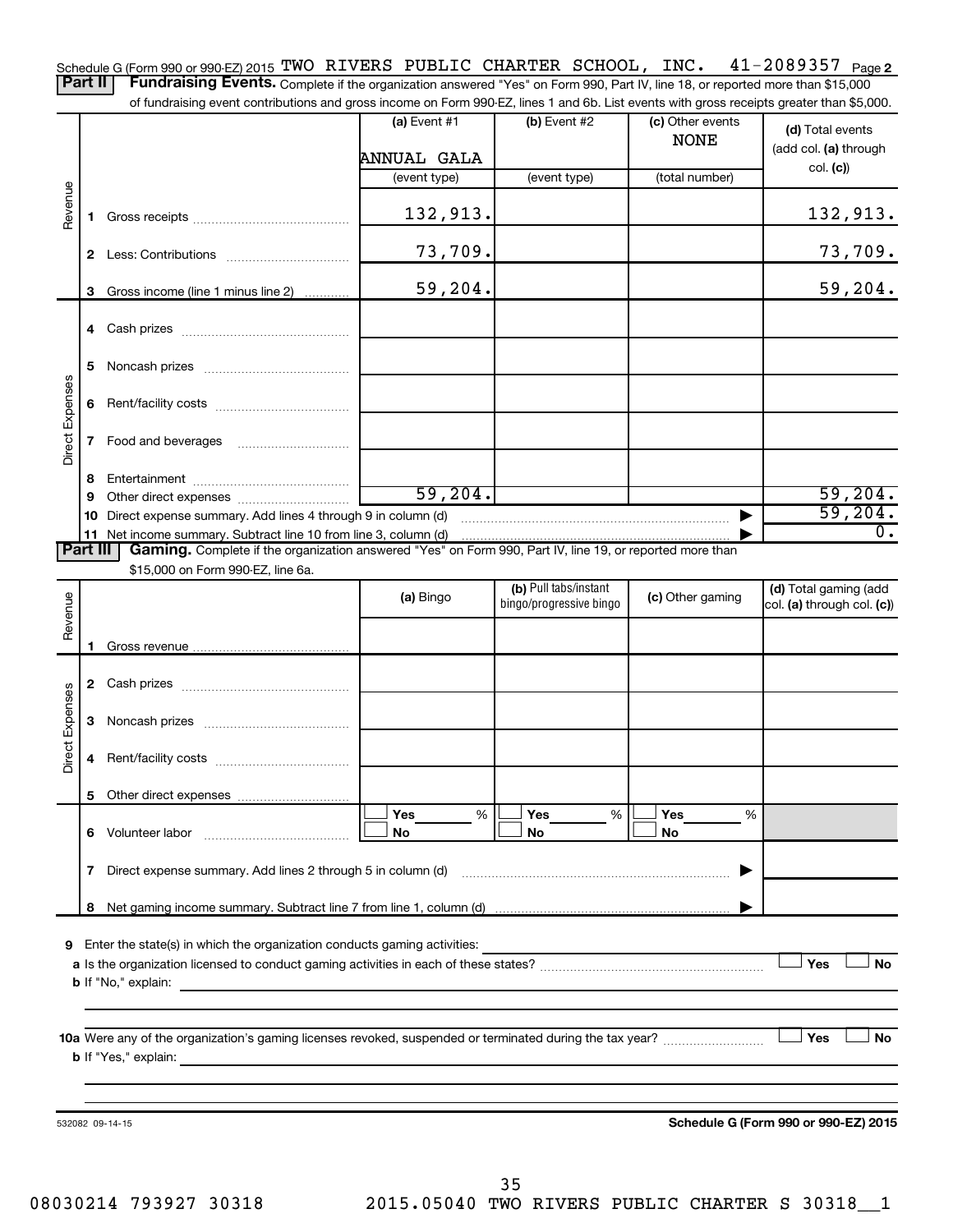| Schedule G (Form 990 or 990-EZ) 2015 TWO RIVERS PUBLIC CHARTER SCHOOL, INC. 41-2089357                                                                        |                      | Page 3    |
|---------------------------------------------------------------------------------------------------------------------------------------------------------------|----------------------|-----------|
|                                                                                                                                                               | ∣ Yes                | <b>No</b> |
| 12 Is the organization a grantor, beneficiary or trustee of a trust or a member of a partnership or other entity formed                                       |                      |           |
|                                                                                                                                                               | 」Yes                 | <b>No</b> |
| <b>13</b> Indicate the percentage of gaming activity conducted in:                                                                                            |                      |           |
|                                                                                                                                                               |                      | %         |
|                                                                                                                                                               | 13 <sub>b</sub>      | %         |
| 14 Enter the name and address of the person who prepares the organization's gaming/special events books and records:                                          |                      |           |
|                                                                                                                                                               |                      |           |
| Address ><br><u>and the contract of the contract of the contract of the contract of the contract of the contract of the contract of</u>                       |                      |           |
|                                                                                                                                                               |                      | <b>No</b> |
|                                                                                                                                                               |                      |           |
|                                                                                                                                                               |                      |           |
| of gaming revenue retained by the third party $\triangleright$ \$ _________________.                                                                          |                      |           |
| c If "Yes," enter name and address of the third party:                                                                                                        |                      |           |
| Name $\blacktriangleright$ $\lrcorner$                                                                                                                        |                      |           |
| Address $\blacktriangleright$<br><u> 1989 - Johann Stein, marwolaethau a bhann an t-Amhainn an t-Amhainn an t-Amhainn an t-Amhainn an t-Amhainn an</u>        |                      |           |
| 16 Gaming manager information:                                                                                                                                |                      |           |
|                                                                                                                                                               |                      |           |
| <u> 1989 - Johann Barbara, martin da basar a shekara 1989 - An tsaran a shekara 1989 - An tsara 1989 - An tsara</u><br>Name $\blacktriangleright$             |                      |           |
| Gaming manager compensation > \$                                                                                                                              |                      |           |
|                                                                                                                                                               |                      |           |
|                                                                                                                                                               |                      |           |
|                                                                                                                                                               |                      |           |
|                                                                                                                                                               |                      |           |
| Director/officer<br>Employee<br>Independent contractor                                                                                                        |                      |           |
| <b>17</b> Mandatory distributions:                                                                                                                            |                      |           |
| a Is the organization required under state law to make charitable distributions from the gaming proceeds to                                                   |                      |           |
|                                                                                                                                                               | $\Box$ Yes $\Box$ No |           |
| <b>b</b> Enter the amount of distributions required under state law to be distributed to other exempt organizations or spent in the                           |                      |           |
| organization's own exempt activities during the tax year $\triangleright$ \$                                                                                  |                      |           |
| <b>Part IV</b><br>Supplemental Information. Provide the explanations required by Part I, line 2b, columns (iii) and (v); and Part III, lines 9, 9b, 10b, 15b, |                      |           |
| 15c, 16, and 17b, as applicable. Also provide any additional information (see instructions).                                                                  |                      |           |
|                                                                                                                                                               |                      |           |
|                                                                                                                                                               |                      |           |
|                                                                                                                                                               |                      |           |
|                                                                                                                                                               |                      |           |
|                                                                                                                                                               |                      |           |
|                                                                                                                                                               |                      |           |
|                                                                                                                                                               |                      |           |
|                                                                                                                                                               |                      |           |
|                                                                                                                                                               |                      |           |
|                                                                                                                                                               |                      |           |
|                                                                                                                                                               |                      |           |
|                                                                                                                                                               |                      |           |
|                                                                                                                                                               |                      |           |
| Schedule G (Form 990 or 990-EZ) 2015<br>532083 09-14-15<br>36                                                                                                 |                      |           |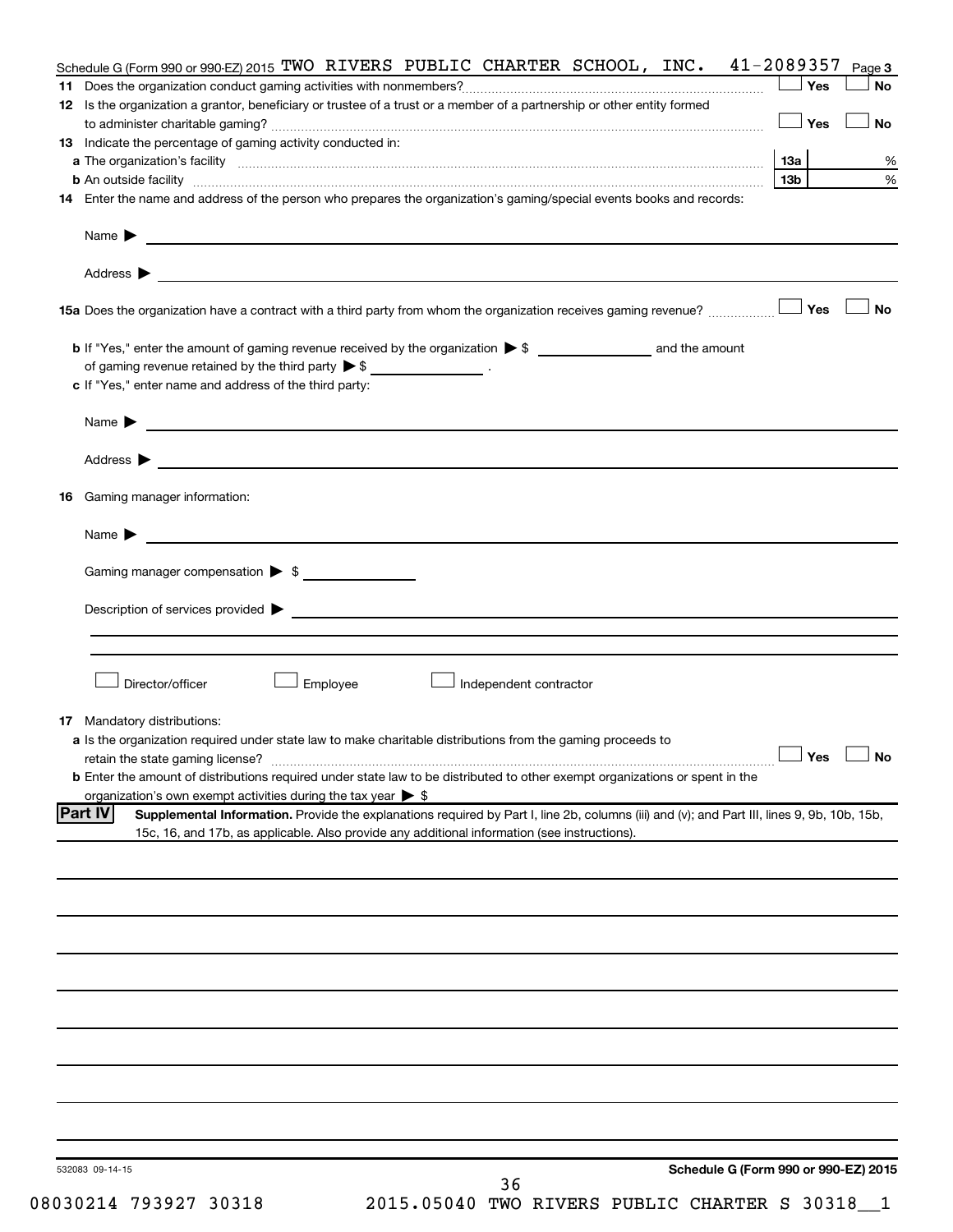|                    | Schedule G (Form 990 or 990-EZ) TWO RIVERS<br><b>Part IV   Supplemental Information</b> (continued) |  |      |  | TWO RIVERS PUBLIC CHARTER SCHOOL, INC. 41-2089357 Page 4 |  |
|--------------------|-----------------------------------------------------------------------------------------------------|--|------|--|----------------------------------------------------------|--|
|                    |                                                                                                     |  |      |  |                                                          |  |
|                    |                                                                                                     |  |      |  |                                                          |  |
|                    |                                                                                                     |  |      |  |                                                          |  |
|                    |                                                                                                     |  |      |  |                                                          |  |
|                    |                                                                                                     |  |      |  |                                                          |  |
|                    |                                                                                                     |  |      |  |                                                          |  |
|                    |                                                                                                     |  |      |  |                                                          |  |
|                    |                                                                                                     |  |      |  |                                                          |  |
|                    |                                                                                                     |  |      |  |                                                          |  |
|                    |                                                                                                     |  |      |  |                                                          |  |
|                    |                                                                                                     |  |      |  |                                                          |  |
|                    |                                                                                                     |  |      |  |                                                          |  |
|                    |                                                                                                     |  |      |  |                                                          |  |
|                    |                                                                                                     |  |      |  |                                                          |  |
|                    |                                                                                                     |  |      |  |                                                          |  |
|                    |                                                                                                     |  |      |  |                                                          |  |
|                    |                                                                                                     |  |      |  |                                                          |  |
|                    |                                                                                                     |  |      |  |                                                          |  |
|                    |                                                                                                     |  |      |  |                                                          |  |
|                    |                                                                                                     |  |      |  |                                                          |  |
|                    |                                                                                                     |  |      |  |                                                          |  |
|                    |                                                                                                     |  |      |  |                                                          |  |
|                    |                                                                                                     |  |      |  |                                                          |  |
|                    |                                                                                                     |  |      |  |                                                          |  |
|                    |                                                                                                     |  |      |  |                                                          |  |
|                    |                                                                                                     |  |      |  |                                                          |  |
|                    |                                                                                                     |  |      |  |                                                          |  |
|                    |                                                                                                     |  |      |  |                                                          |  |
|                    |                                                                                                     |  |      |  |                                                          |  |
|                    |                                                                                                     |  |      |  |                                                          |  |
|                    |                                                                                                     |  |      |  |                                                          |  |
|                    |                                                                                                     |  |      |  |                                                          |  |
|                    |                                                                                                     |  |      |  |                                                          |  |
|                    |                                                                                                     |  |      |  |                                                          |  |
|                    |                                                                                                     |  |      |  |                                                          |  |
|                    |                                                                                                     |  |      |  |                                                          |  |
| 532084<br>04-01-15 |                                                                                                     |  |      |  | Schedule G (Form 990 or 990-EZ)                          |  |
|                    |                                                                                                     |  | $37$ |  |                                                          |  |

08030214 793927 30318 2015.05040 TWO RIVERS PUBLIC CHARTER S 30318\_\_1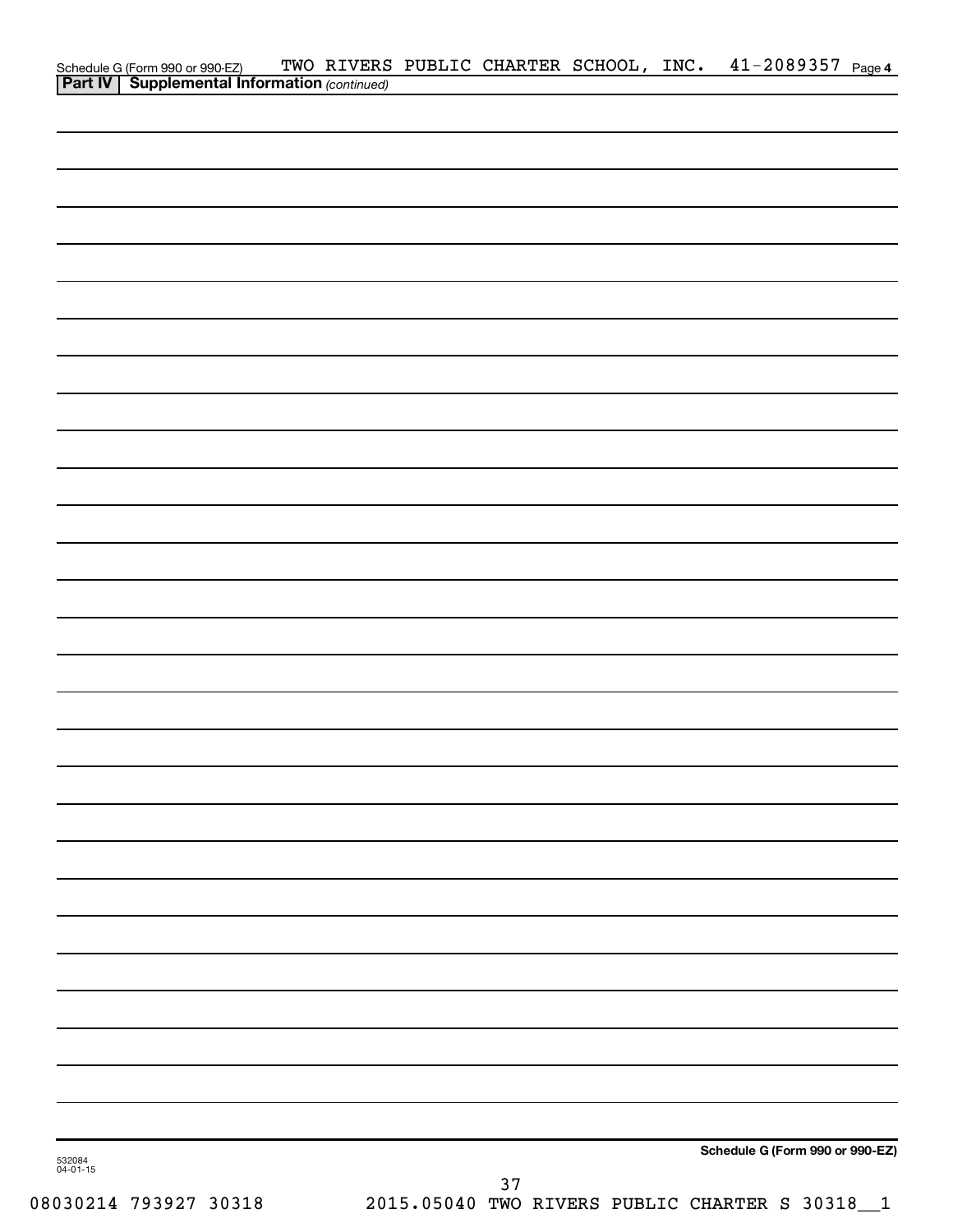|        | <b>Compensation Information</b><br>OMB No. 1545-0047<br><b>SCHEDULE J</b> |                                                                                                                             |                                       |                            |     |                         |  |  |
|--------|---------------------------------------------------------------------------|-----------------------------------------------------------------------------------------------------------------------------|---------------------------------------|----------------------------|-----|-------------------------|--|--|
|        | (Form 990)                                                                | For certain Officers, Directors, Trustees, Key Employees, and Highest                                                       |                                       |                            |     |                         |  |  |
|        |                                                                           | <b>Compensated Employees</b>                                                                                                |                                       | 2015                       |     |                         |  |  |
|        |                                                                           | Complete if the organization answered "Yes" on Form 990, Part IV, line 23.<br>Attach to Form 990.                           |                                       | <b>Open to Public</b>      |     |                         |  |  |
|        | Department of the Treasury<br>Internal Revenue Service                    | Information about Schedule J (Form 990) and its instructions is at www.irs.gov/form990.                                     |                                       | <b>Inspection</b>          |     |                         |  |  |
|        | Name of the organization                                                  |                                                                                                                             | <b>Employer identification number</b> |                            |     |                         |  |  |
|        |                                                                           | TWO RIVERS PUBLIC CHARTER SCHOOL, INC.                                                                                      |                                       | 41-2089357                 |     |                         |  |  |
|        | Part I                                                                    | <b>Questions Regarding Compensation</b>                                                                                     |                                       |                            |     |                         |  |  |
|        |                                                                           |                                                                                                                             |                                       |                            | Yes | <b>No</b>               |  |  |
|        |                                                                           | Check the appropriate box(es) if the organization provided any of the following to or for a person listed on Form 990,      |                                       |                            |     |                         |  |  |
|        |                                                                           | Part VII, Section A, line 1a. Complete Part III to provide any relevant information regarding these items.                  |                                       |                            |     |                         |  |  |
|        | First-class or charter travel                                             | Housing allowance or residence for personal use                                                                             |                                       |                            |     |                         |  |  |
|        | Travel for companions                                                     | Payments for business use of personal residence                                                                             |                                       |                            |     |                         |  |  |
|        |                                                                           | Health or social club dues or initiation fees<br>Tax indemnification and gross-up payments                                  |                                       |                            |     |                         |  |  |
|        |                                                                           | Discretionary spending account<br>Personal services (e.g., maid, chauffeur, chef)                                           |                                       |                            |     |                         |  |  |
|        |                                                                           |                                                                                                                             |                                       |                            |     |                         |  |  |
|        |                                                                           | <b>b</b> If any of the boxes on line 1a are checked, did the organization follow a written policy regarding payment or      |                                       |                            |     |                         |  |  |
|        |                                                                           |                                                                                                                             |                                       | 1b                         |     |                         |  |  |
| 2      |                                                                           | Did the organization require substantiation prior to reimbursing or allowing expenses incurred by all directors,            |                                       |                            |     |                         |  |  |
|        |                                                                           |                                                                                                                             |                                       | $\mathbf{2}$               |     |                         |  |  |
|        |                                                                           |                                                                                                                             |                                       |                            |     |                         |  |  |
| з      |                                                                           | Indicate which, if any, of the following the filing organization used to establish the compensation of the organization's   |                                       |                            |     |                         |  |  |
|        |                                                                           | CEO/Executive Director. Check all that apply. Do not check any boxes for methods used by a related organization to          |                                       |                            |     |                         |  |  |
|        |                                                                           | establish compensation of the CEO/Executive Director, but explain in Part III.                                              |                                       |                            |     |                         |  |  |
|        | Compensation committee                                                    | Written employment contract<br>$ \mathbf{X} $ Compensation survey or study                                                  |                                       |                            |     |                         |  |  |
|        | $X$ Form 990 of other organizations                                       | Independent compensation consultant                                                                                         |                                       |                            |     |                         |  |  |
|        |                                                                           | $\mathbf{X}$ Approval by the board or compensation committee                                                                |                                       |                            |     |                         |  |  |
|        |                                                                           |                                                                                                                             |                                       |                            |     |                         |  |  |
|        |                                                                           | During the year, did any person listed on Form 990, Part VII, Section A, line 1a, with respect to the filing                |                                       |                            |     |                         |  |  |
|        | organization or a related organization:                                   |                                                                                                                             |                                       |                            |     | х                       |  |  |
| а<br>b |                                                                           | Receive a severance payment or change-of-control payment?                                                                   |                                       | 4a<br>4b                   |     | $\overline{\mathbf{X}}$ |  |  |
|        |                                                                           |                                                                                                                             |                                       | 4c                         |     | X                       |  |  |
|        |                                                                           | If "Yes" to any of lines 4a-c, list the persons and provide the applicable amounts for each item in Part III.               |                                       |                            |     |                         |  |  |
|        |                                                                           |                                                                                                                             |                                       |                            |     |                         |  |  |
|        |                                                                           | Only section 501(c)(3), 501(c)(4), and 501(c)(29) organizations must complete lines 5-9.                                    |                                       |                            |     |                         |  |  |
|        |                                                                           | For persons listed on Form 990, Part VII, Section A, line 1a, did the organization pay or accrue any compensation           |                                       |                            |     |                         |  |  |
|        | contingent on the revenues of:                                            |                                                                                                                             |                                       |                            |     |                         |  |  |
| a      |                                                                           | The organization? <b>With the organization</b> ? <b>With the organization with the organization? With the organization?</b> |                                       | 5а                         |     | x                       |  |  |
|        |                                                                           |                                                                                                                             |                                       | 5b                         |     | $\overline{\texttt{x}}$ |  |  |
|        |                                                                           | If "Yes" to line 5a or 5b, describe in Part III.                                                                            |                                       |                            |     |                         |  |  |
| 6.     |                                                                           | For persons listed on Form 990, Part VII, Section A, line 1a, did the organization pay or accrue any compensation           |                                       |                            |     |                         |  |  |
|        | contingent on the net earnings of:                                        |                                                                                                                             |                                       |                            |     |                         |  |  |
| a      |                                                                           |                                                                                                                             |                                       | 6a                         |     | x                       |  |  |
|        |                                                                           |                                                                                                                             |                                       | 6b                         |     | $\overline{\texttt{x}}$ |  |  |
|        |                                                                           | If "Yes" on line 6a or 6b, describe in Part III.                                                                            |                                       |                            |     |                         |  |  |
|        |                                                                           | 7 For persons listed on Form 990, Part VII, Section A, line 1a, did the organization provide any non-fixed payments         |                                       |                            |     |                         |  |  |
|        |                                                                           |                                                                                                                             |                                       | 7                          |     | x                       |  |  |
| 8      |                                                                           | Were any amounts reported on Form 990, Part VII, paid or accrued pursuant to a contract that was subject to the             |                                       |                            |     |                         |  |  |
|        |                                                                           |                                                                                                                             |                                       | 8                          |     | x                       |  |  |
| 9      |                                                                           | If "Yes" to line 8, did the organization also follow the rebuttable presumption procedure described in                      |                                       |                            |     |                         |  |  |
|        |                                                                           |                                                                                                                             |                                       | 9                          |     |                         |  |  |
|        |                                                                           | LHA For Paperwork Reduction Act Notice, see the Instructions for Form 990.                                                  |                                       | Schedule J (Form 990) 2015 |     |                         |  |  |

532111 10-14-15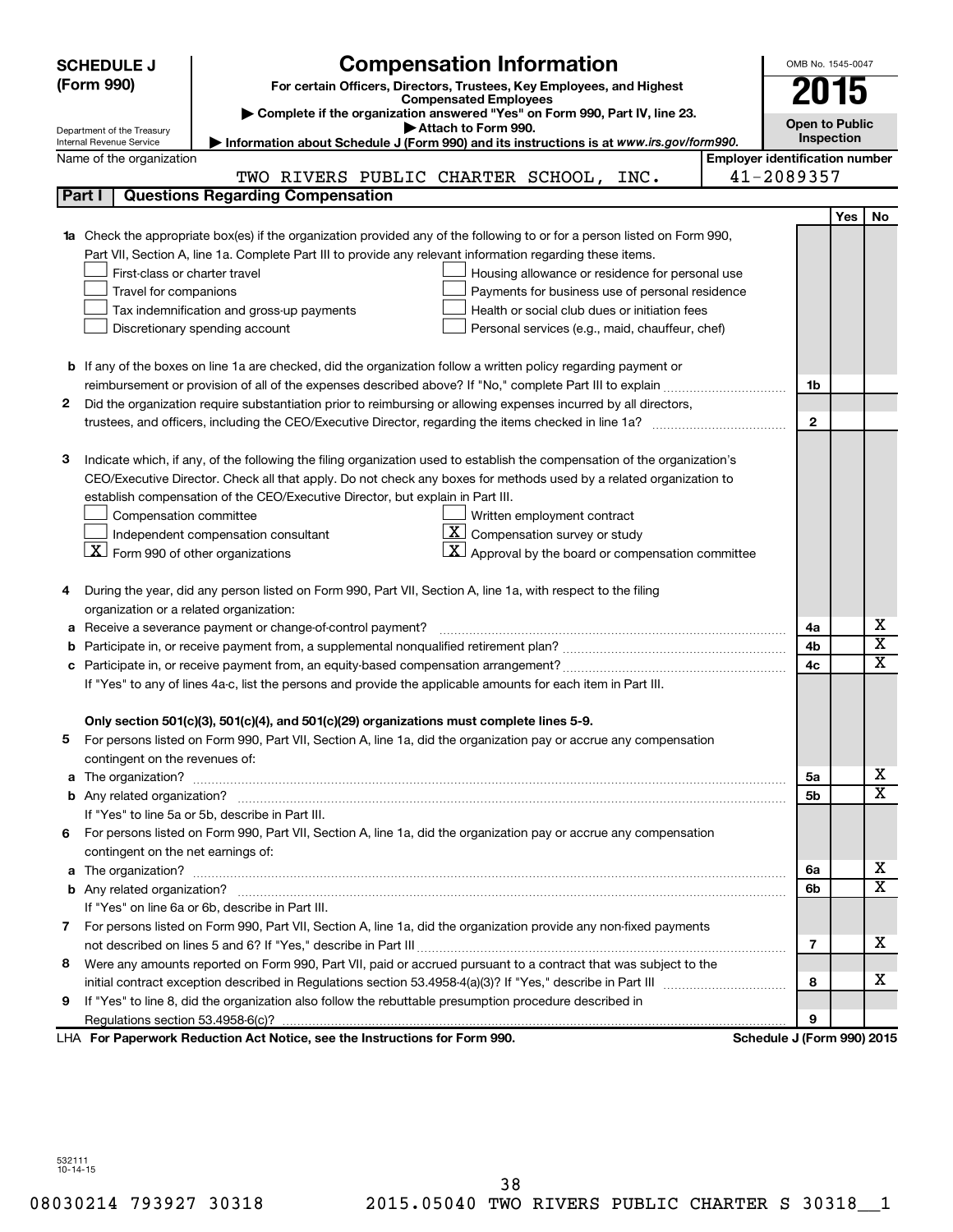#### Schedule J (Form 990) 2015 TWO RIVERS PUBLIC CHARTER SCHOOL, INC. 41-2089357 Page

#### Part II | Officers, Directors, Trustees, Key Employees, and Highest Compensated Employees. Use duplicate copies if additional space is needed.

For each individual whose compensation must be reported on Schedule J, report compensation from the organization on row (i) and from related organizations, described in the instructions, on row (ii). Do not list any individuals that are not listed on Form 990, Part VII.

Note: The sum of columns (B)(i)-(iii) for each listed individual must equal the total amount of Form 990, Part VII, Section A, line 1a, applicable column (D) and (E) amounts for that individual.

| (A) Name and Title            |                     |                          | (B) Breakdown of W-2 and/or 1099-MISC compensation |                                           | (C) Retirement and             | (D) Nontaxable   | (E) Total of columns | (F) Compensation                                           |  |
|-------------------------------|---------------------|--------------------------|----------------------------------------------------|-------------------------------------------|--------------------------------|------------------|----------------------|------------------------------------------------------------|--|
|                               |                     | (i) Base<br>compensation | (ii) Bonus &<br>incentive<br>compensation          | (iii) Other<br>reportable<br>compensation | other deferred<br>compensation | benefits         | $(B)(i)-(D)$         | in column (B)<br>reported as deferred<br>on prior Form 990 |  |
| <b>JESSICA WODATCH</b><br>(1) | (i)                 | 121,162.                 | 6,000.                                             | $\overline{\mathbf{0}}$ .                 | 12,054.                        | 11,706.          | 150,922.             | $\overline{0}$ .                                           |  |
| EXECUTIVE DIRECTOR            | (i)                 | $\overline{0}$ .         | $\overline{0}$ .                                   | $\overline{0}$ .                          | $\overline{0}$ .               | $\overline{0}$ . | $\overline{0}$ .     | $\overline{0}$ .                                           |  |
|                               | (i)                 |                          |                                                    |                                           |                                |                  |                      |                                                            |  |
|                               | $\vert$ (ii)        |                          |                                                    |                                           |                                |                  |                      |                                                            |  |
|                               | (i)                 |                          |                                                    |                                           |                                |                  |                      |                                                            |  |
|                               | (ii)                |                          |                                                    |                                           |                                |                  |                      |                                                            |  |
|                               | (i)                 |                          |                                                    |                                           |                                |                  |                      |                                                            |  |
|                               | (ii)                |                          |                                                    |                                           |                                |                  |                      |                                                            |  |
|                               | (i)<br>(ii)         |                          |                                                    |                                           |                                |                  |                      |                                                            |  |
|                               | (i)                 |                          |                                                    |                                           |                                |                  |                      |                                                            |  |
|                               | (ii)                |                          |                                                    |                                           |                                |                  |                      |                                                            |  |
|                               | (i)                 |                          |                                                    |                                           |                                |                  |                      |                                                            |  |
|                               | (ii)                |                          |                                                    |                                           |                                |                  |                      |                                                            |  |
|                               | (i)                 |                          |                                                    |                                           |                                |                  |                      |                                                            |  |
|                               | (ii)                |                          |                                                    |                                           |                                |                  |                      |                                                            |  |
|                               | (i)                 |                          |                                                    |                                           |                                |                  |                      |                                                            |  |
|                               | (ii)                |                          |                                                    |                                           |                                |                  |                      |                                                            |  |
|                               | (i)                 |                          |                                                    |                                           |                                |                  |                      |                                                            |  |
|                               | $\vert$ (ii)<br>(i) |                          |                                                    |                                           |                                |                  |                      |                                                            |  |
|                               | $\vert$ (ii)        |                          |                                                    |                                           |                                |                  |                      |                                                            |  |
|                               | (i)                 |                          |                                                    |                                           |                                |                  |                      |                                                            |  |
|                               | $\vert$ (ii)        |                          |                                                    |                                           |                                |                  |                      |                                                            |  |
|                               | (i)                 |                          |                                                    |                                           |                                |                  |                      |                                                            |  |
|                               | $\vert$ (ii)        |                          |                                                    |                                           |                                |                  |                      |                                                            |  |
|                               | (i)                 |                          |                                                    |                                           |                                |                  |                      |                                                            |  |
|                               | $\vert$ (ii)        |                          |                                                    |                                           |                                |                  |                      |                                                            |  |
|                               | (i)                 |                          |                                                    |                                           |                                |                  |                      |                                                            |  |
|                               | $\vert$ (ii)        |                          |                                                    |                                           |                                |                  |                      |                                                            |  |
|                               | (i)                 |                          |                                                    |                                           |                                |                  |                      |                                                            |  |
|                               | (i)                 |                          |                                                    |                                           |                                |                  |                      |                                                            |  |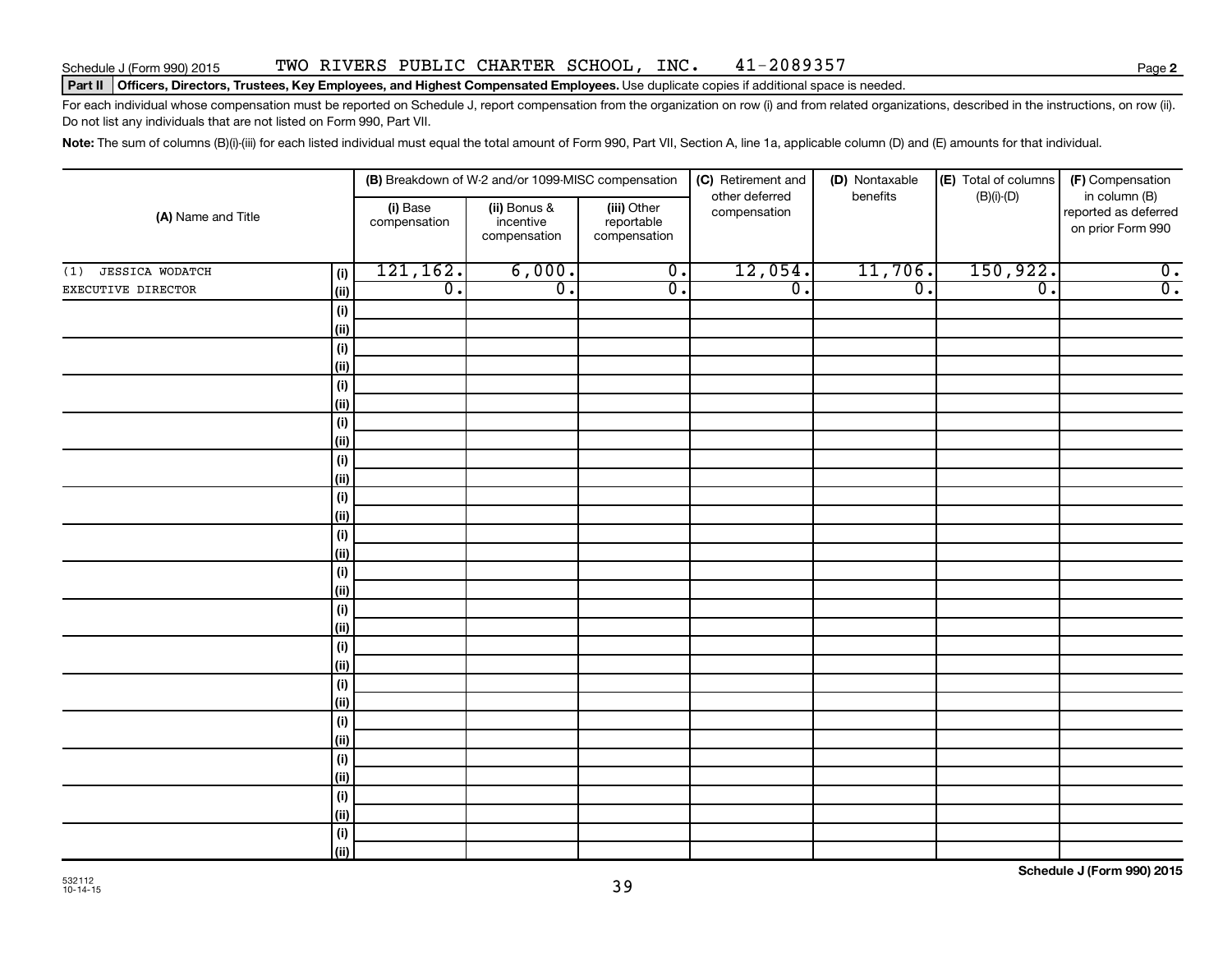**Part III Supplemental Information**

Provide the information, explanation, or descriptions required for Part I, lines 1a, 1b, 3, 4a, 4b, 4c, 5a, 5b, 6a, 6b, 7, and 8, and for Part II. Also complete this part for any additional information.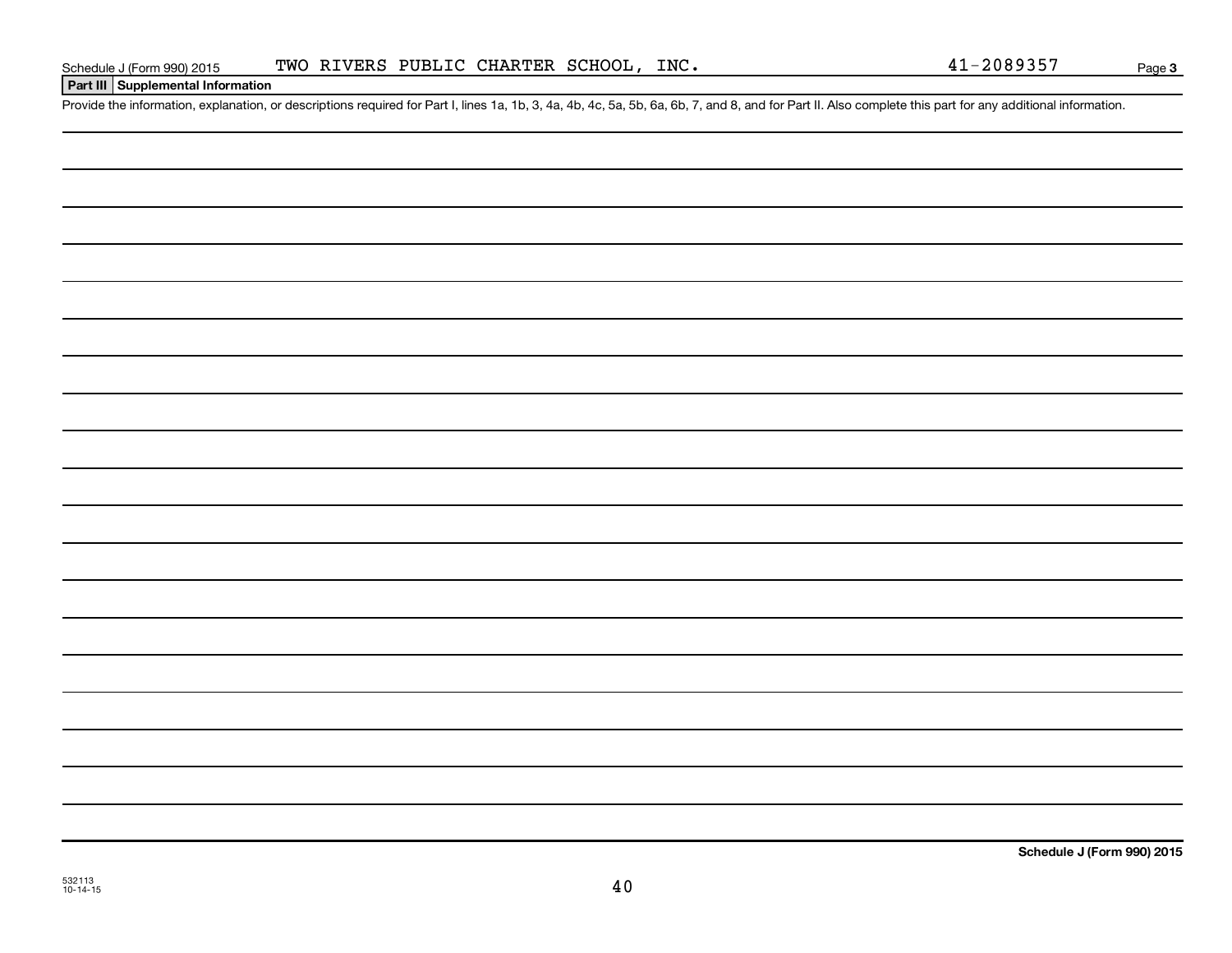|                       | <b>Supplemental Information on Tax-Exempt Bonds</b><br><b>SCHEDULE K</b><br>Complete if the organization answered "Yes" on Form 990, Part IV, line 24a. Provide descriptions,<br>(Form 990)<br>explanations, and any additional information in Part VI.<br>Department of the Treasury<br>Internal Revenue Service<br>> Attach to Form 990. > Information about Schedule K (Form 990) and its instructions is at www.irs.gov/form990. |                                                                                                        |                |               |                 |                         |                 |                        |                            |    |                                       |                                                     | OMB No. 1545-0047<br>2015<br><b>Open to Public</b><br>Inspection |           |   |
|-----------------------|--------------------------------------------------------------------------------------------------------------------------------------------------------------------------------------------------------------------------------------------------------------------------------------------------------------------------------------------------------------------------------------------------------------------------------------|--------------------------------------------------------------------------------------------------------|----------------|---------------|-----------------|-------------------------|-----------------|------------------------|----------------------------|----|---------------------------------------|-----------------------------------------------------|------------------------------------------------------------------|-----------|---|
|                       | Name of the organization<br>TWO RIVERS PUBLIC CHARTER SCHOOL, INC.                                                                                                                                                                                                                                                                                                                                                                   |                                                                                                        |                |               |                 |                         |                 |                        |                            |    |                                       | <b>Employer identification number</b><br>41-2089357 |                                                                  |           |   |
| Part I                | <b>Bond Issues</b>                                                                                                                                                                                                                                                                                                                                                                                                                   |                                                                                                        |                |               |                 |                         |                 |                        |                            |    |                                       |                                                     |                                                                  |           |   |
|                       |                                                                                                                                                                                                                                                                                                                                                                                                                                      | (a) Issuer name                                                                                        | (b) Issuer EIN | $(c)$ CUSIP # | (d) Date issued |                         | (e) Issue price |                        | (f) Description of purpose |    | (g) Defeased (h) On behalf (i) Pooled | of issuer                                           |                                                                  | financing |   |
|                       |                                                                                                                                                                                                                                                                                                                                                                                                                                      |                                                                                                        |                |               |                 |                         |                 |                        |                            |    | Yes   No                              | Yes                                                 | No                                                               | Yes   No  |   |
|                       |                                                                                                                                                                                                                                                                                                                                                                                                                                      | A DISTRICT OF COLUMBIA                                                                                 | 53-6001131     | NONE          | 06/01/13        |                         |                 | 14500000. TO REFINANCE |                            |    | x                                     |                                                     | x                                                                |           | x |
| в                     |                                                                                                                                                                                                                                                                                                                                                                                                                                      |                                                                                                        |                |               |                 |                         |                 |                        |                            |    |                                       |                                                     |                                                                  |           |   |
| C                     |                                                                                                                                                                                                                                                                                                                                                                                                                                      |                                                                                                        |                |               |                 |                         |                 |                        |                            |    |                                       |                                                     |                                                                  |           |   |
| D                     |                                                                                                                                                                                                                                                                                                                                                                                                                                      |                                                                                                        |                |               |                 |                         |                 |                        |                            |    |                                       |                                                     |                                                                  |           |   |
| Part II               | <b>Proceeds</b>                                                                                                                                                                                                                                                                                                                                                                                                                      |                                                                                                        |                |               |                 |                         |                 |                        |                            |    |                                       |                                                     |                                                                  |           |   |
|                       |                                                                                                                                                                                                                                                                                                                                                                                                                                      | Amount of bonds retired <b>construction</b> and construction of the construction of bonds retired      |                |               | A               | 443,576.                |                 | В                      | C                          |    |                                       |                                                     | D                                                                |           |   |
| $\mathbf{2}^{\prime}$ |                                                                                                                                                                                                                                                                                                                                                                                                                                      |                                                                                                        |                |               |                 |                         |                 |                        |                            |    |                                       |                                                     |                                                                  |           |   |
| 3                     |                                                                                                                                                                                                                                                                                                                                                                                                                                      |                                                                                                        |                |               |                 |                         |                 |                        |                            |    |                                       |                                                     |                                                                  |           |   |
| 4                     |                                                                                                                                                                                                                                                                                                                                                                                                                                      |                                                                                                        |                |               |                 |                         |                 |                        |                            |    |                                       |                                                     |                                                                  |           |   |
| 5                     |                                                                                                                                                                                                                                                                                                                                                                                                                                      |                                                                                                        |                |               |                 |                         |                 |                        |                            |    |                                       |                                                     |                                                                  |           |   |
| 6                     |                                                                                                                                                                                                                                                                                                                                                                                                                                      | Proceeds in refunding escrows <b>contained and the container and all proceeds</b> in refunding escrows |                |               |                 |                         |                 |                        |                            |    |                                       |                                                     |                                                                  |           |   |
| 7                     |                                                                                                                                                                                                                                                                                                                                                                                                                                      |                                                                                                        |                |               |                 |                         |                 |                        |                            |    |                                       |                                                     |                                                                  |           |   |
| 8                     |                                                                                                                                                                                                                                                                                                                                                                                                                                      |                                                                                                        |                |               |                 |                         |                 |                        |                            |    |                                       |                                                     |                                                                  |           |   |
| 9                     |                                                                                                                                                                                                                                                                                                                                                                                                                                      |                                                                                                        |                |               |                 |                         |                 |                        |                            |    |                                       |                                                     |                                                                  |           |   |
| 10                    |                                                                                                                                                                                                                                                                                                                                                                                                                                      |                                                                                                        |                |               |                 |                         |                 |                        |                            |    |                                       |                                                     |                                                                  |           |   |
| 11                    | Other spent proceeds                                                                                                                                                                                                                                                                                                                                                                                                                 |                                                                                                        |                |               |                 |                         |                 |                        |                            |    |                                       |                                                     |                                                                  |           |   |
| 12                    |                                                                                                                                                                                                                                                                                                                                                                                                                                      |                                                                                                        |                |               |                 |                         |                 |                        |                            |    |                                       |                                                     |                                                                  |           |   |
| 13                    |                                                                                                                                                                                                                                                                                                                                                                                                                                      |                                                                                                        |                |               |                 | 2015                    |                 |                        |                            |    |                                       |                                                     |                                                                  |           |   |
|                       |                                                                                                                                                                                                                                                                                                                                                                                                                                      |                                                                                                        |                |               | Yes             | No<br>х                 | Yes             | No.                    | Yes                        | No |                                       | Yes                                                 |                                                                  | No        |   |
| 14                    |                                                                                                                                                                                                                                                                                                                                                                                                                                      |                                                                                                        |                |               |                 | $\overline{\textbf{x}}$ |                 |                        |                            |    |                                       |                                                     |                                                                  |           |   |
| 15                    |                                                                                                                                                                                                                                                                                                                                                                                                                                      |                                                                                                        |                |               |                 | $\overline{\textbf{x}}$ |                 |                        |                            |    |                                       |                                                     |                                                                  |           |   |
| 16<br>17              |                                                                                                                                                                                                                                                                                                                                                                                                                                      |                                                                                                        |                |               | $\mathbf x$     |                         |                 |                        |                            |    |                                       |                                                     |                                                                  |           |   |
|                       | Part III Private Business Use                                                                                                                                                                                                                                                                                                                                                                                                        | Does the organization maintain adequate books and records to support the final allocation of proceeds? |                |               |                 |                         |                 |                        |                            |    |                                       |                                                     |                                                                  |           |   |
|                       |                                                                                                                                                                                                                                                                                                                                                                                                                                      |                                                                                                        |                |               | Α               |                         |                 | B                      | C                          |    |                                       |                                                     | D                                                                |           |   |
| 1                     |                                                                                                                                                                                                                                                                                                                                                                                                                                      | Was the organization a partner in a partnership, or a member of an LLC,                                |                |               | Yes             | No                      | Yes             | No                     | Yes                        | No |                                       | Yes                                                 |                                                                  | No        |   |
|                       |                                                                                                                                                                                                                                                                                                                                                                                                                                      |                                                                                                        |                |               |                 | $\overline{\text{x}}$   |                 |                        |                            |    |                                       |                                                     |                                                                  |           |   |
|                       |                                                                                                                                                                                                                                                                                                                                                                                                                                      | 2 Are there any lease arrangements that may result in private business use of                          |                |               |                 |                         |                 |                        |                            |    |                                       |                                                     |                                                                  |           |   |
|                       |                                                                                                                                                                                                                                                                                                                                                                                                                                      |                                                                                                        |                |               |                 | X                       |                 |                        |                            |    |                                       |                                                     |                                                                  |           |   |
| 532121                |                                                                                                                                                                                                                                                                                                                                                                                                                                      | $^{532121}_{10-22-15}$ LHA For Paperwork Reduction Act Notice, see the Instructions for Form 990.      |                |               | 41              |                         |                 |                        |                            |    |                                       | Schedule K (Form 990) 2015                          |                                                                  |           |   |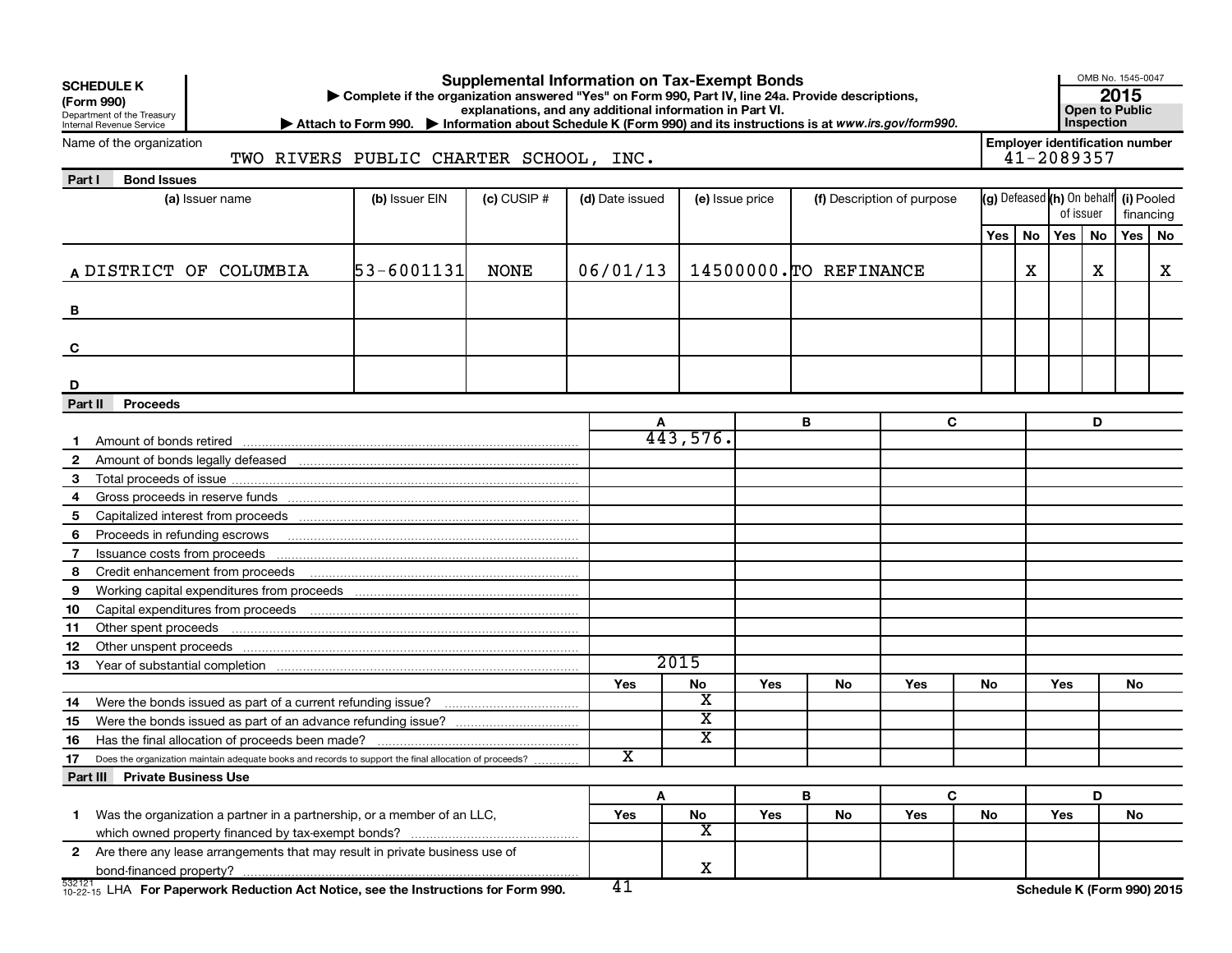### Schedule K (Form 990) 2015 TWO RIVERS PUBLIC CHARTER SCHOOL, INC.  $41-2089357$

**2**

| <b>Part III</b> Private Business Use (Continued)                                                       |                       |                         |     |    |     |           |            |    |
|--------------------------------------------------------------------------------------------------------|-----------------------|-------------------------|-----|----|-----|-----------|------------|----|
|                                                                                                        |                       | A                       |     | В  |     | C         |            | D  |
| 3a Are there any management or service contracts that may result in private                            | Yes                   | <b>No</b>               | Yes | No | Yes | <b>No</b> | Yes        | No |
|                                                                                                        |                       | $\overline{\mathbf{X}}$ |     |    |     |           |            |    |
| b If "Yes" to line 3a, does the organization routinely engage bond counsel or other outside            |                       |                         |     |    |     |           |            |    |
| counsel to review any management or service contracts relating to the financed property?               |                       |                         |     |    |     |           |            |    |
| c Are there any research agreements that may result in private business use of bond-financed property? |                       | $\overline{\texttt{x}}$ |     |    |     |           |            |    |
| d If "Yes" to line 3c, does the organization routinely engage bond counsel or other outside            |                       |                         |     |    |     |           |            |    |
| counsel to review any research agreements relating to the financed property?                           |                       |                         |     |    |     |           |            |    |
| Enter the percentage of financed property used in a private business use by<br>4                       |                       |                         |     |    |     |           |            |    |
| entities other than a section 501(c)(3) organization or a state or local government                    |                       | %                       |     | %  |     | %         |            | %  |
| 5<br>Enter the percentage of financed property used in a private business use as a result of           |                       |                         |     |    |     |           |            |    |
| unrelated trade or business activity carried on by your organization, another                          |                       |                         |     |    |     |           |            |    |
|                                                                                                        |                       | %                       |     | %  |     | %         |            | %  |
| 6                                                                                                      |                       | %                       |     | %  |     | %         |            | %  |
| $\overline{7}$                                                                                         | $\overline{\text{x}}$ |                         |     |    |     |           |            |    |
| 8a Has there been a sale or disposition of any of the bond-financed property to a non-                 |                       |                         |     |    |     |           |            |    |
| governmental person other than a $501(c)(3)$ organization since the bonds were issued?                 |                       | $\mathbf x$             |     |    |     |           |            |    |
| b If "Yes" to line 8a, enter the percentage of bond-financed property sold or disposed                 |                       |                         |     |    |     |           |            |    |
|                                                                                                        |                       | %                       |     | %  |     | %         |            | %  |
| c If "Yes" to line 8a, was any remedial action taken pursuant to Regulations sections                  |                       |                         |     |    |     |           |            |    |
|                                                                                                        |                       |                         |     |    |     |           |            |    |
| 9 Has the organization established written procedures to ensure that all nonqualified                  |                       |                         |     |    |     |           |            |    |
| bonds of the issue are remediated in accordance with the requirements under                            |                       |                         |     |    |     |           |            |    |
|                                                                                                        |                       | x                       |     |    |     |           |            |    |
| Part IV Arbitrage                                                                                      |                       |                         |     |    |     |           |            |    |
|                                                                                                        |                       | A                       |     | в  |     | C         |            | D  |
| Has the issuer filed Form 8038-T, Arbitrage Rebate, Yield Reduction and<br>1                           | <b>Yes</b>            | No                      | Yes | No | Yes | No        | <b>Yes</b> | No |
|                                                                                                        |                       | x                       |     |    |     |           |            |    |
|                                                                                                        |                       |                         |     |    |     |           |            |    |
|                                                                                                        |                       | $\overline{\textbf{x}}$ |     |    |     |           |            |    |
|                                                                                                        |                       | $\overline{\texttt{x}}$ |     |    |     |           |            |    |
|                                                                                                        |                       | $\overline{\texttt{x}}$ |     |    |     |           |            |    |
| If "Yes" to line 2c, provide in Part VI the date the rebate computation was                            |                       |                         |     |    |     |           |            |    |
|                                                                                                        |                       |                         |     |    |     |           |            |    |
|                                                                                                        | $\overline{\text{x}}$ |                         |     |    |     |           |            |    |
| 4a Has the organization or the governmental issuer entered into a qualified                            |                       |                         |     |    |     |           |            |    |
|                                                                                                        |                       | $\mathbf x$             |     |    |     |           |            |    |
|                                                                                                        |                       |                         |     |    |     |           |            |    |
|                                                                                                        |                       |                         |     |    |     |           |            |    |
|                                                                                                        |                       |                         |     |    |     |           |            |    |
| e Was the hedge terminated?                                                                            |                       |                         |     |    |     |           |            |    |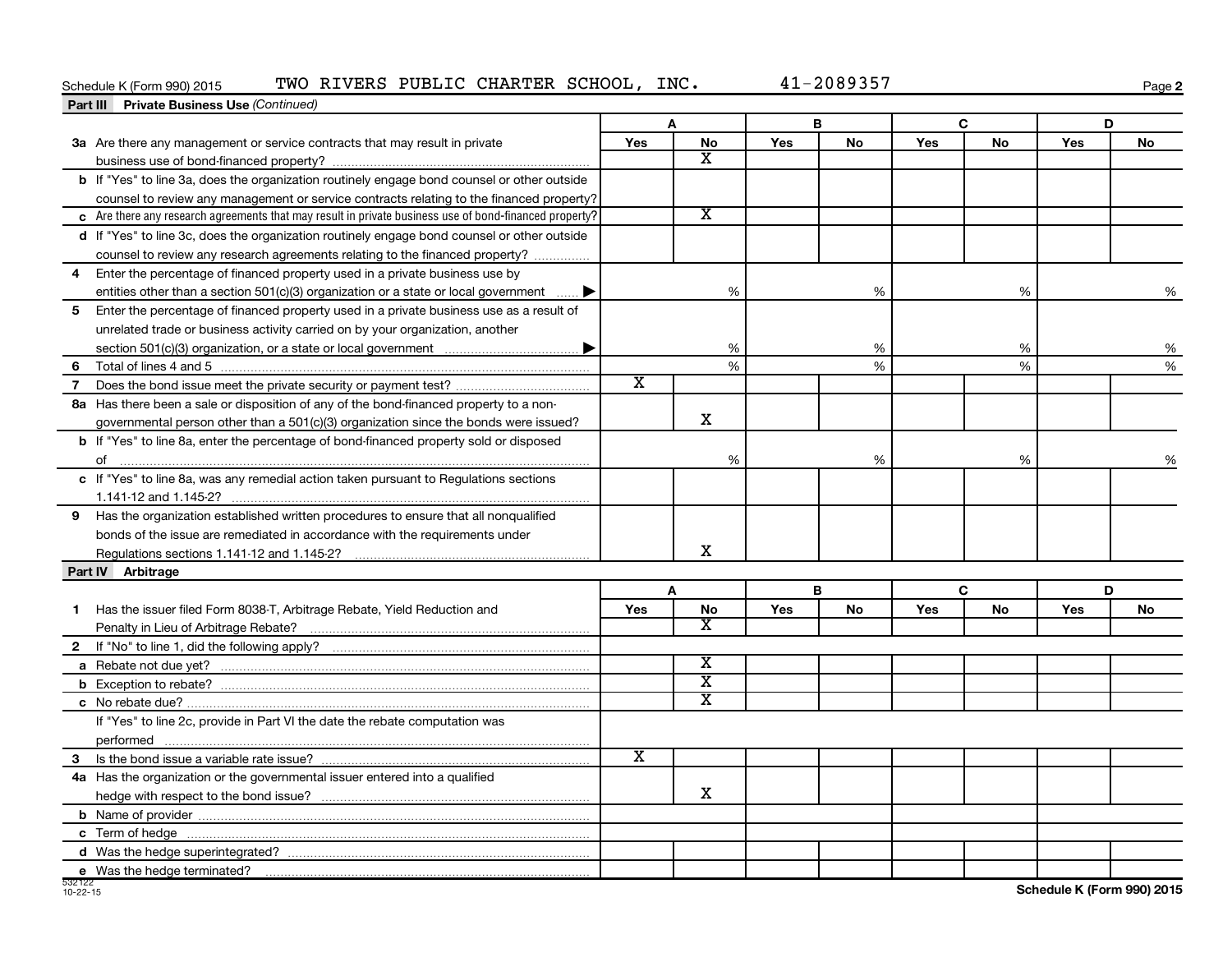### Schedule K (Form 990) 2015 TWO RIVERS PUBLIC CHARTER SCHOOL, INC.  $41-2089357$

|--|

| Part IV Arbitrage (Continued)                                                                        |             |                         |     |    |     |    |     |    |
|------------------------------------------------------------------------------------------------------|-------------|-------------------------|-----|----|-----|----|-----|----|
|                                                                                                      | A           |                         | B   |    | C   |    | D   |    |
|                                                                                                      | Yes         | No                      | Yes | No | Yes | No | Yes | No |
| 5a Were gross proceeds invested in a guaranteed investment contract (GIC)?                           |             | X                       |     |    |     |    |     |    |
|                                                                                                      |             |                         |     |    |     |    |     |    |
|                                                                                                      |             |                         |     |    |     |    |     |    |
| d Was the regulatory safe harbor for establishing the fair market value of the GIC satisfied?        |             |                         |     |    |     |    |     |    |
| Were any gross proceeds invested beyond an available temporary period?<br>6                          |             | $\overline{\texttt{x}}$ |     |    |     |    |     |    |
| Has the organization established written procedures to monitor the requirements of<br>$\overline{7}$ |             |                         |     |    |     |    |     |    |
|                                                                                                      | $\mathbf X$ |                         |     |    |     |    |     |    |
| Part V<br><b>Procedures To Undertake Corrective Action</b>                                           |             |                         |     |    |     |    |     |    |
|                                                                                                      |             | Α                       | В   |    |     | C  |     | D  |
|                                                                                                      | Yes         | No                      | Yes | No | Yes | No | Yes | No |
| Has the organization established written procedures to ensure that violations of                     |             |                         |     |    |     |    |     |    |
| federal tax requirements are timely identified and corrected through the voluntary                   |             |                         |     |    |     |    |     |    |
| closing agreement program if self-remediation is not available under applicable                      |             |                         |     |    |     |    |     |    |
|                                                                                                      |             | $\mathbf X$             |     |    |     |    |     |    |
|                                                                                                      |             |                         |     |    |     |    |     |    |
|                                                                                                      |             |                         |     |    |     |    |     |    |
|                                                                                                      |             |                         |     |    |     |    |     |    |
|                                                                                                      |             |                         |     |    |     |    |     |    |
|                                                                                                      |             |                         |     |    |     |    |     |    |
|                                                                                                      |             |                         |     |    |     |    |     |    |
|                                                                                                      |             |                         |     |    |     |    |     |    |
|                                                                                                      |             |                         |     |    |     |    |     |    |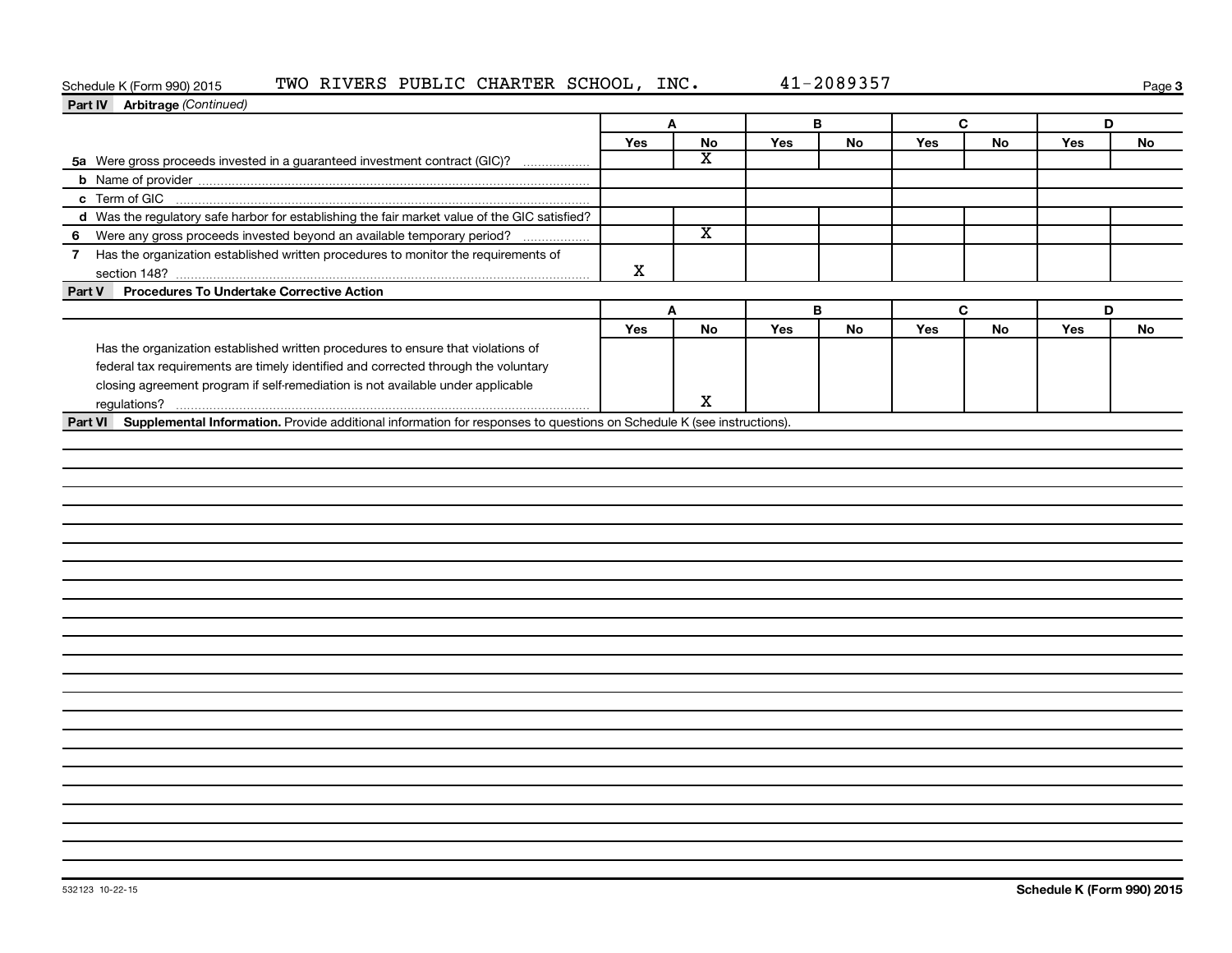| <b>SCHEDULE M</b> |  |
|-------------------|--|
| (Form 990)        |  |

# **Noncash Contributions**

OMB No. 1545-0047

**Open To Public Inspection**

| Department of the Treasury |
|----------------------------|
| Internal Revenue Service   |

◆ Complete if the organizations answered "Yes" on Form 990, Part IV, lines 29 or 30.<br>▶ Complete if the organizations answered "Yes" on Form 990, Part IV, lines 29 or 30.

**Attach to Form 990.** J

**Information about Schedule M (Form 990) and its instructions is at www.irs.gov/form990. Employer identification number**

#### Name of the organization **Part I Types of Property** TWO RIVERS PUBLIC CHARTER SCHOOL, INC. 41-2089357

| ганн | <u>i ypes or Froperty</u>                                                                                                      |                 |                  |                                                                       |    |                              |            |     |    |
|------|--------------------------------------------------------------------------------------------------------------------------------|-----------------|------------------|-----------------------------------------------------------------------|----|------------------------------|------------|-----|----|
|      |                                                                                                                                | (a)<br>Check if | (b)<br>Number of | (c)<br>Noncash contribution                                           |    | (d)<br>Method of determining |            |     |    |
|      |                                                                                                                                | applicable      | contributions or | amounts reported on<br>items contributed Form 990, Part VIII, line 1g |    | noncash contribution amounts |            |     |    |
| 1.   |                                                                                                                                |                 |                  |                                                                       |    |                              |            |     |    |
| 2    |                                                                                                                                |                 |                  |                                                                       |    |                              |            |     |    |
| 3    |                                                                                                                                |                 |                  |                                                                       |    |                              |            |     |    |
| 4    |                                                                                                                                |                 |                  |                                                                       |    |                              |            |     |    |
| 5    | Clothing and household goods                                                                                                   |                 |                  |                                                                       |    |                              |            |     |    |
| 6    |                                                                                                                                |                 |                  |                                                                       |    |                              |            |     |    |
| 7    |                                                                                                                                |                 |                  |                                                                       |    |                              |            |     |    |
| 8    |                                                                                                                                |                 |                  |                                                                       |    |                              |            |     |    |
| 9    |                                                                                                                                |                 |                  |                                                                       |    |                              |            |     |    |
| 10   | Securities - Closely held stock                                                                                                |                 |                  |                                                                       |    |                              |            |     |    |
| 11   | Securities - Partnership, LLC, or                                                                                              |                 |                  |                                                                       |    |                              |            |     |    |
|      | trust interests                                                                                                                |                 |                  |                                                                       |    |                              |            |     |    |
| 12   | Securities - Miscellaneous                                                                                                     |                 |                  |                                                                       |    |                              |            |     |    |
| 13   | Qualified conservation contribution -                                                                                          |                 |                  |                                                                       |    |                              |            |     |    |
|      |                                                                                                                                |                 |                  |                                                                       |    |                              |            |     |    |
| 14   | Qualified conservation contribution - Other                                                                                    |                 |                  |                                                                       |    |                              |            |     |    |
| 15   | Real estate - Residential                                                                                                      |                 |                  |                                                                       |    |                              |            |     |    |
| 16   | Real estate - Commercial                                                                                                       |                 |                  |                                                                       |    |                              |            |     |    |
| 17   |                                                                                                                                |                 |                  |                                                                       |    |                              |            |     |    |
| 18   |                                                                                                                                |                 |                  |                                                                       |    |                              |            |     |    |
| 19   |                                                                                                                                |                 |                  |                                                                       |    |                              |            |     |    |
| 20   | Drugs and medical supplies                                                                                                     |                 |                  |                                                                       |    |                              |            |     |    |
| 21   |                                                                                                                                |                 |                  |                                                                       |    |                              |            |     |    |
| 22   |                                                                                                                                |                 |                  |                                                                       |    |                              |            |     |    |
| 23   |                                                                                                                                |                 |                  |                                                                       |    |                              |            |     |    |
| 24   |                                                                                                                                |                 |                  |                                                                       |    |                              |            |     |    |
| 25   | (VARIOUS GOODS)<br>Other $\blacktriangleright$                                                                                 | X               | 123              |                                                                       |    | 34,169. FAIR MARKET VALUE    |            |     |    |
| 26   | Other $\blacktriangleright$                                                                                                    |                 |                  |                                                                       |    |                              |            |     |    |
| 27   | Other $\blacktriangleright$                                                                                                    |                 |                  |                                                                       |    |                              |            |     |    |
| 28   | Other                                                                                                                          |                 |                  |                                                                       |    |                              |            |     |    |
| 29   | Number of Forms 8283 received by the organization during the tax year for contributions                                        |                 |                  |                                                                       |    |                              |            |     |    |
|      | for which the organization completed Form 8283, Part IV, Donee Acknowledgement                                                 |                 |                  |                                                                       | 29 |                              |            |     |    |
|      |                                                                                                                                |                 |                  |                                                                       |    |                              |            | Yes | No |
|      | 30a During the year, did the organization receive by contribution any property reported in Part I, lines 1 through 28, that it |                 |                  |                                                                       |    |                              |            |     |    |
|      | must hold for at least three years from the date of the initial contribution, and which is not required to be used for         |                 |                  |                                                                       |    |                              |            |     |    |
|      |                                                                                                                                |                 |                  |                                                                       |    |                              | <b>30a</b> |     | х  |
| b    | If "Yes," describe the arrangement in Part II.                                                                                 |                 |                  |                                                                       |    |                              |            |     |    |
| 31   | Does the organization have a gift acceptance policy that requires the review of any non-standard contributions?                |                 |                  |                                                                       |    |                              | 31         |     | x  |
|      | 32a Does the organization hire or use third parties or related organizations to solicit, process, or sell noncash              |                 |                  |                                                                       |    |                              |            |     |    |
|      | contributions?                                                                                                                 |                 |                  |                                                                       |    |                              | 32a        |     | х  |
| b    | If "Yes," describe in Part II.                                                                                                 |                 |                  |                                                                       |    |                              |            |     |    |
| 33   | If the organization did not report an amount in column (c) for a type of property for which column (a) is checked,             |                 |                  |                                                                       |    |                              |            |     |    |
|      | describe in Part II.                                                                                                           |                 |                  |                                                                       |    |                              |            |     |    |
| LHA  | For Paperwork Reduction Act Notice, see the Instructions for Form 990.                                                         |                 |                  |                                                                       |    | Schedule M (Form 990) (2015) |            |     |    |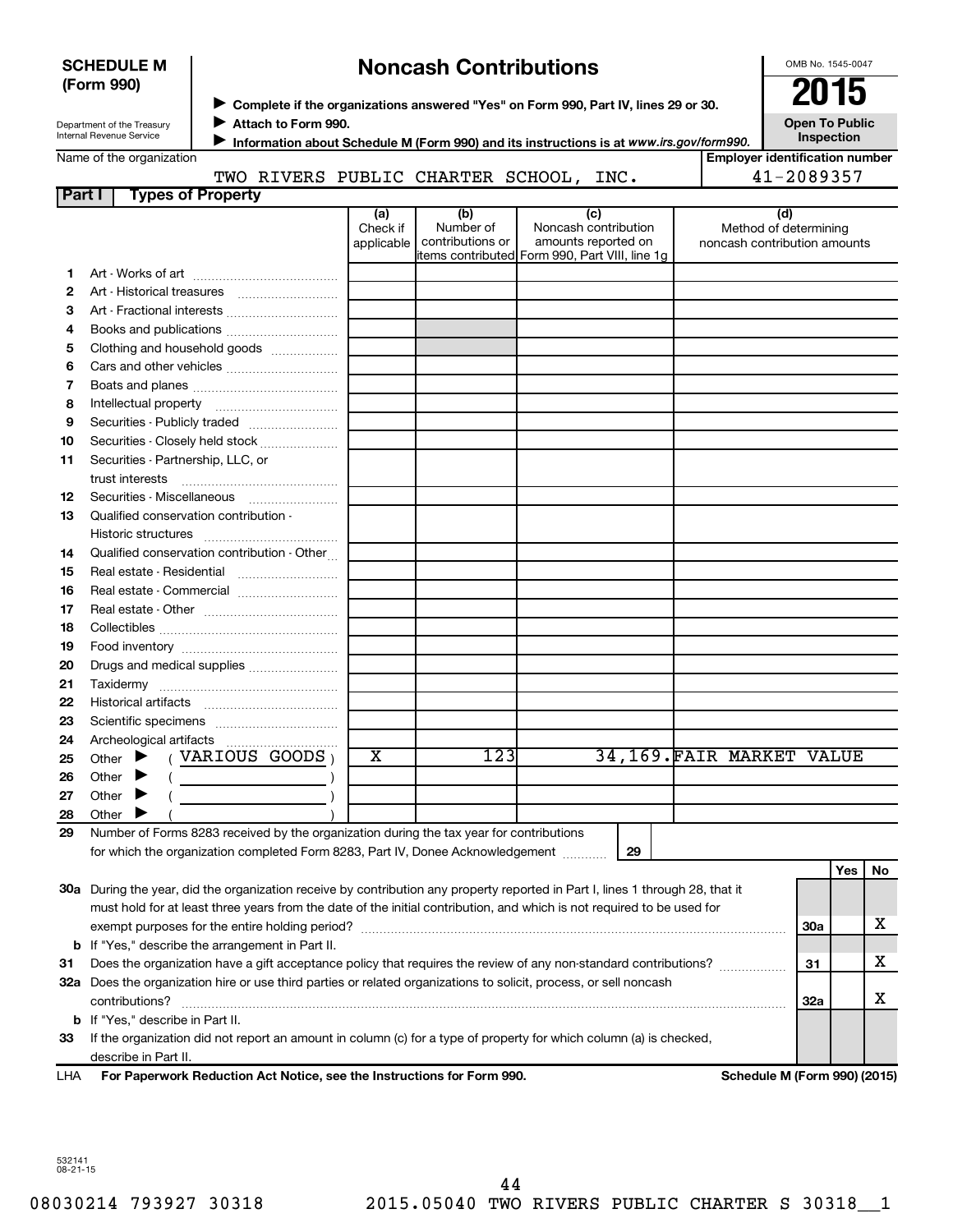|         | Schedule M (Form 990) (2015) TWO RIVERS PUBLIC CHARTER SCHOOL, INC. |  |  |  | 41-2089357                                                                                                                                                                                                                                                                                                     | Page 2 |
|---------|---------------------------------------------------------------------|--|--|--|----------------------------------------------------------------------------------------------------------------------------------------------------------------------------------------------------------------------------------------------------------------------------------------------------------------|--------|
| Part II |                                                                     |  |  |  | Supplemental Information. Provide the information required by Part I, lines 30b, 32b, and 33, and whether the organization<br>is reporting in Part I, column (b), the number of contributions, the number of items received, or a combination of both. Also complete this part for any additional information. |        |
|         |                                                                     |  |  |  |                                                                                                                                                                                                                                                                                                                |        |
|         |                                                                     |  |  |  |                                                                                                                                                                                                                                                                                                                |        |
|         |                                                                     |  |  |  |                                                                                                                                                                                                                                                                                                                |        |
|         |                                                                     |  |  |  |                                                                                                                                                                                                                                                                                                                |        |
|         |                                                                     |  |  |  |                                                                                                                                                                                                                                                                                                                |        |
|         |                                                                     |  |  |  |                                                                                                                                                                                                                                                                                                                |        |
|         |                                                                     |  |  |  |                                                                                                                                                                                                                                                                                                                |        |
|         |                                                                     |  |  |  |                                                                                                                                                                                                                                                                                                                |        |
|         |                                                                     |  |  |  |                                                                                                                                                                                                                                                                                                                |        |
|         |                                                                     |  |  |  |                                                                                                                                                                                                                                                                                                                |        |
|         |                                                                     |  |  |  |                                                                                                                                                                                                                                                                                                                |        |
|         |                                                                     |  |  |  |                                                                                                                                                                                                                                                                                                                |        |
|         |                                                                     |  |  |  |                                                                                                                                                                                                                                                                                                                |        |
|         |                                                                     |  |  |  |                                                                                                                                                                                                                                                                                                                |        |
|         |                                                                     |  |  |  |                                                                                                                                                                                                                                                                                                                |        |
|         |                                                                     |  |  |  |                                                                                                                                                                                                                                                                                                                |        |
|         |                                                                     |  |  |  |                                                                                                                                                                                                                                                                                                                |        |
|         |                                                                     |  |  |  |                                                                                                                                                                                                                                                                                                                |        |
|         |                                                                     |  |  |  |                                                                                                                                                                                                                                                                                                                |        |
|         |                                                                     |  |  |  |                                                                                                                                                                                                                                                                                                                |        |
|         |                                                                     |  |  |  |                                                                                                                                                                                                                                                                                                                |        |
|         |                                                                     |  |  |  |                                                                                                                                                                                                                                                                                                                |        |
|         |                                                                     |  |  |  |                                                                                                                                                                                                                                                                                                                |        |
|         |                                                                     |  |  |  |                                                                                                                                                                                                                                                                                                                |        |
|         |                                                                     |  |  |  |                                                                                                                                                                                                                                                                                                                |        |
|         |                                                                     |  |  |  |                                                                                                                                                                                                                                                                                                                |        |
|         |                                                                     |  |  |  |                                                                                                                                                                                                                                                                                                                |        |
|         |                                                                     |  |  |  |                                                                                                                                                                                                                                                                                                                |        |
|         |                                                                     |  |  |  |                                                                                                                                                                                                                                                                                                                |        |
|         |                                                                     |  |  |  |                                                                                                                                                                                                                                                                                                                |        |
|         |                                                                     |  |  |  |                                                                                                                                                                                                                                                                                                                |        |
|         |                                                                     |  |  |  |                                                                                                                                                                                                                                                                                                                |        |
|         |                                                                     |  |  |  |                                                                                                                                                                                                                                                                                                                |        |

08030214 793927 30318 2015.05040 TWO RIVERS PUBLIC CHARTER S 30318\_1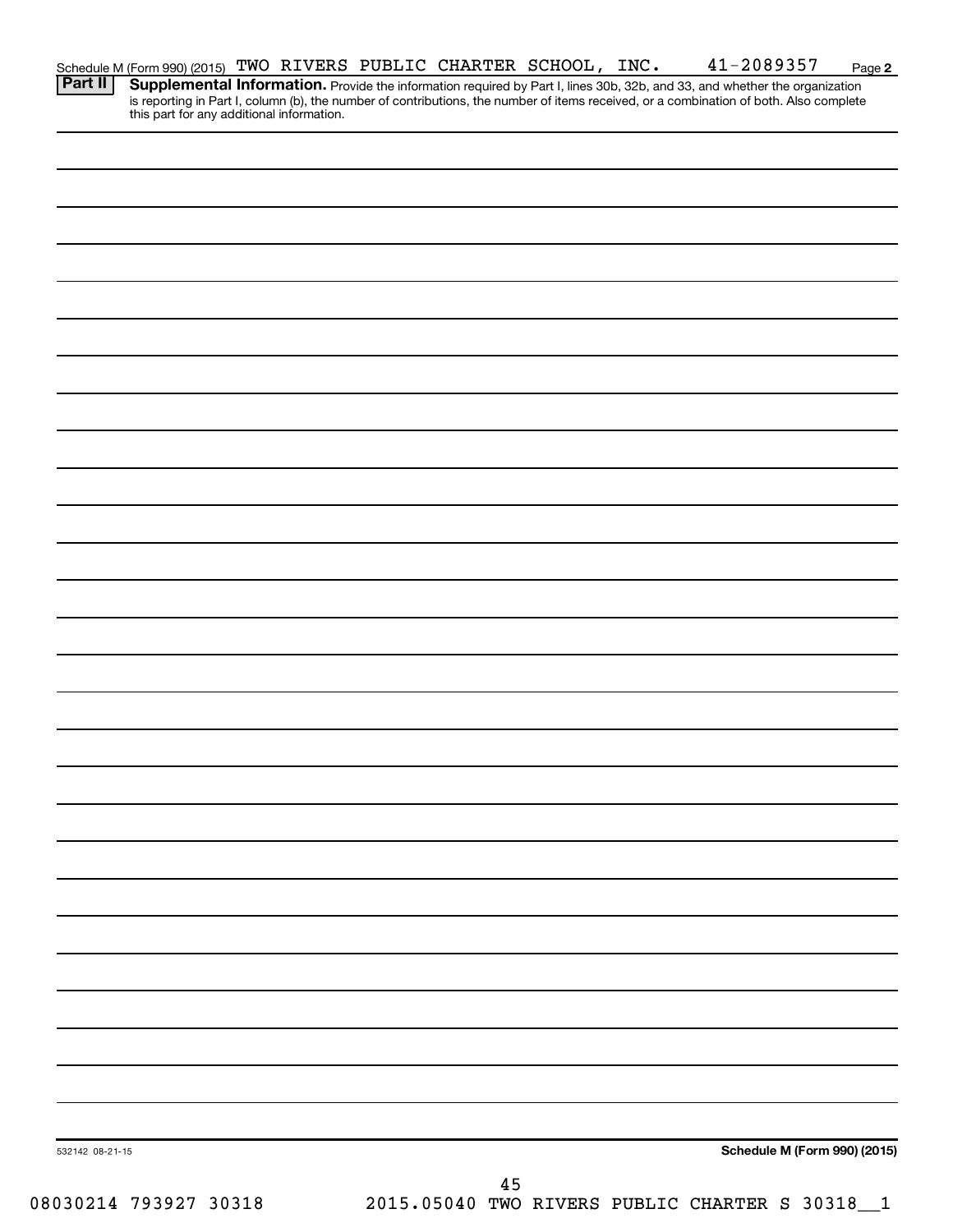**(Form 990 or 990-EZ)**

Department of the Treasury Internal Revenue Service

Name of the organization

**Complete to provide information for responses to specific questions on Form 990 or 990-EZ or to provide any additional information. | Attach to Form 990 or 990-EZ.** SCHEDULE O **Supplemental Information to Form 990 or 990-EZ 2015**<br>(Form 990 or 990-EZ) Complete to provide information for responses to specific questions on

**Information about Schedule O (Form 990 or 990-EZ) and its instructions is at WWW.irs.gov/form990.** 

OMB No. 1545-0047 **Open to Public Inspection**

TWO RIVERS PUBLIC CHARTER SCHOOL, INC. | 41-2089357

**Employer identification number**

FORM 990, PART I, LINE 1, DESCRIPTION OF ORGANIZATION MISSION:

EDUCATION, DEVELOP A SENSE OF SELF AND COMMUNITY, AND BECOME

RESPONSIBLE AND COMPASSIONATE MEMBERS OF SOCIETY.

FORM 990, PART VI, SECTION B, LINE 11:

THE CHIEF FINANCIAL OFFICER, EXECUTIVE DIRECTOR, AND THE TREASURER OF THE

BOARD OF TRUSTEES REVIEW THE 990, AND IT IS DISTRIBUTED TO THE BOARD OF

TRUSTEES PRIOR TO FILING.

FORM 990, PART VI, SECTION B, LINE 12C:

FOR EACH PROCUREMENT ABOVE \$10,000 MADE BY THE SCHOOL, THE BOARD DISCLOSES ANY POTENTIAL CONFLICTS OF INTEREST. IF A CONFLICT IS DEEMED TO EXIST, SUCH PERSON SHALL NOT (I) VOTE ON, (II) USE HIS OR HER PERSONAL INFLUENCE ON, (III) BE PRESENT DURING ANY BOARD DISCUSSION OR DELIBERATIONS WITH RESPECT TO, OR (IV) BE PRESENT DURING ANY COMMITTEE OR SUBCOMMITTEE DISCUSSION OR DELIBERATIONS WITH RESPECT TO THE CONTRACT, TRANSACTION, OR PROGRAM (OTHER THAN TO PRESENT FACTUAL INFORMATION OR TO RESPOND TO QUESTIONS PRIOR TO THE DISCUSSION).

FORM 990, PART VI, SECTION B, LINE 15:

532211  $09 - 02 - 15$ LHA For Paperwork Reduction Act Notice, see the Instructions for Form 990 or 990-EZ. Schedule O (Form 990 or 990-EZ) (2015) THE BOARD DETERMINES COMPENSATION DIRECTLY FOR THE EXECUTIVE DIRECTOR. SPECIFIC BENCHMARKS REVIEWED FOR OTHER KEY EMPLOYEES OF THE ORGANIZATION INCLUDE COMPENSATION FOR SIMILAR ROLES AT NEARBY PUBLIC SCHOOL SYSTEMS AND COMPENSATION OF OFFICIALS AT OTHER LOCAL CHARTER SCHOOLS AVAILABLE THROUGH PUBLICLY-AVAILABLE SOURCES OF INFORMATION. COMPENSATION FOR KEY EMPLOYEES IS REVIEWED AND BENCHMARKED ANNUALLY AND MANAGEMENT AND LEADERSHIP STAFF

46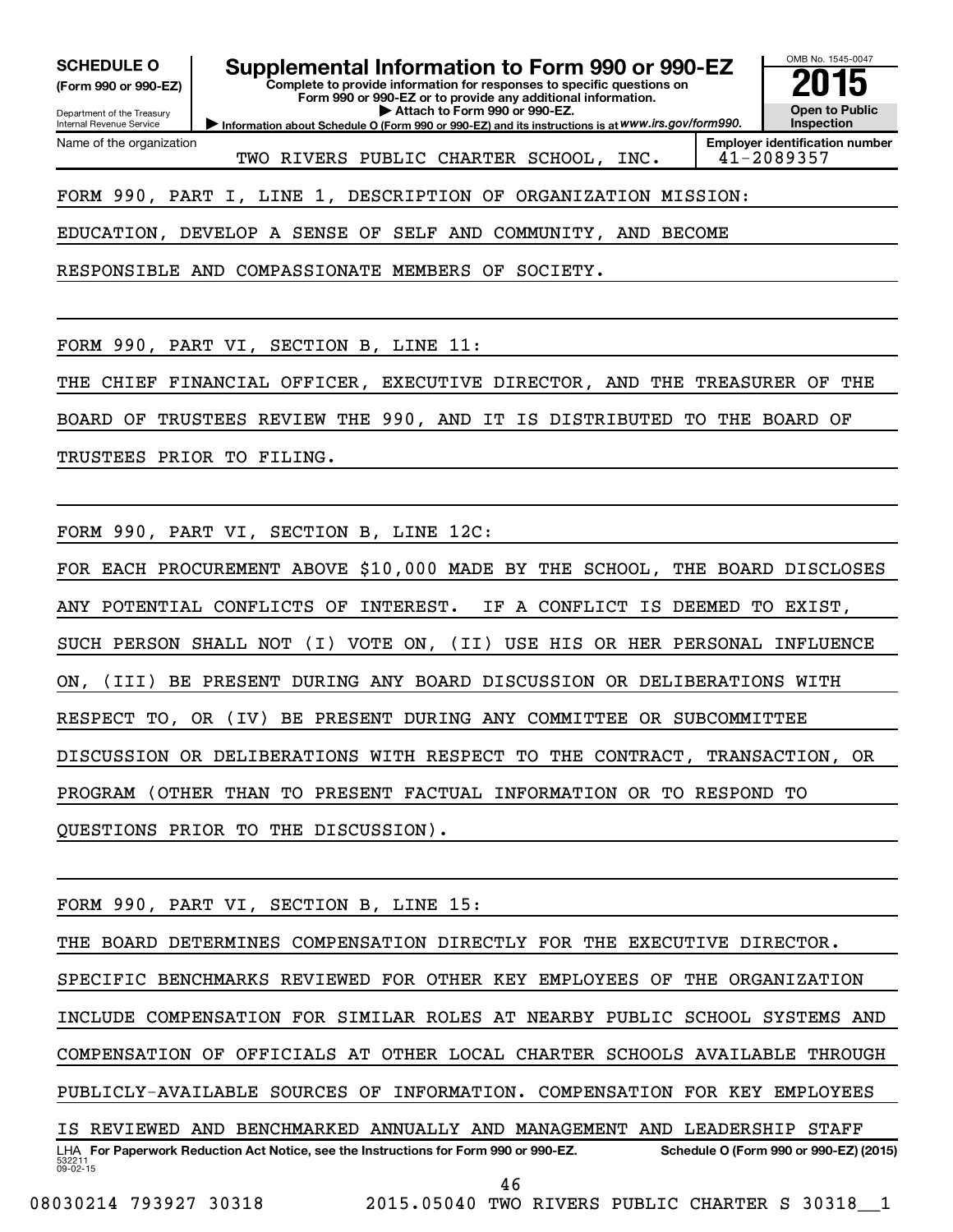| Schedule O (Form 990 or 990-EZ) (2015)                                     | Page 2                                              |
|----------------------------------------------------------------------------|-----------------------------------------------------|
| Name of the organization<br>TWO RIVERS PUBLIC CHARTER SCHOOL, INC.         | <b>Employer identification number</b><br>41-2089357 |
| SALARY SCALES ARE USED TO DETERMINE SALARIES. THE LAST COMPENSATION REVIEW |                                                     |
| <b>WAS JUNE, 2016.</b>                                                     |                                                     |
|                                                                            |                                                     |
| FORM 990, PART VI, SECTION C, LINE 19:                                     |                                                     |
| THE ORGANIZATION MAKES ITS GOVERNING DOCUMENTS, CONFLICT OF INTEREST       |                                                     |
| POLICY, AND FINANCIAL STATEMENTS AVAILABLE TO THE PUBLIC UPON REQUEST.     |                                                     |
|                                                                            |                                                     |
| FORM 990, PART XII, LINE 2C                                                |                                                     |
| THE ORGANIZATION HAS NOT CHANGED EITHER ITS AUDIT OVERSIGHT PROCESS OR     |                                                     |
| INDEPENDENT AUDITOR SELECTION PROCESS FROM THE PREVIOUS YEAR.<br>ITS       |                                                     |
|                                                                            |                                                     |
|                                                                            |                                                     |
|                                                                            |                                                     |
|                                                                            |                                                     |
|                                                                            |                                                     |
|                                                                            |                                                     |
|                                                                            |                                                     |
|                                                                            |                                                     |

**Schedule O (Form 990 or 990-EZ) (2015)**

532212 09-02-15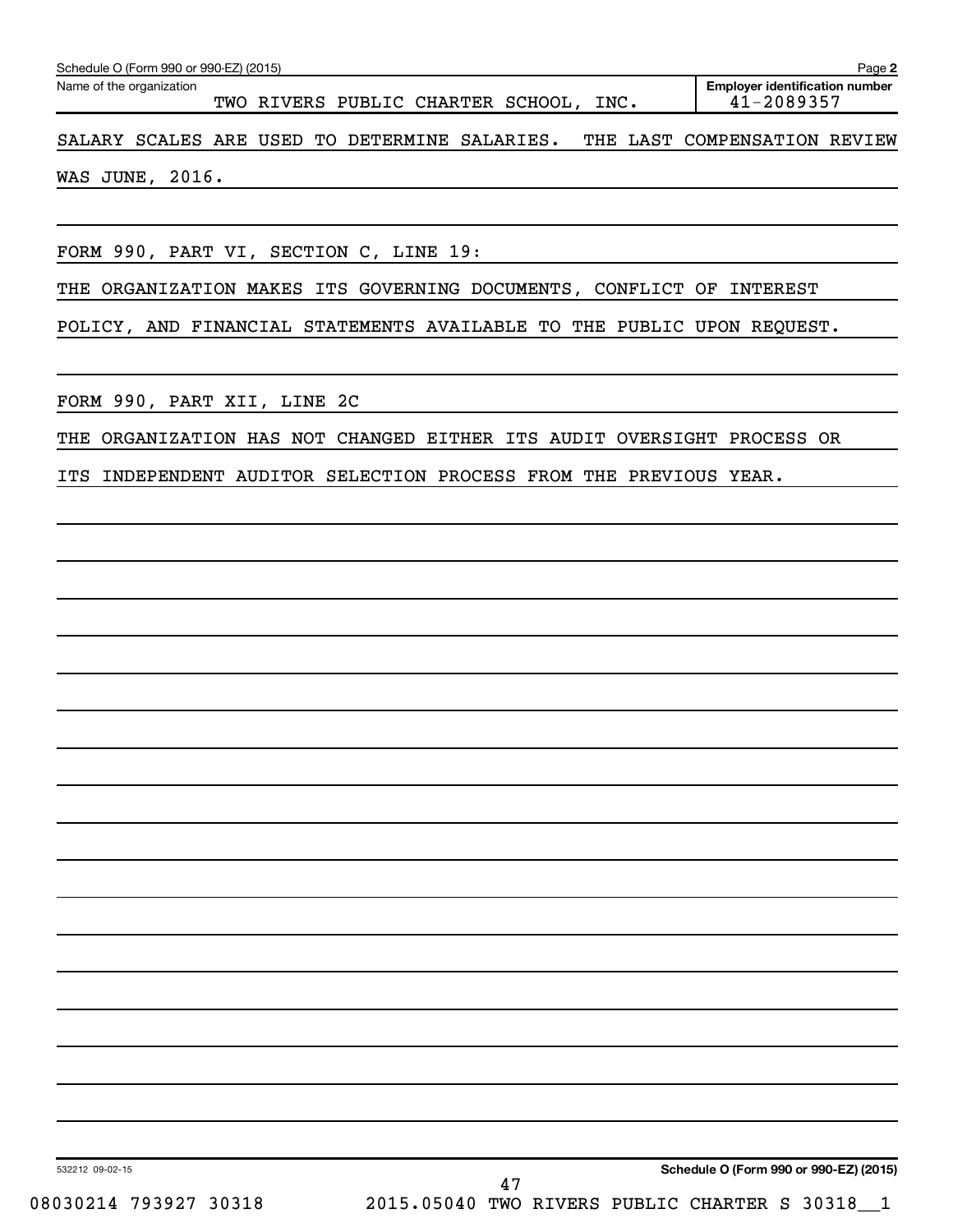| <b>SCHEDULE R</b> |  |
|-------------------|--|
|                   |  |

Department of the Treasury Internal Revenue Service

# **Related Organizations and Unrelated Partnerships**

**(Form 990) Complete if the organization answered "Yes" on Form 990, Part IV, line 33, 34, 35b, 36, or 37.** |

**Attach to Form 990. Contract to Public Contract of Public** 

**Most Information about Schedule R (Form 990) and its instructions is at www.irs.gov/form990.** This pection

Name of the organization

#### TWO RIVERS PUBLIC CHARTER SCHOOL, INC.

Part I ldentification of Disregarded Entities Complete if the organization answered "Yes" on Form 990, Part IV, line 33.

| (a)<br>Name, address, and EIN (if applicable)<br>of disregarded entity                     | (b)<br>Primary activity  | (c)<br>Legal domicile (state or<br>foreign country) | (d)<br>Total income | (e)<br>End-of-year assets | (f)<br>Direct controlling<br>entity                  |
|--------------------------------------------------------------------------------------------|--------------------------|-----------------------------------------------------|---------------------|---------------------------|------------------------------------------------------|
| TWO RIVERS - YOUNG QALICB, LLC - 81-0710603<br>1227 4TH STREET, NE<br>WASHINGTON, DC 20002 | REAL ESTATE HOLDING CORP | DISTRICT OF COLUMBIA                                | 351,859.            |                           | TWO RIVERS PUBLIC<br>5,416,247. CHARTER SCHOOL, INC. |
|                                                                                            |                          |                                                     |                     |                           |                                                      |
|                                                                                            |                          |                                                     |                     |                           |                                                      |
|                                                                                            |                          |                                                     |                     |                           |                                                      |

#### **Part II** Identification of Related Tax-Exempt Organizations Complete if the organization answered "Yes" on Form 990, Part IV, line 34 because it had one or more related tax-exempt<br>Complete it is a seriest of the two wears organizations during the tax year.

| (a)<br>Name, address, and EIN<br>of related organization | (b)<br>Primary activity  | (c)<br>Legal domicile (state or<br>foreign country) | (d)<br>Exempt Code<br>section | (e)<br>Public charity<br>status (if section | (f)<br>Direct controlling<br>entity |     | $(g)$<br>Section 512(b)(13)<br>controlled<br>entity? |
|----------------------------------------------------------|--------------------------|-----------------------------------------------------|-------------------------------|---------------------------------------------|-------------------------------------|-----|------------------------------------------------------|
|                                                          |                          |                                                     |                               | 501(c)(3))                                  |                                     | Yes | No                                                   |
| TWO RIVERS SUPPORTING CORP. - 81-0710739                 | TO ACQUIRE, HOLD, AND    |                                                     |                               |                                             |                                     |     |                                                      |
| 1227 4TH STREET, NE                                      | MANAGE ASSETS FOR USE BY |                                                     |                               |                                             |                                     |     |                                                      |
| WASHINGTON, DC 20002                                     | TWO RIVERS PCS           | DISTRICT OF COLUMBIA 501 (C)                        |                               | 509(A)(3)                                   | N/A                                 |     | X                                                    |
|                                                          |                          |                                                     |                               |                                             |                                     |     |                                                      |
|                                                          |                          |                                                     |                               |                                             |                                     |     |                                                      |
|                                                          |                          |                                                     |                               |                                             |                                     |     |                                                      |

**For Paperwork Reduction Act Notice, see the Instructions for Form 990. Schedule R (Form 990) 2015**

OMB No. 1545-0047

**2015**<br>Open to Public

**Employer identification number**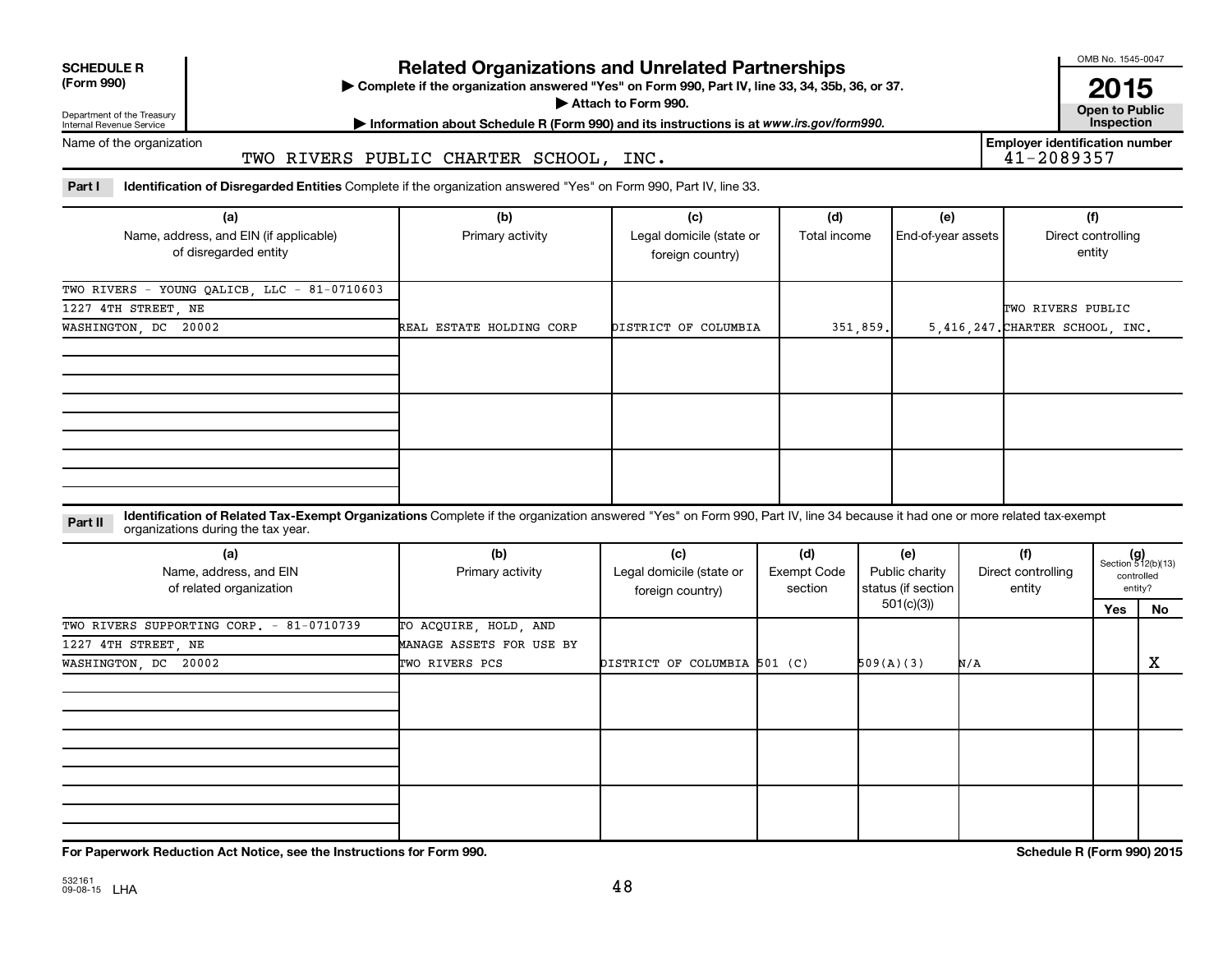**2**

Part III Identification of Related Organizations Taxable as a Partnership Complete if the organization answered "Yes" on Form 990, Part IV, line 34 because it had one or more related<br>Read to the organizations tracted as a organizations treated as a partnership during the tax year.

| (a)                                                                                                                                                                                                                                                                       | (b)              | (c)                            | (d)                          |                                        | (e)                                                                   | (f)                                | (g)                      | (h)                              |    | (i)                                           | (i)                     | (k)                                         |
|---------------------------------------------------------------------------------------------------------------------------------------------------------------------------------------------------------------------------------------------------------------------------|------------------|--------------------------------|------------------------------|----------------------------------------|-----------------------------------------------------------------------|------------------------------------|--------------------------|----------------------------------|----|-----------------------------------------------|-------------------------|---------------------------------------------|
| Name, address, and EIN<br>of related organization                                                                                                                                                                                                                         | Primary activity | Legal<br>domicile<br>(state or | Direct controlling<br>entity |                                        | Predominant income<br>(related, unrelated,<br>excluded from tax under | Share of total<br>income           | Share of<br>end-of-year  | Disproportionate<br>allocations? |    | Code V-UBI<br>amount in box<br>20 of Schedule |                         | General or Percentage<br>managing ownership |
|                                                                                                                                                                                                                                                                           |                  | foreign<br>country)            |                              |                                        | sections 512-514)                                                     |                                    | assets                   | Yes                              | No | K-1 (Form 1065) Yes No                        |                         |                                             |
|                                                                                                                                                                                                                                                                           |                  |                                |                              |                                        |                                                                       |                                    |                          |                                  |    |                                               |                         |                                             |
|                                                                                                                                                                                                                                                                           |                  |                                |                              |                                        |                                                                       |                                    |                          |                                  |    |                                               |                         |                                             |
|                                                                                                                                                                                                                                                                           |                  |                                |                              |                                        |                                                                       |                                    |                          |                                  |    |                                               |                         |                                             |
|                                                                                                                                                                                                                                                                           |                  |                                |                              |                                        |                                                                       |                                    |                          |                                  |    |                                               |                         |                                             |
|                                                                                                                                                                                                                                                                           |                  |                                |                              |                                        |                                                                       |                                    |                          |                                  |    |                                               |                         |                                             |
|                                                                                                                                                                                                                                                                           |                  |                                |                              |                                        |                                                                       |                                    |                          |                                  |    |                                               |                         |                                             |
|                                                                                                                                                                                                                                                                           |                  |                                |                              |                                        |                                                                       |                                    |                          |                                  |    |                                               |                         |                                             |
|                                                                                                                                                                                                                                                                           |                  |                                |                              |                                        |                                                                       |                                    |                          |                                  |    |                                               |                         |                                             |
|                                                                                                                                                                                                                                                                           |                  |                                |                              |                                        |                                                                       |                                    |                          |                                  |    |                                               |                         |                                             |
|                                                                                                                                                                                                                                                                           |                  |                                |                              |                                        |                                                                       |                                    |                          |                                  |    |                                               |                         |                                             |
|                                                                                                                                                                                                                                                                           |                  |                                |                              |                                        |                                                                       |                                    |                          |                                  |    |                                               |                         |                                             |
|                                                                                                                                                                                                                                                                           |                  |                                |                              |                                        |                                                                       |                                    |                          |                                  |    |                                               |                         |                                             |
|                                                                                                                                                                                                                                                                           |                  |                                |                              |                                        |                                                                       |                                    |                          |                                  |    |                                               |                         |                                             |
|                                                                                                                                                                                                                                                                           |                  |                                |                              |                                        |                                                                       |                                    |                          |                                  |    |                                               |                         |                                             |
|                                                                                                                                                                                                                                                                           |                  |                                |                              |                                        |                                                                       |                                    |                          |                                  |    |                                               |                         |                                             |
| Identification of Related Organizations Taxable as a Corporation or Trust Complete if the organization answered "Yes" on Form 990, Part IV, line 34 because it had one or more related<br>Part IV<br>organizations treated as a corporation or trust during the tax year. |                  |                                |                              |                                        |                                                                       |                                    |                          |                                  |    |                                               |                         |                                             |
| (a)                                                                                                                                                                                                                                                                       |                  |                                | (b)                          | (c)                                    | (d)                                                                   | (e)                                | (f)                      |                                  |    | (g)                                           | (h)                     | (i)<br>Section                              |
| Name, address, and EIN<br>of related organization                                                                                                                                                                                                                         |                  |                                | Primary activity             | Legal domicile<br>(state or<br>foreign | Direct controlling<br>entity                                          | Type of entity<br>(C corp, S corp, | Share of total<br>income |                                  |    | Share of<br>end-of-year                       | Percentage<br>ownership | 512(b)(13)<br>controlled<br>entity?         |
|                                                                                                                                                                                                                                                                           |                  |                                |                              | country)                               |                                                                       | or trust)                          |                          |                                  |    | assets                                        |                         | Yes   No                                    |

|  |  |  |  | . |
|--|--|--|--|---|
|  |  |  |  |   |
|  |  |  |  |   |
|  |  |  |  |   |
|  |  |  |  |   |
|  |  |  |  |   |
|  |  |  |  |   |
|  |  |  |  |   |
|  |  |  |  |   |
|  |  |  |  |   |
|  |  |  |  |   |
|  |  |  |  |   |
|  |  |  |  |   |
|  |  |  |  |   |
|  |  |  |  |   |
|  |  |  |  |   |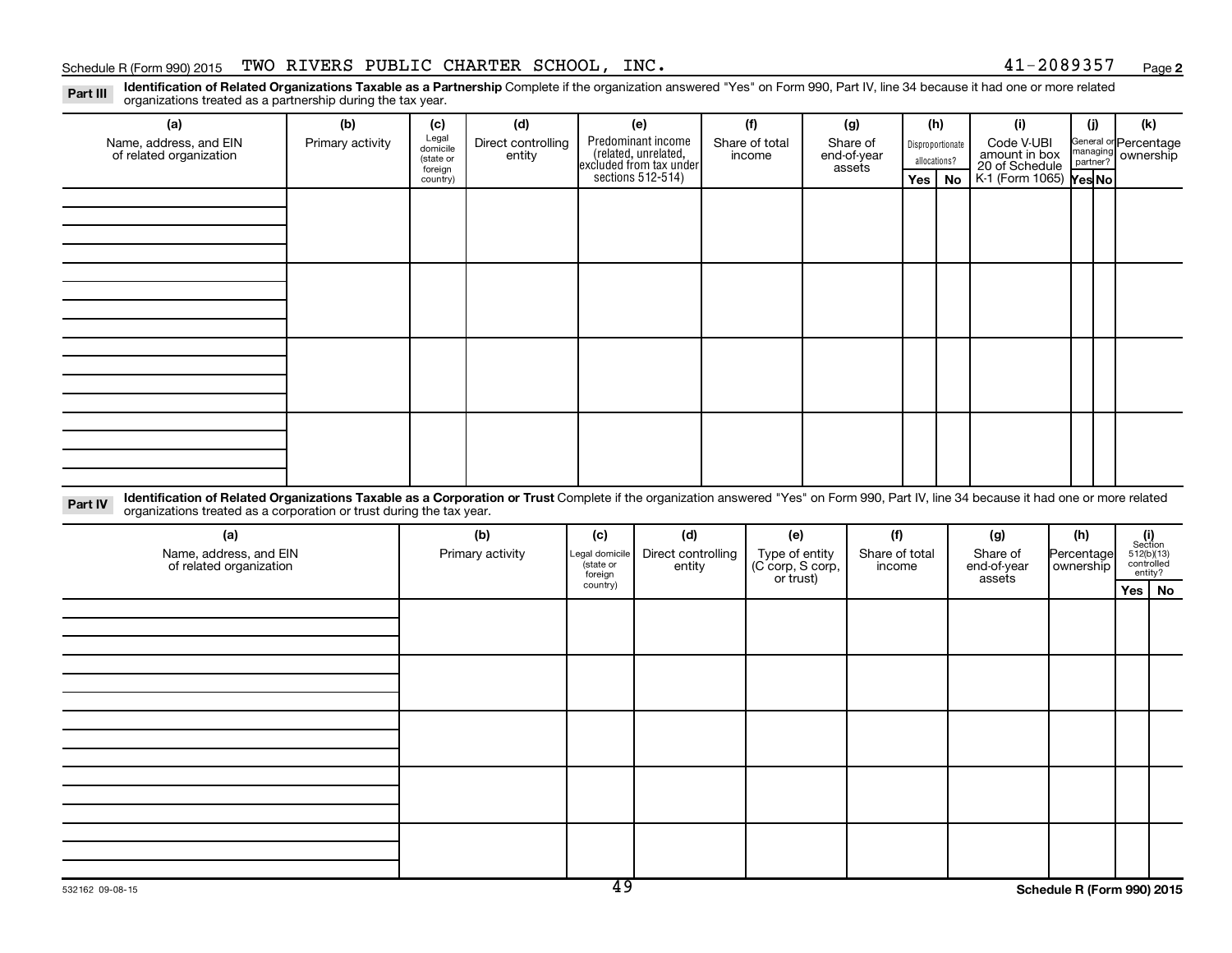#### Schedule R (Form 990) 2015 Page TWO RIVERS PUBLIC CHARTER SCHOOL, INC. 41-2089357

#### Part V Transactions With Related Organizations Complete if the organization answered "Yes" on Form 990, Part IV, line 34, 35b, or 36.

| Note. Complete line 1 if any entity is listed in Parts II, III, or IV of this schedule.                                                                                                                                                                                        |  |                                                                              |                 | Yes   No |                             |
|--------------------------------------------------------------------------------------------------------------------------------------------------------------------------------------------------------------------------------------------------------------------------------|--|------------------------------------------------------------------------------|-----------------|----------|-----------------------------|
| During the tax year, did the organization engage in any of the following transactions with one or more related organizations listed in Parts II-IV?                                                                                                                            |  |                                                                              |                 |          |                             |
|                                                                                                                                                                                                                                                                                |  |                                                                              | 1a              |          | $\overline{\mathbf{x}}$     |
|                                                                                                                                                                                                                                                                                |  |                                                                              | 1b              |          | $\overline{\textbf{x}}$     |
|                                                                                                                                                                                                                                                                                |  |                                                                              | 1 <sub>c</sub>  |          | $\overline{\mathbf{x}}$     |
|                                                                                                                                                                                                                                                                                |  |                                                                              | 1 <sub>d</sub>  |          | $\overline{\textbf{x}}$     |
| e Loans or loan guarantees by related organization(s) manufactured content to the content of the content of the content of the content of the content of the content of the content of the content of the content of the conte                                                 |  |                                                                              | 1e              |          | $\overline{\texttt{x}}$     |
|                                                                                                                                                                                                                                                                                |  |                                                                              |                 |          |                             |
|                                                                                                                                                                                                                                                                                |  |                                                                              | 1f              |          | х                           |
| $g$ Sale of assets to related organization(s) $\ldots$ $\ldots$ $\ldots$ $\ldots$ $\ldots$ $\ldots$ $\ldots$ $\ldots$ $\ldots$ $\ldots$ $\ldots$ $\ldots$ $\ldots$ $\ldots$ $\ldots$ $\ldots$ $\ldots$ $\ldots$ $\ldots$ $\ldots$ $\ldots$ $\ldots$ $\ldots$ $\ldots$ $\ldots$ |  |                                                                              | 1g              |          | $\overline{\texttt{x}}$     |
| h Purchase of assets from related organization(s) manufactured content to content the content of the content of the content of the content of the content of the content of the content of the content of the content of the c                                                 |  |                                                                              | 1 <sub>h</sub>  |          | $\overline{\texttt{x}}$     |
| Exchange of assets with related organization(s) manufactured and content to the content of the content of the content of the content of the content of the content of the content of the content of the content of the content                                                 |  |                                                                              | 1i              |          | $\mathbf{x}$                |
|                                                                                                                                                                                                                                                                                |  |                                                                              | 1j              | х        |                             |
|                                                                                                                                                                                                                                                                                |  |                                                                              |                 |          |                             |
|                                                                                                                                                                                                                                                                                |  |                                                                              | 1k              |          | х                           |
|                                                                                                                                                                                                                                                                                |  |                                                                              | 11              |          | $\overline{\texttt{x}}$     |
|                                                                                                                                                                                                                                                                                |  |                                                                              | 1 <sub>m</sub>  |          | $\overline{\texttt{x}}$     |
|                                                                                                                                                                                                                                                                                |  |                                                                              | 1n              |          | $\overline{\texttt{x}}$     |
| o Sharing of paid employees with related organization(s) material contents and content to the starting of paid employees with related organization(s)                                                                                                                          |  |                                                                              | 10 <sub>o</sub> |          | $\overline{\textbf{x}}$     |
|                                                                                                                                                                                                                                                                                |  |                                                                              |                 |          |                             |
|                                                                                                                                                                                                                                                                                |  |                                                                              | 1p              |          | X                           |
|                                                                                                                                                                                                                                                                                |  |                                                                              | 1α              |          | $\overline{\textnormal{x}}$ |
|                                                                                                                                                                                                                                                                                |  |                                                                              |                 |          |                             |
| Other transfer of cash or property to related organization(s) www.communities.com/www.communities/communities/                                                                                                                                                                 |  |                                                                              | 1r              |          | х                           |
|                                                                                                                                                                                                                                                                                |  |                                                                              | 1s              |          | $\overline{\mathbf{x}}$     |
| If the answer to any of the above is "Yes," see the instructions for information on who must complete this line, including covered relationships and transaction thresholds.                                                                                                   |  |                                                                              |                 |          |                             |
| (a)                                                                                                                                                                                                                                                                            |  | $\begin{array}{ c c c c }\n \hline\n (b) & (c) & (d) & \hline\n \end{array}$ |                 |          |                             |
|                                                                                                                                                                                                                                                                                |  |                                                                              |                 |          |                             |

|     | (a)<br>Name of related organization | (b)<br>Transaction<br>type (a-s) | (c)<br>Amount involved | (d)<br>Method of determining amount involved |
|-----|-------------------------------------|----------------------------------|------------------------|----------------------------------------------|
| (1) |                                     |                                  |                        |                                              |
| (2) |                                     |                                  |                        |                                              |
| (3) |                                     |                                  |                        |                                              |
| (4) |                                     |                                  |                        |                                              |
| (5) |                                     |                                  |                        |                                              |
| (6) |                                     | $E \cap$                         |                        |                                              |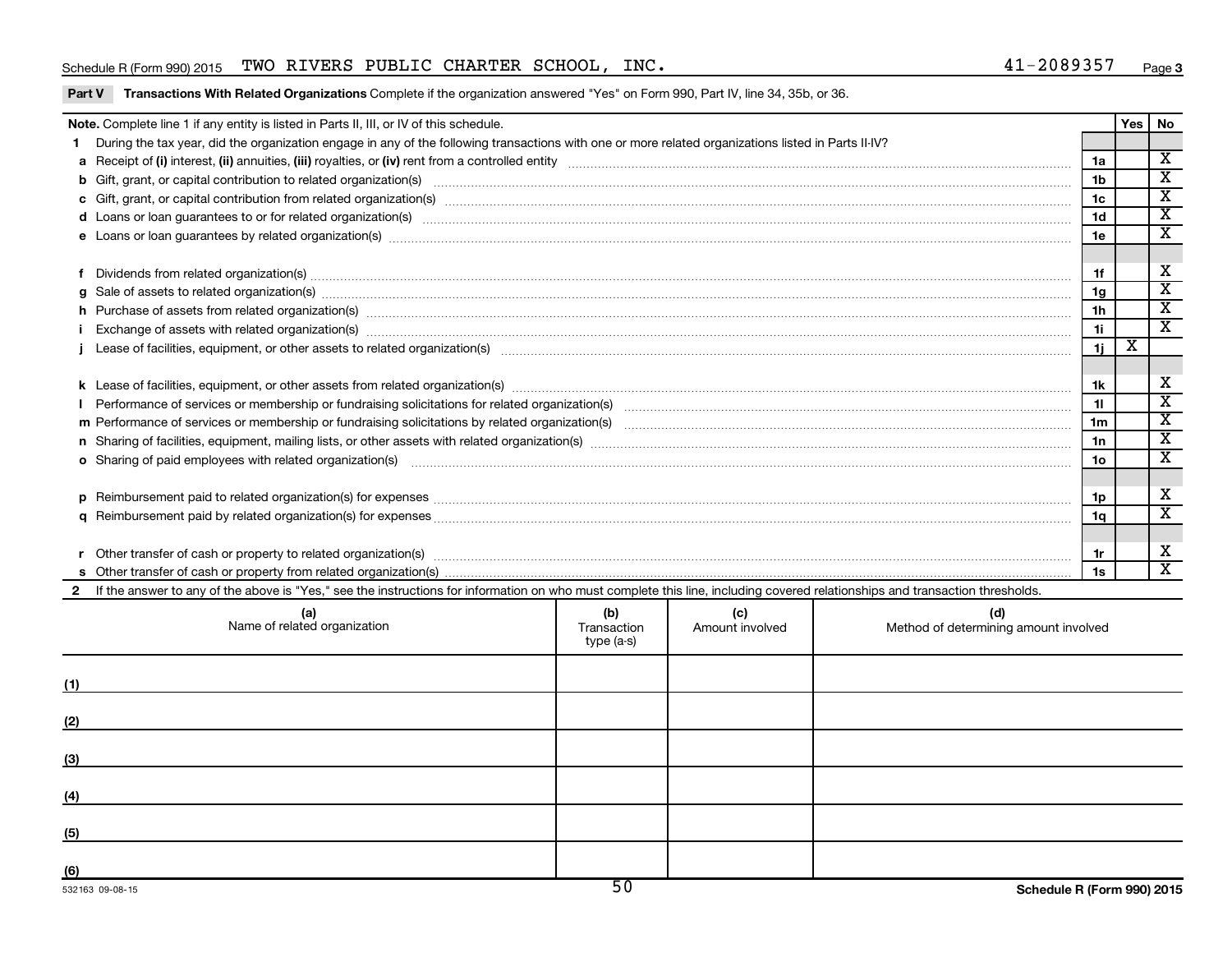#### Schedule R (Form 990) 2015 Page TWO RIVERS PUBLIC CHARTER SCHOOL, INC. 41-2089357

#### Part VI Unrelated Organizations Taxable as a Partnership Complete if the organization answered "Yes" on Form 990, Part IV, line 37.

Provide the following information for each entity taxed as a partnership through which the organization conducted more than five percent of its activities (measured by total assets or gross revenue) that was not a related organization. See instructions regarding exclusion for certain investment partnerships.

| ----------<br>(a)      | $\cdots$ y $\cdots$<br>(b) |                       | .<br><br>(d)                                                                               |                                                          | (f)      | (g)         |        | (h)                              | (i)                                                                                                 | (i)    | (k) |
|------------------------|----------------------------|-----------------------|--------------------------------------------------------------------------------------------|----------------------------------------------------------|----------|-------------|--------|----------------------------------|-----------------------------------------------------------------------------------------------------|--------|-----|
| Name, address, and EIN | Primary activity           | (c)<br>Legal domicile |                                                                                            | (e)<br>Are all<br>partners sec.<br>$501(c)(3)$<br>orgs.? | Share of | Share of    |        |                                  |                                                                                                     |        |     |
| of entity              |                            | (state or foreign     | Predominant income<br>(related, unrelated,<br>excluded from tax under<br>sections 512-514) |                                                          | total    | end-of-year |        | Disproportionate<br>allocations? | Code V-UBI<br>amount in box 20 managing<br>of Schedule K-1<br>(Form 1065)<br>$\sqrt{\text{res}}$ No |        |     |
|                        |                            | country)              |                                                                                            |                                                          | income   | assets      |        |                                  |                                                                                                     |        |     |
|                        |                            |                       |                                                                                            | Yes No                                                   |          |             | Yes No |                                  |                                                                                                     | Yes NO |     |
|                        |                            |                       |                                                                                            |                                                          |          |             |        |                                  |                                                                                                     |        |     |
|                        |                            |                       |                                                                                            |                                                          |          |             |        |                                  |                                                                                                     |        |     |
|                        |                            |                       |                                                                                            |                                                          |          |             |        |                                  |                                                                                                     |        |     |
|                        |                            |                       |                                                                                            |                                                          |          |             |        |                                  |                                                                                                     |        |     |
|                        |                            |                       |                                                                                            |                                                          |          |             |        |                                  |                                                                                                     |        |     |
|                        |                            |                       |                                                                                            |                                                          |          |             |        |                                  |                                                                                                     |        |     |
|                        |                            |                       |                                                                                            |                                                          |          |             |        |                                  |                                                                                                     |        |     |
|                        |                            |                       |                                                                                            |                                                          |          |             |        |                                  |                                                                                                     |        |     |
|                        |                            |                       |                                                                                            |                                                          |          |             |        |                                  |                                                                                                     |        |     |
|                        |                            |                       |                                                                                            |                                                          |          |             |        |                                  |                                                                                                     |        |     |
|                        |                            |                       |                                                                                            |                                                          |          |             |        |                                  |                                                                                                     |        |     |
|                        |                            |                       |                                                                                            |                                                          |          |             |        |                                  |                                                                                                     |        |     |
|                        |                            |                       |                                                                                            |                                                          |          |             |        |                                  |                                                                                                     |        |     |
|                        |                            |                       |                                                                                            |                                                          |          |             |        |                                  |                                                                                                     |        |     |
|                        |                            |                       |                                                                                            |                                                          |          |             |        |                                  |                                                                                                     |        |     |
|                        |                            |                       |                                                                                            |                                                          |          |             |        |                                  |                                                                                                     |        |     |
|                        |                            |                       |                                                                                            |                                                          |          |             |        |                                  |                                                                                                     |        |     |
|                        |                            |                       |                                                                                            |                                                          |          |             |        |                                  |                                                                                                     |        |     |
|                        |                            |                       |                                                                                            |                                                          |          |             |        |                                  |                                                                                                     |        |     |
|                        |                            |                       |                                                                                            |                                                          |          |             |        |                                  |                                                                                                     |        |     |
|                        |                            |                       |                                                                                            |                                                          |          |             |        |                                  |                                                                                                     |        |     |
|                        |                            |                       |                                                                                            |                                                          |          |             |        |                                  |                                                                                                     |        |     |
|                        |                            |                       |                                                                                            |                                                          |          |             |        |                                  |                                                                                                     |        |     |
|                        |                            |                       |                                                                                            |                                                          |          |             |        |                                  |                                                                                                     |        |     |
|                        |                            |                       |                                                                                            |                                                          |          |             |        |                                  |                                                                                                     |        |     |
|                        |                            |                       |                                                                                            |                                                          |          |             |        |                                  |                                                                                                     |        |     |
|                        |                            |                       |                                                                                            |                                                          |          |             |        |                                  |                                                                                                     |        |     |
|                        |                            |                       |                                                                                            |                                                          |          |             |        |                                  |                                                                                                     |        |     |
|                        |                            |                       |                                                                                            |                                                          |          |             |        |                                  |                                                                                                     |        |     |
|                        |                            |                       |                                                                                            |                                                          |          |             |        |                                  |                                                                                                     |        |     |
|                        |                            |                       |                                                                                            |                                                          |          |             |        |                                  |                                                                                                     |        |     |
|                        |                            |                       |                                                                                            |                                                          |          |             |        |                                  |                                                                                                     |        |     |
|                        |                            |                       |                                                                                            |                                                          |          |             |        |                                  |                                                                                                     |        |     |
|                        |                            |                       |                                                                                            |                                                          |          |             |        |                                  |                                                                                                     |        |     |
|                        |                            |                       |                                                                                            |                                                          |          |             |        |                                  |                                                                                                     |        |     |
|                        |                            |                       |                                                                                            |                                                          |          |             |        |                                  |                                                                                                     |        |     |

**Schedule R (Form 990) 2015**